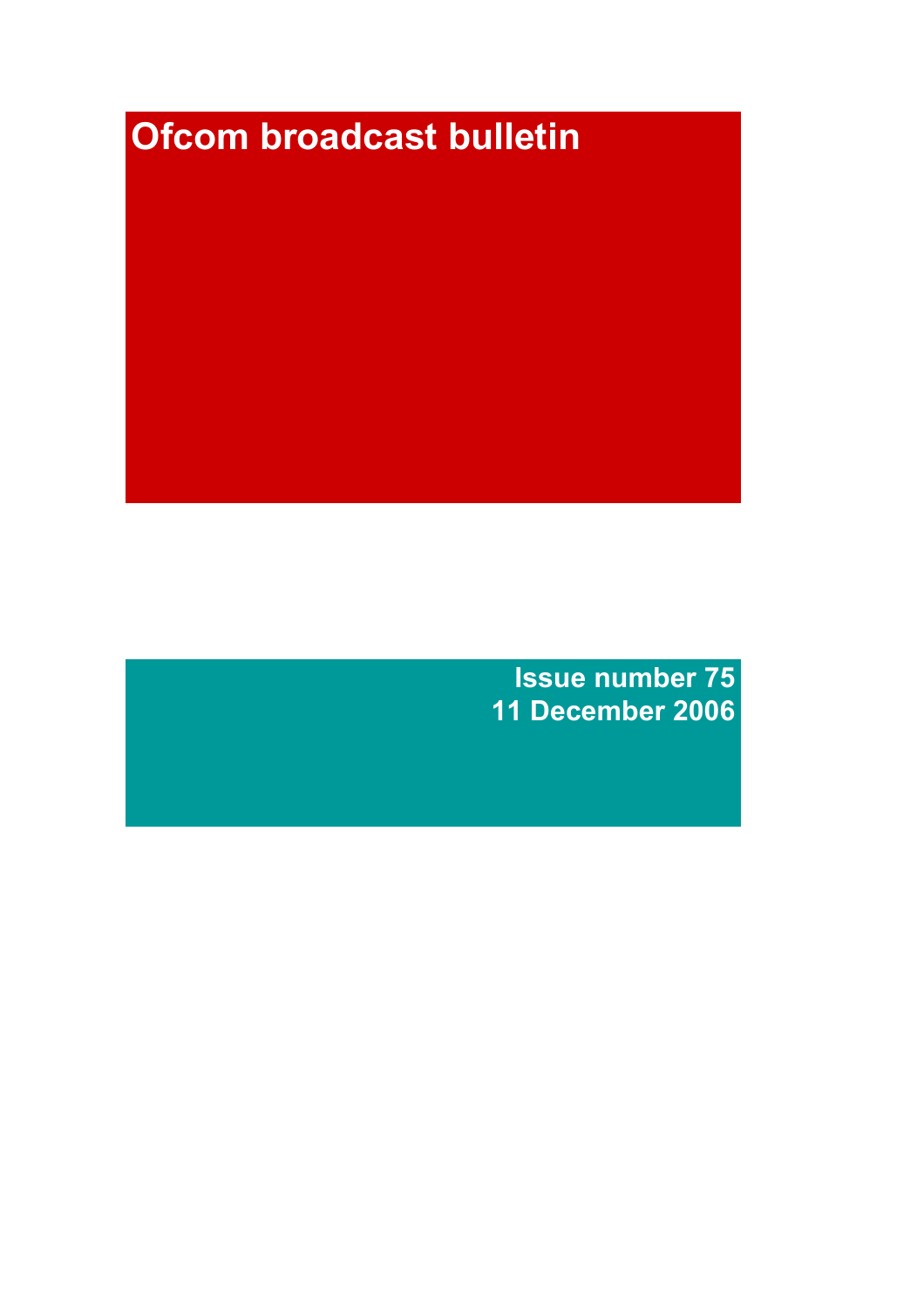# **Contents**

| Introduction                        | З  |
|-------------------------------------|----|
| <b>Standards cases</b>              |    |
| Sanctions                           | 4  |
| In Breach                           | 5  |
| Resolved                            | 10 |
| Not in Breach                       | 11 |
| <b>Fairness &amp; Privacy cases</b> |    |
| Upheld                              | 14 |

Other programmes not in breach/outside remit 83

Not Upheld 79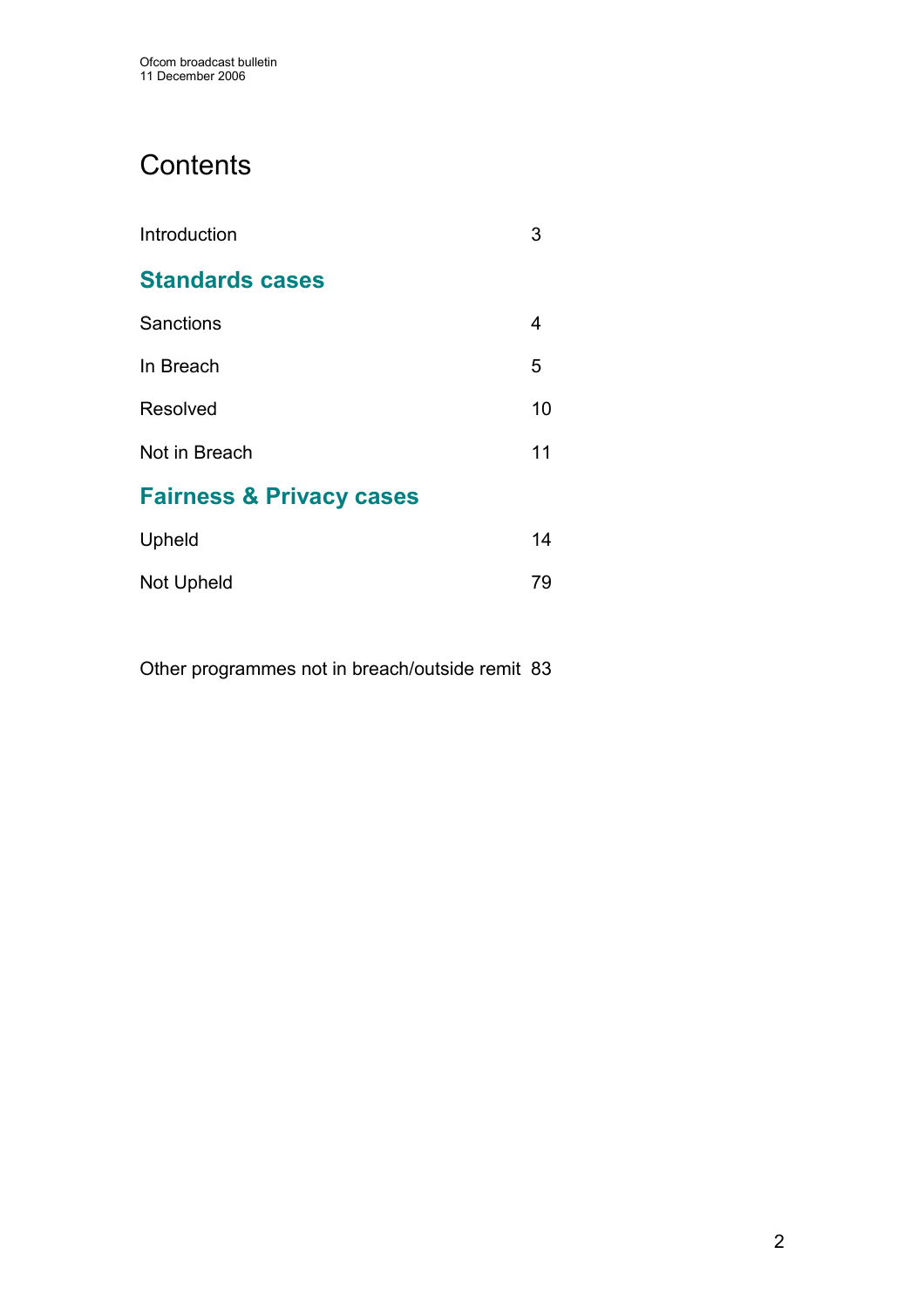# **Introduction**

Ofcom's Broadcasting Code took effect on 25 July 2005 (with the exception of Rule 10.17 which came into effect on 1 July 2005). This Code is used to assess the compliance of all programmes broadcast on or after 25 July 2005. The Broadcasting Code can be found at http://www.ofcom.org.uk/tv/ifi/codes/bcode/

The Rules on the Amount and Distribution of Advertising (RADA) apply to advertising issues within Ofcom's remit from 25 July 2005. The Rules can be found at http://www.ofcom.org.uk/tv/ifi/codes/advertising/#content

The Communications Act 2003 allowed for the codes of the legacy regulators to remain in force until such time as Ofcom developed its own Code. While Ofcom has now published its Broadcasting Code, the following legacy Codes apply to content broadcast before 25 July 2005.

- Advertising and Sponsorship Code (Radio Authority)
- News & Current Affairs Code and Programme Code (Radio Authority)
- Code on Standards (Broadcasting Standards Commission)
- Code on Fairness and Privacy (Broadcasting Standards Commission)
- Programme Code (Independent Television Commission)
- Programme Sponsorship Code (Independent Television Commission)
- Rules on the Amount and Distribution of Advertising

From time to time adjudications relating to advertising content may appear in the bulletin in relation to areas of advertising regulation which remain with Ofcom (including the application of statutory sanctions by Ofcom).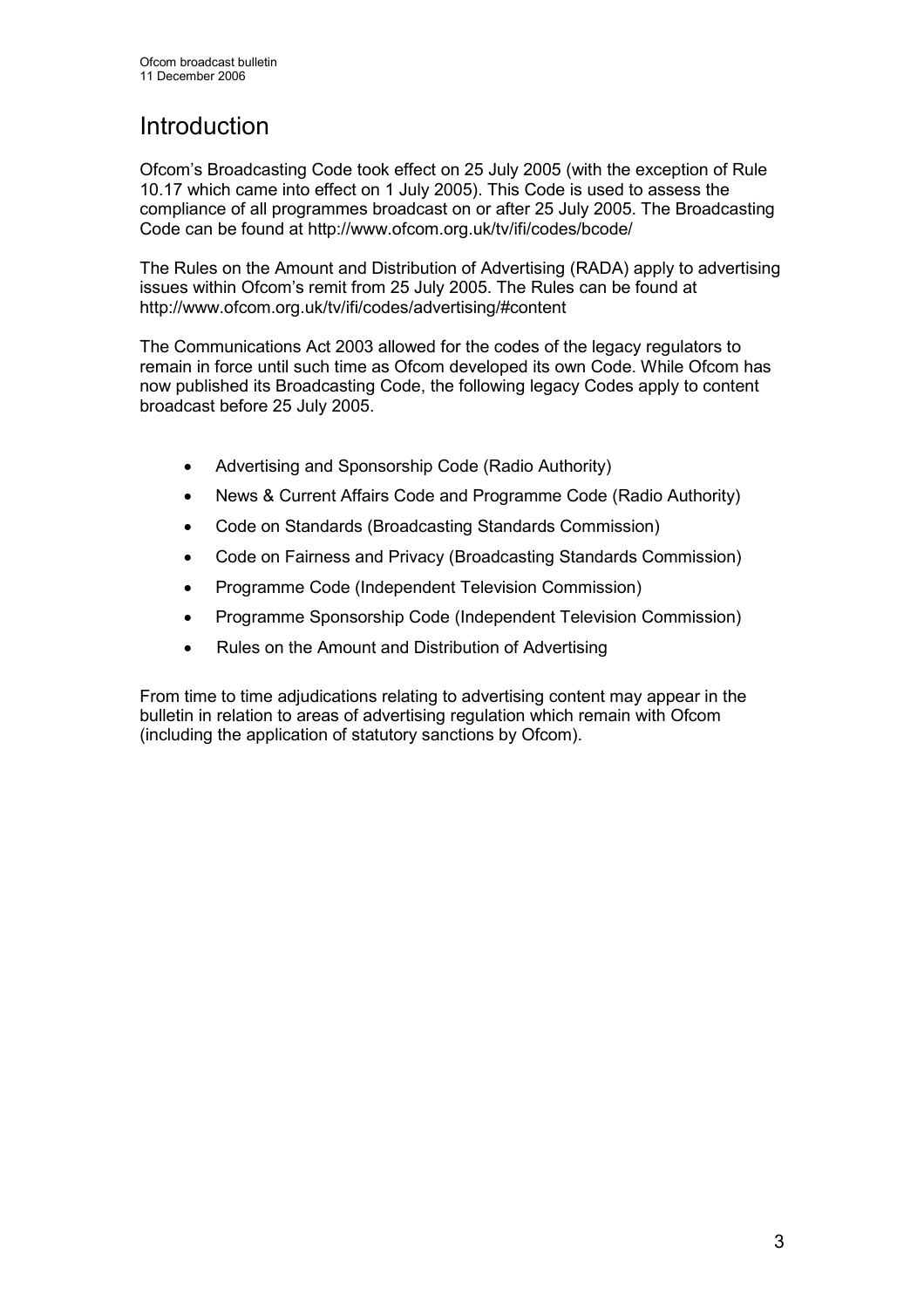# **Sanctions**

# Digital Television Production Company Limited Xplicit XXX

On 8 December 2006, Ofcom published its decision:

• to impose a financial penalty of £35,000 (payable to HM Paymaster General) on Digital Television Production Company Ltd in respect of its service XplicitXXX.

 $\overline{\phantom{a}}$  , and the contribution of the contribution of the contribution of the contribution of the contribution of the contribution of the contribution of the contribution of the contribution of the contribution of the

The licensee was found to be in breach of Rule 1.25 of Ofcom's Broadcasting Code, Section One: Protecting the Under Eighteens on 13 December 2005. This states that:

"BBFC R18-rated films or their equivalent must not be broadcast."

The full text of this decision can be found at: http://www.ofcom.org.uk/tv/obb/ocsc\_adjud/xplicitxxx.pdf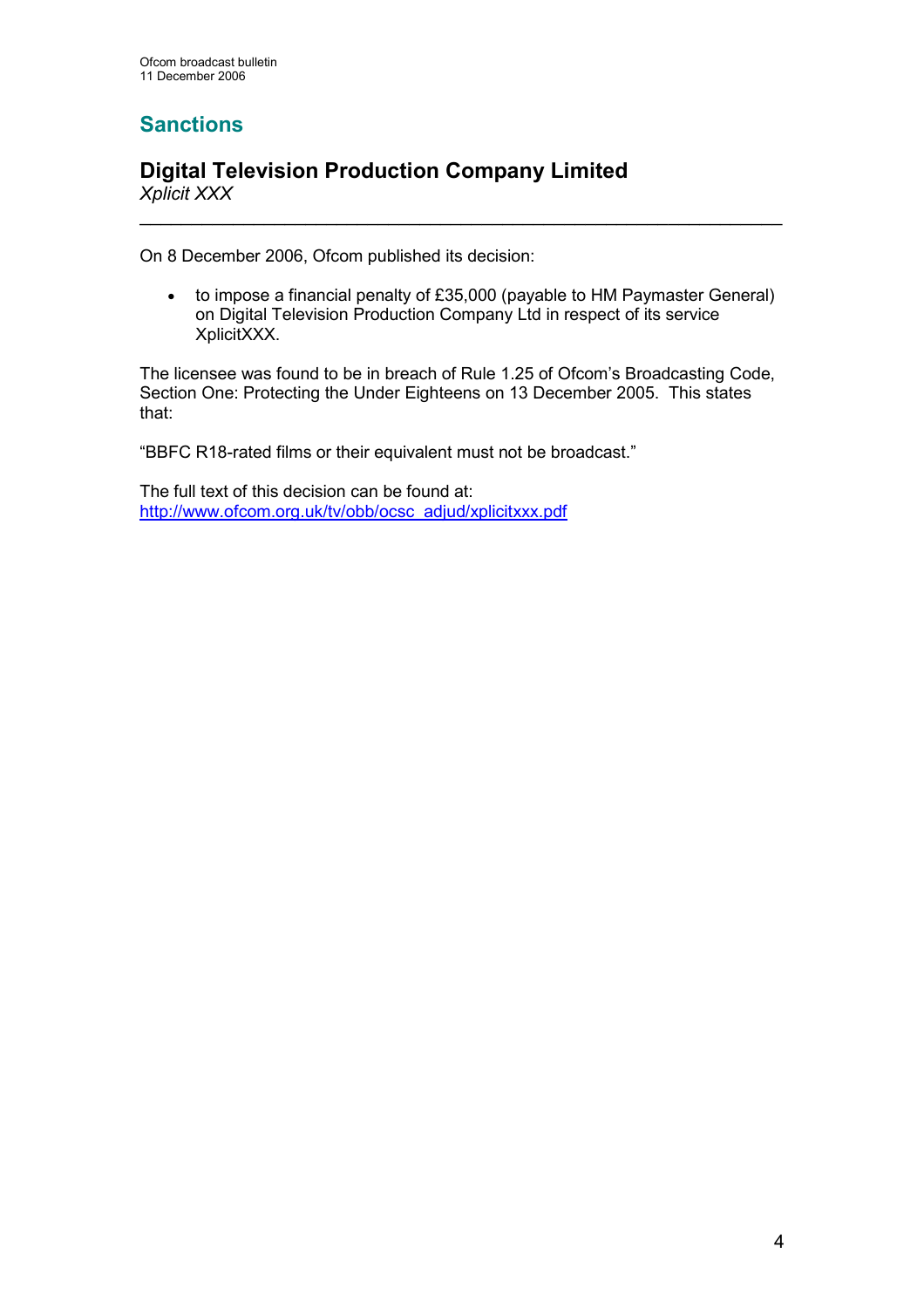# In Breach

# Duisg and news

Isles FM (Western Isles Community Radio Limited), 14 March 2005, 16:30, 17:00, 17:30 and 18:00

# Introduction

Isles FM is a commercial radio station providing news and information for the Western Isles of Scotland. On 14 March 2005 a news item was broadcast at 0730, 0800, 0830 and 0900. This item concerned a news report on an employment tribunal which involved Mr Donald John MacSween and An Comunn Gàidhealach.

An Comunn Gàidhealach ("An Comunn") is a voluntary organisation, with charitable status, founded for the preservation and development of the Gaelic language.Its President is Angus MacDonald who is also Chairman of Isles FM. The item announced a further postponement of the employment tribunal, stating that the hearing was likely to be "highly critical" of Angus MacDonald. The item went on to state that the legal action would focus on An Comunn's "massive cash deficit" caused by the chartering of a cruise liner needed for extra accommodation during the Royal National Mod (a Gaelic festival). After this item was broadcast, a complaint that the item was inaccurate was made directly to Isles FM.

On the same afternoon, at 1630, 1700, 1730 and 1800, Isles FM broadcast a retraction of, and an apology for, the news item. The retraction stated that the information contained in the earlier news item was "incorrect" and that neither An Comunn nor its president Angus MacDonald had been given an opportunity to respond to the item. In the retraction, Isles FM apologised to them unreservedly.

Ofcom received two complaints under the Fairness and Privacy sections of the Broadcasting Standards Code ("Fairness complaints") about the retraction of the news item. One complaint was from the author of the news item, Mr Murdo Maclean and the other was from Mr Donald John MacSween (a party in the Employment Tribunal case). These complainants stated that the retraction of the news item resulted in unfairness to them (the adjudications on these complaints were published on 6 March 2006)<sup>1</sup>. The complaints also raised issues concerning the role Angus MacDonald (Chairman of Isles FM) played in the broadcast of the retraction.

Isles FM was unable to supply recordings of the news item or the retraction. However, a script of the output was made available to Ofcom.

During the investigations of the Fairness complaints, it became apparent that certain issues relating to Standards had arisen which required further investigation. Therefore, once the consideration of the Fairness complaints was completed, Ofcom wrote to the broadcaster asking it to respond to the following standards issues raised under Ofcom's (ex-Radio Authority's) News and Current Affairs Code ("the Code") in force at the time.

# 1. Due accuracy and due impartiality and opinions of the licensee

 $\overline{\phantom{a}}$ <sup>1</sup> Mr Murdo Maclean's complaint of unfairness was upheld in part. Mr Donald MacSween's complaint of unfairness was not upheld (see http://www.ofcom.org.uk/tv/obb/prog\_cb/pcb40/).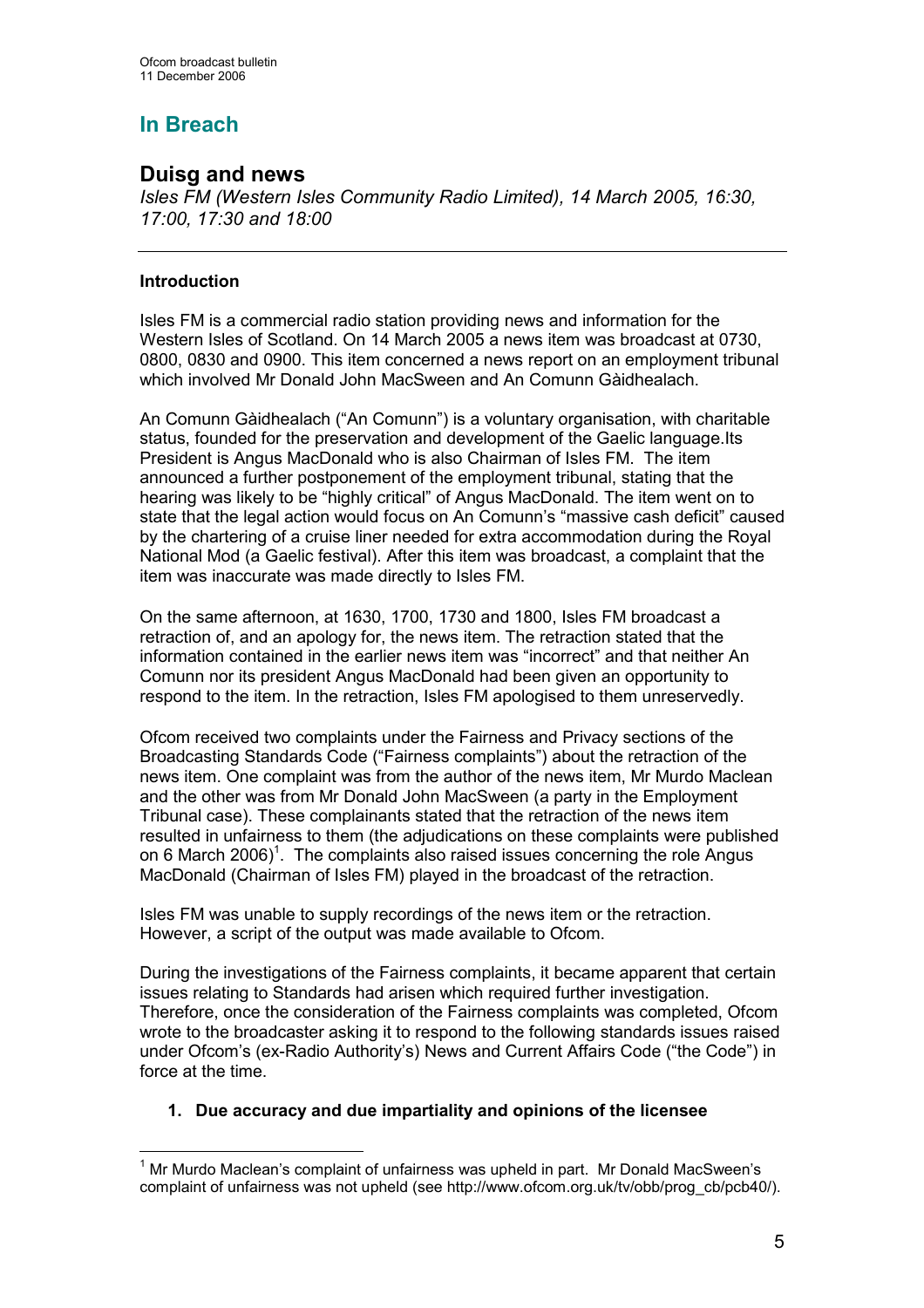Ofcom sought to establish the precise role, if any, played by Angus MacDonald – both the Chairman of the licensee and referred to in the news item - in the issuing of the on air retraction and whether this had led to a breach of the requirements of the Code for due accuracy and due impartiality in news (Rule 1.2) and the prohibition contained in Rule 1.5 of the expressions of the opinions of licence holders on matters of political or industrial controversy or matters relating to current public policy. To establish the exact nature of Mr MacDonald's role, Isles FM was asked to provide details and copies of minutes of all meetings of the Isles FM Board at which the original news item and retraction were discussed.

# 2. The Failure to Provide Recordings

During the investigation of the Fairness complaints, Isles FM did not provide recordings of its output for 14 March 2005. In the absence of these recordings, the broadcaster was asked to provide transcripts of the material which had been the subject of the complaints.

Subsequently Isles FM was also asked to provide a recording of the on air summary of adjudication which it had been directed to broadcast by Ofcom as a result of the one partially upheld Fairness complaint. Isles FM did not provide the recording.

# Response

# 1. Due accuracy and due impartiality and opinions of the licensee

Isles FM said that when it had received a complaint about the news item from An Comunn it had felt duty bound to consider it. No Board meeting took place on the day of the broadcast – the policy of the broadcaster was for the Managing Director to deal with complaints. She decided to write the retraction for broadcast that afternoon and her fellow directors supported this. With hindsight the Managing Director acknowledged that the retraction should have been withheld until she had had an opportunity to consult the broadcaster's News Editor.

The broadcaster said it put great emphasis on due accuracy and due impartiality and said it was careful to ensure that there are no undue expressions of opinion by or on behalf of licence holders.

Ofcom considered that the information provided was insufficient and wrote on two further occasions to Isles FM. We asked who had made the complaint about the news item; what the nature of the complaint was; who authorised and decided on the wording of the retraction, and why it made reference to Angus MacDonald. We asked again for details of all meetings and discussions that took place about the news item and the retraction. We emphasised that we wished to understand the role of Angus MacDonald in the decision to issue the retraction.

In response to these further requests Isles FM informed us of a series of phone calls that had been made in relation to the news item and the on-air retraction: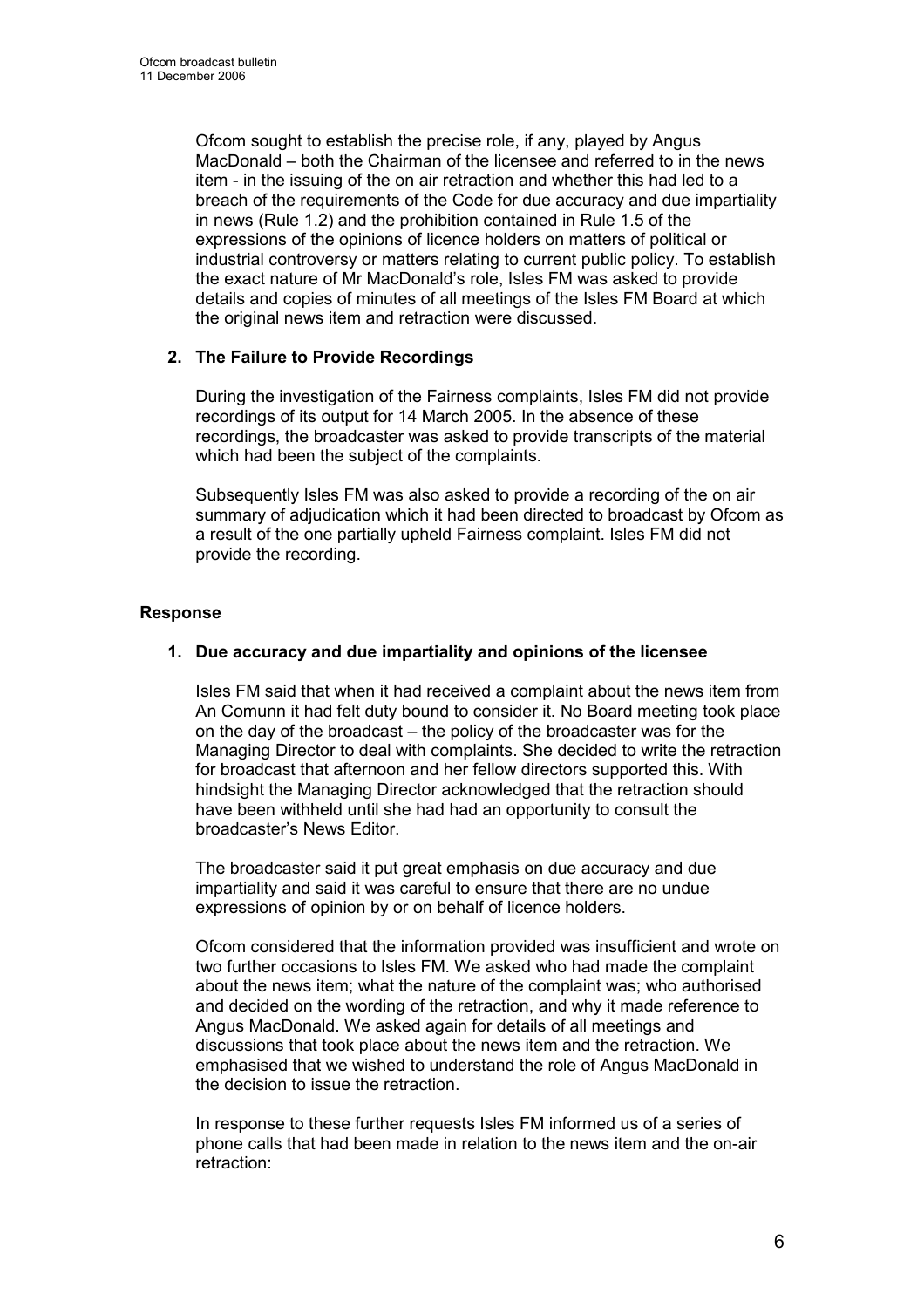- Angus Macdonald, the Chairman of Isles FM called the Managing Director to make the complaint;
- the Managing Director called two fellow directors to inform them of the complaint;
- the Managing Director called the news editor but could not contact him;
- the Managing Director took the decision to withdraw the item and subsequently called Angus Macdonald to inform him that she had withdrawn the item.

Isles FM reiterated that no Board meeting took place but the Managing Director did hold a brief meeting to update members on the action she had taken in relation to the complaint. As she had already taken the decision to issue a retraction, Angus MacDonald was invited to that meeting but in the role of a complainant. He was not involved in the process of deciding how to deal with the complaint. The Managing Editor decided on the retraction, she authorised it, she decided on its wording and decided on its scheduling. Reference was made to Angus MacDonald in the complaint in order to highlight the fact that Isles FM was not hiding the fact that the complaint involved its Chairman.

# 2. The Failure to Provide Recordings

The broadcaster said it was unable to provide a recording of the news item and retraction. Isles FM said that this was due to a technical fault as the machine did not record the items complained about. It provided transcripts/scripts of the output. The relevant parts of the transcript for the purposes of this standards investigation were agreed and accepted by Ofcom.

Subsequently Isles FM said that it was also unable to provide a recording of the on air summary of adjudication as severe interference had rendered this and the other recordings (which Isles FM did have) unintelligible. It provided a script.

# Decision

# 1. Due accuracy and due impartiality and opinions of the licensee

Isles FM is a small radio station with limited resources. It is staffed largely by volunteers. Nevertheless, like all licensed services it is required by the terms of its licence to observe certain standards. In this respect one of the obligations under the Code in operation at the time was to ensure that all news in whatever form was presented with due accuracy and due impartiality. The fact that the station was broadcasting to a relatively small audience in a limited geographical area does not in any way diminish the requirement for due accuracy and due impartiality.

In the circumstances of this case, where the complainant is also the Chairman of the licensed service company, and where his company also sponsors a programme included in that service, the broadcaster should be alert to the sensitivity with which such a complaint should be handled. It should be particularly aware that the due impartiality and the due accuracy of the news on the service may be at risk. Similarly the serious implications of a breach of the rules concerning the expressions of the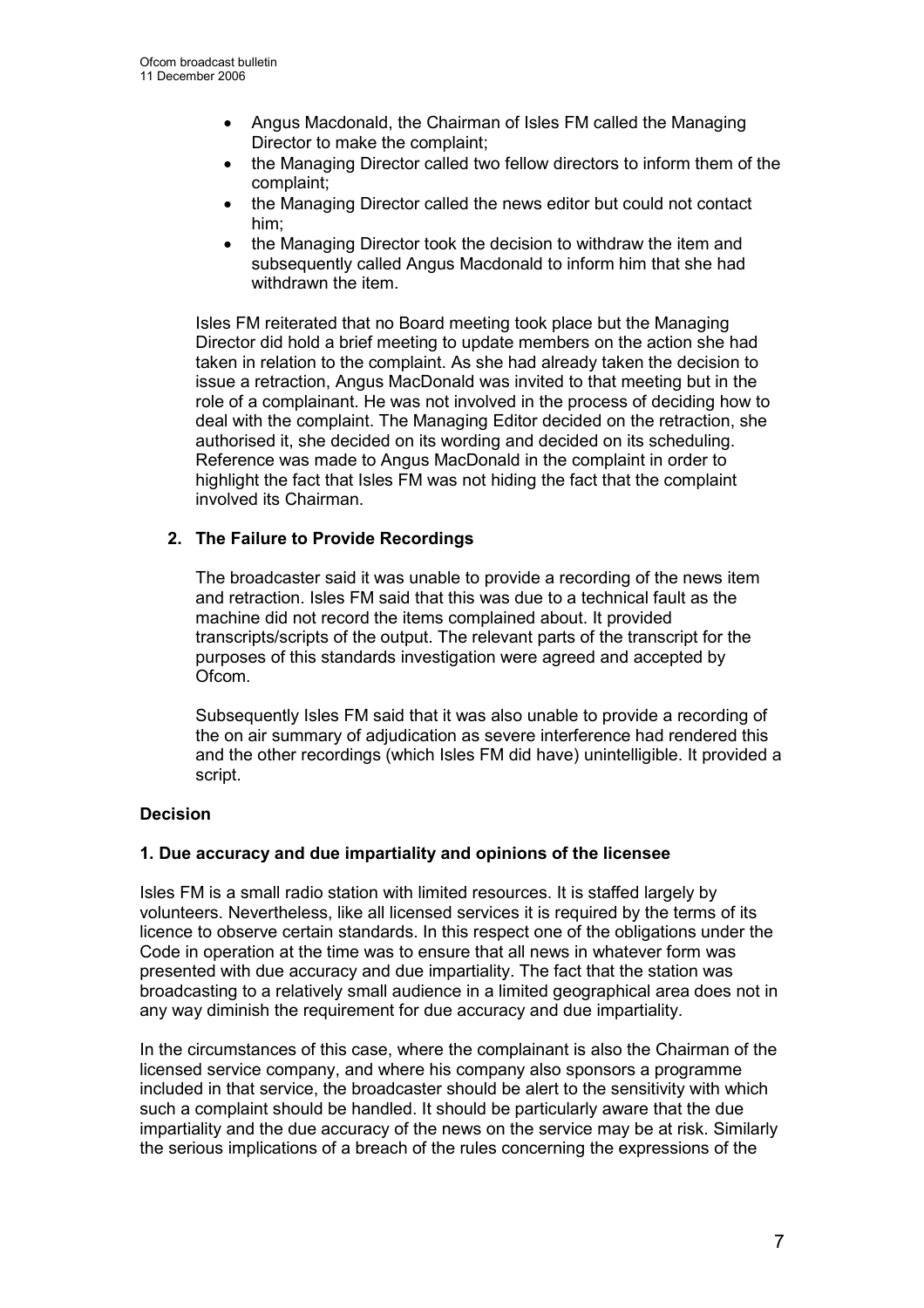opinions of licence holders<sup>2</sup> should inform the handling of the complaint. It is essential that the news is seen to be independent and that editorial control rests with the service and is not relinquished.

It is appropriate for the officers, in this case the Managing Director, of a broadcasting licensee to respond swiftly to a complaint about inaccuracy in news where the complaint suggests there are grounds for believing the news may have been inaccurate. Any such complaint should be investigated immediately and, if necessary, the item removed from air and, if the mistake is significant, corrected on air quickly in line with the requirements of the relevant standards code, currently Rule 5.2 of the current Ofcom Broadcasting Code.

However when considering such a complaint, it would be expected that in establishing the facts, the broadcaster would not rest on the word of one of the interested parties (in this case Mr MacDonald) but would also seek information from the journalist who wrote the item and, if necessary, through the news desk, the other party. In this case, as the broadcaster admits, these checks were not carried out. The result was that a retraction was aired on four occasions based on the representations of only one party, the Chairman of the Licensee.

In not seeking other views and in accepting and broadcasting one view only - that of Mr MacDonald (and An Comunn) - without such checks, the licensee failed to present the news with due impartiality. The retraction of the news story was only oneside of the issue (i.e. that the original item was inaccurate). This amounted to a breach of Rule 1.2 of The Code which required that all news be duly impartial.

We considered whether Mr MacDonald had inappropriately used his position and put undue pressure on the station to carry his understanding of the matter – resulting in the retraction and the failure to present the news with due impartiality. We also considered whether – if that has been the case – this amounted to an expression of the views of the licence holder on a matter of industrial controversy in breach of Rule 1.5 of The Code.

The involvement of Mr MacDonald as complainant, Chairman, and sponsor in this case indicated that he was in a position where he had significant conflicts of interest of which the station would have been aware. Having lodged the complaint himself it was incumbent upon Mr MacDonald and upon the Board and responsible officers at the station to ensure that Mr MacDonald was removed, and seen to be removed, from the deliberations of the company's directors and officers. This is particularly the case given that he was the Chairman of Isles FM and in normal circumstances had authority over other Board members and officers. We have been told that no Board meeting took place but that the Managing Director held a meeting with members of the Board to update them and discuss the retraction prior to its broadcast. The presence of Mr MacDonald at such a meeting - according to Isles FM, in his capacity as complainant - supports the suggestion that his unusual position had led to an extraordinary response by Isles FM. It is extraordinarily unusual for a broadcaster to invite a complainant to be briefed about a proposed retraction with members of the Board of a service prior to issuing a retraction. It is regrettable that there is a lack of proper minutes, or records of any kind to assist Isles FM in the presentation of their

<sup>————————————————————&</sup>lt;br><sup>2</sup> The ex-Radio Authority News and Current Affairs Code explains that the restrictions relating to matters of political or industrial controversy or matters relating to current public policy "apply to views expressed by licence holders i.e. the company or person holding the licence or its management or staff speaking on its behalf rather than employees/presenters speaking in a personal capacity in the normal course of programming".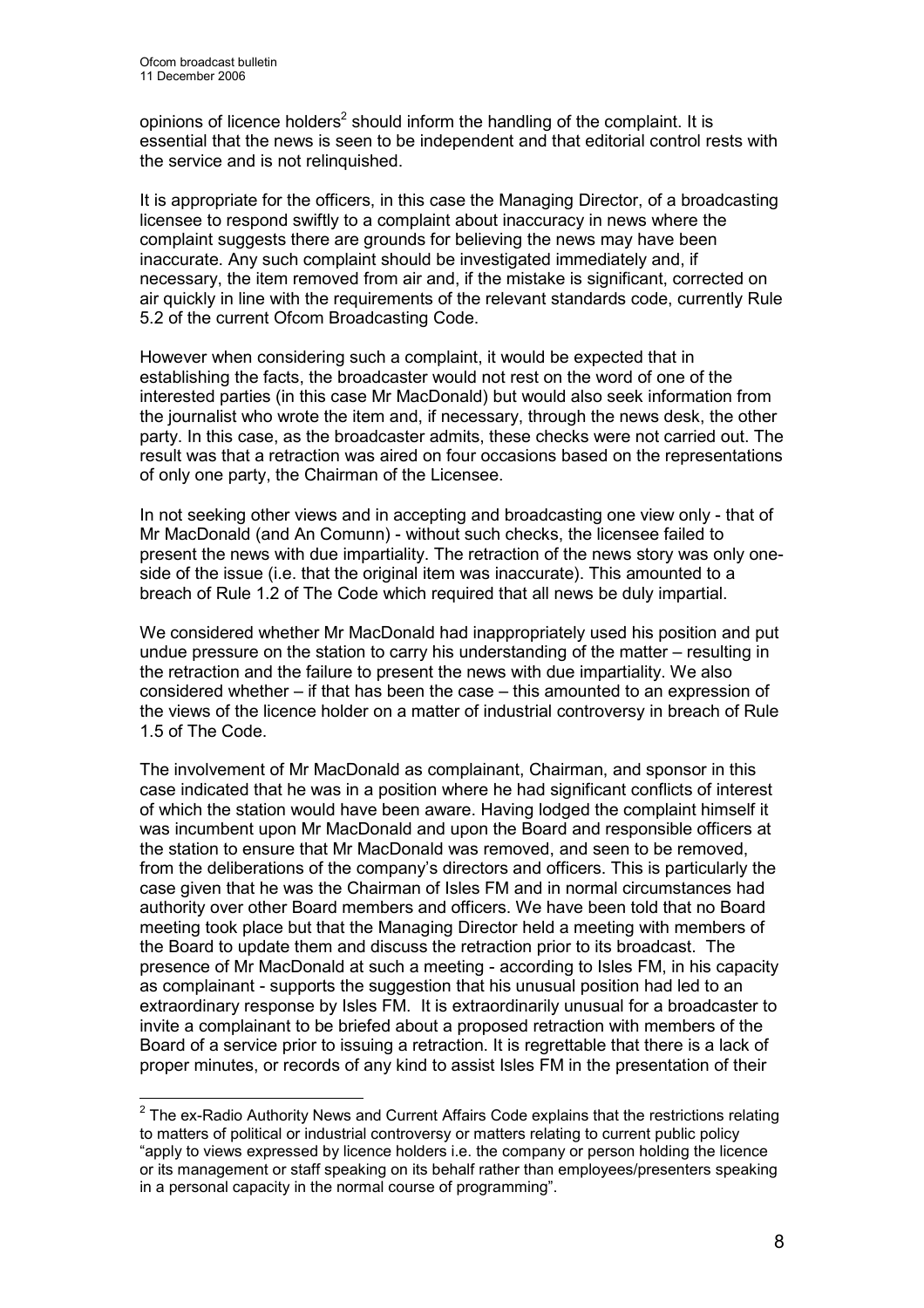case. The presence of Mr MacDonald at the impromptu meeting of Board members, combined with the lack of checks to substantiate his complaint before the retraction was issued, leads us to conclude that the station's breach of Rule 1.2 of The Code sprung from a failure to maintain the editorial independence of the news in the face of the intervention by station's Chair in the role of complainant.

In considering the separate standards issue, whether there has been a breach of Rule 1.5 of the Code, we took into account that whilst it required that all expressions of the views and opinions of the Licensee on matters of industrial controversy be excluded from the service, this did not mean that the Licensee cannot give its views if it has itself, become part of the controversy. In this case, (while recording a breach of Rule 1.2 for a breach of due impartiality partly due to the intervention by the station's own Chair), we take the view that Mr Macdonald's opinion which was broadcast by the service, (namely, that the original news item was inaccurate), was not an expression of the Licensee's view, given Mr McDonald was involved in the dispute not as Chairman of the Licensee but by virtue of his presidency of An Comunn. We therefore find that Isles FM did not breach Rule 1.5.

# 2. Failure to Provide Recordings

Both TV and radio licences oblige licensees to "adopt procedures acceptable to Ofcom for the retention and production of recordings…of any programme which is the subject matter of a Standards Complaint…"

In particular, Radio Licensees are required by part 2 Section 8 of their licences to:

(a) make and retain for a period of 42 days from the date of its inclusion therein, a recording of every programme included in the Licensed Service together with regular time reference checks; and

 (b) at the request of Ofcom forthwith produce to Ofcom any such recording for examination or reproduction; and

 (c) at the request of Ofcom forthwith produce to Ofcom any script or transcript of a programme included in the Licensed Service which he is able to produce to it.

The broadcaster failed to provide recordings of its output as required by this section. We note that recordings were being made but that severe interference rendered them unintelligible. However it should have been apparent that satisfactory recordings were not being made and steps should have been taken to rectify the matter in order to comply with the license. This is a serious and significant breach of the licence and will therefore be recorded as such.

### The broadcaster was in breach of section 1.2 (due accuracy and due impartiality in news) of the Ofcom Code (ex Radio Authority News and Current Affairs Code)

The broadcaster was also in breach of Part 2 Section 8 of its licence (provision of recordings)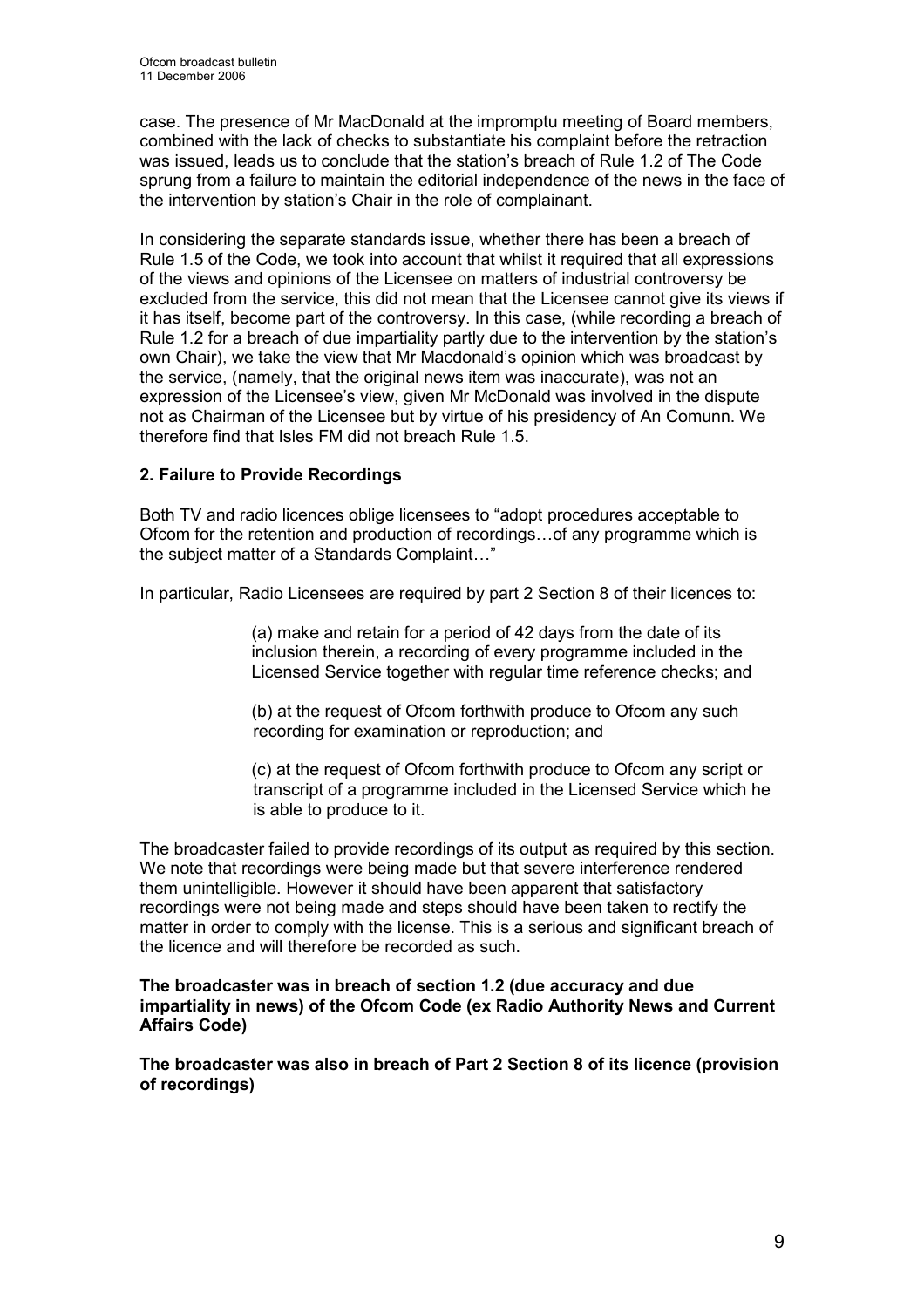# Resolved

# Hell's Kitchen USA

ITV2, 6 September 2006, 20:00

# Introduction

Hell's Kitchen USA is the American version of the UK show which features selected members of the public working in a highly pressurised environment under the tutelage of Gordon Ramsay. The eventual winner of the series is given the opportunity to run their own kitchen in a top restaurant.

A viewer complained that the word "fucking" was used during a conversation between a contestant and a sous chef at approximately 20:30.

### Response

ITV2 accepted that an error had been made and apologised unreservedly. This edition of the programme had undergone a lengthy editing process to remove 30 strong swear words and, unfortunately, this particular use of the f-word was overlooked. ITV2 confirmed that this episode had subsequently been re-edited.

### Decision

We understand how this error occurred and welcome ITV2's apology and assurance that the programme was re-edited to remove the offending word. In the circumstances we consider the matter resolved.

# Resolved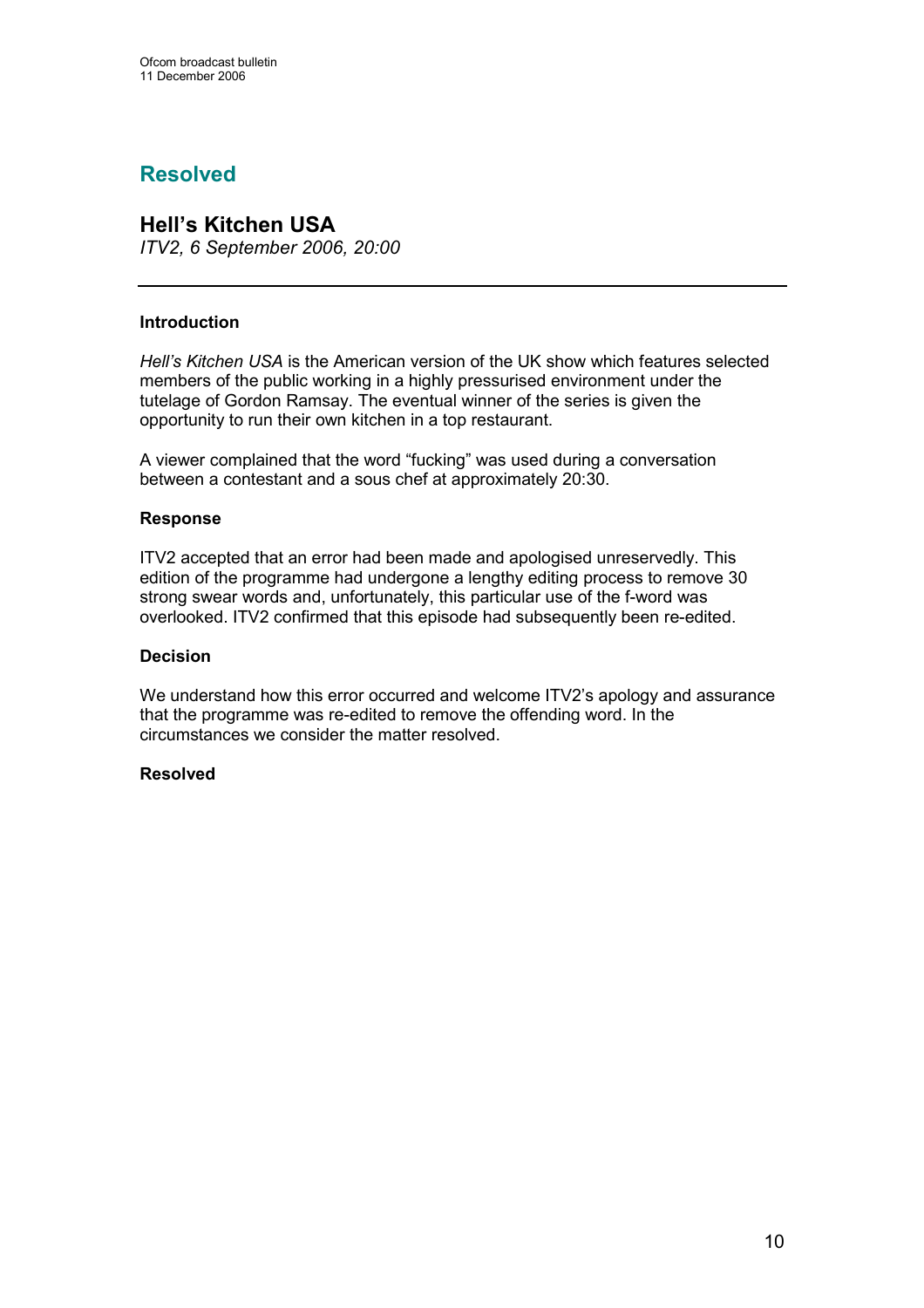# Not In Breach

# Poker Face

ITV 1 (Channel Television), 12 and 16 July 2006, 20:00

# Introduction

PokerFace is a quiz show, based on the bluffing aspect of poker, in which contestants competed for the chance to win a prize of one million pounds.

# 12 July 2006

25 viewers complained about the edition of the series shown on 12 July 2006. The majority were offended by the use of the word "bollocks" by a contestant. They considered the swearing unsuitable for use in a family programme, hosted by Ant McPartlin and Dec Donnelly, which attracted young children to view. As viewers were unsure if the programme was broadcast live or not, some said that the presenters should have apologised, others that the programme should have been edited to obscure the word.

A smaller number of viewers complained about the use of the word "smartarse" by both a presenter and a contestant. Others were offended by word play involving the word "shuttlecocks".

# 16 July 2006

One viewer complained about the use of the word "bollocks" by a contestant.

# Response

# 12 July 2006

Channel Television said that the contestant who said "bollocks", Barbara, was persuaded to fold by the tactics of her fellow contestants, when in fact she was in a much better position than she had feared. When she was shown the leader board after her withdrawal from the game, she was so outraged that she expressed herself with the vulgar language complained of, remarking that she had been married three times and should have known better than to be fooled by men again.

All the shows were pre-recorded and transmitted 'as live' with as few edits as possible to retain the excitement and tension of the studio. When the producer alerted the compliance team to Barbara's use of vulgar language, a discussion took place as to whether it might be better to edit out her comments. However, after some thought, it was decided to allow them to be retained because:

• This use of "bollocks" – defined in Ofcom's own research as "mild language to most…" – would be shown at around 20:30, when it believed the youngest children would already be in bed – the series went out in term time. Additionally it did not believe that the programme would have been of interest to young children– the format was not one with an evident appeal for young viewers.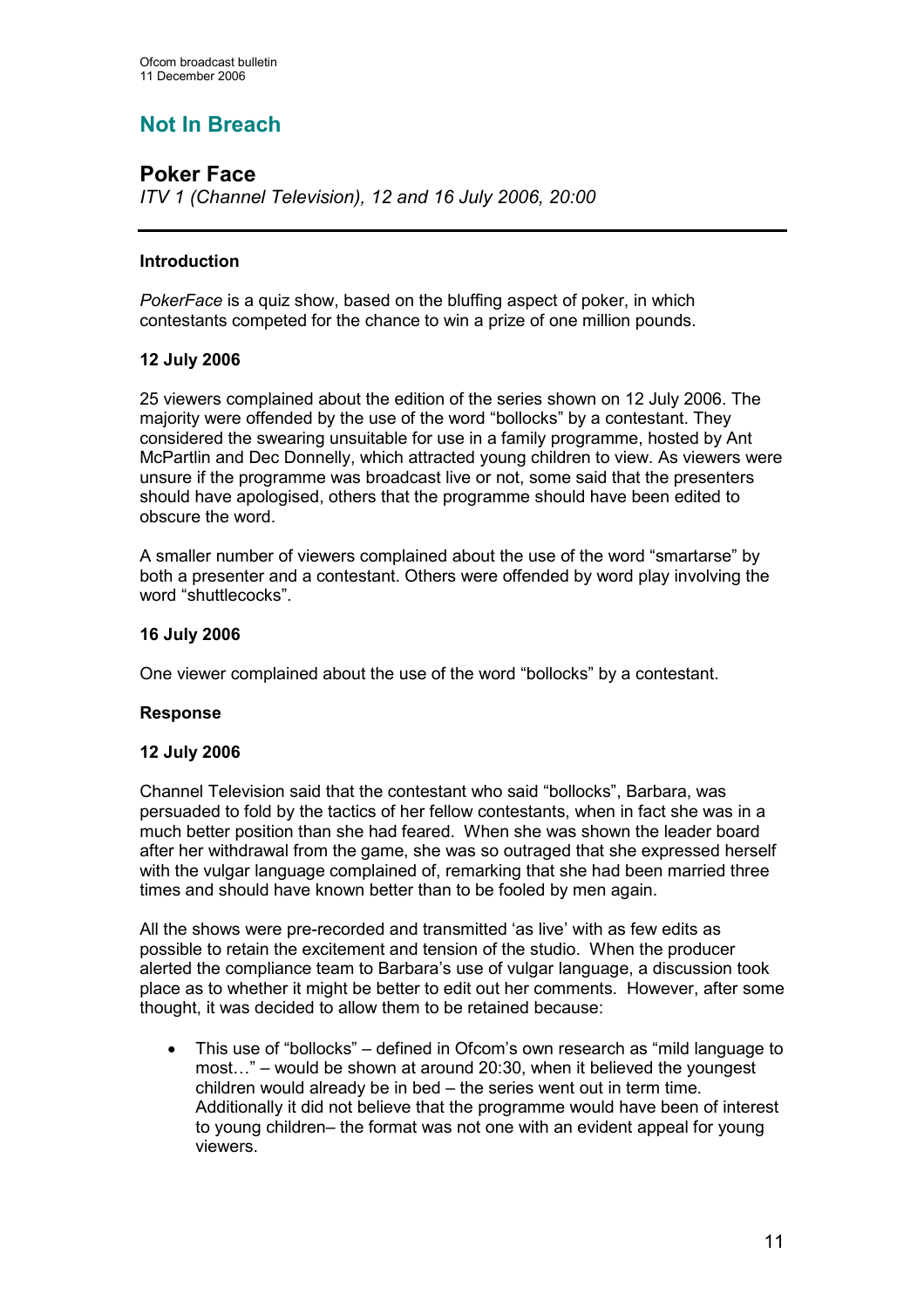• Barbara did not use the word 'bollocks' to another contestant or to the presenters in an aggressive or abusive fashion, she was reprimanding herself for being bluffed into 'folding'. She has a big personality – several viewers emailed after the show went out to suggest that she should be offered more television work – and her aggrieved yet good-natured delivery of the word "bollocks" was, in the broadcaster's view, so funny as to minimise any potential offence.

# 16 July 2006

While the other qualifying shows in the series were free of any vulgarities, the Final was recorded on the day before transmission – the Saturday – and during the recording for this show, a contestant remarked 'that's bollocks' in response to an attempt by another to claim to be doing very well.

As this was the Final show, with so much to play for and such an air of tension in the studio, this element of the contestants' banter was retained – although other occasions of bad language were removed - as it helped to communicate the tension and atmosphere. The different tactics employed by the final six contestants - who were required to gamble their original winnings of £50,000 to compete for the top prize of £1,000,000 - and the banter between them, made compelling viewing.

Mindful of the upset caused to some viewers in the previous edition, the broadcaster arranged for a presentation announcement to be given immediately before the programme began "With a million at stake, high tempers and harsh words in the Poker Face Final" in the hope that this would alert viewers to the inclusion of some mild bad language. This would seem to be confirmed by the significant reduction in the number of complaints received about the language.

# **Decision**

Ofcom's Broadcasting Code states:

"1.3 Children must also be protected by appropriate scheduling from material that is unsuitable for them.

Meaning of "children":

Children are people under the age of fifteen years.

Meaning of "appropriate scheduling":

Appropriate scheduling should be judged according to:

- the nature of the content:
- the likely number and age range of children in the audience, taking into account school time, weekends and holidays;
- the start time and finish time of the programme;
- the nature of the channel or station and the particular programme; and
- the likely expectations of the audience for a particular channel or station at a particular time and on a particular day.

1.16 Offensive language must not be broadcast before the watershed, or when children are particularly likely to be listening, unless it is justified by the context. In any event, frequent use of such language must be avoided before the watershed. "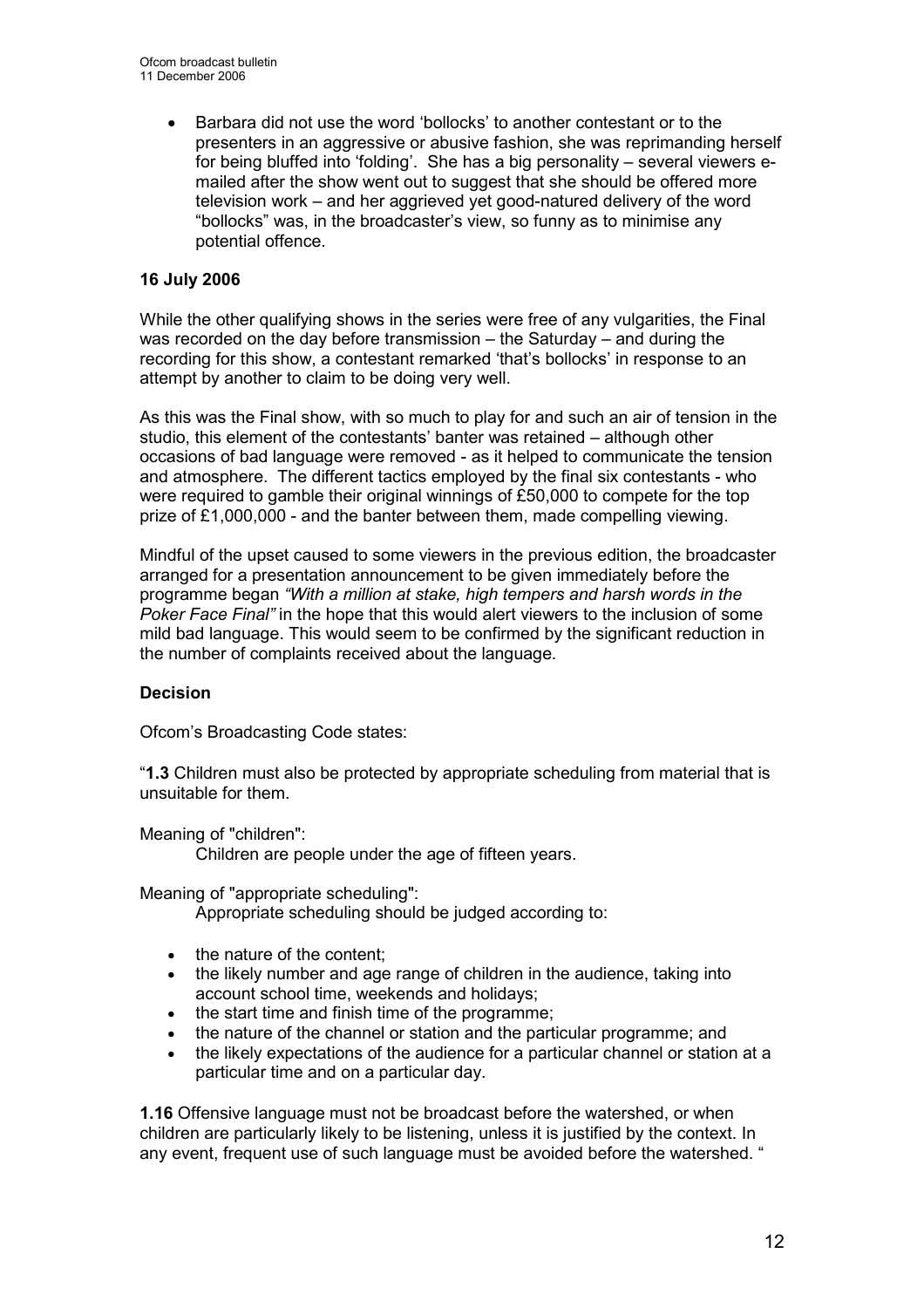Ofcom's research, Language and Sexual Imagery in Broadcasting: A Contextual Investigation, notes that both the terms "bollocks" and "arse" were considered mild swearing by the majority of respondents.

# 12 July 2006

While we recognise that some viewers would prefer not to hear any swearing or offensive language pre 21:00, the Guidance to Ofcom's Code which is based on extensive research recognises that "milder language in the early part of the evening may be acceptable, for example, if mitigated by a humorous context". Although vehement, Barbara's use of "bollocks" was isolated rather than repeated, and was uttered in outraged frustration instead of aggression. Her reaction when finding out that she had been 'bluffed' was so incredulous that it would have been amusing to the vast majority of viewers.

While we recognise that some children were on summer holiday by this point in July, children aged 4-9 made up just 2.8% of the audience for the programme of 12 July 2006. In the particular context of this quiz show, we consider that neither the word "bollocks", nor the childish taunt of "smartarse" were in breach of the Code. However broadcasters must continue to be sensitive to the expectations of their audiences. The fleeting play on words relating to "shuttlecocks" was not explicit and would have been missed by younger viewers.

# 16 July 2006

As noted above, research suggests that the term "bollocks" is considered to be mild swearing by the majority of viewers. In the context of the tense Final of this quiz show, which did not attract a large audience of young children and was preceded by information alerting viewers to the language, the use of the word "bollocks" was not in breach of the Code.

Not in Breach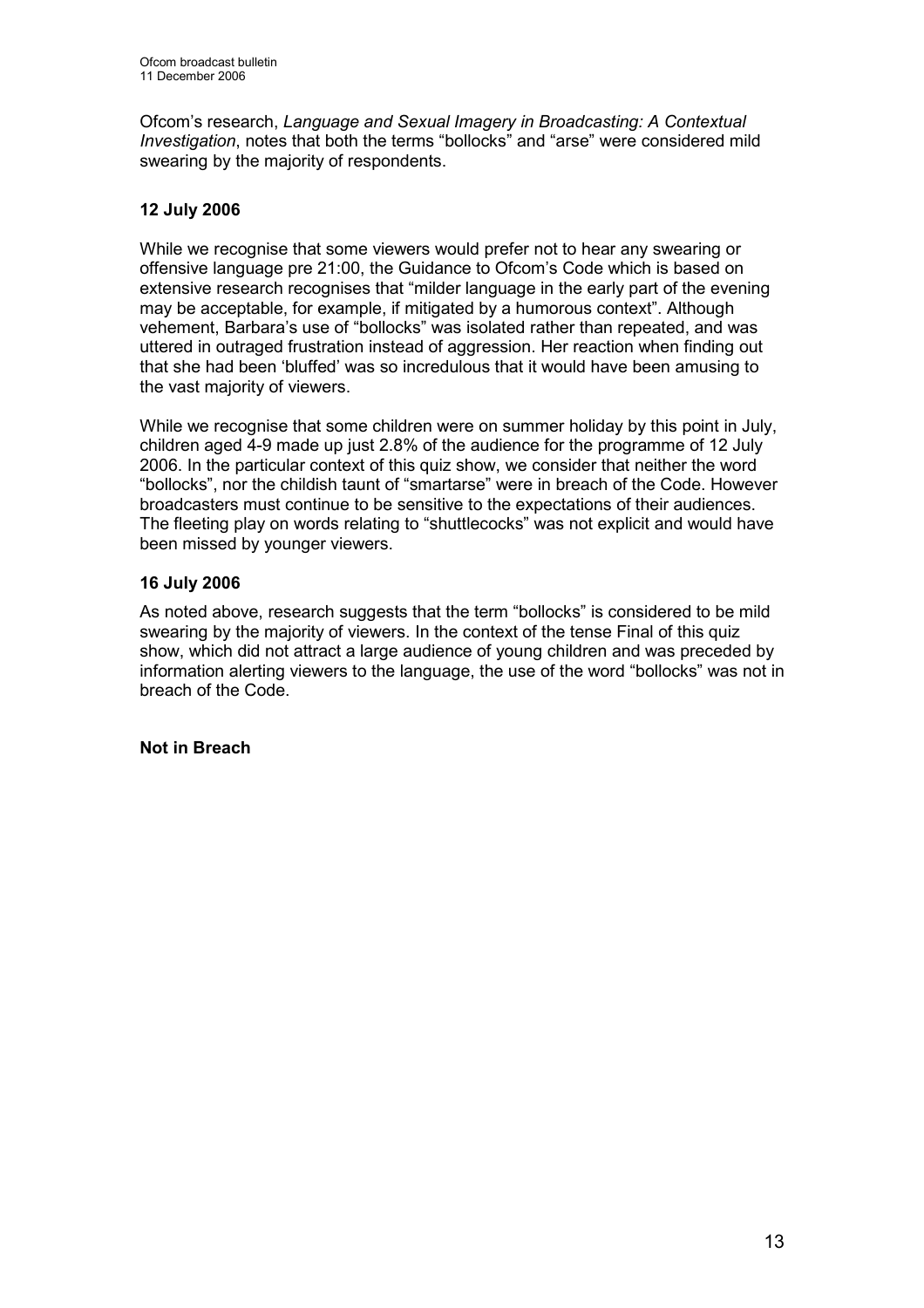# Fairness and Privacy Cases

# Upheld

# Complaint by Mrs Susan Holland and Mr Marc Asquith

Y Byd ar Bedwar, S4C, 14 June 2005

Summary: Ofcom has upheld, with certain limited exceptions, these complaints of unfair treatment and unwarranted infringement of privacy.

Mrs Susan Holland and Mr Marc Asquith complained that they were treated unfairly and their privacy was unwarrantably infringed in an edition of the current affairs programme Y Byd ar Bedwar which featured them. Mrs Holland and Mr Asquith complained that the programme, which concerned a disputed grazing tenancy, portrayed them unfairly and included footage of them, and of Mrs Holland's property, which was recorded and broadcast without their consent. S4C responded that the programme's portrayal of Mrs Holland and Mr Asquith was fair and accurate, and that the footage broadcast did not unwarrantably infringe their privacy.

Ofcom found that the programme's portrayal of Mrs Holland and Mr Asquith was unfair, through both individual statements made about them and through the cumulative effect of the programme as a whole. Ofcom further found that material recorded and broadcast which specifically featured them, and that which featured Mrs Holland's house, unwarrantably infringed their privacy. Ofcom considered that the general footage of Mrs Holland's other property, as recorded and broadcast, did not unwarrantably infringe her privacy.

# Introduction

This edition of the Welsh-language current affairs programme Y Byd ar Bedwar examined a dispute over a grazing tenancy. The dispute, which had been taken up by Cymuned, a Welsh pressure group which campaigns for the rights of Welshspeaking communities, related to rented fields at Tyn y Coed, in Cwm Mynach, Meirionnydd. The fields belonged to Mrs Susan Holland and were grazed by a local farmer Mr Meirion Jones.

The programme explained that generations of Mr Jones's family have farmed land in Cwm Mynach and stated that only one Welsh person still lives and farms there, namely Mr Jones. The programme examined relations between Mr Jones on the one hand, and Mrs Holland and her partner Mr Marc Asquith on the other. It described disagreements between the parties, including the issue of dogs belonging to Mrs Holland and Mr Asquith running through land rented by Mr Jones during lambing. The programme discussed how Mrs Holland had given Mr Jones notice to leave the land and that further disagreements had ensued over the removal of Mr Jones's stock and over the locking of gates to prevent Mr Jones returning the stock to the land. Interviews with local farmers, who observed the movement of stock, were included.

The programme examined the involvement of Cymuned in attempts to resolve the dispute and included an interview with its Chief Executive, Mr Aran Jones. The programme explained that Mrs Holland obtained a court order to evict Mr Meirion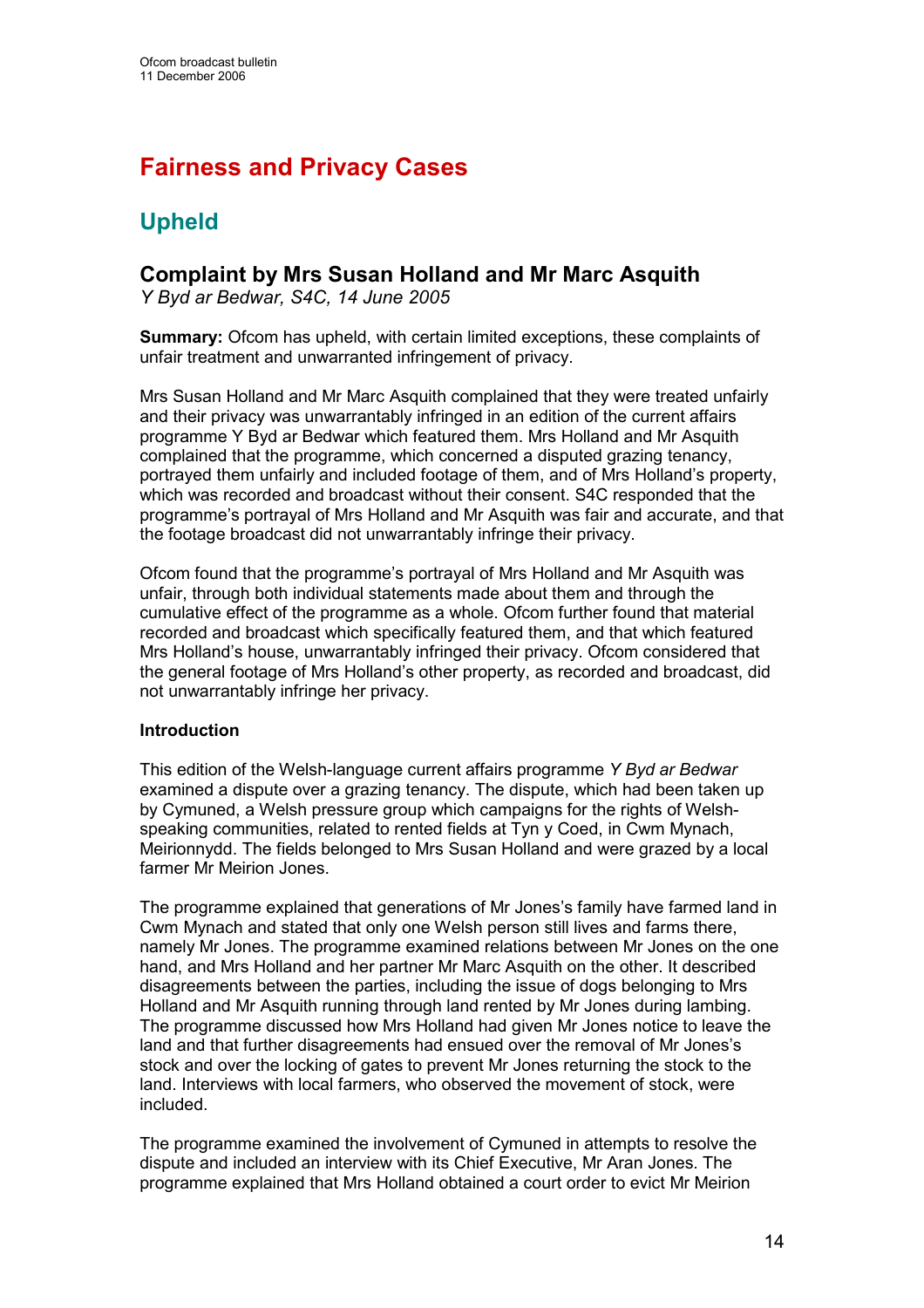Jones from her land. Mr Asquith's home in England was discussed as were disagreements between the programme makers and Mr Asquith and Mrs Holland over filming on Mrs Holland's property, both on and off the public highway which runs through it. The programme ended with Mr Jones's distress at losing the tenancy.

Mrs Holland (whose face was obscured), and her partner Mr Marc Asquith were both featured in the programme.

Mrs Holland and Mr Asquith complained that their privacy was unwarrantably infringed in both the making and broadcast of the programme and that they were treated unfairly.

# The Complaint

# Mrs Holland's and Mr Asquith's cases

In summary, Mrs Holland complained that she was treated unfairly in that:

- a) The programme contained many factual inaccuracies and portrayed other facts in a wholly misleading fashion which resulted in unfairness to her, including the following:
	- i. The description, in the programme's commentary, of the farmer, Mr Jones, being "pushed out of the valley" was unfair. Mrs Holland's fields made up only eight acres of the valley and she had offered to let him remain on them for a further year.
	- ii. The programme's commentary reference to Mrs Holland as an "incomer", and Mr Jones's rhetorical question in interview "why buy a house in such a location?" were unfair. Mrs Holland has lived in the valley for in excess of forty years and full time for the last ten years.
	- iii. The commentary description that "most of the houses in this valley are holiday homes" and the suggestion that Mrs Holland was a second home owner were unfair as her home and land are her full time residence.
	- iv. The commentary reference to Mrs Holland "letting her dogs run off the leash" was unfair since this is not an offence. Indeed when the farmer, Mr Meirion Jones, brought a prosecution against her for sheep worrying, it was not upheld. The reference to Mrs Holland having given Mr Jones "final notice to cease the tenancy over a year ago" was also unfair, since the programme portrayed the notice to quit as following Mr Jones's court action against Mrs Holland regarding her dogs. In fact the reverse was true. Mr Jones brought the court case, regarding Mrs Holland's dogs, after the notice to quit.
	- v. The commentary reference that "She (Mrs Holland) argues that Meirion Jones doesn't really need her land" was unfair, as Mrs Holland accepts that morally, historically and culturally the Jones family should be grazing her land. It was Mr Jones's actions that have led to him being prevented from grazing it.
	- vi. The section of the programme regarding local farmers who allegedly observed Mr Asquith moving Mr Jones's sheep was also inaccurate, biased and unfair to Mrs Holland, in that it failed to mention that on the occasion referred to, Mrs Holland alone herded and removed sheep.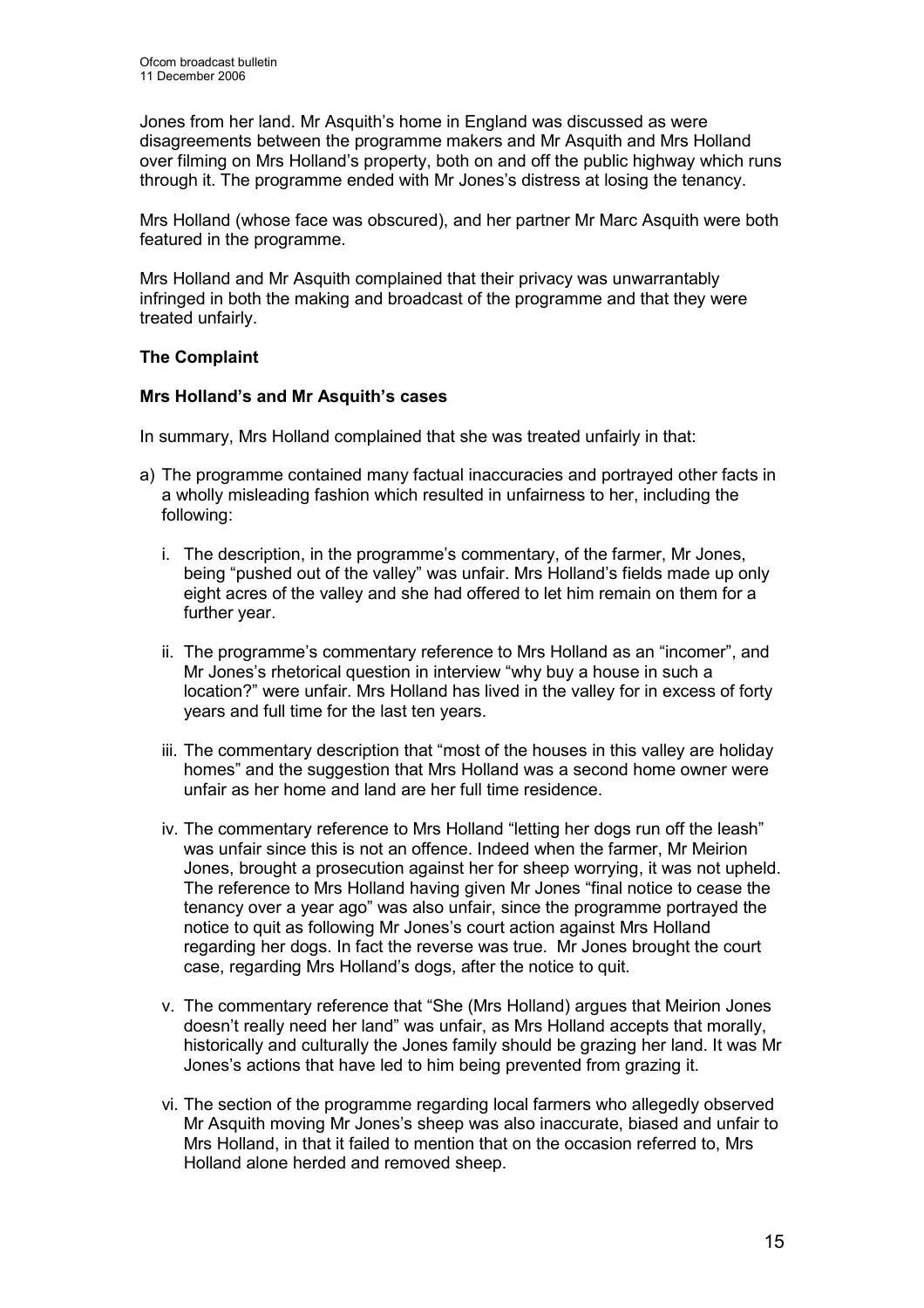- vii. The commentary reference that "Meirion Jones went to court" was inaccurate and unfair to Mrs Holland since, in fact, it was she who instituted proceedings. The further commentary reference "In April she obtained a Court order to remove the farmer from her land" was inaccurate as it was not obtained until 8 July 2005. It was also unfair to Mrs Holland in that she did not force him off the land, it was he who had no entitlement to stay.
- viii. The commentary reference to the road over her land being "a private road" was inaccurate and the programme unfairly attributed this inaccurate description of the road to Mrs Holland. In fact, it is not a private road but a public highway which passes over her land.
- b) Overall, the programme makers exhibited bias, chose to ignore the facts and unfairly portrayed Mrs Holland as an English holiday-home owner who had thrown a Welsh farmer off her land because she did not like his farming activities.

In spite of the complainant's expressed wish not to appear in the programme she featured for around six minutes.

The programme makers also omitted to broadcast an interview recorded with a neighbour, Mr Mygind, which would have shown that Mr Jones behaved unreasonably with other neighbours and was the cause of his own difficulties. This omission resulted in unfairness to Mrs Holland.

In summary, Mrs Holland complained that her privacy was unwarrantably infringed in the making and broadcast of the programme in that:

- c) The programme makers entered her land without permission and recorded footage in spite of requests not to do so.
- d) The programme makers broadcast the footage recorded on her land in spite of requests not to do so. Further, the programme makers used the caption "she didn't want to be filmed" over footage broadcast of Mrs Holland when she did not wish to participate in the film in any way.
- e) The programme makers included sufficient information within the film, including nearly all of her postal address, to identify her and her home, and thereby put her security at risk.

In summary, Mr Asquith complained that he was treated unfairly in that:

- f) The programme contained many factual inaccuracies and portrayed him inaccurately, which resulted in unfairness to him, including:
	- i. The commentary reference to the farmer, Mr Jones, saying he was "being pushed out of his native valley by a "barrister from England" was unfair since Mr Asquith is of Welsh extraction, only recently moved to England, and owns no land in the valley; further, the explanation of his "Welsh descent" was too far into the programme for viewers to gain a proper understanding of Mr Asquith's background from the outset, resulting in unfairness to him.
	- ii. The commentary references to him as an "incomer" were unfair since the only sense in which he is an "incomer" to Wales was in respect of this particular valley, and this was clearly not what the programme makers intended to convey.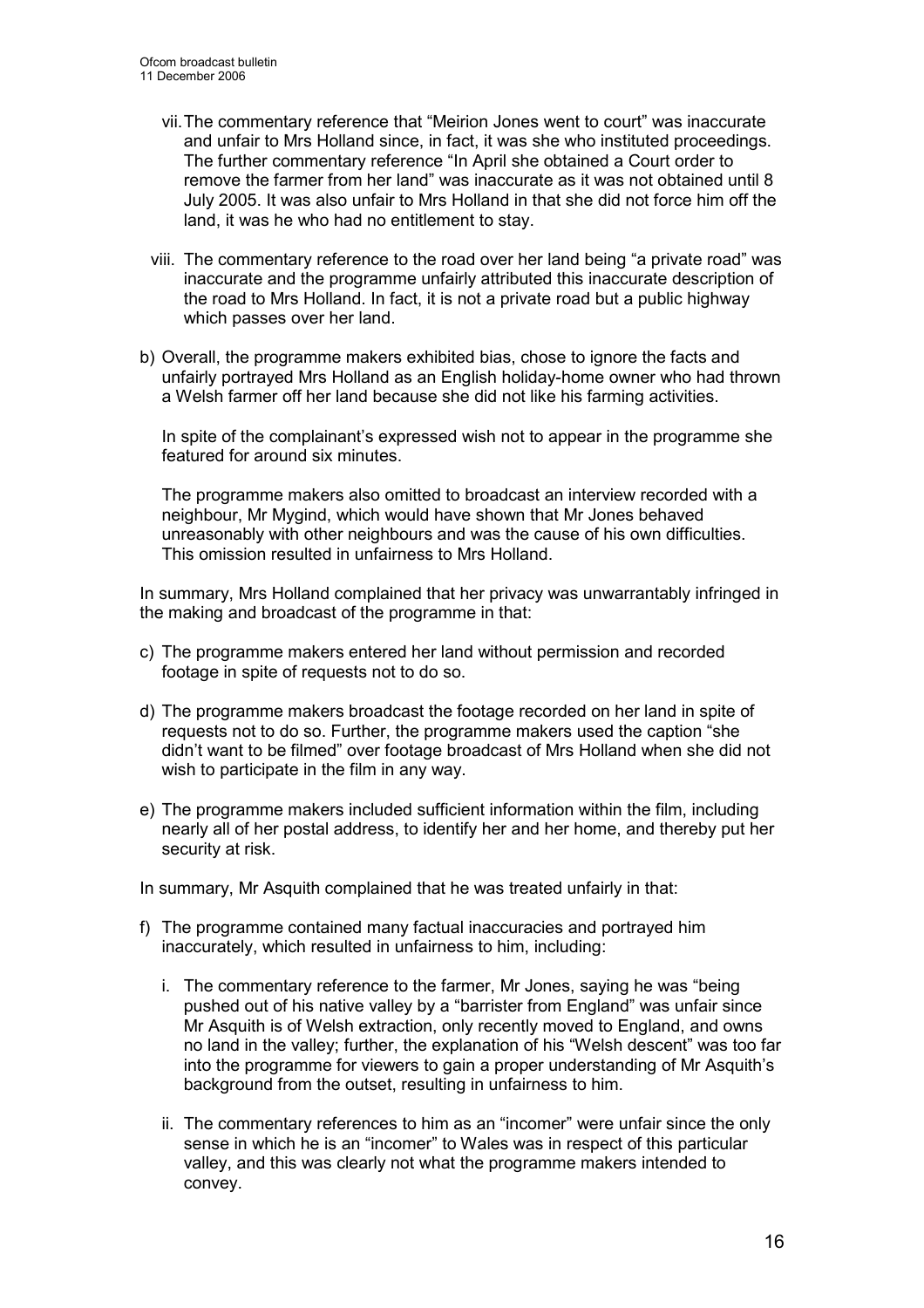- iii. The reference, in Mr Jones's interview, to Mr Asquith sending his dogs to run through Tyn y Coed woodland was unfair since he was perfectly entitled to do this; further, other references to the dogs in the fields during lambing unfairly implied negligence.
- iv. The reference, in commentary and in interviews with Mr Jones and with local farmers, to Mr Asquith "removing sheep" and "stock" was inaccurate and an unfair portrayal of him since, in fact, the sheep were moved by Mrs Holland alone at the expiry of the first notice to quit.
- v. The reference, in interview with Mr Meirion Jones, to Mr Asquith "playing around with the gates" in order to prevent Mr Jones's sheep returning to the fields, was inaccurate and an unfair portrayal of Mr Asquith. In fact his actions were in response to Mr Jones leaving the gates open, which was confirmed by the Council as an offence under the Highways Act.
- vi. Mr Jones's statement, in interview, "I'm the last Welshman in the Valley" was inaccurate, as there is another Welsh farmer just below the Tyn y Coed land, and added to the unfairly sympathetic portrayal of Mr Jones's side of the dispute.
- vii. The programme attributed to Mr Asquith the opinion that Cymuned, the Welsh pressure group which campaigns for the rights of Welsh-speaking communities, was "sticking its nose" into the dispute. This was unfair since, in fact, he supported Cymuned's involvement in attempting to resolve the dispute and had expressed this opinion to the programme makers.
- viii. The programme's reference, in commentary and in the reporter's piece to camera, to his home as near Manchester was biased; and, was intended to portray him, unfairly, as an evil rich English Tory barrister trampling the innocent Welsh farmer; further it was his mother's house that was shown not his own more modest house.
- g) The programme makers were biased in their making of the programme, inaccurately portraying him as the protagonist and as an evil English wealthy barrister in spite of information provided to them. Furthermore, small mitigating elements of commentary did not detract from the overall unfairness of the portrayal.

In spite of the complainant's wish not to appear in the programme, he featured for around six minutes.

The programme makers also omitted to broadcast an interview recorded with a neighbour, Mr Mygind, which would have shown that Mr Jones behaved unreasonably in other situations and was the cause of his own difficulties. This omission resulted in unfairness to Mr Asquith.

In summary, Mr Asquith complained that his privacy was unwarrantably infringed in the making and broadcast of the programme in that:

h) The programme makers effectively door stepped him, filming and broadcasting his discussions with them in spite of his request not to do so.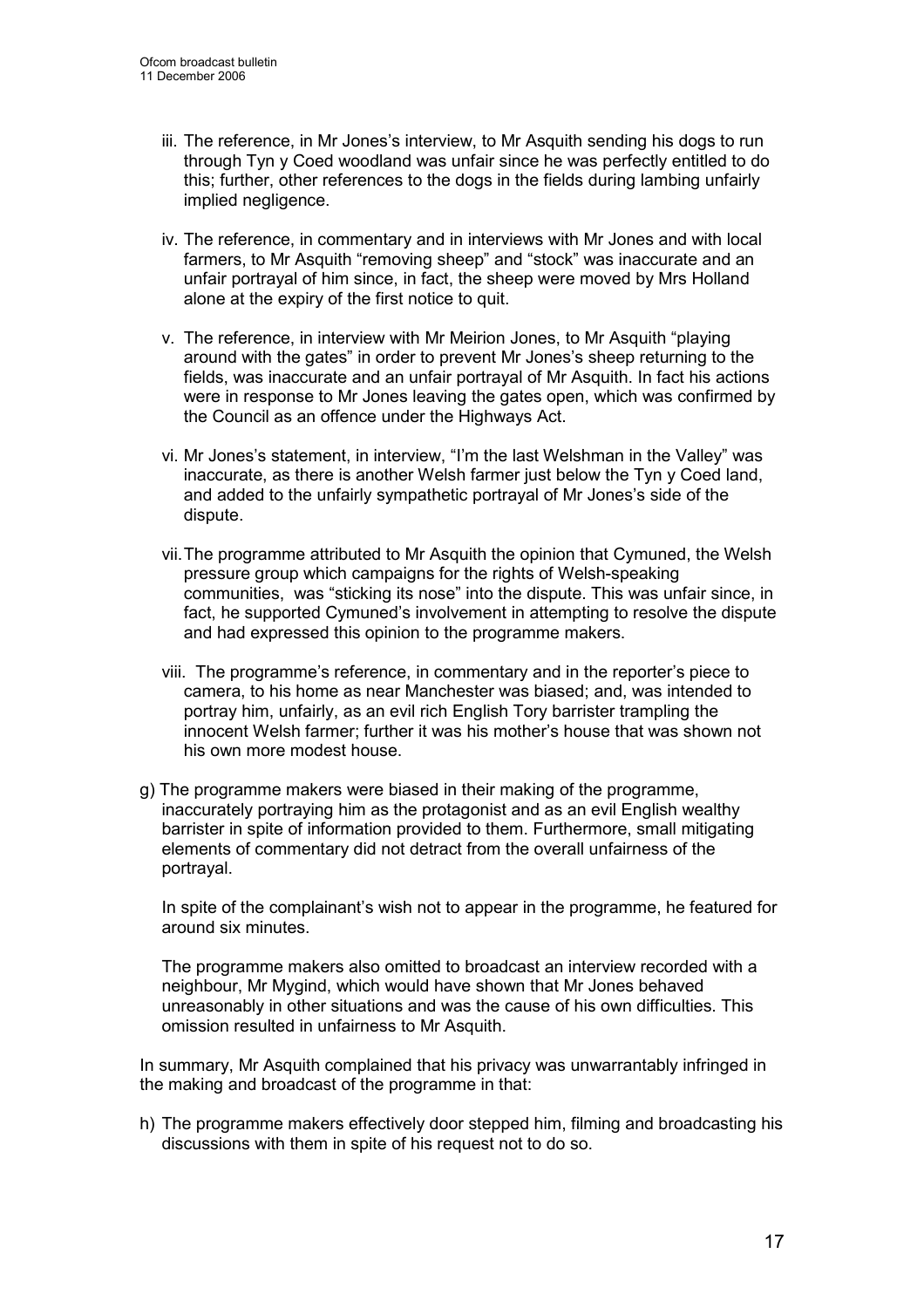# S4C's case

In summary, the broadcaster responded to the fairness complaint by Mrs Holland that:

- a) Y Byd ar Bedwar was a long-running current affairs series with a strong track record. In this edition, it investigated the wider issues of the case of farmer Meirion Jones which had been taken up by the pressure group Cymuned. The story was a microcosm of the tension between traditional ways of life and those of in-migrants who have little in common with the communities among whom they live. It was not a conflict between English and Welsh but between different ways of life. It was in the public interest to tell this story and it was told as a complex dispute which, it was hoped, would not be repeated. Any repeat of such a dispute would result in dire consequences for relations between the indigenous people and those they see as a threat to their way of life and for their language.
	- i. The farmer, Mr Jones, felt "pushed out of the valley" because the eight acres he rented from Mrs Holland were sheltered, with good access to water and therefore crucial to him at lambing time when the sheep roamed between the rented field of Tyn y Coed and adjacent woodland. Without the Tyn y Coed land at lambing time, no matter how many acres the sheep could range over the rest of the time, he would be unable to continue working and living there.
	- ii. According to the Concise Oxford Dictionary, Mrs Holland was an "incomer" since she had come to live in an area in which she has not grown up; the reference to incomer was part of a rhetorical question about the work of the pressure group Cymuned: "Tonight, is Cymuned defending Welsh people's interests or simply antagonising incomers" (programme subtitle).

Further, Mr Jones's subsequent reference "why buy a house in such a location?" was a reference to any incomer choosing to live in a rural environment.

- iii. It was correct to say most of the houses in this valley "Cwm" are holiday homes, as the reference to valley "Cwm" was a reference only to the small valley (Cwm Mynach) which included Mr Jones's farm, Mrs Holland's house and four holiday homes. The reference to a second home was Aran Jones of Cymuned's explanation of the wider implications of this type of dispute. S4C noted that Mrs Holland's business address is in Manchester where she spends about three nights a week.
- iv. The programme fairly summarised the prosecution and showed that Mr Jones's allegations against Mrs Holland were baseless. The complaint over the reference to Mrs Holland having given "final notice to cease the tenancy over a year ago" appeared to be a quibble over chronology and caused no unfairness. The programme made clear that the notice to quit followed a history of disputes.
- v. Mrs Holland accepted that Mr Jones does need her land which contradicted her earlier complaint that he did not need her eight acres. Further, the programme makers relied on what the complainants had told them when this statement was used in the programme and considered that most viewers would agree with Mrs Holland that Mr Jones's actions have not helped his case.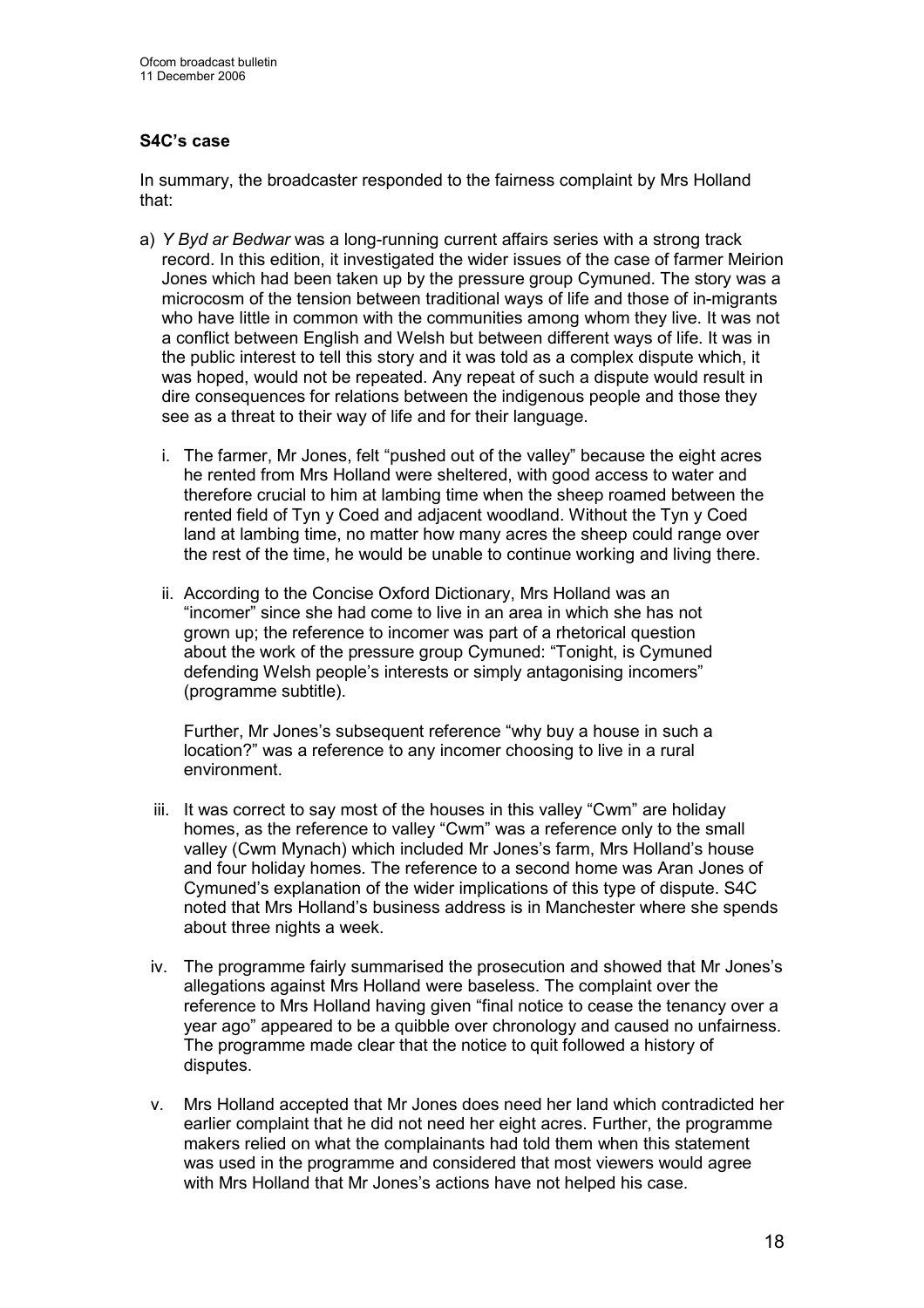- vi. The description of local farmers helping Mr Jones with the stock was information from Mr Jones.
- vii. The commentary reference "Meirion Jones went to court" summarised the position, it mattered little who initiated the action. Further, the commentary line "In April she obtained a Court order" was the programme makers' understanding from Mr Jones, but in any case the complainants confirm he had no entitlement to be on the land from late March and was thus forced off.
- viii. Mrs Holland told the programme makers that the road over her land was a private road that she owned. It was the county council that confirmed it was a public highway.
- b) The issue of bias was dealt with in the opening comments above at head a).

The length of time the complainant featured in the programme reflected the amount of time she spent approaching the camera crew. It was debatable whether Mrs Holland had departed from her stated wish not to appear but the programme makers erred on the side of caution by obscuring her face in the broadcast material.

The interview with the neighbour Mr Mygind was not used as it concerned a very different dispute over how the land should be farmed.

In summary, the broadcaster responded to the privacy complaint by Mrs Holland that:

- c) With regard to recording material on Mrs Holland's land, the programme makers believed they were entitled to film as they were on the edge of the public highway between the road surface and the field fence. It was debateable whether this strip of land to the side of the road was private property owned by Mrs Holland or part of the public highway. The programme makers believed it was part of the public highway and, therefore, they were entitled to film from there. However if they were wrong in this belief, they apologised. Other shots were taken from the highway itself from which they were entitled to film.
- d) With regard to the broadcast of material recorded on Mrs Holland's land, the programme makers denied that this amounted to an infringement of Mrs Holland's privacy. For the reasons given immediately above at head c) the programme makers believed they were entitled to film, and subsequently broadcast, material recorded on, or at the edge of, the public highway.

The programme makers understood that Mrs Holland did not wish to appear in the programme, and although the programme could not be made without referring to her, they set out to respect her wishes and obscured her face in the broadcast footage. The programme makers were justified in filming her in her car as they sought to show her dogs running along with the car and therefore not in her control.

e) The programme did not give Mrs Holland's postal address. The complainants wilfully overstated safety concerns, but in deference to the insecurities of a woman living in an isolated setting, the programme makers did not show her face or vehicle registration and did their best not to show her home. Behind this complaint lurks the suggestion that she could have fallen prey to militant Welsh-language campaigners. However, the arson campaign targeting holiday homes ended in the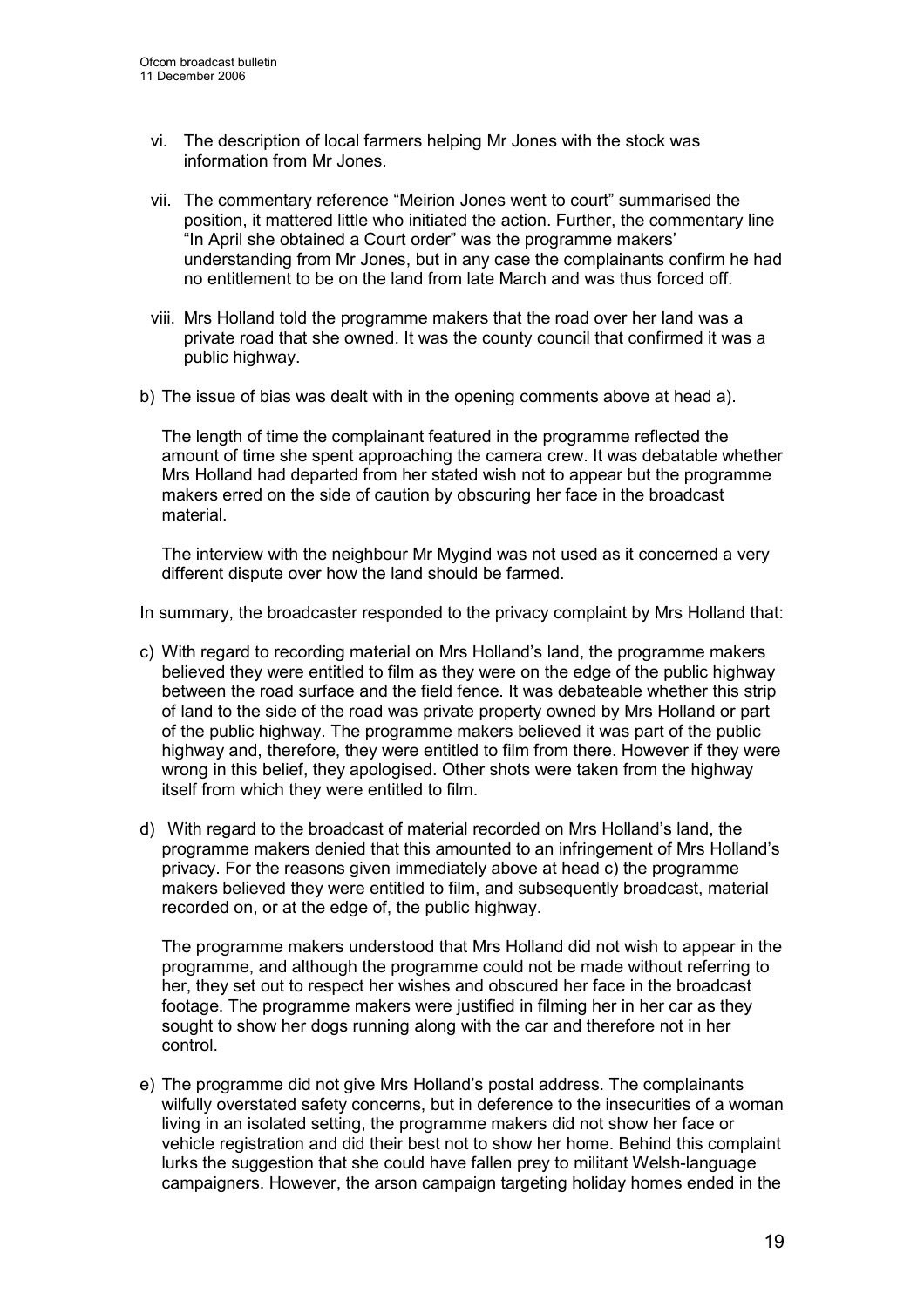early 1990s. While the programme makers did not identify her home, they gave Mrs Holland no assurance that they would not film her house. They acted in accordance with her stated wish not to appear in the programme.

- In summary, the broadcaster responded to the fairness complaint by Mr Asquith that:
- f) The opening comments, at head a) above, deal with general points raised by the complainant.
	- i. The description of Mr Asquith was carefully worded. It was correct that he was a barrister from England: the point was the contrast between the indigenous farmer and the person he viewed as pushing him out. The programme reflected what it was told by Mr Asquith, namely that he was of Welsh descent, an important detail to avoid the impression that this was a Welsh versus English dispute and this was mentioned only one minute in to the programme.
	- ii. According to the Concise Oxford Dictionary, Mr Asquith was an "incomer" since he has come to live in an area in which he has not grown up; the reference to incomer was part of a rhetorical question about the work of Cymuned. The programme also reported Mr Jones's not unreasonable perspective that Mr Asquith was an incomer.
	- iii. Mr Jones's sheep could wander freely in the Tyn y Coed woodland; the programme referred to Mr Jones being happy for Mr Asquith to take his dogs through the fields during lambing in an attempt to achieve balance on this issue and advance Mr Asquith's side of the story.
	- iv. The references to Mr Asquith "removing sheep" and "stock", and to local farmers helping Mr Jones to return the sheep to the land, were quoting an allegation made by Mr Jones. Further Mr Asquith had admitted, in a phone conversation with the programme makers, to shutting out the sheep which made any inaccuracy immaterial.
	- v. The main gate below Mrs Holland's home was always kept shut. The other gates were deliberately, and correctly, left open to allow sheep to roam.
	- vi. Mr Jones's statement "I'm the last Welshman in the Valley" was accurate as a reference to the small valley of Cwm Mynach.
	- vii. The programme makers could not respond to the reference to an opinion regarding Cymuned without more details concerning the alleged inaccuracy.
	- viii. There was no intention to portray Mr Asquith as an evil rich English Tory barrister. The location of his home was relevant to the issue of how much understanding he could have of Mr Jones's position as he lives, works and is a county councillor around Manchester. The information on his house was taken from the then current Cheshire County Council website.
- g) The issue of bias was dealt with above in the opening comments at head a).

The length of time the complainant featured reflected the amount of time he spent approaching the camera crew.

The interview with the neighbour, Mr Mygind, was not used as it concerned a very different dispute over how the land should be farmed.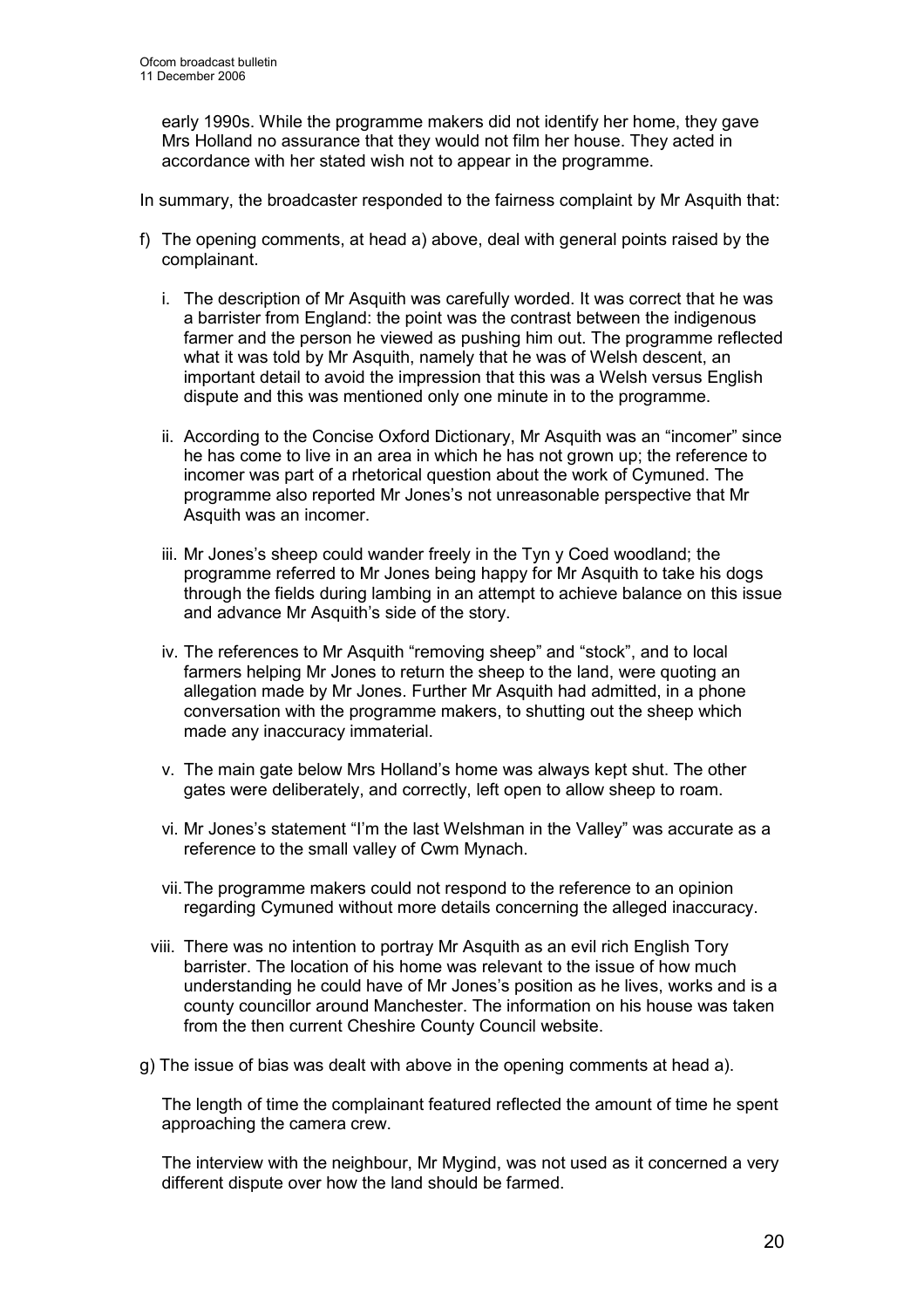In summary, the broadcaster responded to the privacy complaint by Mr Asquith that:

h) Mr Asquith's first words to the programme makers were a command that the camera be switched off, however the programme makers carried on until it became clear why he wanted them to stop filming. His argument was not that they were filming him, but that they were filming on land where they had no right to film. On all other occasions, he approached the camera and clearly wanted them to film, for example an occasion when he clearly wanted a letter filmed. In contrast to Mrs Holland, who stated that she did not wish to appear in the programme, the same demand was not made by Mr Asquith.

# Mrs Holland's and Mr Asquith's comments on S4C's response

In summary, Mrs Holland commented on the broadcaster's response to the fairness complaint that:

- a) The programme makers adopted Mr Jones's view as indisputable fact rather than viewing matters dispassionately, and in a small number of instances have been demonstrably dishonest.
	- i. The sheep could not wander over between Mrs Holland's Tyn y Coed fields and adjacent land, as described in the broadcaster's response, as it was separated by fences and gates. Indeed this was a finding made by magistrates in the court case brought by Mr Jones over Mrs Holland's dogs. Mrs Holland's land was not special or crucial to Mr Jones's sheep and he continued to run sheep and raise lambs.
	- ii. According to the programme makers' definition of the word "incomer", the farmer Mr Jones would be one, as he had lived outside the valley for many years. The use of the phrase was simply pejorative. Mr Jones's question "why buy a house in such a location?" ignored the fact that Mrs Holland had owned property and had close connections with Cwm Mynach for many decades. The programme makers adopted the premise that the dispute must be because incomers have not adapted to the rural way of life, and failed to challenge Mr Jones's views.
- iii. The programme makers made a technical definition of the word valley (Cwm). The result was that the programme gave the misleading impression that the community was overrun by holiday homes. The editing of the comments of Aran Jones of Cymuned regarding second homes made it appear to be a comment on Mrs Holland. Mrs Holland was also unaware of the relevance of her business activities in Manchester. Tyn y Coed is her sole residential address. Furthermore, would the same point have been made about a Cardiff based business?
- iv. The unfair impression was given that the courts let Mr Jones down in his prosecution over her dogs. Mrs Holland did not merely quibble over chronology. The impression was given that she gave Mr Jones notice to quit as a result of the court case over her dogs. By reversing the chronology the programme makers unfairly portrayed her as petty and small minded.
- v. Mrs Holland was sensitive to Mr Jones's viewpoint but the practical reality was that he had no need for such a small patch of land.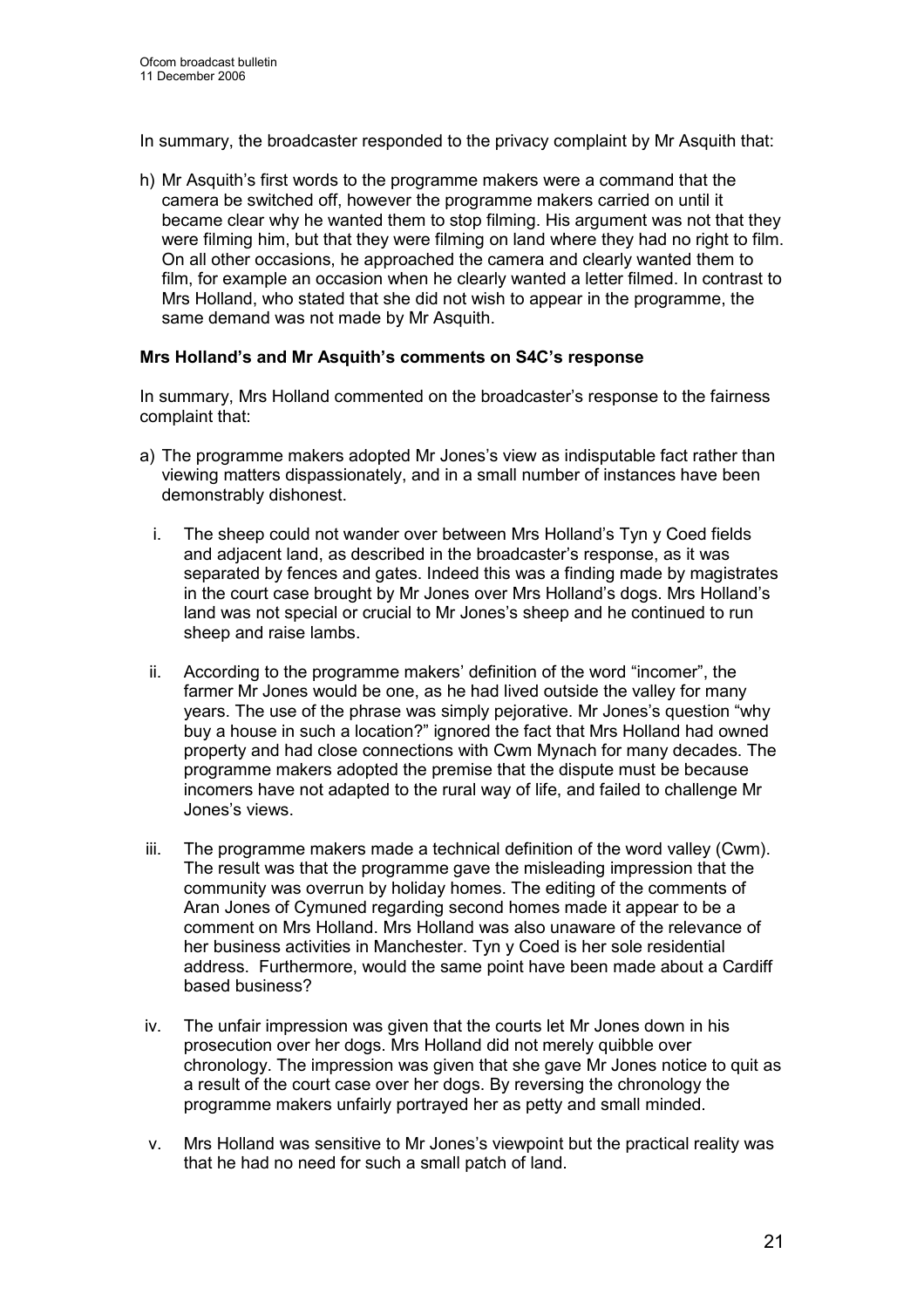- vi. The section concerning local farmers was an example of how once again the programme makers accepted Mr Jones's version without challenge.
- vii. The reference "Meirion Jones went to court" presented Mr Jones as the aggrieved party when it was Mrs Holland. It does therefore matter who initiated the action. Further, the reference "In April she obtained a Court order" was taken, unconfirmed by the programme makers, from Mr Jones. There was no court order when the programme was made and Mr Jones could have remained until the order was made in July but he voluntarily vacated the land. Mrs Holland had made a formal offer to allow him to stay until March 2006 but he had not accepted it. The untransmitted material shows that Mrs Holland was not permanently excluding Mr Jones from her land.
- viii. The untransmitted material showed that the status of the road was repeatedly explained, namely that it is a public highway passing over private land.
- b) In their response, the programme makers for the most part simply adopted Mr Jones's views as indisputable facts.

The programme makers used pressure techniques and underhand behaviour which were disproportionate to the investigation. Furthermore, the refusal of anyone to participate in a programme did not remove the programme makers' duty to be accurate and both complainants had provided information over the telephone.

The interview with Mr Mygind showed a pattern of behaviour by a farmer, Mr Jones, who made claims of rights to land to which he was not entitled and so alienated his neighbours. The material was not used as this was not the programme that the programme makers wanted to make.

In summary, Mrs Holland commented on the broadcaster's response to the privacy complaint that:

- c) Regarding the recording of material, prior to transmission Mrs Holland offered to refrain from legal proceedings as long as no footage was taken from her land and used in the programme; she owns all the land and can fence any area as long as she does not block the public highway. The programme makers should have taken proper legal advice over the issue of entitlement to be on her land. Mr Asquith and Mrs Holland were adamant, as shown in the untransmitted material, that the piece to camera should not be filmed on Mrs Holland's land and could not therefore show the house. The untransmitted material showed the programme makers whispering together in order to breach an agreement to film away from the house and land. The angle of other shots show they were not taken from the highway but from Mrs Holland's land.
- d) Regarding the broadcast of material, prior to transmission Mrs Holland offered to refrain from legal proceedings as long as no footage was taken from her land and used in the programme. As discussed at head c) immediately above, the programme makers were not entitled to film on her land or show the house.

The programme makers repeatedly intruded on Mrs Holland's privacy with blatant disregard for her requests not to; there was no justification in filming her car and dogs as they were under the appropriate control and if sheep are encountered were trained to progress close to the car.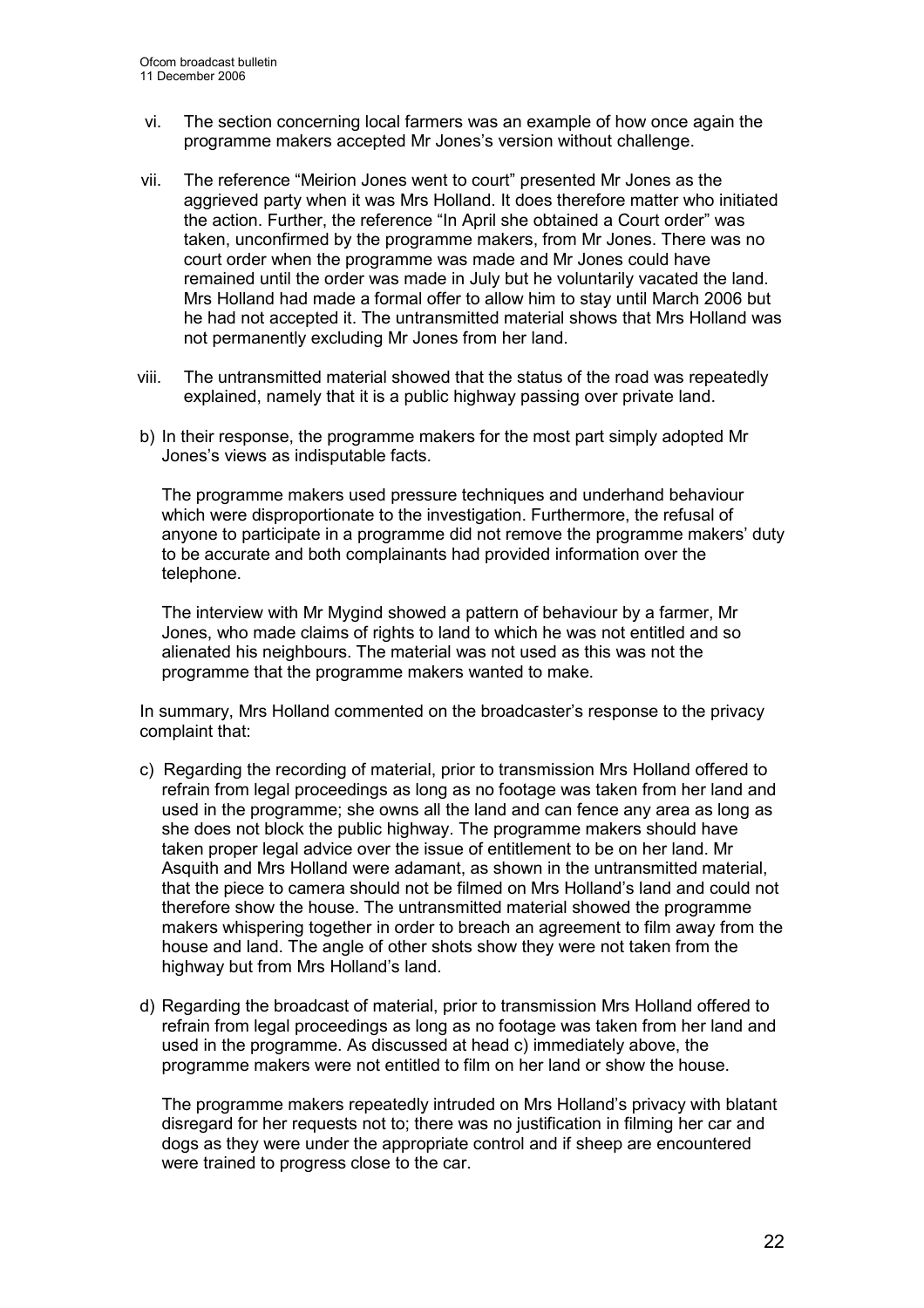e) Mrs Holland's security concerns were well founded since there was an attack in the past.

In summary, Mr Asquith commented on the broadcaster's response to the fairness complaint that:

- f) The programme makers adopted Mr Jones's view as indisputable fact rather than viewing matters dispassionately, and in a small number of instances have been demonstrably dishonest.
	- i. The description of Mr Asquith was carefully worded, but not to give the impression suggested; i.e. he was no more from England than any of the other Welsh people who have been forced by economics to work in England; Mr Asquith is half Welsh, his 'Englishness' is however established in the opening shots and by the Nimrod music over the footage of Alderley Edge. It was plain the programme makers sought to portray him as an evil English barrister bullying a poor Welsh farmer. It was unfair to suggest he is a foreigner and easy to use the term English as a pejorative term.
	- ii. According to the programme makers' definition of the word incomer, Mr Jones would be one as he had lived outside the valley for many years. The use of the phrase was simply pejorative.
- iii. The programme also reported that, as an incomer, Mr Asquith had been frightening Mr Jones's sheep when there is no evidence for this. Mr Asquith's dogs only run in a fenced off area; further Mr Jones requested they be left out to deter foxes. Mr Jones's position was left unchallenged.
- iv. The assertion that Mr Asquith removed sheep was not prefaced by "Mr Jones said that..." but asserted as a matter of fact. Mr Asquith shut the gate with the sheep in the fields as required by the Highways Act. The reference to "local farmers" was an example of how once again the programme makers accepted Mr Jones's version without challenge.
- v. The reason Mr Asquith shut the gates to the fields was that Mr Jones had been committing an offence by allowing the sheep to run on the lane without a farming need (e.g. for shade and water). Furthermore, the programme implied through the reference to Mr Asquith "paragliding" that he visits the area just to play, when in fact his weekends are spent on woodland management.
- vi. There is another Welshman farming in the small valley of Cwm Mynach although it is conceded that he no longer lives there.
- vii. The programme makers put into Mr Asquith's mouth the comment that "he can't understand why Cymuned is sticking its nose into (this matter)", when in fact Mr Asquith, Mrs Holland and Cymuned together sought to broker a compromise.
- viii. Mr Asquith admitted he was a visitor to Cym Mynach but questioned the relevance of the references to his home near Manchester, when Mrs Holland made all the decisions regarding her land and had the final say on filming. From the section regarding his home in Alderley Edge onwards, the programme seemed to be all about Mr Asquith and Mrs Holland objecting to filming, around half of the time broadcast. Mr Asquith's address details on the Cheshire County Council website were updated on 5 May 2005 and the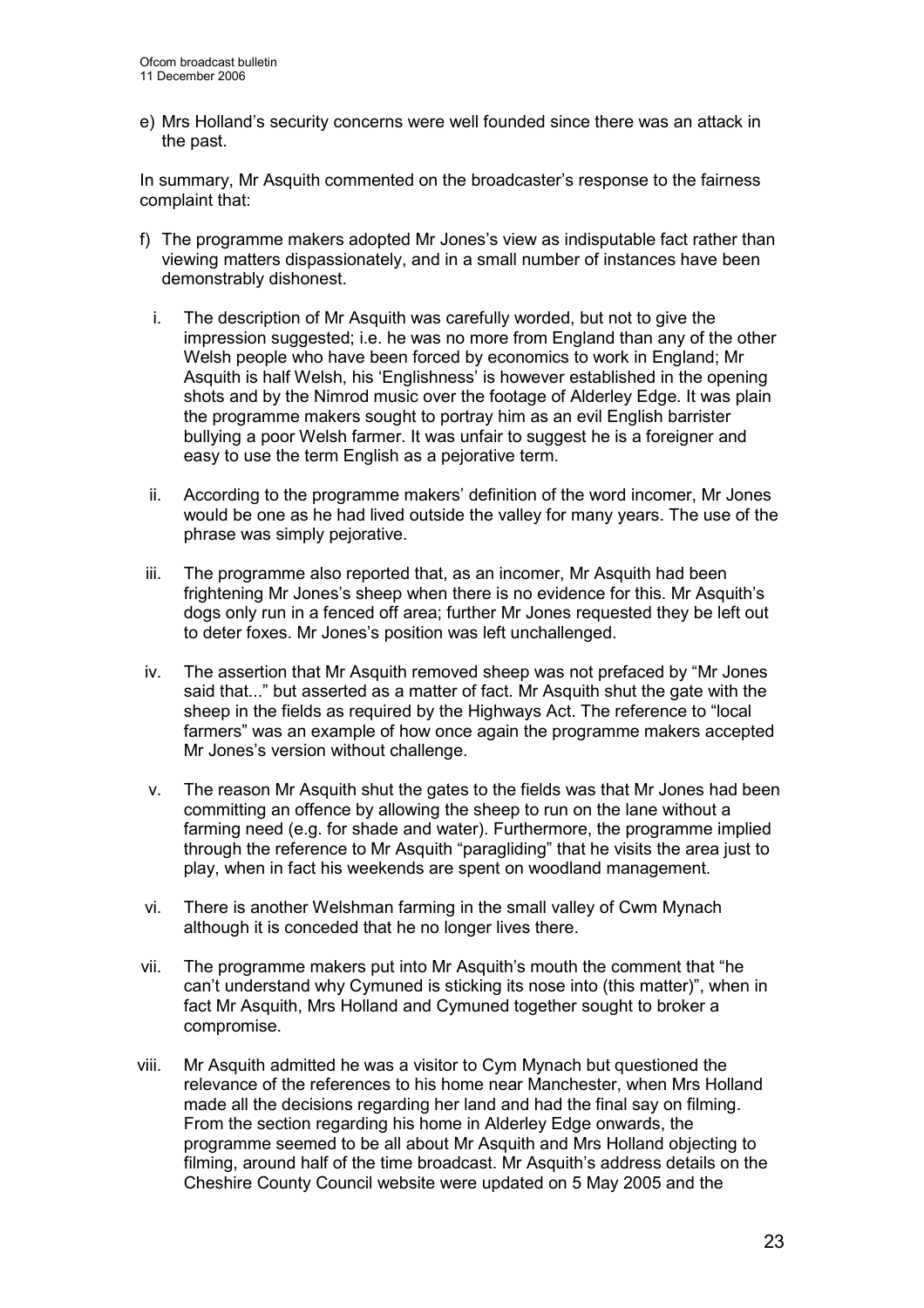broadcast was 14 June 2005 with inaccurate information taken from a cutting dated January 2001.

g) In their response, the programme makers for the most part simply adopted Mr Jones's view as indisputable fact.

The programme makers used pressure techniques and underhand behaviour which were disproportionate to the investigation. Further, the refusal of anyone to participate in a programme does not remove the programme makers' duty to be accurate and both complainants had provided information over the telephone.

The interview with Mr Mygind showed a pattern of behaviour by a farmer, Mr Jones, who made claims of rights to land to which he was not entitled and so alienated his neighbours; the material was not used as this was not the programme that the programme makers wanted to make.

In summary, Mr Asquith commented on the broadcaster's response to the privacy complaint that:

h) He was door stepped by the programme makers and at no time did they cease filming, although he made very clear that he wished to discuss their presence without being filmed. He wanted to show the letter referred to, but not have it filmed. He was hounded by the crew. He had made it clear from the moment that he discovered he was being filmed that he did not wish to be filmed. He continued to try to negotiate with the programme makers to leave, while trying to block filming. The programme makers attempted to differentiate between Mr Asquith's position and that of Mrs Holland who wanted no part in the film, when his position was that he would act in concert with Mrs Holland and comply with her wishes.

 The untransmittted material made clear that neither Mrs Holland nor Mr Asquith wished to be filmed, make comment or participate in the programme. Further it showed that the programme makers were intent on obtaining further footage of Mr Asquith.

# S4C's second statement in response

In summary, S4C responded to Mrs Holland's comments on the fairness complaint that:

- a) The charge that programme makers adopted Mr Jones's views as indisputable facts rather than viewing matters dispassionately related to S4C's response rather than the programme as broadcast. The programme presented the views of both sides and the programme makers' response sought to justify the inclusion of the farmer's views in the programme, not to accept them as fact. The programme did justice to the complainants' position although they declined every opportunity to appear in the programme. In any event, the complainants failed to explain how the alleged inaccuracies resulted in unfairness to them.
	- i. The complainants argued that Mrs Holland's land was not special or crucial to Mr Jones's sheep, but Mr Jones now has one hundred fewer sheep because of the loss of Tyn y Coed land and the margin between profit and loss is extremely narrow.
	- ii. Mr Jones's view ("Why buy a house in such a location?") was challenged by the reporter's question "Don't you think it's hard for them, living in these houses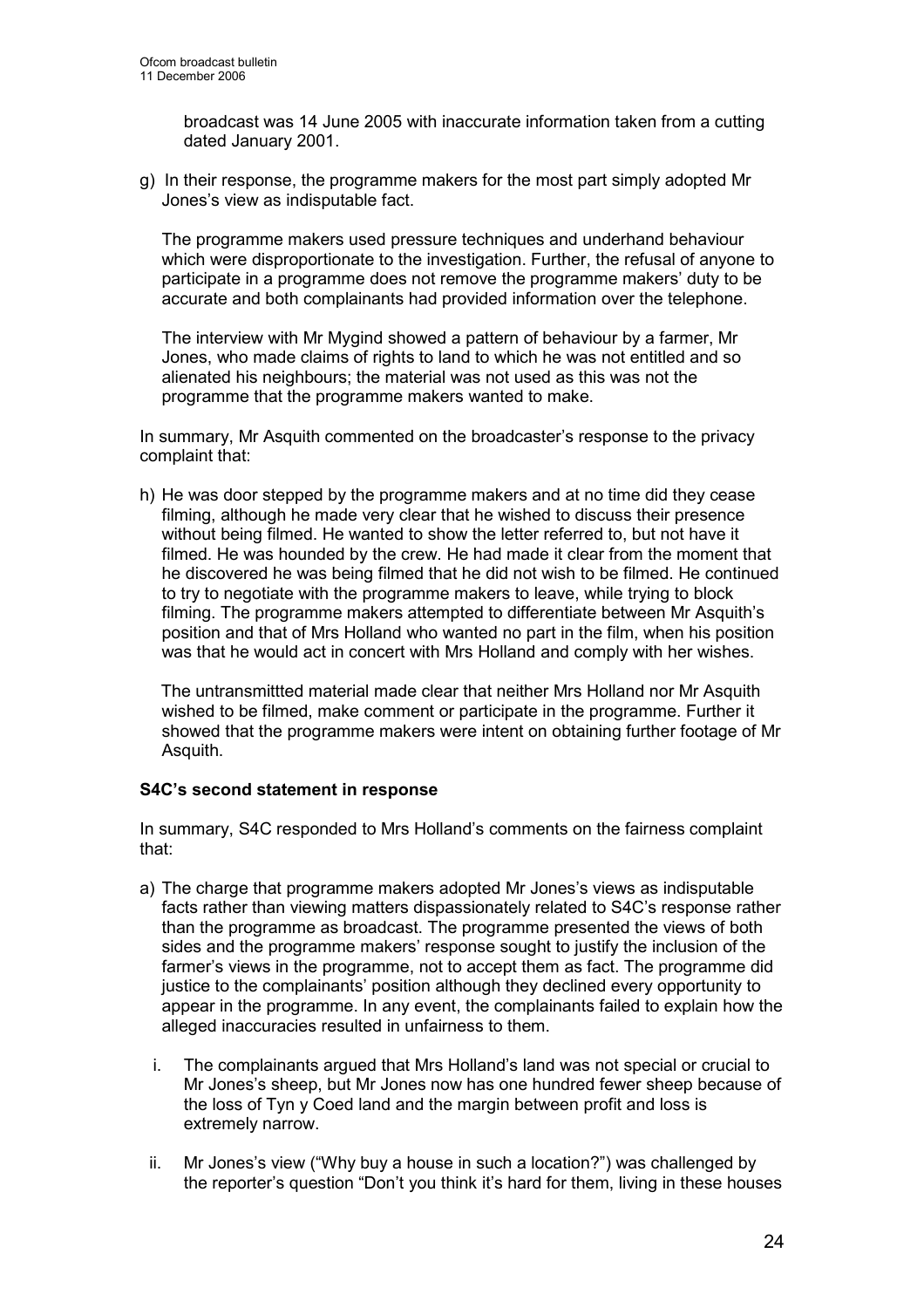surrounded by land that you're farming?" The programme did not adopt the premise that the dispute must be because incomers have not adapted to the rural way of life. The programme reported Mr Jones's point of view and challenged him on whether he needed Mrs Holland's land, whether he sought to intimidate her, whether he was anti-English. The programme also put forward the complainants' views and made plain that they had won all the legal battles, showing they were in the right on these issues.

- iii. The programme makers used Cwm (valley) to refer to Cwm Mynach, a distinct area as understood by the locals. The remark by Aran Jones of Cymuned, concerning second homes, was talking about something that has not yet happened, and the possible consequences. Mrs Holland's business address served to dispel any impression that her entire life was spent at Cwm Mynach. Had her business been based in Cardiff, this would have been reported.
- iv. No separate response was made regarding any impression given concerning Mr Jones's prosecution over Mrs Holland's dogs. The chronology was given to the programme makers by Mr Asquith, in a letter detailing the exact sequence of events.
- v. Mrs Holland complained about the programme's commentary line "She [Mrs Holland] argues that Meirion Jones doesn't really need her land". This complaint was contradicted by the comment in her second submission that "the practical reality is that he has no need for such a small patch of land".
- vi. No separate response was made regarding the section concerning local farmers.
- vii. No separate response was made regarding the reference "Meirion Jones went to court". The programme makers were surprised that the complainants stated that Mr Jones could have remained on the land until a court order was made in July but that he voluntarily vacated it. The programme makers understood from Mr Asquith that Mr Jones had been trespassing since March 2005 and was only allowed to leave sheep there until the end of May for animal welfare reasons, because of recent lambing.
- viii. No separate response was made regarding the status of the road.
- b) The programme exhibited no anti-English bias as alleged by the complainants, rather it reported facts, for example Mr Jones was the last Welshman who lives and farms in Cwm Mynach and Mr Asquith was of Welsh descent with close ties to Manchester.

No "pressure techniques" were used as stated in the complainants' second comments. The programme makers gave the complainants every opportunity to participate as required by good journalistic practice.

Had the programme makers been hell-bent on making an anti-English programme they would have included rather than excluded the interview with Mr Mygind (an English landowner who has also been in dispute with Mr Jones). They would also not have included the broadcast interview with a further English landowner, Mr Yoward, who came across as reasonable, likeable and perceptive.

In summary, S4C responded to Mrs Holland's comments on the privacy complaint that: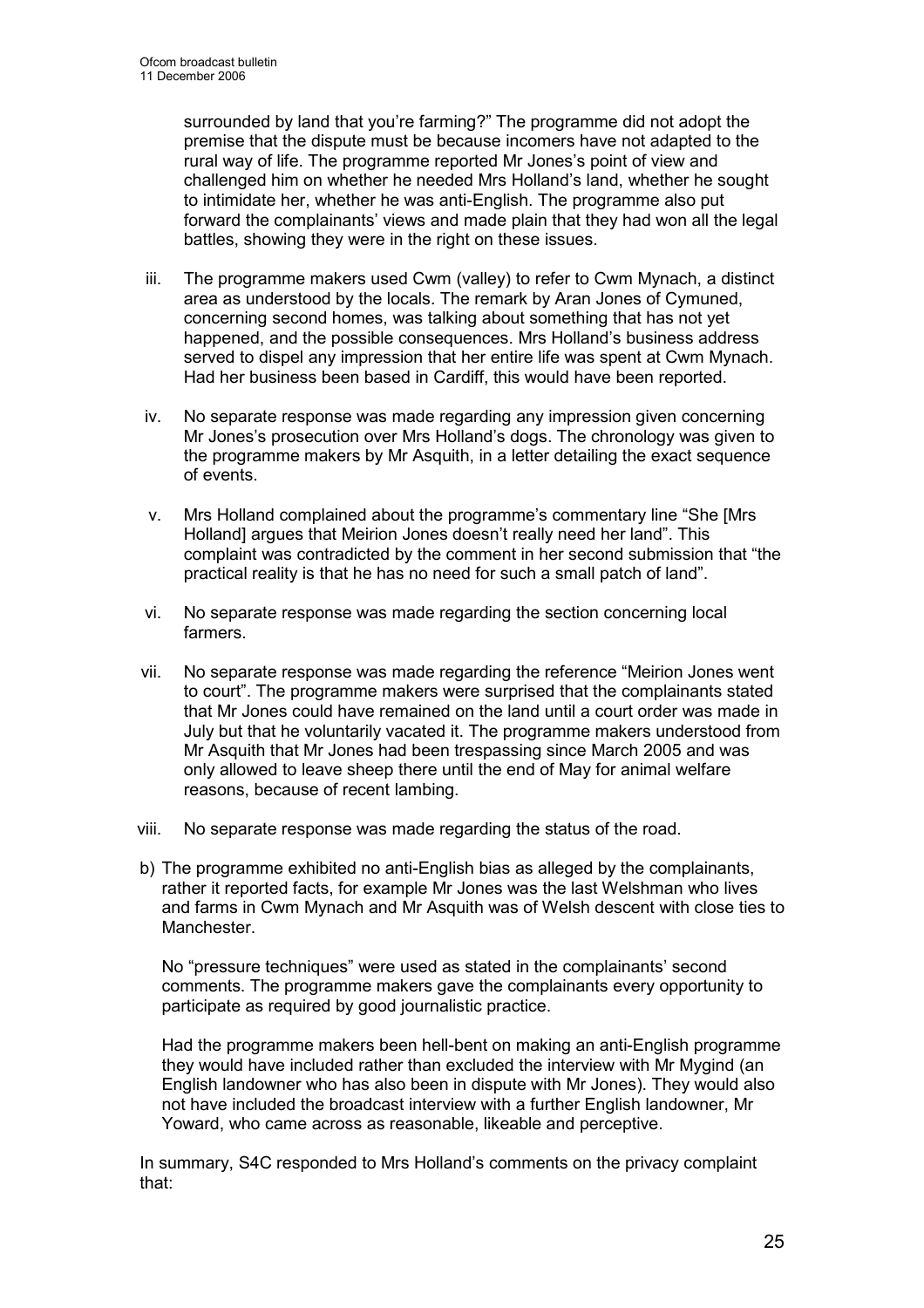c) Regarding the recording of footage, the programme did not unwarrantably infringe Mrs Holland's privacy. To do so would have meant intruding into an aspect of her life she was entitled to keep private and for that intrusion to have been unwarranted. Neither was the case.

The programme makers filmed on the Tyn y Coed land believing they were entitled to do so with Mr Jones's permission, and after they spoke to Mrs Holland they left the land. After obtaining legal advice, they filmed on or close to the road on the second day of filming, and parked at the nearest convenient spot. The filming that was conducted infringed no-one's privacy. There was no agreement to film away from the house and land. The footage did not support the complainants' conclusions over the whereabouts of the cameraman as he was filming from a high tripod.

- d) Regarding the broadcast of the footage, the same response was made as immediately above at head c).
- e) The complainants raised security issues, however Mrs Holland's name was uncommon in North Wales which made her phone number easy to trace. No earlier attack was mentioned at the time of making the programme. Had it been mentioned then the perceived risk would have been re-assessed.

In summary, S4C responded to Mr Asquith's comments on the fairness complaint that:

- f) The charge that programme makers have adopted Mr Jones's views as indisputable facts, rather than viewing matters dispassionately, related to S4C's response rather than the programme as broadcast. The programme presented the views of both sides and the programme makers' response sought to justify the inclusion of the farmer's views in the programme, not to accept them as fact. The programme did justice to the complainants' position although they declined every opportunity to appear in the programme. In any event, the complainants failed to explain how the alleged inaccuracies resulted in unfairness to them.
	- i. There was nothing sinister in the use of a familiar piece of English music to accompany footage of Alderley Edge. There was no suggestion that Mr Asquith was a foreigner, only an incomer to the Cwm. The word "English" was not used to describe him.
	- ii. No separate response was made regarding further use of the word incomer.
- iii. The evidence regarding Mr Asquith's dogs frightening Mr Jones's sheep was Mr Jones's account, which was put to Mr Asquith in a telephone conversation. His response, that Mr Jones was happy for his dogs to run through the sheep to deter foxes, was represented in the programme. The programme makers saw for themselves that there was no fence separating the woodland, where Mr Asquith's dogs can go, from the fields where the sheep grazed; Mr Jones's position on his sheep being disturbed was challenged by the programme putting forward Mr Asquith's stance.
- iv. Mr Asquith did not deny removing a sheep by throwing it over a fence. No separate comment was made regarding the section, including contributions from local farmers.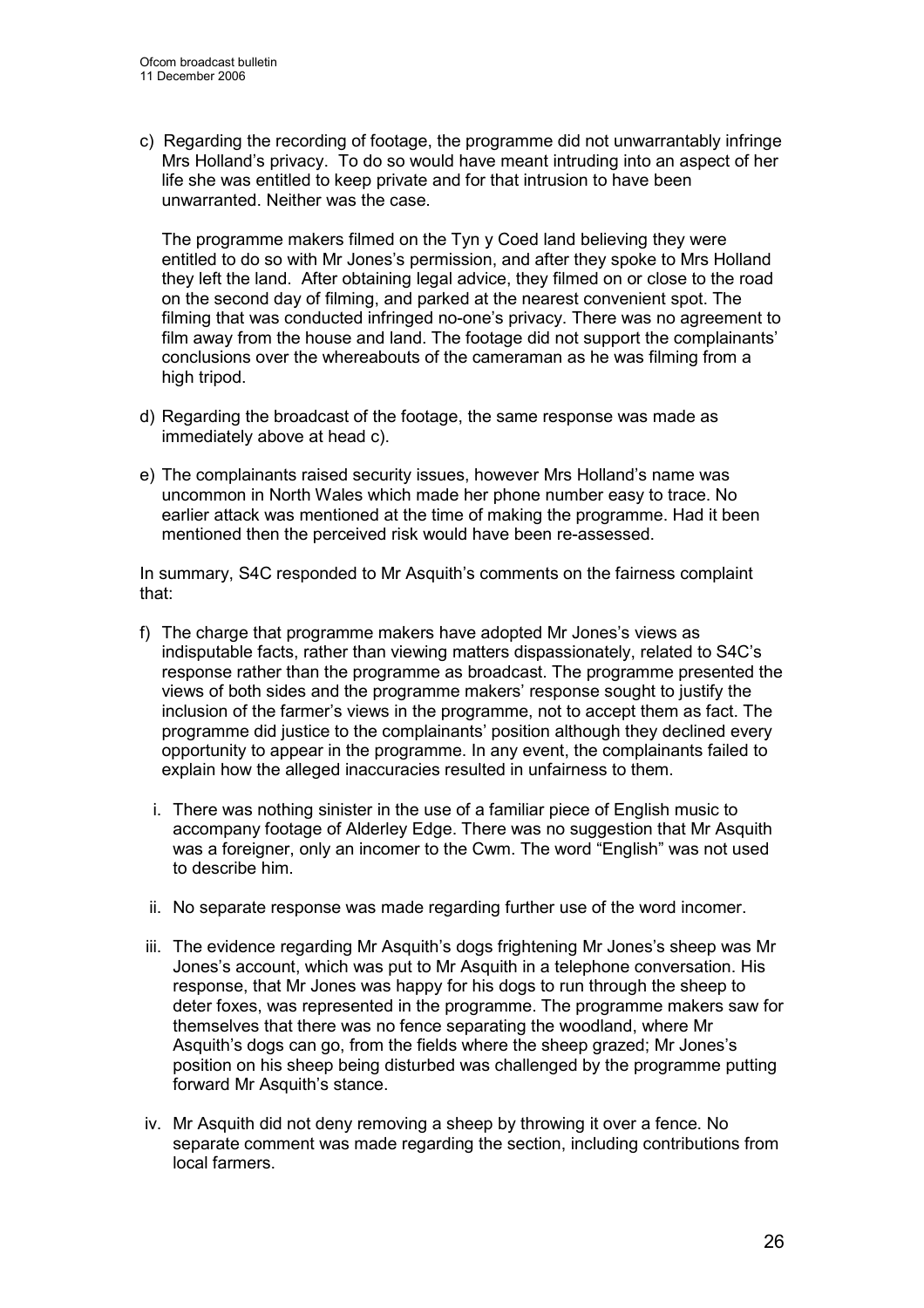- v. Mr Jones kept the gates to the field open in order that the sheep could have a supply of fresh water via the lane.
- vi. No separate response was made regarding those living in Cwm Mynach.
- vii. Mr Asquith's initial response to the involvement of the pressure group Cymuned was dismissive. The question put to Aran Jones ("he [Mr Asquith] can't understand why Cymuned is sticking its nose into [this matter]") was put as a perfectly legitimate point of view.
- viii. On at least one occasion, when the crew were trying to film a piece to camera, Mr Asquith had the final say on filming, not Mrs Holland. It was incorrect to state that half the broadcast was about Mr Asquith and Mrs Holland objecting to filming; the section referred to was 4 minutes 16 seconds out of 24 minutes 45 seconds running time. The information on Mr Asquith's home, in Alderley Edge, was supported by the electoral roll and the landline number given by Mr Asquith which he explained was the phone number for a house shared with his mother.
- g) The programme exhibited no anti-English bias as alleged by the complainants, rather it reported facts, for example Mr Jones was the last Welshman who lives and farms in Cwm Mynach, Mr Asquith was of Welsh descent with close ties to Manchester.

 Had the programme makers been hell-bent on making an anti-English programme, they would have included rather than excluded the interview with Mr Mygind (an English landowner who has also been in dispute with Mr Jones). And they would not have included the broadcast interview with a further English landowner, Mr Yoward, who came across as reasonable, likeable and perceptive in the programme.

 No "pressure techniques" were used. The programme makers only gave the complainants every opportunity to participate, as required by good journalistic practice.

In summary, S4C responded to Mr Asquith's comments on the privacy complaint that:

h) There was no doorstep. The programme makers were filming an interview when they were accosted by Mr Asquith who chose to stop and debate matters. The reporter put no questions to him about his relationship with the farmer. The letter referred to had already been shown to the producer at Mrs Holland's house; there was no need to show it in the presence of the crew if he was concerned about being filmed. He clearly enjoyed expounding his legal opinions in front of the camera. The footage showed Mr Asquith was not hounded.

Unlike Mrs Holland who did not wish any footage of herself or her property to be shown, Mr Asquith merely declined to provide an interview. He communicated Mrs Holland's position to the programme makers and it would have been simple to express it as a joint position. It was clear from the footage that the desire not to be filmed had far more to do with Mr Asquith's insistence on advancing his opinion about filming on the highway than with any desire to protect his privacy. The programme makers also ensured they obtained footage of Mr Asquith from the highway that did not cross Mrs Holland's land, in case an injunction was obtained concerning the footage filmed on her land.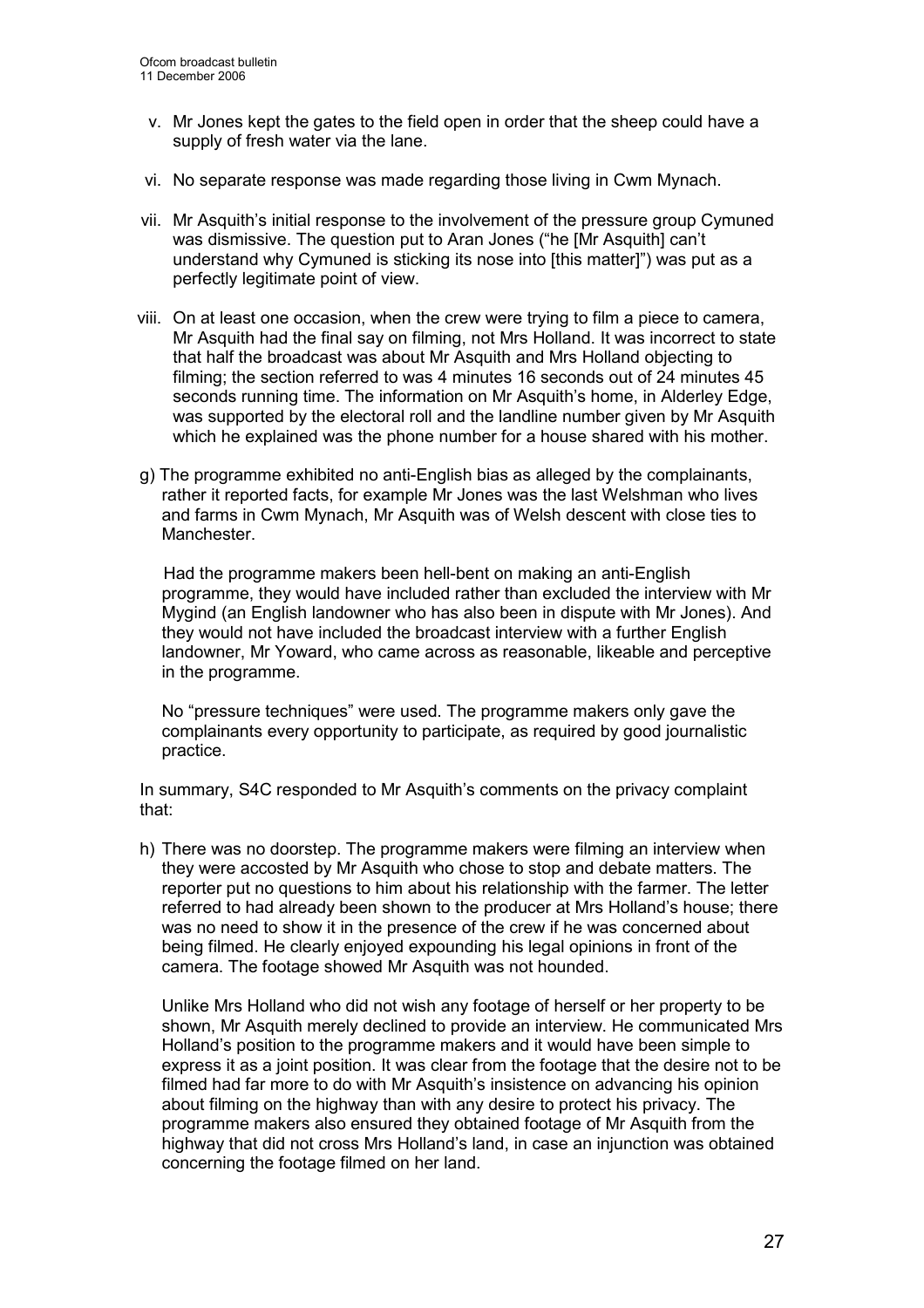# Decision

Ofcom's statutory duties include the application, in the case of all television and radio services, of standards which provide adequate protection to members of the public and all other persons from unfair treatment in programmes and unwarranted infringements of privacy in and in connection with programmes included in such services.

In carrying out its duties, Ofcom has regard to the need to secure that the application of these standards is in the manner that best guarantees an appropriate level of freedom of expression. Ofcom is also obliged to have regard in all cases, to the principles under which regulatory activities should be transparent, accountable, proportionate, consistent and targeted only at cases in which action is needed.

In view of the fact that these complaints related to a Welsh language programme, the Fairness Committee ("the Committee", Ofcom's most senior decision making body with respect to Fairness and Privacy complaints) included the Member for Wales who is a Welsh speaker. All references to the programme are given in Welsh as broadcast and as a full English translation agreed by the parties. The English language subtitle, as broadcast, is also given.

In the circumstances of this case, the Fairness Committee found the following:

- a) The Fairness Committee first considered Mrs Holland's complaint that the programme contained many factual inaccuracies and portrayed other facts in a wholly misleading fashion, which resulted in unfairness to her. The ex-BSC Fairness Code ("the Fairness Code") was the applicable Code when this programme was broadcast. Broadcasters must avoid unfairness to individuals or organisations featured in programmes through the use of inaccurate information or distortion, for example by the unfair selection or juxtaposition of material (the Fairness Code paragraph 2). Furthermore, broadcasters should take special care when their programmes are capable of adversely affecting the reputation of individuals, companies or other organisations, and should take all reasonable care to satisfy themselves that all material facts have been considered before transmission and so far as possible fairly presented (the Fairness Code Paragraph 7). Taking these requirements into account, the Committee addressed separately each of the individual complaints made by Mrs Holland concerning the programme's content.
	- i. The Fairness Committee considered Mrs Holland's complaint concerning the programme's reference in its opening commentary to:

"ma' ffarmwr yn deud bod o'n cael ei erlid o'i fro enedigol."

"a farmer is alleging that he is being victimised from the area of his birth" (agreed translation).

"a farmer who says he is being pushed out of his native valley" (programme subtitle).

The Committee considered Mrs Holland's complaint that this statement was unfair as her fields made up only eight acres of the nearly four hundred acres in the valley which the farmer, Mr Meirion Jones, grazed; and, further, that Mr Jones continues to run sheep and raise lambs. The Committee also took account of S4C's comments that these particular eight acres were crucial to Mr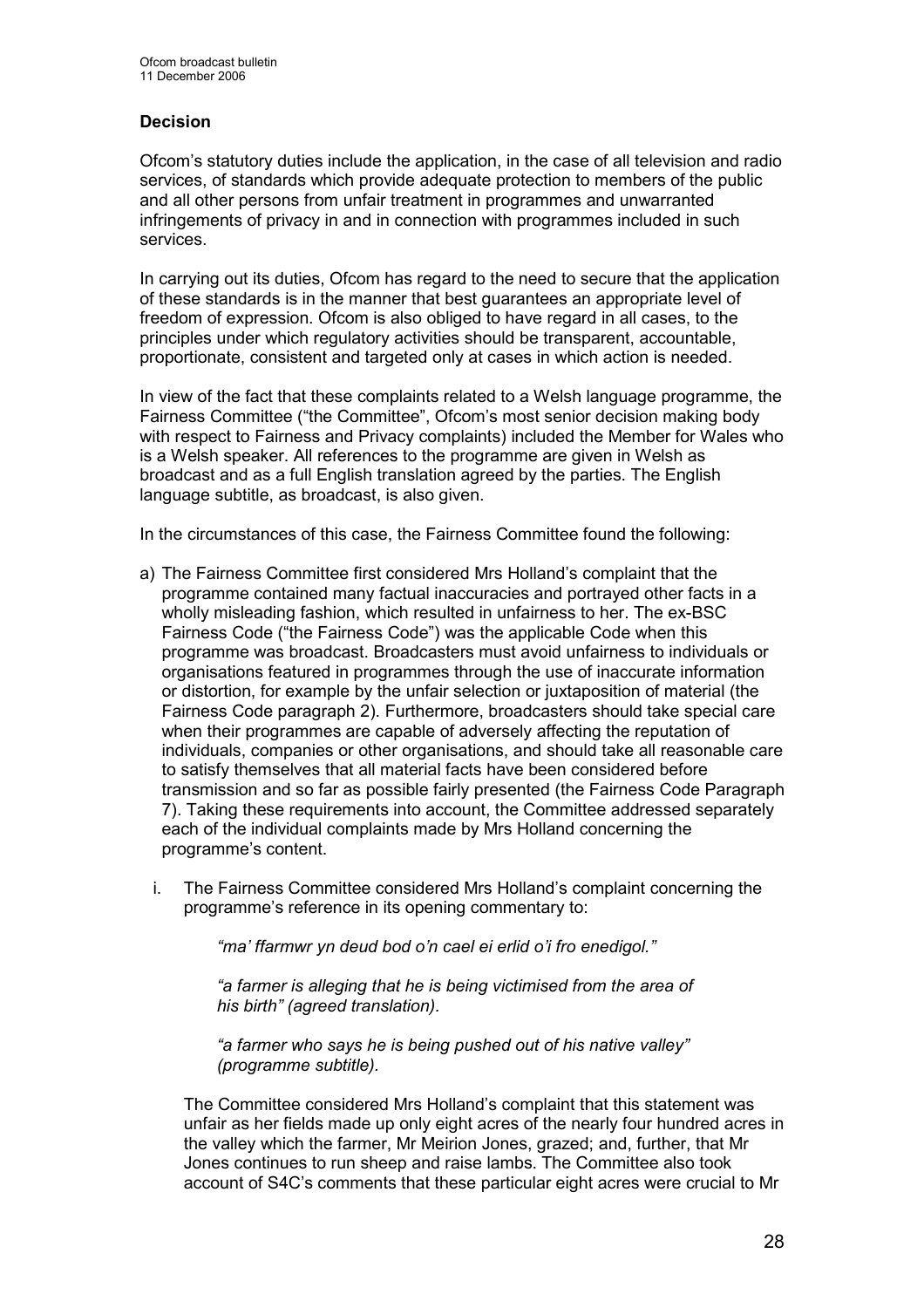Jones at lambing time due to their sheltered nature and access to water, and to his ability to continue working and living in the valley; that he now has one hundred fewer sheep because of the loss of the Tyn y Coed land; and, the fact that he felt pushed out of the valley.

 The Committee considered that it was disproportionate to indicate that losing eight acres out of four hundred would result in Mr Jones "being victimised" or "pushed out". In the Committee's view, the commentary's description was therefore unfair, given the small proportion of the disputed acreage as compared to the rest of the acreage in the valley grazed by Mr Jones. The expression "erlid o'i …", translated as "victimised from" in the agreed translation, and "pushed out" in the programme subtitles, was, in the Committee's view, emotive language in the context of the amount of acreage concerned and in the circumstances of this case which are considered at Decision head vii below. The Committee concluded that, although the description was attributed to the farmer, it served to introduce the dispute at the start of the programme in a way that was unfair to Mrs Holland. This resulted in unfairness to Mrs Holland in the programme as broadcast.

ii. The Fairness Committee considered Mrs Holland's complaint concerning the programme's reference in its opening commentary to:

"mewnfudwyr"

"incomers" (agreed translation and programme subtitle)

The Committee noted Mrs Holland's complaint that this description was unfair because she has lived in the valley for over forty years, full time for the last ten. The Committee also considered S4C's submissions that the word referred to Mrs Holland having not grown up in the area as well as their response that the statement was part of a rhetorical question about the work of Cymuned.

The Committee noted the full reference in the programme:

"Heno: ydi mudiad Cymuned yn amddiffyn y Cymry neu'n cynddeiriogi mewnfudwyr?"

"Tonight, is Cymuned protecting the people of Wales or infuriating incomers?" (agreed translation).

"Tonight, is Cymuned defending Welsh people's interests or simply antagonising incomers" (programme subtitle).

In the Fairness Committee's view, the word "mewnfudwyr" (incomers) followed the commentary's description of the dispute with Mr Jones and clearly referred to Mrs Holland. The Committee considered that this reference was unfair in that it stretched the meaning of "mewnfudwyr" (incomers) too far given Mrs Holland's home in the valley and the length of time that she had spent there, as well as lived there. The Committee also considered that the use of the word held the connotation of a reference to someone who did not belong. The Committee found that this resulted in unfairness to Mrs Holland in the programme as broadcast. The cumulative effect of the presentation of Mrs Holland is considered at Decision head b).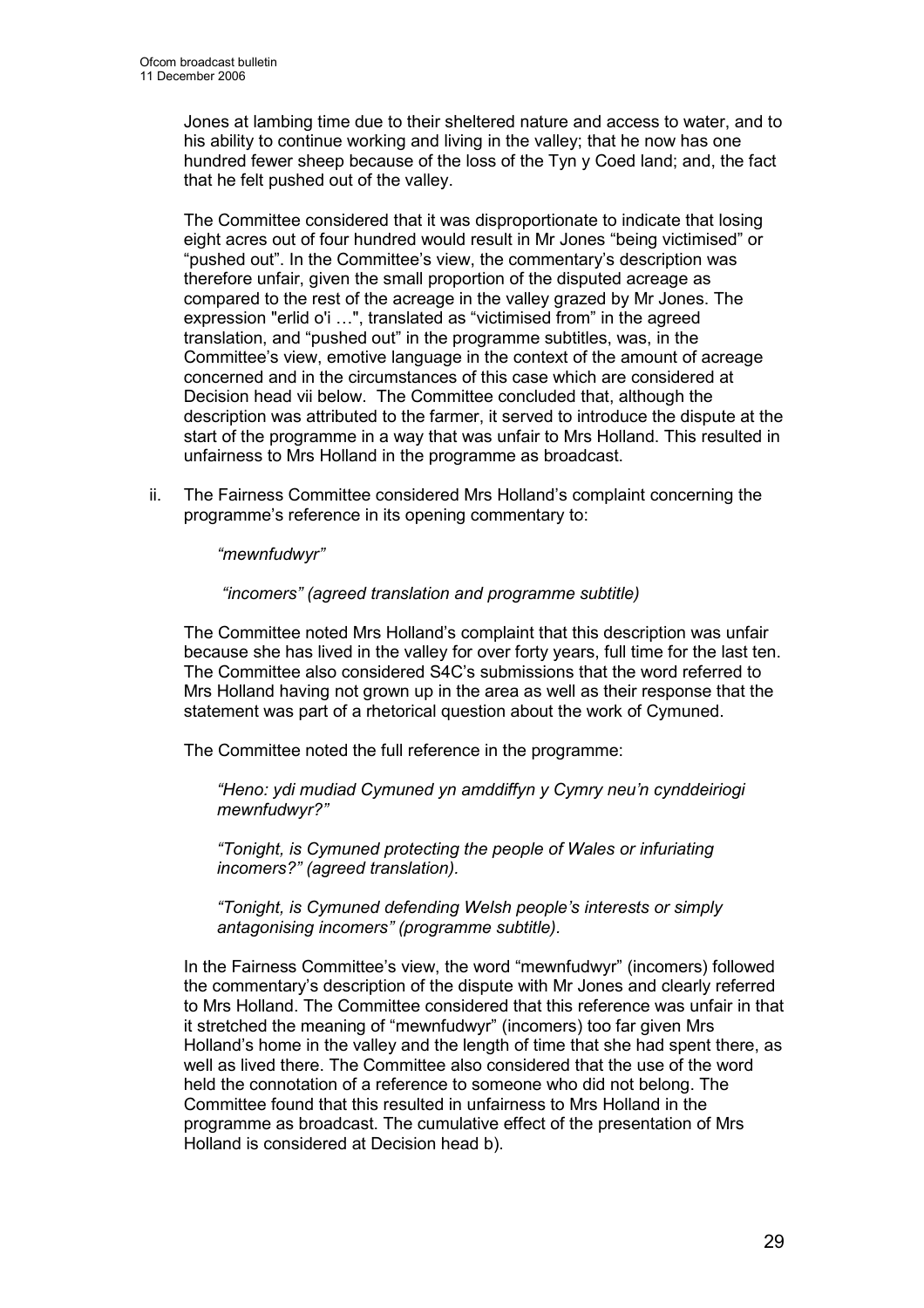Mrs Holland further complained about Mr Meirion Jones's interview, as broadcast, in which he asked:

"pam dod yma i brynu tŷ mewn fath le yn y cychwyn?"

"why buy a house in an area such as this in the first place?" (agreed translation).

"why buy a house in such a location?" (programme subtitle).

The Committee noted S4C's response that the reference was to any incomer choosing to live in a rural environment and that the comment followed the interviewer's question:

"Newyddiadurwr: 'Da chi'n meddwl bod hi'n anodd iddyn' nhw yn byw yn y tai 'na a'ch tir chi yn amlgychynu nhw? A chithau yno yn ffermio?"

"Do you think it is difficult for them to be living in those houses and being surrounded by your land? And you farming?" (agreed translation)

"Don't you imagine it's difficult for them living there with your farming land surrounding them?" (programme subtitles)

and did not adopt the premise that the dispute was the fault of the incomers.

The Committee found that the rhetorical question put by Mr Jones was a general one, did not refer to Mrs Holland and did not therefore result in unfairness to Mrs Holland in the programme as broadcast.

iii. The Fairness Committee considered Mrs Holland's complaint concerning the commentary reference:

"Ma'r rhan fwya o dai'r Cwm yn dai haf."

"The majority of houses in Cwm Mynach are holiday homes" (agreed translation).

"Most of the houses in this valley are holiday homes" (programme subtitle).

The Committee noted Mrs Holland's complaint that her home and land were her full time residence and that this description was unfair to her. The Committee also noted S4C's response that the reference was only to the small valley Cwm Mynach. The Committee noted that Mrs Holland did not disagree with the reference within the narrow context of Cwm Mynach.

The Committee considered the programme's commentary which preceded this reference:

"Cwm Mynach ger Dolgellau ym mherfeddion Meirionnydd."

"Cwm Mynach near Dolgellau is in the heart of Meirionnydd" (agreed translation).

"Cwm Mynach, near Dolgellau, in the heart of Meirionnydd" (programme subtitles).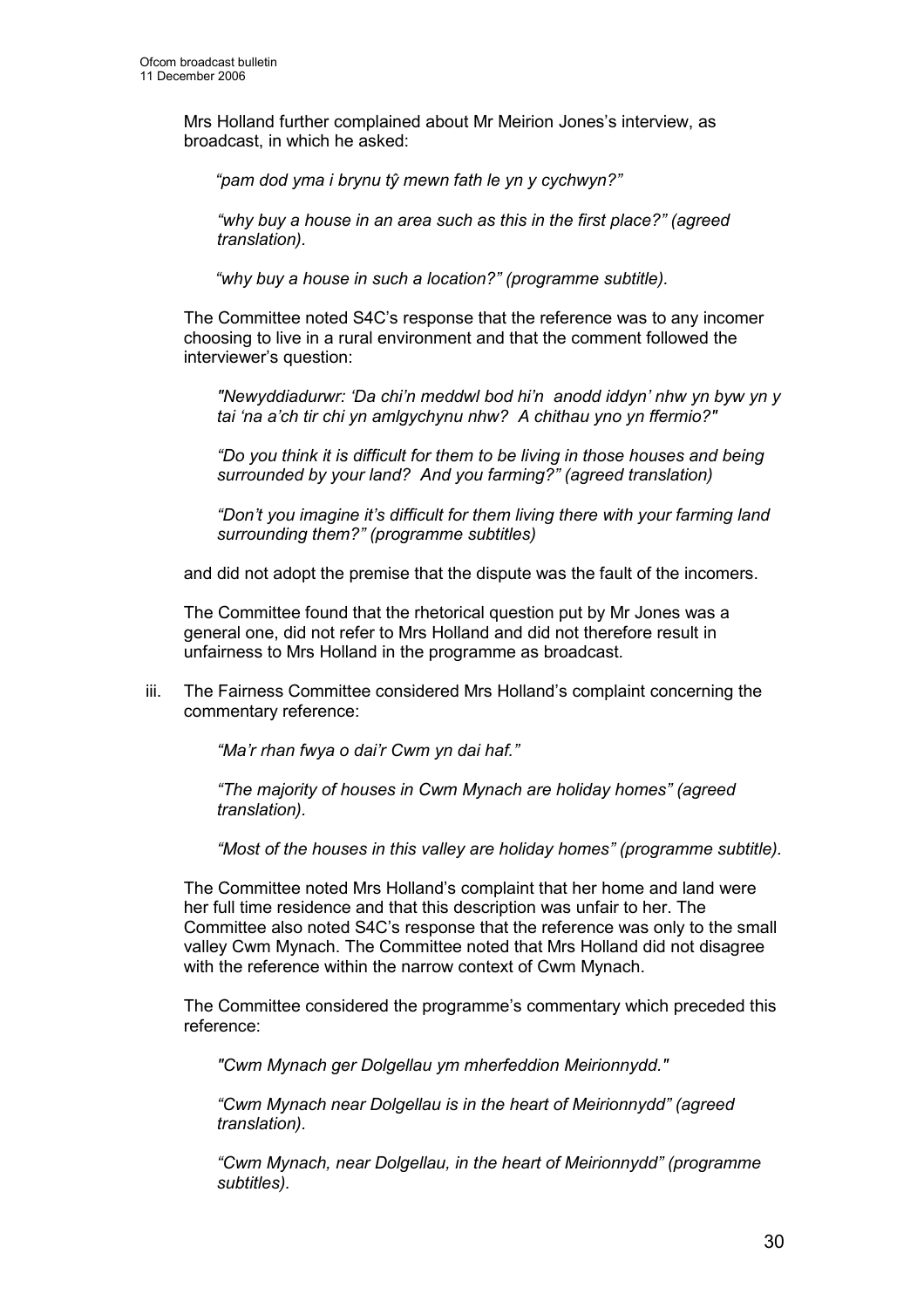It appeared to the Committee that this preceding commentary sentence clearly placed the reference to holiday homes within Cwm Mynach and noted that Mrs Holland did not dispute the accuracy of the reference within this context. The Committee therefore concluded that the reference was accurate in the context of the immediate neighbourhood referred to, and on this basis did not result in unfairness to Mrs Holland in the programme as broadcast.

The Committee considered Mrs Holland's further complaint that the programme suggested she was a second home owner. This was a reference to an interview with Mr Aran Jones of Cymuned, broadcast in the programme, in which Mr Aran Jones stated:

"Mi fase fe'n sefydlu'r cydsyniad os ydi ffermwr yn torri ar draws rhywun sy'n defnyddio tŷ fel ail gartref bod y ffarmwr rhywsut ar fai."

"It would establish the concept that if a farmer impinges on someone who is using a home as a second home, that the farmer is somehow to blame" (agreed translation).

"The suggestion is that if a farmer disrupts the habits of somebody who uses the house as a second home then the farmer is somehow at fault" (programme subtitle).

The Committee noted S4C's response that Mr Aran Jones was explaining the wider implications of this dispute and also their reference to Mrs Holland's business address in Manchester.

However, the Committee considered that while Mr Aran Jones's comment was a general one, it was positioned following a line of commentary referring to the specific dispute concerning Mrs Holland and Mr Meirion Jones.

"Yng Nghwm Mynach, ma' Meirion Jones wedi ei amgylchynu gan dai mewnfudwyr. Mae o'n teimlo bod o'n cael ei wthio allan o'r Cwm ac ma hynny'n annheg yn ôl Cymuned."

"In Cwm Mynach, Meirion Jones is surrounded by incomers' houses. He feels that he is being pushed out of the Valley and that is unfair according to Cymuned". (agreed translation).

"Meirion Jones is surrounded by houses owned by incomers. He feels he is being pushed out of Cwm Mynach and Cymuned claims this is unfair." (programme subtitle).

In the context within which it was included the Committee felt that the reference to "rhywun sy'n defnyddio tŷ ..fel ail gartref" ("somebody who uses the house as a second home") could be taken to relate to Mrs Holland. It was equally clear to the Committee that, regardless of her business address, this was not her second home. The reference therefore resulted in unfairness to Mrs Holland in the programme as broadcast.

iv. The Fairness Committee next considered Mrs Holland's complaint that the reference to her "letting her dogs run off the leash" was unfair as this was not an offence, and that when Mr Jones brought a prosecution for sheep worrying it was not upheld.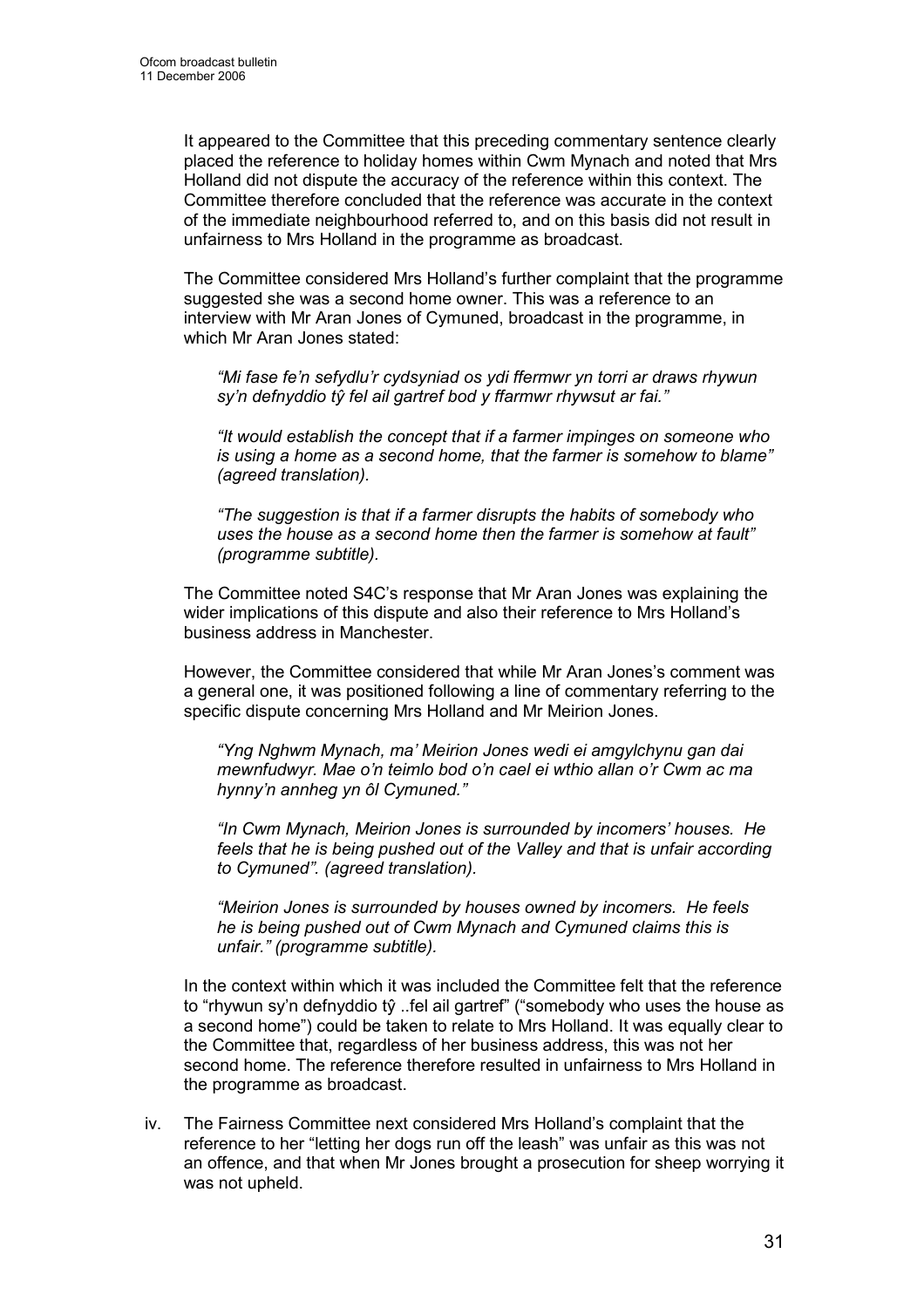The Committee noted Mrs Holland's further complaint that the reference to her having given "final notice [for Mr Jones] to cease the tenancy over a year ago" gave the misleading impression that she was acting as a result of Mr Jones's court case regarding her dogs, and thus unfairly portrayed her as petty and small-minded. In fact Mr Jones brought the court case regarding Mrs Holland's dogs after the notice to quit was served.

The Committee noted S4C's response that the prosecution was fairly summarised, that the programme showed that Mr Jones's allegations against Mrs Holland, concerning the dogs, were baseless and that the chronology was unimportant and caused no unfairness.

The Committee considered the commentary as broadcast:

"Llynedd yn llys ynadon Dolgellau, mi nath Meirion Jones ddwyn achos yn erbyn Susan Holland am gerdded ei chŵn heb dennyn drwy'r defaid ar ei dir o. Ond mi nath y llys dderbyn bod ganddi ganiatâd y ffarmwr i wneud hynny… Mi nath perthynas y ffarmwr a Susan Holland waethygu ar ôl yr achos llys. Mi roth hi rybudd terfynol i ddod â'r denantiaeth i ben dros flwyddyn yn ôl."

"Last year at Dolgellau magistrates' court, Meirion Jones brought an action against Susan Holland for walking her dogs on his land without them being on a lead. But the court accepted that she had the farmer's permission to do so…The relationship between the farmer and Susan Holland deteriorated after the court case. She gave him a final notice to terminate the tenancy over a year ago" (agreed translation)."

"Last year at Dolgellau magistrates' court Meirion Jones brought a case against Susan Holland for letting her dogs run off the leash on his land. But the court accepted she had the farmer's permission to do so…The farmer's relationship with Susan Holland deteriorated following the court case. She gave final notice to cease the tenancy over a year ago (programme subtitle)."

The actual sequence of events was clear from Mrs Holland's submissions and had not been disputed by the programme makers. Whilst the commentary explained that the prosecution against Mrs Holland did not succeed, the Committee agreed that the chronology given in the programme was inaccurate, giving the erroneous impression that Mrs Holland had given final notice to Mr Meirion Jones to cease the tenancy as a result of Mr Meirion Jones bringing a court case concerning her dogs. The Committee found that this sequencing and juxtaposition of material resulted in unfairness to Mrs Holland in the programme as broadcast.

v. The Fairness Committee next considered Mrs Holland's complaint concerning the commentary line:

"Ma' hi'n dadla' nad ydi Meirion Jones wir angen ei thir hi."

"She (Mrs Holland) argues that Meirion Jones doesn't really need her land" (agreed translation and programme subtitle).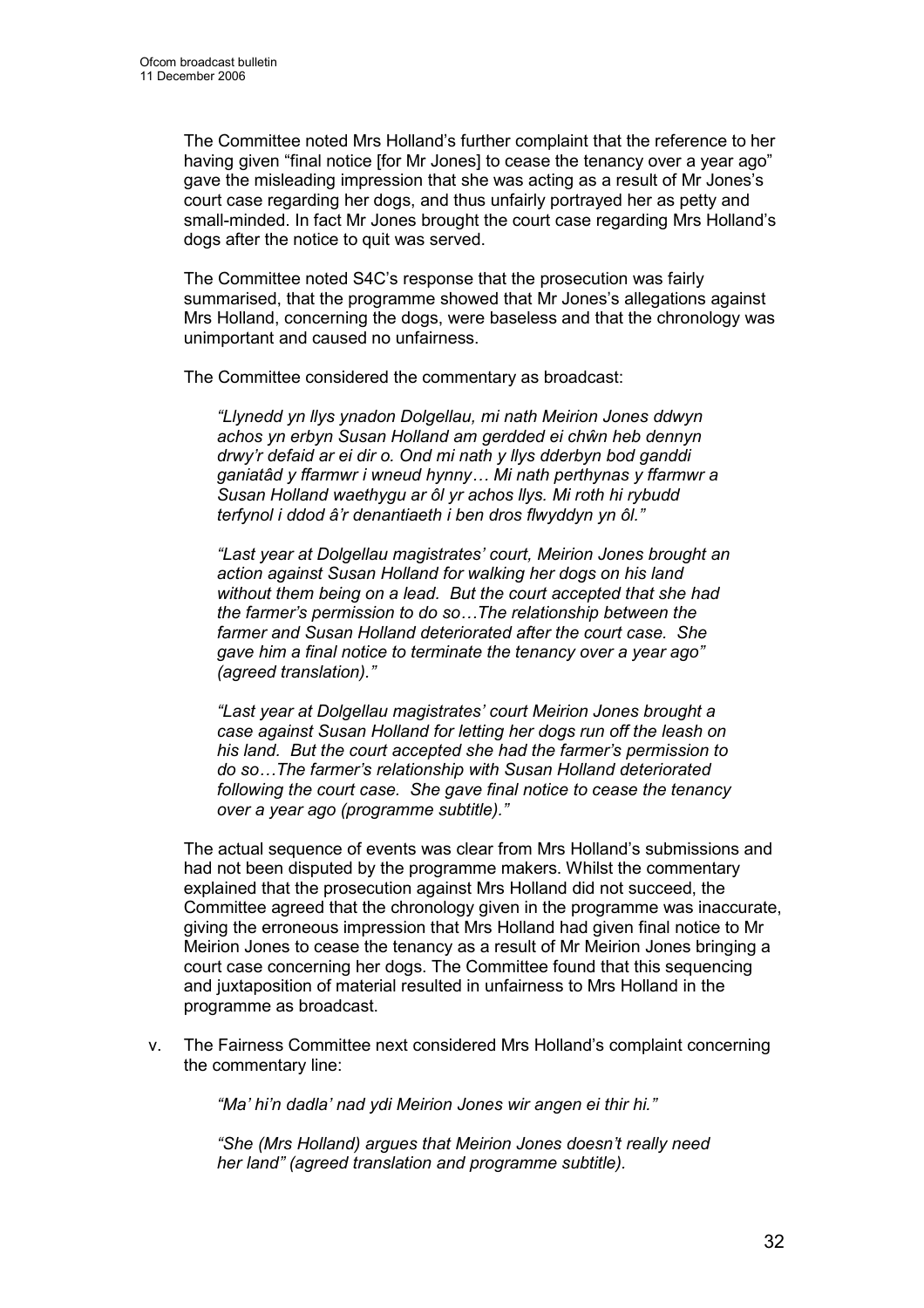The Committee noted Mrs Holland's complaint that this was unfair because she accepts that morally, historically and culturally the Jones family should be grazing her land, but that it was Mr Jones's actions that have led to him being prevented from grazing it and that in practical terms he has no need for it. The Committee also noted S4C's comments that Mrs Holland in this complaint contradicted her earlier complaint that Mr Jones did not need Mrs Holland's eight acres and that the programme makers relied on what the complainants had told them.

The Committee considered that the programme simply asserted "Ma' hi'n dadla'" ("She argues…") without giving an explanation as to when, and under which circumstances, Mrs Holland had made this assertion. Without such context, the Committee considered that the assertion gave an incomplete impression of Mrs Holland's position and therefore found that its inclusion resulted in unfairness to Mrs Holland in the programme as broadcast.

vi. The Committee next considered Mrs Holland's complaint regarding the section:

"Sylwebaith: Mi oedd ffermwyr lleol yno hefyd yn helpu Meirion Jones i droi'r sdoc yn ôl i'r caeau, ac mi o nhw'n dyst i ymateb Marc Asquith" Cyfweliad: 'Mae e'n cydio yn y ddafad, wel, cydio yn ei asgwrn cefn – tu ôl i'w… chefn hi, ac yn ei..yn ei gwâr mewn ffordd ac yn usio'i benglin i luchio'i drosodd."

"Commentary: Local farmers were also there helping Merion Jones to turn the livestock back to the fields and they witnessed Marc Asquith's reaction.

Interview: He grabbed hold of a sheep by the rump and the scruff of the neck and then used his knee to throw it over" (agreed translation).

"Commentary: Some local farmers had come to help Meirion Jones with the sheep and they witnessed Marc Asquith's reaction. Interview: He took hold of the sheep at the lower spine and by the scruff and using his knee he threw it over" (programme subtitle).

 The Committee noted Mrs Holland's complaint that this was unfair since it was she who herded and removed the sheep alone. The Committee also noted S4C's response that this was information given by Mr Meirion Jones.

 This section did not mention Mrs Holland and, in the Committee's view, would therefore have had little impact on a reasonable viewer with regard to Mrs Holland. The Committee concluded that the section did not therefore result in unfairness to her in the programme as broadcast.

vii. The Committee next considered Mrs Holland's complaint concerning the commentary on court proceedings:

> "Mi ath Meirion Jones i lys i drio cael cytundeb tenantiaeth lawn ar dir Tyn y Coed. Ond unwaith eto Susan Holland nath ennill y dydd. Fis Ebrill mi gath hi orchymyn llys i hel y ffarmwr o 'na."

> "Meirion Jones went to court to try to get a full tenancy agreement on the land of Tyn y Coed. But again, Susan Holland won the day. In April she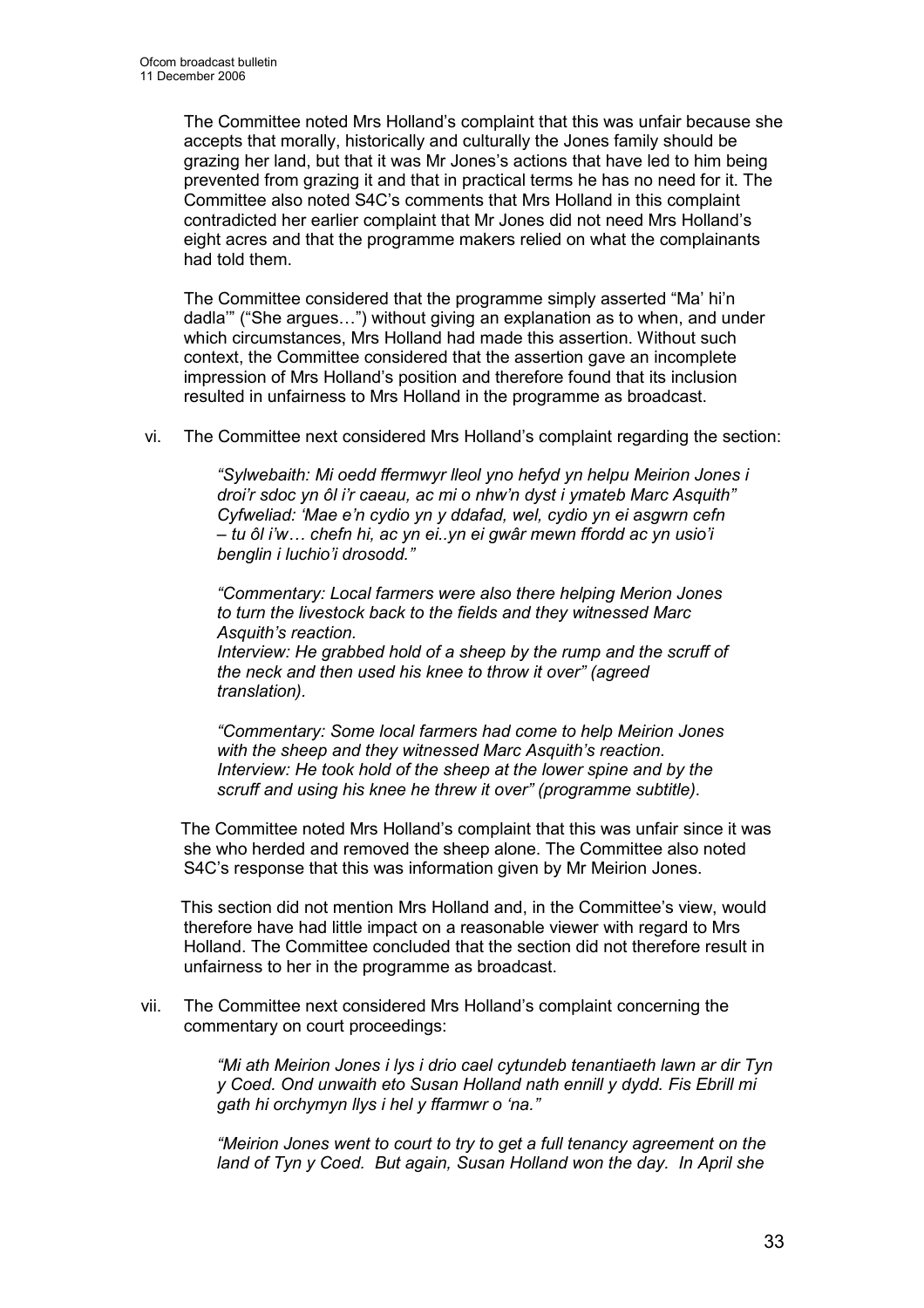obtained a court order to evict the farmer from the land" (agreed translation).

"Meirion Jones went to court in an attempt to secure a full tenancy agreement on the land at Tyn y Coed. But once again Susan Holland came out the winner. In April she obtained a court order to remove the farmer from her land" (programme subtitles).

The Committee considered Mrs Holland's complaint that the reference "Meirion Jones went to court" was inaccurate since it was she who instituted proceedings and that the reference "In April she obtained a Court order" was also inaccurate as it was not obtained until 8 July 2005, nor did she force him off the land; he had no entitlement to stay. The Committee also took into account S4C's response that the programme fairly summarised the position and that it mattered little who initiated the action, further that the date was provided by Mr Jones and in any case the complainants confirmed that he was effectively forced from the land.

The Committee noted that the programme makers did not dispute the version of events given by the complainants, namely that it was Mrs Holland who initiated court proceedings. The Committee concluded that the accuracy of the final sentence, regarding the date of the court order, did not in itself result in unfairness to Mrs Holland. However, the Committee considered that, in light of the earlier finding concerning court proceedings dealt with above at Decision head a)(iv), it was relevant who instituted the proceedings. The Committee considered that the presentation of material in this section compounded the unfairness as outlined at Decision head a)iv) above, and taken together with the earlier commentary this was likely to affect viewers' interpretation of the issues and, consequently, adversely affect their impression of Mrs Holland and her actions in relation to Mr Jones. The Committee therefore concluded that the presentation and juxtaposition of material in relation to court proceedings, in this section of commentary, was unfair to Mrs Holland.

viii. The Fairness Committee next considered Mrs Holland's complaint concerning the programme's reference to "a private road".

The Committee noted that Mrs Holland complained that the reference to the road over her land being "a private road" was inaccurate since she owned the land, but the road which passed over it was a public highway.

The Committee noted S4C's response that Mrs Holland had provided the information regarding it being a private road, but that it was the Council that had confirmed that it was a public highway.

The Committee considered the full section, the reporter's spoken "piece to camera", which stated that:

"Roedd hi'n deud nad oedd gennym ni'r hawl i'w ffilmio hi ar y ffordd yma gan ei bod hi, medde hi, yn ffordd preifat oedd yn pia iddi."

"She (Mrs Holland) said that we did not have the right to film her on this road because, according to her, it was a private road which she owned" (agreed transcript).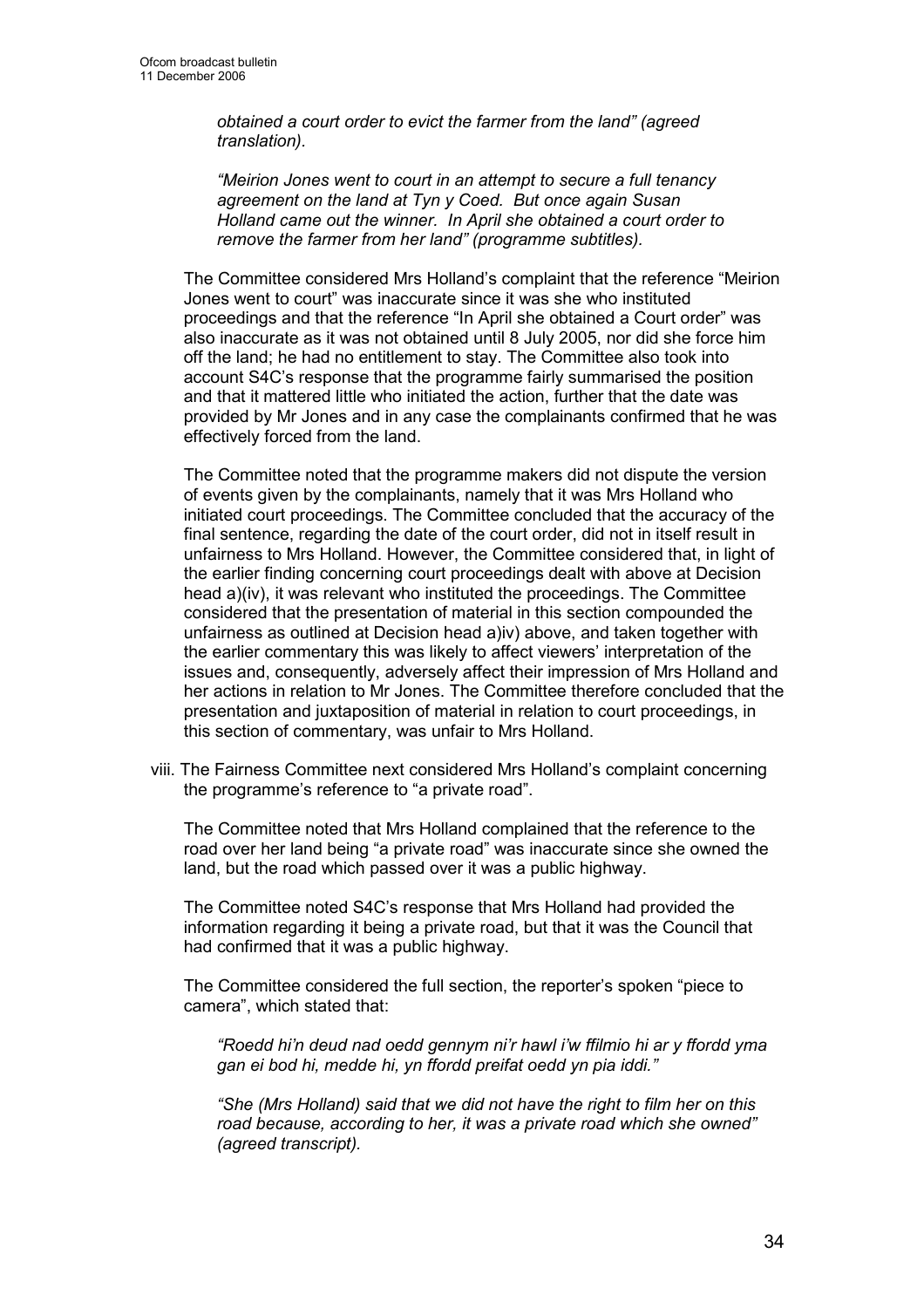"She (Mrs Holland) claimed we had no right to film on this road because it was a private road which belonged to her" (programme subtitle).

It is not within the Committee's remit to determine the nature of this particular road and its ownership. Leaving aside the different interpretations of the legal status of the road, the Committee was able to consider whether any unfairness resulted to Mrs Holland from the use of the term "ffordd preifat" ("private road") in the programme as broadcast. The Committee considered that the reporter's summary of the disagreement between Mrs Holland and the programme makers over filming on the road did not give an unfair presentation of Mrs Holland or her views concerning the general principle of filming on her property, since Mrs Holland did not, in any event, wish S4C to film on her property. Therefore, the Committee concluded this had not caused any unfairness to Mrs Holland in the programme as broadcast.

b) The Committee next considered Mrs Holland's complaints that the programme makers exhibited bias; that they chose to ignore the facts and portrayed her as an English holiday-home owner who had thrown a Welsh farmer off her land because she did not like his farming activities; that in spite of her wish not to appear in the programme, the complainants featured for around six minutes; and, that the programme makers also omitted to broadcast an interview recorded with a neighbour, Mr Mygind, resulting in unfairness to Mrs Holland.

 Mrs Holland's complaint of bias appears to relate to the requirement for broadcasters to maintain "due impartiality" on matters of political or industrial controversy and matters relating to current public policy. This is a "standards objective" under Section 319 of the Communications Act 2003 and as such cannot be considered by the Fairness Committee. However, in considering whether Mrs Holland was treated unfairly in the programme, the Committee is able to consider whether overall the portrayal of Mrs Holland was unfair in its cumulative effect.

 As discussed above, broadcasters have a responsibility to avoid unfairness to individuals or organisations featured in programmes through the use of inaccurate information or distortion, for example by the unfair selection or juxtaposition of material (the Fairness Code paragraph 2). Ofcom noted S4C's response that the story was not a conflict between English and Welsh but between different ways of life. However, taking into consideration the overall findings at Decision head a), it was the Committee's view that while the intent of the programme may have been to consider issues concerning differing ways of life, the cumulative effect of the presentation of Mrs Holland in the programme as broadcast resulted in an unfair portrayal of Mrs Holland, her actions and motivation.

In its consideration of Mrs Holland's further complaint that she featured in the programme when she did not wish to appear at all, the Committee noted S4C's response that the length of time the complainants featured in the programme reflected the amount of time they spent approaching the camera and that it was debatable whether Mrs Holland had departed from her stated wish not to appear. The Committee examined, in detail, the untransmitted material filmed with Mrs Holland. This material showed Mrs Holland repeatedly stating that she did not wish to appear in the programme at all and repeatedly asking for the camera to be turned off. Paragraph 12 of the Fairness Code is clear about the rights of any person to refuse to participate in a programme. Paragraphs 25, 26 and 27 of the Fairness Code detail programme makers' responsibilities only to feature such a person if they reasonably believed that their inclusion in the programme would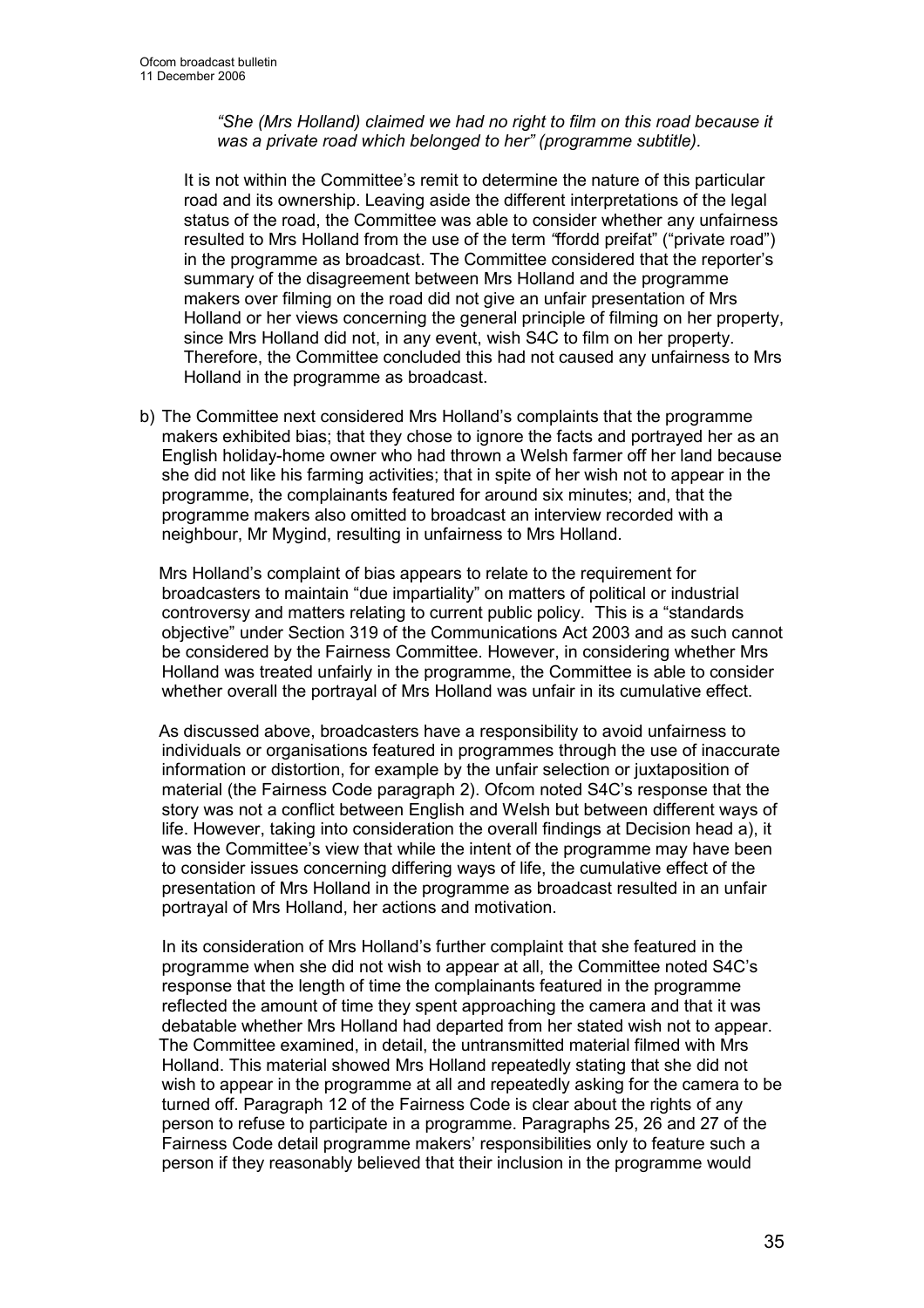serve an overriding public interest and where reasonable requests for a contribution by the person have met with refusal.

 S4C provided no evidence that the programme makers had exhausted reasonable requests for Mrs Holland to provide an off-camera contribution whether by letter, phone or in face to face conversation. Indeed the Committee noted, from consideration of the untransmitted material, that both Mrs Holland and her partner Mr Asquith (whose complaints are considered below) requested opportunities to speak to the programme makers off-camera and explain their position. In these circumstances the Committee was not satisfied that there was any such justification for the inclusion of Mrs Holland, nor that obscuring her face complied with her demands not to feature in the programme. Mrs Holland's inclusion in a programme with which she did not wish to be associated, and without an overriding public interest justification as discussed above, therefore resulted in unfairness to her in the programme as broadcast.

 Mrs Holland's final fairness complaint was that the programme makers recorded, but did not broadcast, an interview with a neighbour, Mr Mygind and that this resulted in unfairness to her. Programme makers have a responsibility to take all reasonable care to satisfy themselves that all material facts have been considered before transmission and so far as possible fairly presented (Paragraph 7 of the Fairness Code).

 Taking account of S4C's response that the interview was not used because it concerned a very different dispute over the farming of the land, the Committee examined the untransmitted material of the interview recorded with Mr Mygind. It was apparent from this conversation that Mr Jones was a man who had disputes with other long-settled land owners in the area, and that Mrs Holland was not the only person who had found herself to be in disagreement with Mr Jones. Additionally, the interview could be taken to show the issues between Mrs Holland and Mr Jones in the context of a dispute in the agricultural community concerning Mr Jones's farming activities and use of land in the valley. Whilst it was a matter for the programme makers whether or not to include footage of this interview in the programme, the programme makers did have a duty to take all reasonable care to satisfy themselves that all material facts had been considered before transmission (Paragraph 7 of the Fairness Code). It was the view of the Committee that in failing to fully contextualise the dispute between Mr Jones and Mrs Holland by reference to what was said in the interview with Mr Mygind, the programme makers had omitted to include material facts in the programme which would have affected the viewers' understanding of Mrs Holland's dealings with Mr Jones, and therefore their perception of her portrayal in the programme. The Committee therefore found that this omission, of material facts, resulted in unfairness to Mrs Holland.

c) The Fairness Committee then turned to Mrs Holland's privacy complaints. Mrs Holland complained that the programme makers entered her land without permission and recorded footage in spite of requests not to do so. The Committee noted S4C's response that the programme makers believed they were entitled to film as they were on, or on the edge of, a public highway.

 The Committee first addressed the issue of whether Mrs Holland's privacy was infringed in the recording of footage on her land. In its consideration, the Committee viewed both the transmitted and untransmitted material recorded on Mrs Holland's land. The Committee made a distinction between the recording of general footage of her land and the recording of specific footage of Mrs Holland,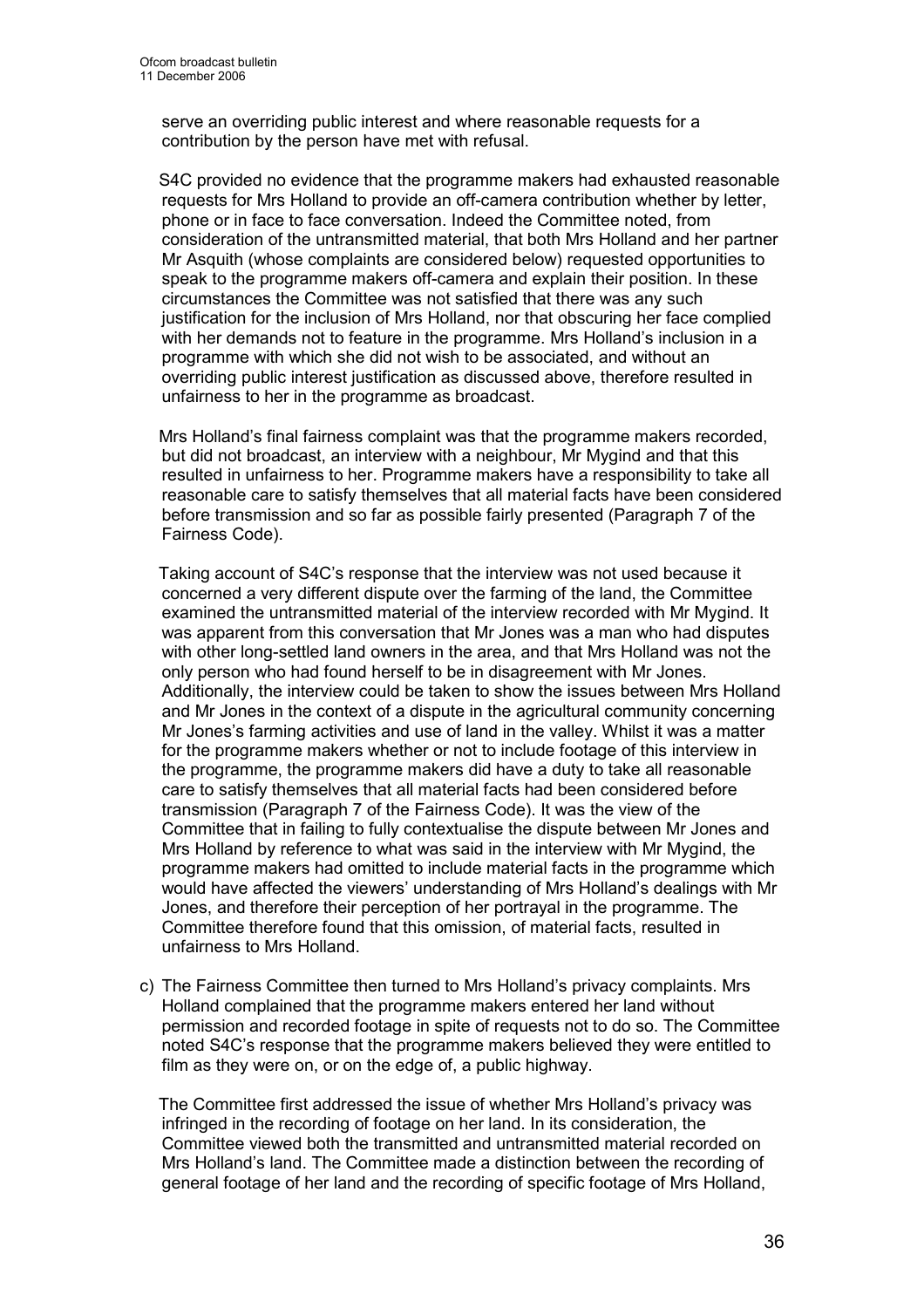her house and car. The Committee had regard to the responsibility of programme makers in their use of cameras on both public and private property, when the subject is on private property, where such use must be appropriate to the importance or nature of the story and such recording should not intrude unnecessarily on private behaviour (Paragraph 18 (iii) of the Fairness Code). The Committee considered that the recording of general footage on Mrs Holland's land, although recorded without her permission, did not therefore infringe her privacy by, for example, intruding on her personal and family life. In terms of the recording of specific footage of Mrs Holland, her house, and car, it was clear from the gathered material that the programme makers had specifically set out to capture such shots. For example, at one point in the untransmitted footage the camera clearly focussed on a group of people standing outside the house. The Committee considered that the combination of filming, and insistence on continuing to film when Mrs Holland had made her wishes clear to the programme makers, was intrusive into the conduct of her personal and family life, and did infringe her privacy.

 The Committee then considered whether the infringement of Mrs Holland's privacy, by the recording of specific footage of her and her home and car, was warranted. The Committee considered that there was no over riding public interest justification in recording the material, which persistently intruded on Mrs Holland's private life around her home and on her land despite her protestations. The Committee was not persuaded that such intrusion, in the recording of specific footage of Mrs Holland, her house and car, was warranted by the nature of the story. The Committee therefore found that Mrs Holland's privacy was unwarrantably infringed in the making of the programme.

d) The Committee then considered Mrs Holland's complaint that the programme makers broadcast the footage recorded on her land in spite of requests not to do so. Also that the programme makers broadcast material of her, introduced by the caption "she didn't want to be filmed", when in fact she did not wish to participate in the film at all. The Committee noted S4C's response that the programme makers believed they were entitled to film as they were on, or on the edge of, a public highway; that they understood Mrs Holland's wish not to appear and set out to respect her wishes over filming; and, that filming of her in her car was to show that she was not in control of her dogs.

 For the reasons given above at Decision c) the Committee considered that the broadcast of general footage of Mrs Holland's land did not infringe Mrs Holland's privacy but that the broadcast of specific footage of Mrs Holland, her house and car intruded on her private life and did infringe her privacy. The Committee then considered whether this infringement of Mrs Holland's privacy was warranted. In particular the Committee noted that the programme stated:

"Doedd hi ddim isho cael ei ffilmio."

#### "She didn't wish to be filmed" (agreed translation and programme subtitle).

 The Committee also noted that the programme makers had obscured Mrs Holland's face. However, as discussed above at head b), it was clear from the untransmitted material that Mrs Holland did not wish to feature in the programme at all and repeatedly asked for the camera to be turned off. In certain circumstances such recording of material might be justified by an over-riding public interest, for example in exposing criminal activity. However, the Committee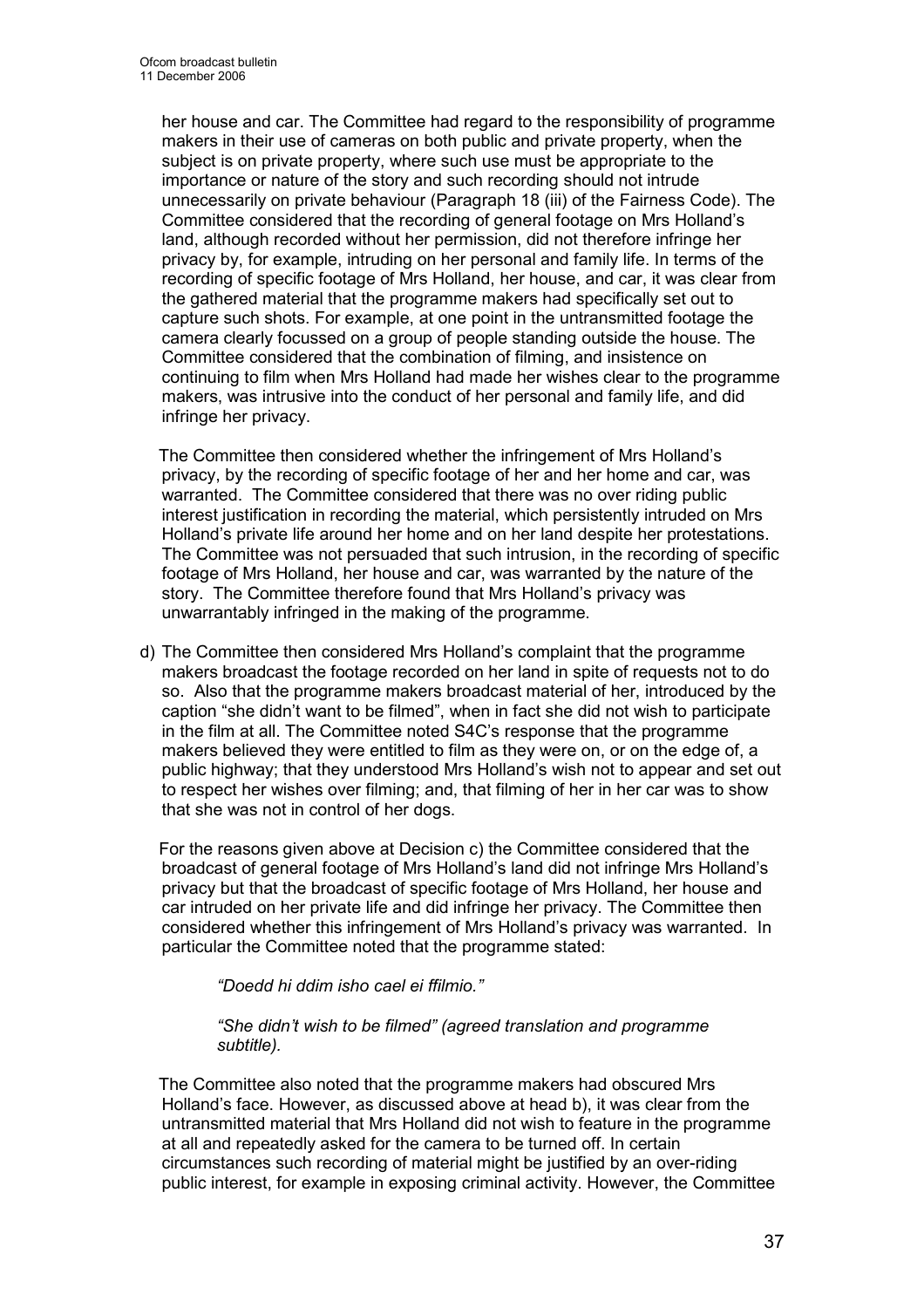considered that there was no over-riding public interest justification in featuring Mrs Holland in the programme, albeit with her face obscured, and were not persuaded that the material recorded of Mrs Holland's dogs running next to the car justified the inclusion of this additional material. The Committee concluded that the broadcast of specific footage of Mrs Holland, her house and car was not warranted by the nature of the story and that Mrs Holland's privacy was therefore unwarrantably infringed in the broadcast of the programme.

e) The Committee considered Mrs Holland's further complaint that the programme makers included sufficient information within the film, including nearly all of her postal address, to identify her and her home, and thereby put her security at risk. The Committee noted S4C's response that the programme did not give Mrs Holland's postal address and that the programme makers gave Mrs Holland no assurance that they would not film her house.

 The Committee considered the commentary references to the location of Mrs Holland's property which included:

"Cwm Mynach ger Dolgellau ym mherfeddion Meirionnydd."

"Cwm Mynach near Dolgellau is in the heart of Meirionnydd" (agreed translation).

"Cwm Mynach, near Dolgellau, in the heart of Meirionnydd" (programme subtitles).

 The Committee noted that, while issues of security do not fall within Ofcom's remit, Paragraph 27 of the Fairness Code states that care must be taken not to make it easy to locate or identify the address of someone who has refused to give an interview, unless it is strictly relevant to the behaviour under investigation and there is an overriding public interest. The Committee considered that the material broadcast of Mrs Holland's home, as discussed above at head d), combined with the commentary lines referring to the location of her property, did make it easy to locate or identify her address. The Committee further considered that in view of her specific request not to participate in the film and the Decision discussed at head b) above, this material and commentary did infringe her privacy and this infringement was not warranted by the nature of the story. This resulted in an unwarrantable infringement of her privacy.

f) The Fairness Committee next considered Mr Asquith's complaint that the programme contained many factual inaccuracies and portrayed other facts in a wholly misleading fashion which resulted in unfairness to him. The Committee had particular regard to Paragraph 2 of the Fairness Code concerning the responsibilities of broadcasters to avoid unfairness to individuals or organisations featured in programmes through the use of inaccurate information or distortion, for example by the unfair selection or juxtaposition of material. The Committee also took into account Paragraph 7 of the Fairness Code in relation to broadcasters' responsibilities in taking special care when their programmes are capable of adversely affecting the reputation of individuals, companies or other organisations, and in taking all reasonable care to satisfy themselves that all material facts have been considered before transmission and so far as possible fairly presented. Addressing separately each of the individual complaints made by Mr Asquith concerning the programme's content, the Committee's considerations were as follows: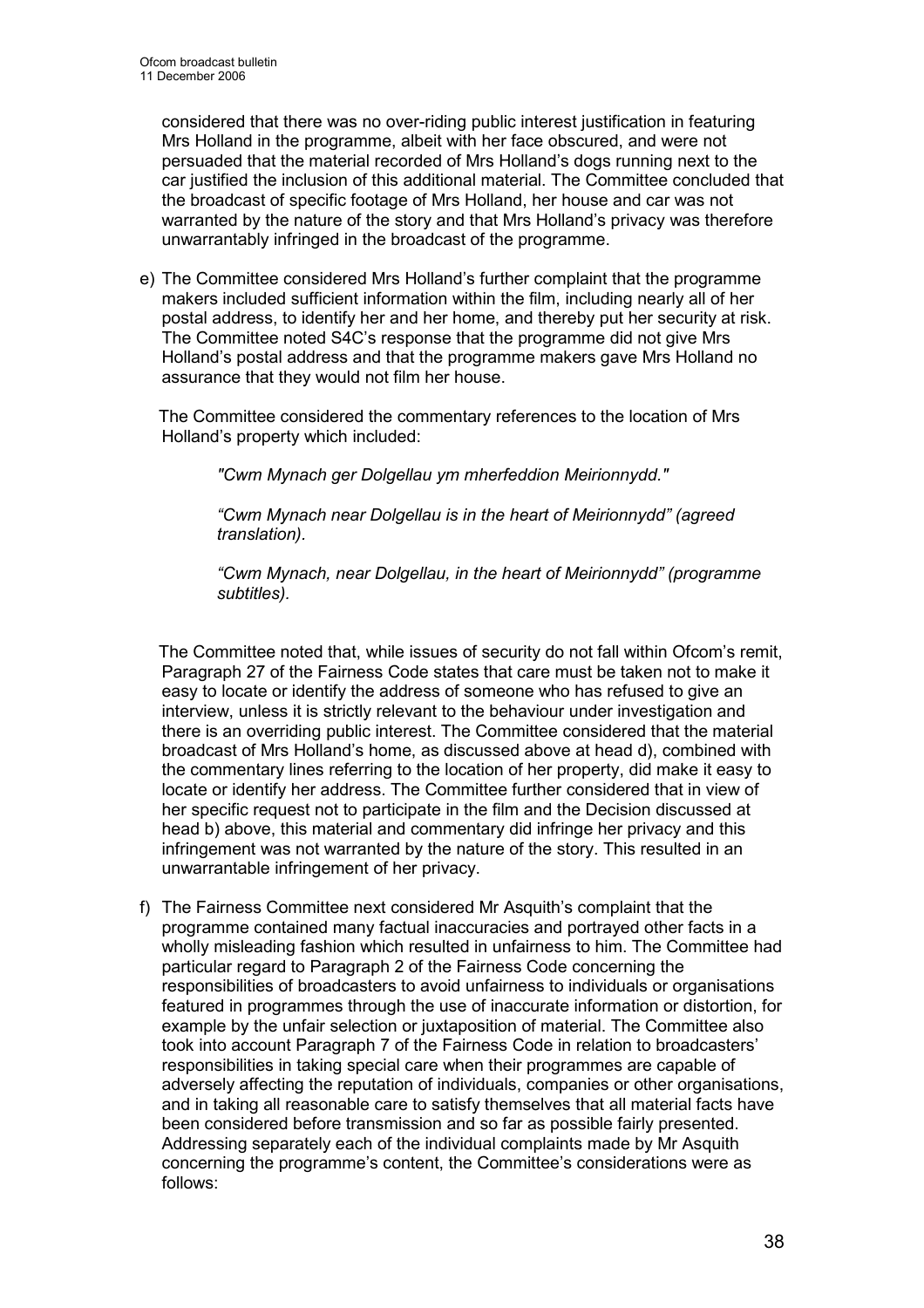i. The Fairness Committee considered Mr Asquith's complaint that the reference:

"Ma' ffarmwr yn deud bod o'n cael ei erlid o'i fro enedigol gan fargyfreithiwr o Loegr."

"A farmer is alleging that he is being victimised from the area of his birth by a barrister from England" (agreed translation).

"A farmer who says he is being pushed out of his native valley by barrister from England" (programme subtitle).

was unfair as Mr Asquith is of Welsh extraction, only recently moved to England, and owns no land in the valley. And that the explanation:

"Ma' Marc Asquith yn fargyfreithiwr o dras Cymreig…"

"Marc Asquith, a barrister of Welsh ancestry..." (agreed translation)

"Marc Asquith is a barrister of Welsh descent..." (programme subtitle)

was too far into the programme for viewers to gain a proper understanding of Mr Asquith's background from the outset.

The Fairness Committee noted S4C's response that the description was correct, carefully worded, reflected the views of the farmer and information provided by Mr Asquith, and the description of Mr Asquith's ancestry was only one minute into the programme.

Although it was a view attributed to the farmer, the Fairness Committee considered that the first section complained of served to introduce the dispute at the start of the programme. This seemingly presented the dispute as one between the farmer, Meirion Jones, and Mr Asquith. However, the land was owned by Mrs Holland and Mr Jones's legal dispute was with her. The Fairness Committee considered that the focus on Mr Asquith in the opening description of the dispute was misleading. The emphasis on Mr Asquith set a particular tone which was unfair to him. The Committee therefore found that the reference resulted in unfairness to Mr Asquith in the programme as broadcast.

In relation to the positioning of the explanation of Mr Asquith's ancestry, the Committee did not accept that this was made too far into the programme, since it came on a few minutes after the opening, and this did not consequently result in any unfairness to Mr Asquith.

ii. The Fairness Committee considered Mr Asquith's complaint concerning the programme's reference in its opening commentary to:

"mewnfudwyr"

"incomers" (agreed translation and programme subtitle).

The Committee noted Mr Asquith's complaint that this description was unfair as the only sense in which he is an "incomer" is in respect of this particular valley and this was clearly not what the programme makers intended to convey.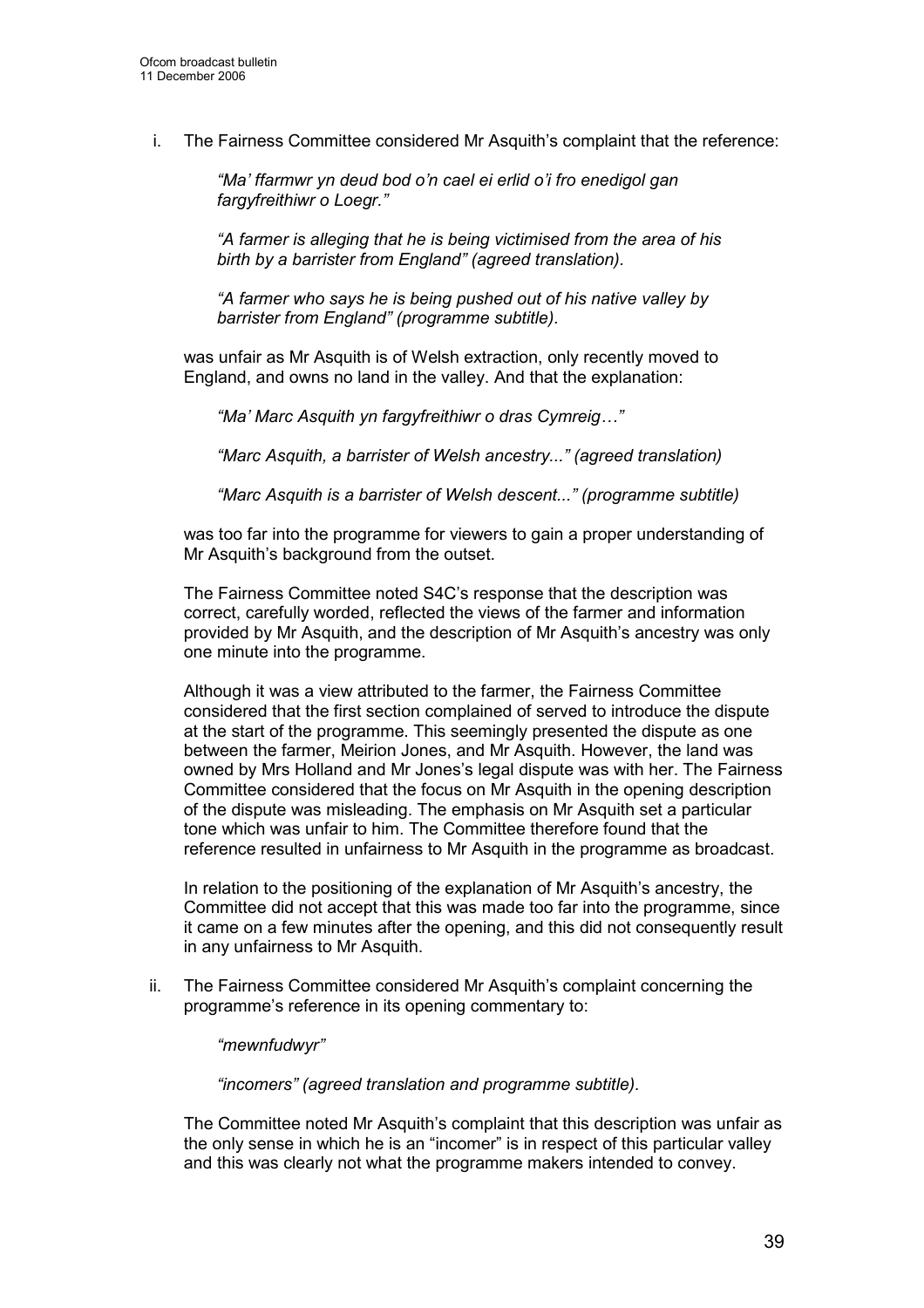The Committee also considered S4C's response that Mr Asquith had come to live in an area in which he did not grow up; that the first reference was part of a rhetorical question; and, the second was reporting Mr Jones's perspective.

The Committee noted the two references in the programme's commentary:

"Heno: ydi mudiad Cymuned yn amddiffyn y Cymry neu'n cynddeiriogi mewnfudwyr?"

"Tonight is Cymuned protecting the people of Wales or infuriating incomers?" (agreed translation).

"Tonight, is Cymuned defending Welsh people's interests or simply antagonising incomers" (programme subtitle).

And,

"Ma' newydd-ddyfodiaid i'r Cwm wedi bod yn dychryn y defaid yno."

"Incomers to the Valley have been scaring the sheep here" (agreed translation).

"An incomer has been frightening his sheep in the valley" (programme subtitles).

The Fairness Committee considered that both uses of the word "mewnfudwyr" (incomers) were positioned close to commentary descriptions of the dispute with Mr Jones and therefore could be interpreted as a reference to Mr Asquith. Whilst the word might have been factually correct in relation to Mr Asquith's connection with the valley, it was not used neutrally as a statement of fact. On the contrary, the Committee considered that the context within which it was used on both occasions inferred pejorative connotations as a reference to someone who did not belong and had no right to be in the valley. The Committee found that this resulted in unfairness to Mr Asquith in the programme as broadcast.

iii. The Fairness Committee considered Mr Asquith's complaint concerning two references, in an interview with the farmer Mr Jones and in commentary, to his control of his dogs:

> Cyfeiriad 1: "Cyfweliad: Beth oedd e'n wneud wedyn oedd gyrru'r cŵn 'fyny trwy'r coed tra roedd o'n dreifio'r gweddill y ffordd i fyny at  $V$  tv $\hat{V}$   $\ldots$ "

Cyfeiriad 2: "Sylwebaith: Mae o'n dadla' bod Meirion Jones yn hapus iddo fynd a'r cŵn drwy'r caea' adeg wyna, i gadw'r llwynogod draw."

First reference: "Interview: What he (Marc Asquith) was then doing, was letting the dogs run through the woods whilst he drove the rest of the way up to the house..."

Second Reference: "Commentary: He (Marc Asquith) contends that Meirion Jones is happy for him to take the dogs through the fields during the lambing season as this keeps the foxes away" (agreed translation).

First reference: "Interview: He (Marc Asquith) would send the dogs to run up through the woodland while he drove up to the house..."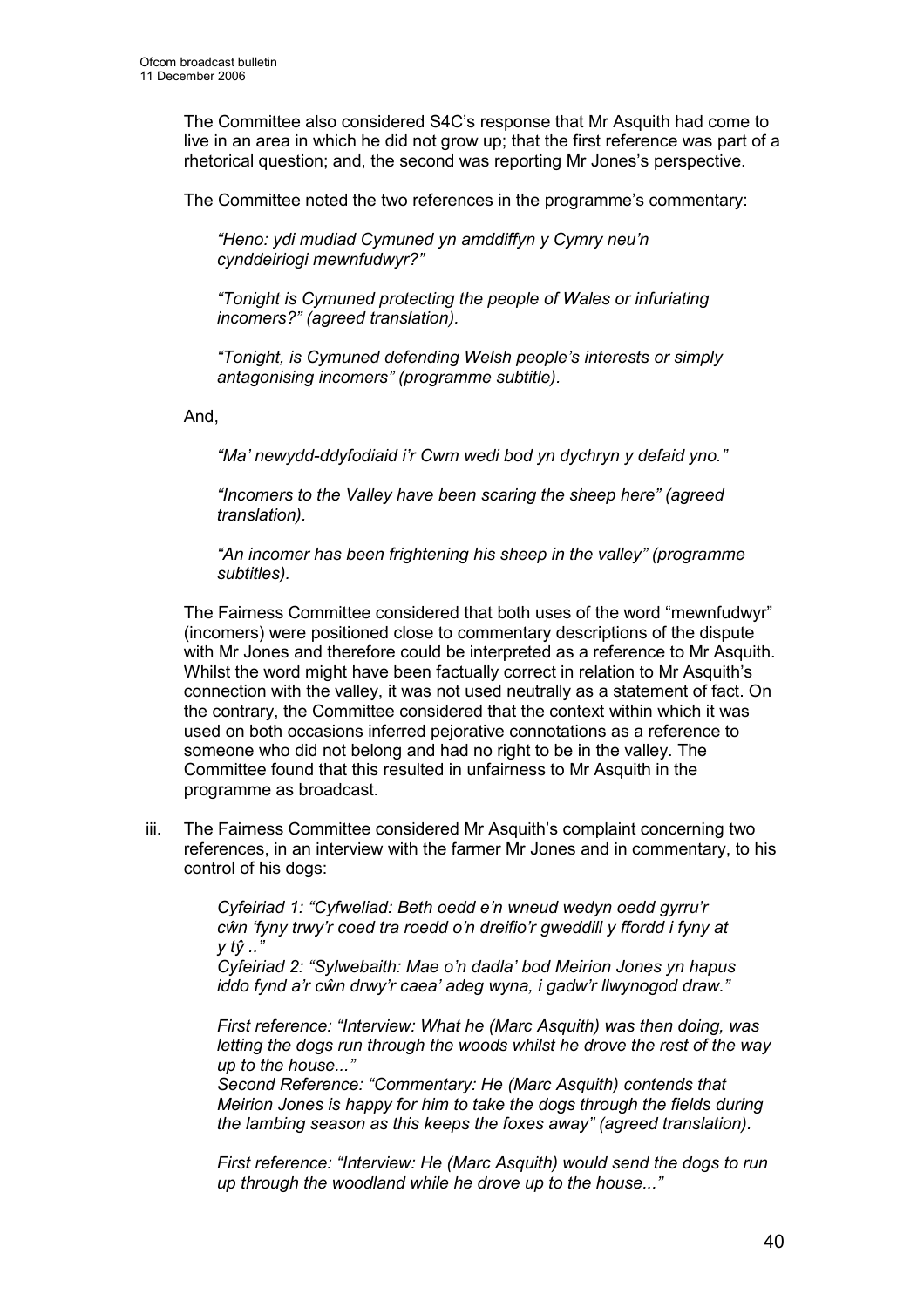Second reference: "Commentary: He (Marc Asquith) claims Meirion Jones is happy for him to take his dogs through the fields during lambing because they deter foxes" (programme subtitles).

The Committee noted Mr Asquith's complaint that he was entitled to send his dogs to run through Tyn y Coed woodland, and that the references in the programme implied negligence on his part. The Committee also considered S4C's response that the sheep wandered freely in the woodland and that the second reference was included in an attempt to achieve balance on this issue and to advance Mr Asquith's side of the story.

The Committee considered that the first reference, which was part of a list of complaints by Mr Jones, implied negligence and irresponsibility on the part of Mr Asquith, when in fact this was something, as agreed in S4C's submission, in respect of which Mr Asquith did not need Mr Jones' permission.

This was followed by the second reference which was a claim attributed to Mr Asquith in the programme's commentary and which S4C argued, advanced Mr Asquith's case. However, in the Committee's view, since this claim was simply asserted, without any explanation for the sourcing of the commentary line, it did not properly serve to advance Mr Asquith's side of the story and the viewer would have been left with an impression of negligence on the part of Mr Asquith. The Committee therefore considered the references resulted in unfairness to Mr Asquith in the programme as broadcast.

iv. The Committee then considered Mr Asquith's complaints concerning references in the programme to the removal of stock:

> Cyfeiriad 1 "Sylwebaith: ma' Marc Asquith wedi bod yn hel y defaid o Dyn y Coed."

Cyfeiriad 2 "Sylwebaith: nath Marc Asquith droi'r sdoc o gaeau Tyn y Coed."

Cyfeiriad 3 "Cyfweliad Meirion Jones: Ac fe ddaeth Marc Asquith i fan hyn ac roedd e'n lluchio stoc drosodd…yn y gornel pella. Sylwebaith: Mi oedd ffermwyr lleol yno hefyd yn helpu Meirion Jones i droi'r sdoc yn ôl i'r caeau, ac mi o nhw'n dyst i ymateb Marc Asquith. Cyfweliad: Mae e'n cydio yn y ddafad, wel, cydio yn ei asgwrn cefn – tu ôl i'w… chefn hi, ac yn ei..yn ei gwâr mewn ffordd ac yn usio'i benglin i luchio'i drosodd."

First reference: "Commentary: Marc Asquith has been driving the sheep from Tyn y Coed."

Second reference: "Commentary: Marc Asquith turned out the stock from the fields of Tyn y Coed."

Third reference: "Interview Mr Jones: Marc Asquith came here and he was throwing stock over in that far corner. Commentary: Local farmers were also there helping Meirion Jones to turn the livestock back to the fields and they witnessed Marc Asquith's reaction.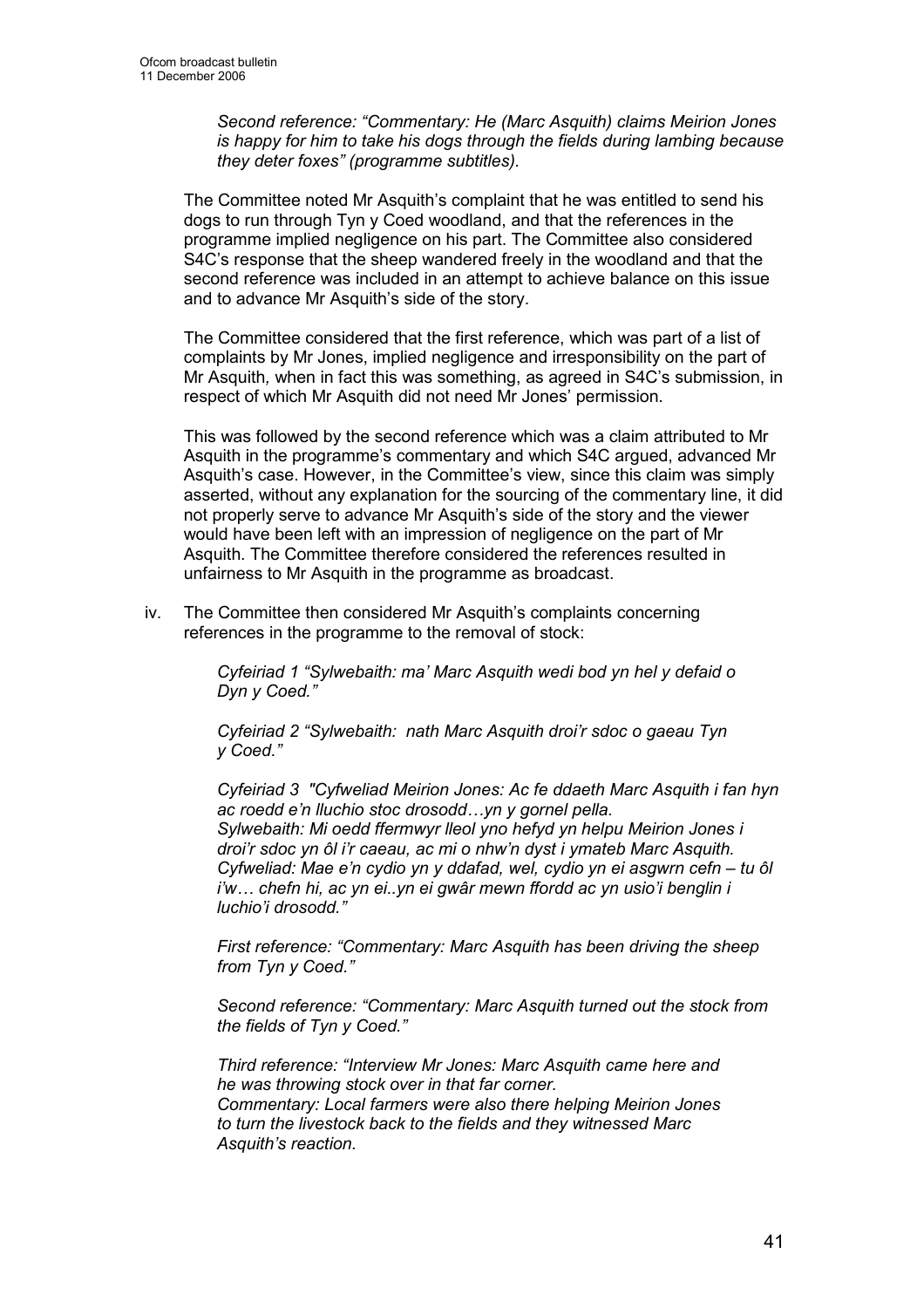Interview: He grabbed hold of a sheep by the rump and the scruff of the neck and then used his knee to throw it over" (agreed translation).

First reference: "Commentary: Marc Asquith has been removing sheep from Tyn y Coed."

Second reference: "Commentary: Marc Asquith removed the stock from Tyn y Coed."

Third reference: "Interview Mr Jones: Marc Asquith came here and he was throwing the stock over in that far corner. Commentary: Some local farmers had come to help Meirion Jones with the sheep and they witnessed Marc Asquith's reaction. Interview: He took hold of the sheep at the lower spine and by the scruff and using his knee he threw it over" (programme subtitle).

The Committee noted Mr Asquith's complaint that the references were inaccurate as the sheep were only moved by Mrs Holland alone at the expiry of the first notice to quit. The Committee also considered S4C's response that the allegations were made by Mr Jones and admitted by Mr Asquith in a phone conversation.

The Fairness Committee noted that local farmers gave detailed, first hand accounts of the incident discussed, both in the third reference above, and in the full, untransmitted material. The Committee was persuaded that it was reasonable for the programme makers to include this testimony, from local eye witnesses, which supported the allegations concerning Mr Asquith's actions made both in the commentary and in Mr Jones's interview. The Committee therefore concluded that it was fair to include these references in the programme.

v. The Committee considered Mr Asquith's complaint regarding Mr Jones's reference, in interview, to Mr Asquith turning the sheep out of the rented field and locking the gates to the field to prevent the sheep from returning:

> "Cyfweliad: a gofyn iddo os ma' fo oedd yn chwara' gwmpas efo'r gatiau 'ma. Ac mi ddwedodd ma' fe oedd wrthi."

"Interview:I asked him if it was he who had been playing about with these gates. And he said that he was doing it" (agreed translation).

"Interview: I asked if he was the one playing around with the gates and he told me he was" (programme subtitles).

The Committee noted Mr Asquith's complaint that the reference was inaccurate because his actions were in response to Mr Jones leaving the gates open, which was itself an offence under the Highways Act, as confirmed by the local Council. The Committee considered S4C's response that the main gate was kept shut but the other gates deliberately, and correctly, left open to allow the sheep to roam.

The Fairness Committee was unable to conclude who did what with which gates and the precise chronology of events here, but in order to determine whether or not unfairness had resulted in the programme to Mr Asquith, the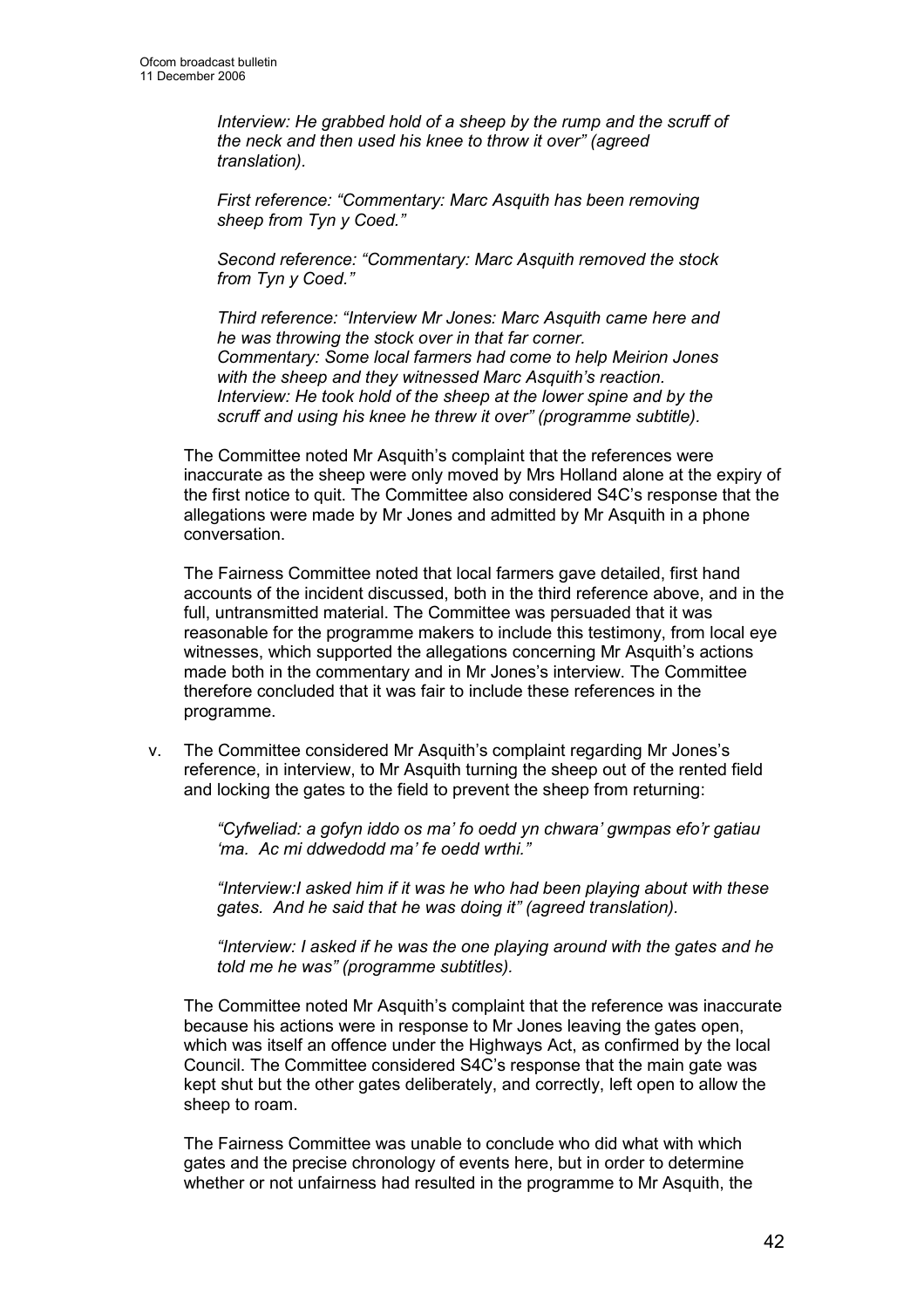Committee considered it appropriate to examine the wider context of this reference in the broadcast interview with Meirion Jones:

"Cyfweliad: Mi ddaru i mi daro heibio'r tŷ i gael gair gyda Marc…a gofyn iddo os ma' fo oedd yn chwara' gwmpas efo'r gatiau 'ma. Ac mi ddwedodd ma' fe oedd wrthi. A'i eiriau oedd: 'From now on, I'll be telling you where you put your stock up this valley', medda fo wrtha'i. Ac 'ma fi'n dweud wrtho fo: 'No bloody way', medde fi. 'Born and bred here', medde fi wrtho. 'You're only down on weekends', medde fi. 'And you're causing us a lot of bother,' medde fi wrtho, 'by interefering with our way of life.'"

"Interview: I asked him [Marc Asquith] if it was he who had been playing about with these gates. And he said that he was doing it. And his words to me were: 'From now on, I'll be telling you where you put your stock in this valley'. So I told him: 'No bloody way, I was born and bred here. You're only down here at weekends. And you're causing us a lot of bother by interfering with our way of life" (agreed translation).

"Interview: I asked if he [Marc Asquith] was the one playing around with the gates and he told me he was. His words were, 'From now on I'll be telling you where you put your stock on this valley.' 'No bloody way,' I said to him. 'I was born and bred here; you're only down on weekends. You're causing us a lot of bother'" (programme subtitles).

Within the wider context of this section, which included remarks attributed to Mr Asquith by Mr Jones, the implication was that Mr Asquith was acting improperly by preventing the movement of Mr Jones's stock back onto the land. However, this was Mrs Holland's land and the alleged removal of the sheep followed the termination of Mr Jones's tenancy. In the Committee's view, the programme unfairly inferred that Mr Asquith was doing something he had no right to do and this resulted in unfairness to him in the programme as broadcast.

The Committee also considered Mr Asquith's further complaint, clarified in his second submission, concerning the reference:

"Ar benwsnosa mae'n dod lawr i Gwm Mynach i weld ei gariad, Susan Holland, ac i baragleidio."

"At weekends he [Marc Asquith] comes to Cwm Mynach to visit his girlfriend, Susan Holland, and to paraglide" (agreed translation).

"He [Marc Asquith] spends weekends in Cwm Mynach visiting his partner, Susan Holland, and paragliding" (programme subtitles).

The Committee noted Mr Asquith's complaint that this reference implied that he visits the area just to play, when in fact, his weekends are spent on woodland management. The Committee noted that S4C did not appear directly to respond to this complaint which was only clarified in the second submissions to Ofcom. The Committee found that the reference to paragliding itself, the accuracy of which was not contested by Mr Asquith, did not in itself result in unfairness to him in the programme as broadcast. However, the cumulative effect of the portrayal of Mr Asquith is dealt with at Decision head g).

vi. The Committee considered Mr Asquith's complaint concerning Mr Jones's interview statement: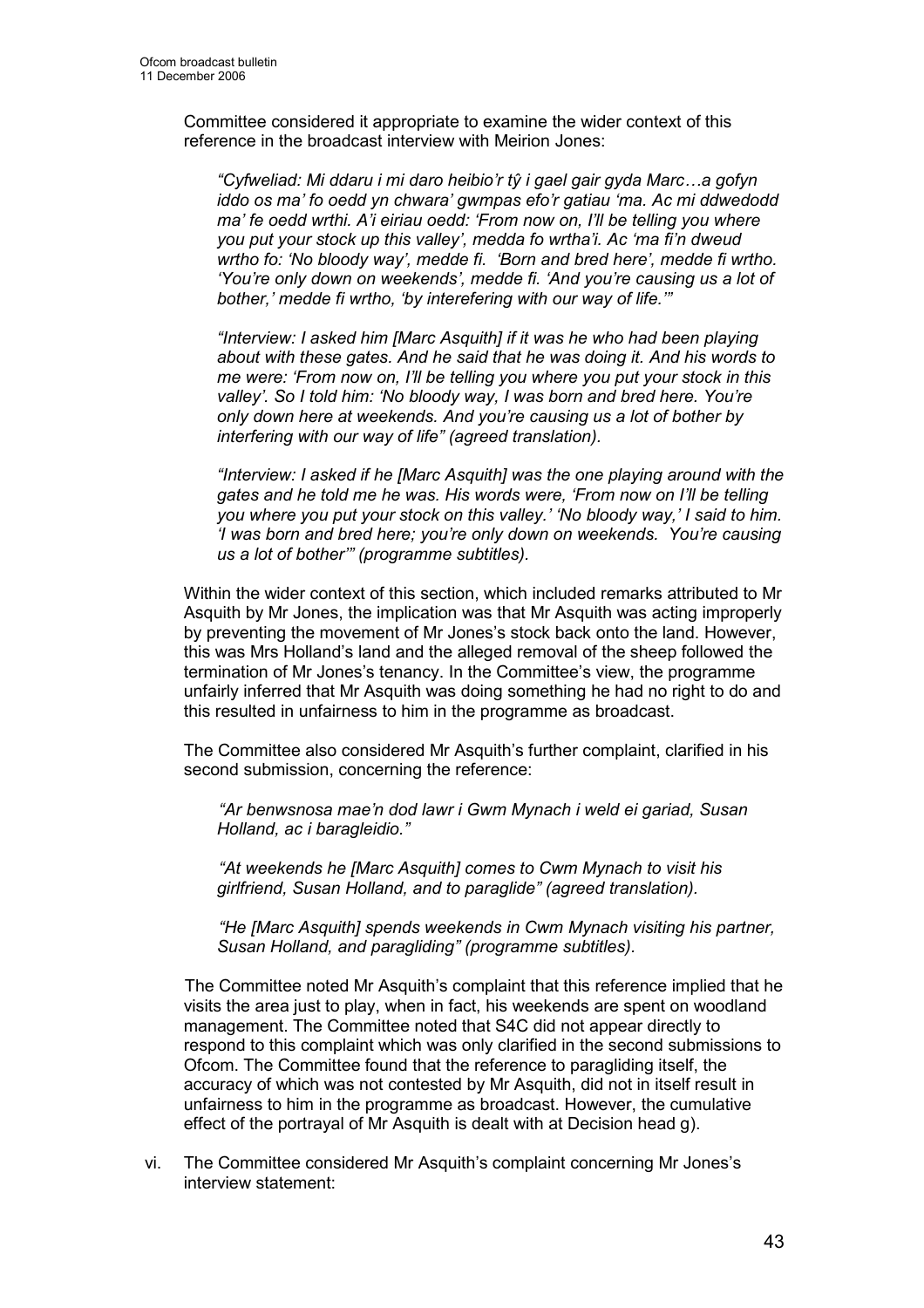"Roeddwn i'n teimlo'r adeg hyny…ma' fi oedd y cymro olaf yn y Cwm."

"I felt at that time that I was the last Welshman in the Valley" (agreed translation).

"I'm the last Welshman in the Valley" (programme subtitles).

Mr Asquith complained that this was was inaccurate as there was another Welsh farmer just below the Tyn y Coed land, and added to the unfairly sympathetic portrayal of Mr Jones's side of the dispute. The Committee noted S4C's response that this was accurate as a reference to the small valley of Cwm Mynach.

Whether or not this statement was accurate (which, accepting S4C's definition of "Cwm", the Committee considered it would be) it made no reference to Mr Asquith. Consequently, the Committee found that no unfairness resulted to Mr Asquith as a result of the inclusion of this statement in the programme as broadcast.

vii. The Committee considered Mr Asquith's complaint concerning a question put by the programme's reporter to Mr Aran Jones of the Welsh campaigning group Cymuned:

> "Gohebydd: Roedd Marc Asquith, ar ôl iddo cyfarfod â chi, yn dweud: 'Mater i'r gyfraith ydy hwn. Ffrae rhwng dau gymydog. Dwi ddim yn deall beth mae Cymuned yn gwneud yn rhoi eu trwyn yn y busnes yma?'"

"Reporter: After he met with you, Marc Asquith said: 'This is a legal matter. It is a dispute between two neighbours. I don't understand what Cymuned is doing poking its nose into this matter'" (agreed translation).

"Reporter: Marc Asquith is of the opinion that a dispute between neighbours is a legal matter. He can't understand why Cymuned is sticking its nose into it" (programme subtitles).

The Committee noted Mr Asquith's complaint that the reference to the opinion that Cymuned was "sticking its nose" into the dispute was inaccurately attributed to him, when in fact he expressed to the programme makers his support for Cymuned's involvement and when Cymuned agreed to broker a deal it was Meirion Jones who rejected this deal. The Committee noted S4C's response that Mr Asquith's initial response to Cymuned's involvement was dismissive and the question was put as a perfectly legitimate point of view.

The Committee was unable to judge whether or not Mr Asquith did make this comment. However it noted that the broadcaster did not contest Mr Asquith's claim that he supported Cymuned's involvement, and the programme itself stated that Marc Asquith attended meetings with Aran Jones of Cymuned.

The Committee noted that Mr Aran Jones's response suggested the question was inaccurate:

"Tasa fo mor syml â hynny, buasa ni ddim wedi mynd yn rhan ohono fe."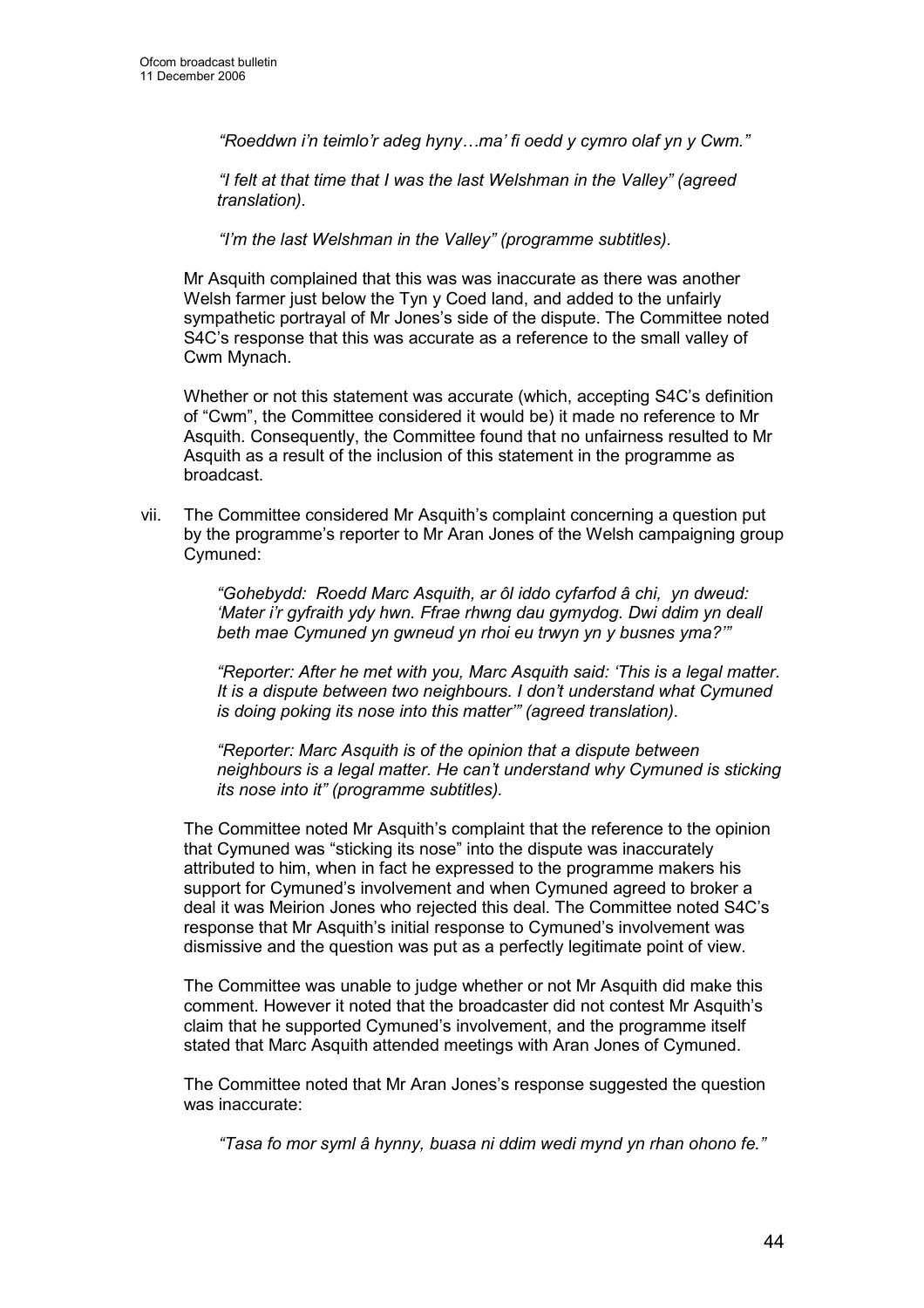"If it was as straightforward as that, we would not have become involved in it" (agreed translation).

"If it were that simple, Cymuned wouldn't have become part of it" (programme subtitles).

The Committee concluded that the programme unfairly attributed direct opinions to Mr Asquith without giving an explanation as to the circumstances under which Mr Asquith had voiced them. Without such context, the Committee considered that the assertions gave an unfair impression of Mr Asquith's position and therefore found that their inclusion resulted in unfairness to Mr Asquith in the programme as broadcast.

viii. The Fairness Committee next considered Mr Asquith's complaint that the reference to his home as near Manchester was biased, intended to portray him as an evil rich English Tory barrister trampling the innocent Welsh Farmer, and that it was his mother's house that was shown not his own more modest house. The Committee also considered S4C's response that the location was relevant to the issue of how much understanding he could have of Mr Jones's position and that the information had been taken from the then current website for Cheshire County Council where he is a county councillor.

As discussed above at head b) the complaint of bias appears to relate to the requirement for broadcasters to maintain "due impartiality" on matters of political or industrial controversy and matters relating to current public policy. This is a "standards objective" under Section 319 of the Communications Act 2003 and as such cannot be considered by the Fairness Committee. However, in considering whether Mr Asquith was treated unfairly in the programme, the Committee is able to consider whether the reference to Mr Asquith's home could result in unfairness to him in the programme as broadcast. In doing so, the Fairness Committee noted the full context of the reference:

"Sylwebaith: Alderley Edge ger Manceinion. Hon ydi un o ardaloedd cyfoethca' Prydain efo mwy o filiwnyddion y filltir sgwar yma na bron nunlla. Fan hyn oedd David Beckham yn arfer byw tra'n chwarae i Manchester United. [Gohebydd i gamera] "Fan hyn hefyd mae Marc Asquith yn byw…yn y tŷ 'ma tu cefn i mi."

"Commentary: Alderley Edge near Manchester. This is one of the richest areas in Britain with more millionaires per square mile than almost anywhere else. It was here that David Beckham lived whilst he played for Manchester United. [Reporter to camera] This is also where Marc Asquith lives, in this house behind me" (agreed translation).

"Commentary: Alderley Edge, near Manchester is one of Britain's richest regions with more millionaires per square mile than almost anywhere else. This is where David Beckham used to live when he played for Manchester United. [Reporter to camera] This is also where Marc Asquith lives, in the house behind me" (programme subtitles).

The Committee noted further submissions regarding the accuracy of the information on the Cheshire County Council website and concerning electoral roll information. However the Committee concluded that Mr Asquith had not provided evidence to persuade the Committee that the reference to, and footage of, the house shown resulted in any unfairness to him, for example by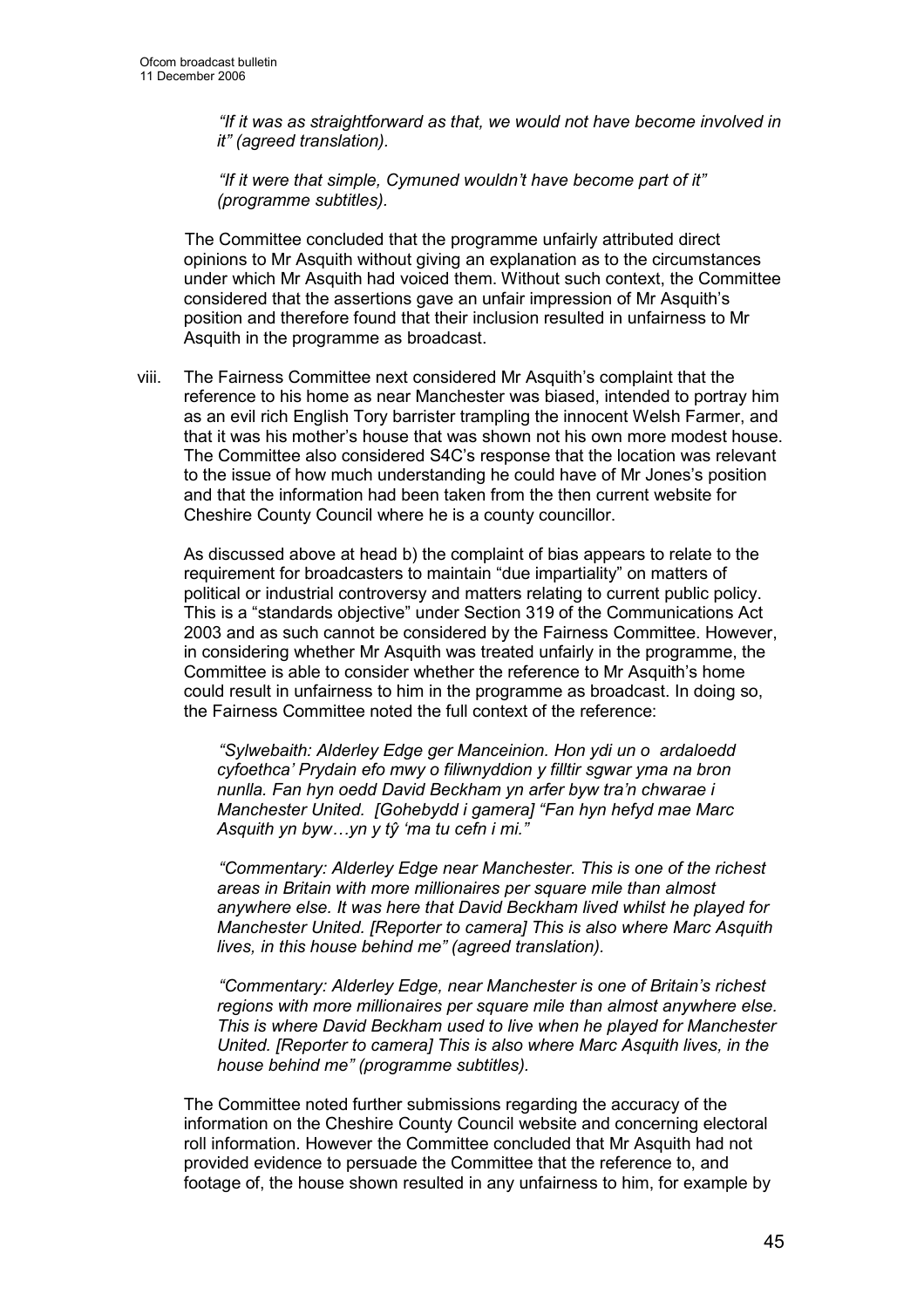demonstrating how viewers' perceptions and opinions of him would have been likely to have been significantly different or in any way materially diminished by the material included in this section of the programme. The Committee did not therefore find any unfairness to Mr Asquith in this respect.

g) The Committee next considered Mr Asquith's complaints that the programme makers exhibited bias, inaccurately portraying him over all as the protagonist and "evil English wealthy barrister" despite information provided to them; that in spite of his wish not to appear in the programme the complainants featured for around six minutes; and, the programme makers also unfairly omitted to broadcast an interview recorded with a neighbour, Mr Mygind which would have shown that Mr Jones behaved unreasonably in other situations and was the cause of his own difficulties.

 Again, as discussed above at head b) the complaint of bias appears to relate to the requirement for broadcasters to maintain "due impartiality" on matters of political or industrial controversy and matters relating to current public policy. This is a "standards objective" under Section 319 of the Communications Act 2003 and as such cannot be considered by the Fairness Committee. However, in considering whether Mr Asquith was treated unfairly in the programme, the Committee is able to consider whether overall the portrayal of Mr Asquith was unfair in its cumulative effect.

In its considerations, the Committee had particular regard to the responsibilities on broadcasters, discussed above, to avoid unfairness to individuals or organisations featured in programmes through the use of inaccurate information or distortion, for example by the unfair selection or juxtaposition of material (the Fairness Code paragraph 2). The Committee noted S4C's response that the story was not a conflict between English and Welsh but between different ways of life. However, taking into consideration the overall findings at Decision head f), it was the Committee's view that while the intent of the programme may have been to consider issues concerning differing ways of life, the cumulative effect of the presentation of Mr Asquith in the programme as broadcast resulted in an unfair portrayal of Mr Asquith, his actions and motivation.

In its consideration of Mr Asquith's further complaint that he featured in the programme when he did not wish to appear, the Committee noted S4C's response that the length of time the complainants featured in the programme reflected the amount of time they spent approaching the camera. The Committee examined, in detail, the untransmitted material filmed with Mr Asquith. This material showed Mr Asquith repeatedly stating that he did not wish his discussions with the camera crew to be filmed and repeatedly asking for the camera to be turned off.

Paragraph 12 of the Fairness Code clearly explains the rights of any person to refuse to participate in a programme. Paragraphs 25, 26 and 27 of the Fairness Code detail programme makers' responsibilities only to feature such a person if they reasonably believe that their inclusion in the programme would serve an overriding public interest and where reasonable requests for a contribution by the person have met with refusal. S4C provided no evidence that the programme makers had exhausted reasonable requests for Mr Asquith to provide an offcamera contribution whether by letter, phone or in face to face conversation. Indeed the Committee noted, from consideration of the untransmitted material, that both Mr Asquith and Mrs Holland requested opportunities to speak to the programme makers off-camera and explain their position. In these circumstances, the Committee was not satisfied that there was any such justification for the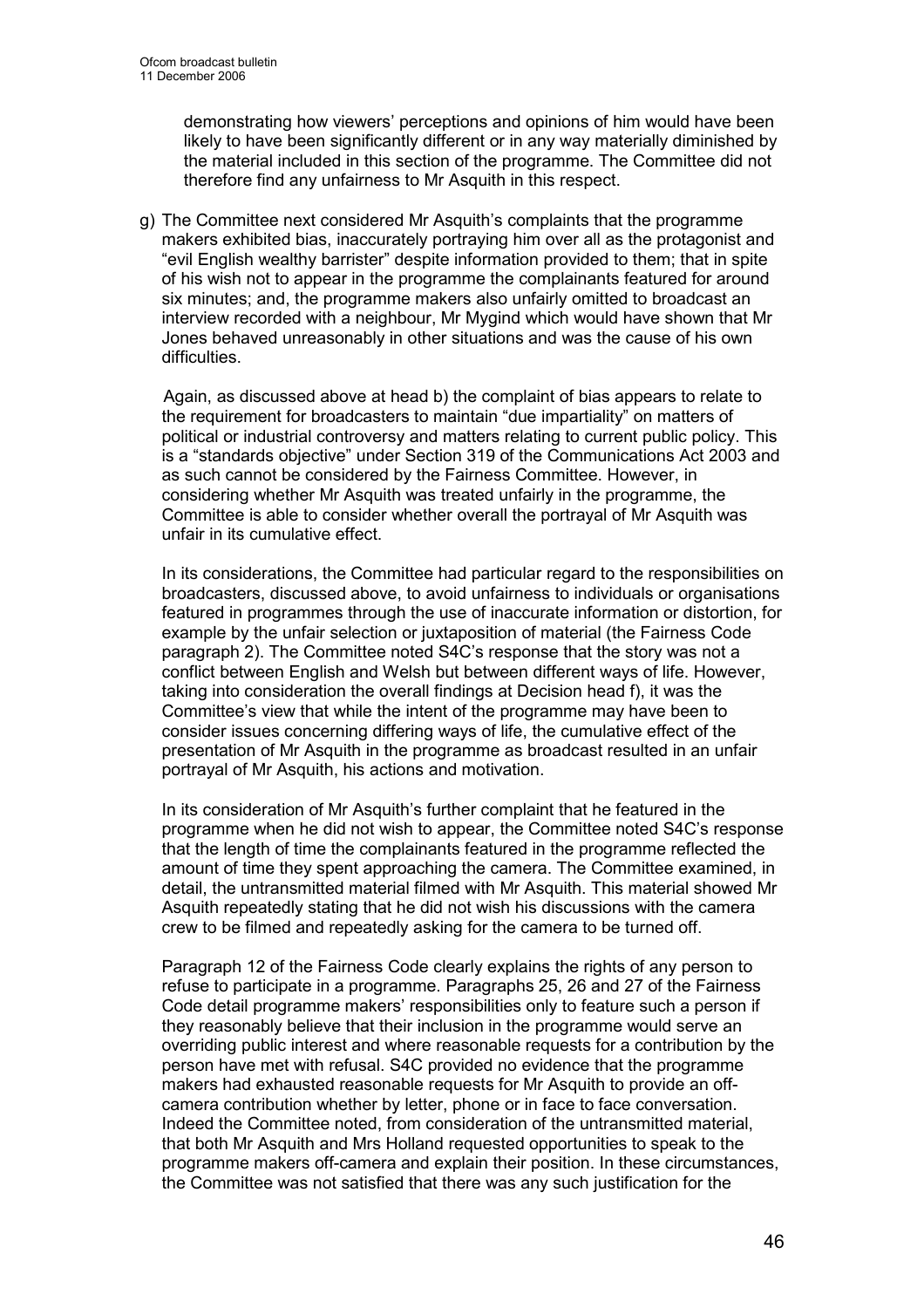inclusion of Mr Asquith in the programme. Mr Asquith's inclusion in the programme therefore resulted in unfairness to him in the programme as broadcast.

Mr Asquith's final fairness complaint was that the programme makers recorded, but did not broadcast, an interview with a neighbour, Mr Mygind, and that this resulted in unfairness to him. As discussed at head b) above in relation to Mrs Holland the interview recorded with Mr Mygind provided additional context which would have been relevant to understanding the dispute between Mrs Holland and Mr Jones. Whilst it was a matter for the programme makers whether or not to include footage of this interview in the programme, the programme makers did have a duty to take all reasonable care to satisfy themselves that all material facts had been considered before transmission (Paragraph 7 of the Fairness Code). The Committee therefore set out to consider whether the programme makers had omitted to include material facts in the programme which would have affected the viewers' understanding of Mr Asquith's dealings with Mr Jones, and therefore their perception of his portrayal in the programme.

Although Mr Asquith was mentioned in the interview with Mr Mygind (Mr Mygind described him as "reasonable but determined") it did not, as a whole, relate to Mr Jones's dealings with Mr Asquith. Indeed Mr Mygind commented on relations between Mr Jones and Mr Asquith "I don't really know the facts so I don't want to comment on them". The Committee considered that the interview showed Mr Jones to be a man who had disputes with other long-settled land owners in the area and that Mrs Holland was not the only land owner who had found herself in disagreement with Mr Jones. However, unlike Mrs Holland, Mr Asquith does not own the land in question and this recorded material, of an interview with a landowner, was not therefore relevant in assisting to contextualise relations between Mr Asquith and Mr Jones. The programme makers' decision not to include in the programme material facts arising from this interview did not therefore result in unfairness to Mr Asquith.

h) Finally, the Fairness Committee considered Mr Asquith's complaint that his privacy was unwarrantably infringed in the making and broadcast of the programme and that the programme makers effectively door-stepped him, filming and broadcasting his discussions with them in spite of his request not to do so. The Committee also considered S4C's response that Mr Asquith's argument was not that the programme makers were filming him but that they were filming on land where they had no right to film; that on occasions he clearly wanted to be filmed; and, that he was not door-stepped as he chose to stop and debate matters with the film crew.

The Committee first addressed the issue of whether Mr Asquith's privacy was infringed in the recording and broadcast of material of him. In its consideration of the recording of the material, the Committee considered both the transmitted and untransmitted footage recorded of Mr Asquith. The Committee had regard to the responsibility of programme makers in their use of cameras on both public and private property, when the subject is on private property, under Paragraph 18 (iii) of the Fairness Code. This states that such use must be appropriate to the importance or nature of the story and such recording should not intrude unnecessarily on private behaviour. Mr Asquith made repeated requests for the camera to be turned off. The interview in relation to which Mr Asquith said he was doorstepped was clearly an impromptu one and had features of a doorstep (in that it was not pre-arranged and he said he did not want to be interviewed), but Mr Asquith was not doorstepped in the normal sense of the term. However, from the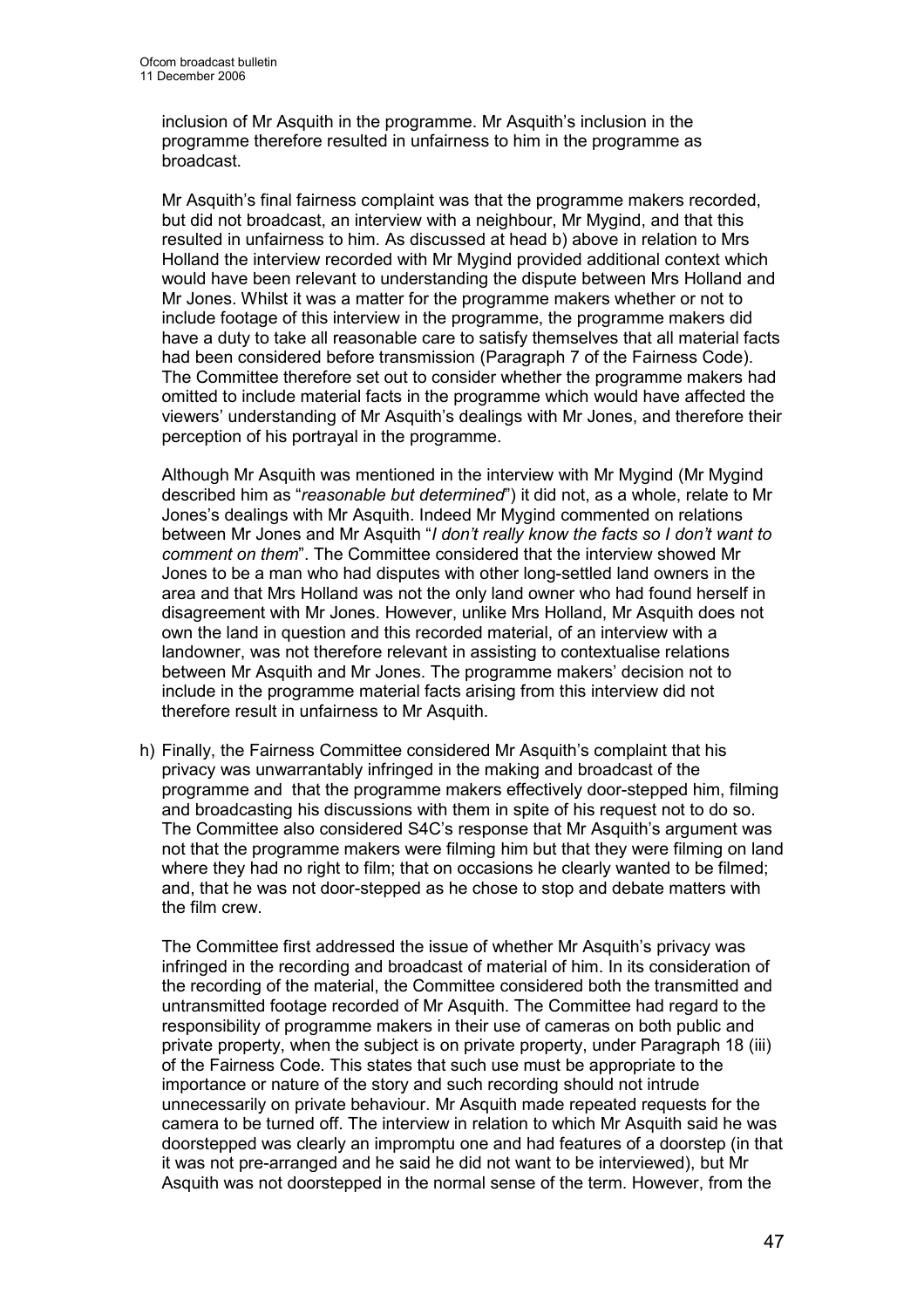footage of this particular incident it was clear that the programme makers were already filming as Mr Asquith drove towards them and that they continued to film him despite him asking them to stop filming. As discussed at Decision head g) above the gathering of material in such a way was not justified and consequently, the Committee considered that the recording of this footage did infringe Mr Asquith's privacy. The Committee further concluded that the broadcast of this material in the programme was also intrusive and infringed his privacy.

The Committee then moved on to consider whether the infringement of Mr Asquith's privacy, in the recording and broadcast of the material, was warranted. The Committee examined the untransmitted material filmed with Mr Asquith in detail as discussed above. This material showed Mr Asquith repeatedly stating that he did not wish his discussions with the camera crew to be filmed and repeatedly asking for the camera to be turned off. In certain circumstances such recording of material might be justified by an over-riding public interest, for example in exposing criminal activity, however the Committee was not satisfied that there was any public interest justification for either the recording or the broadcast of material featuring Mr Asquith, in the impromptu interview, or other material recorded with him. he recording and broadcast of footage of Mr Asquith therefore resulted in an unwarranted infringement of his privacy in the programme as broadcast.

The complaints of unfair treatment and unwarranted infringement of privacy were, with certain limited exceptions, upheld.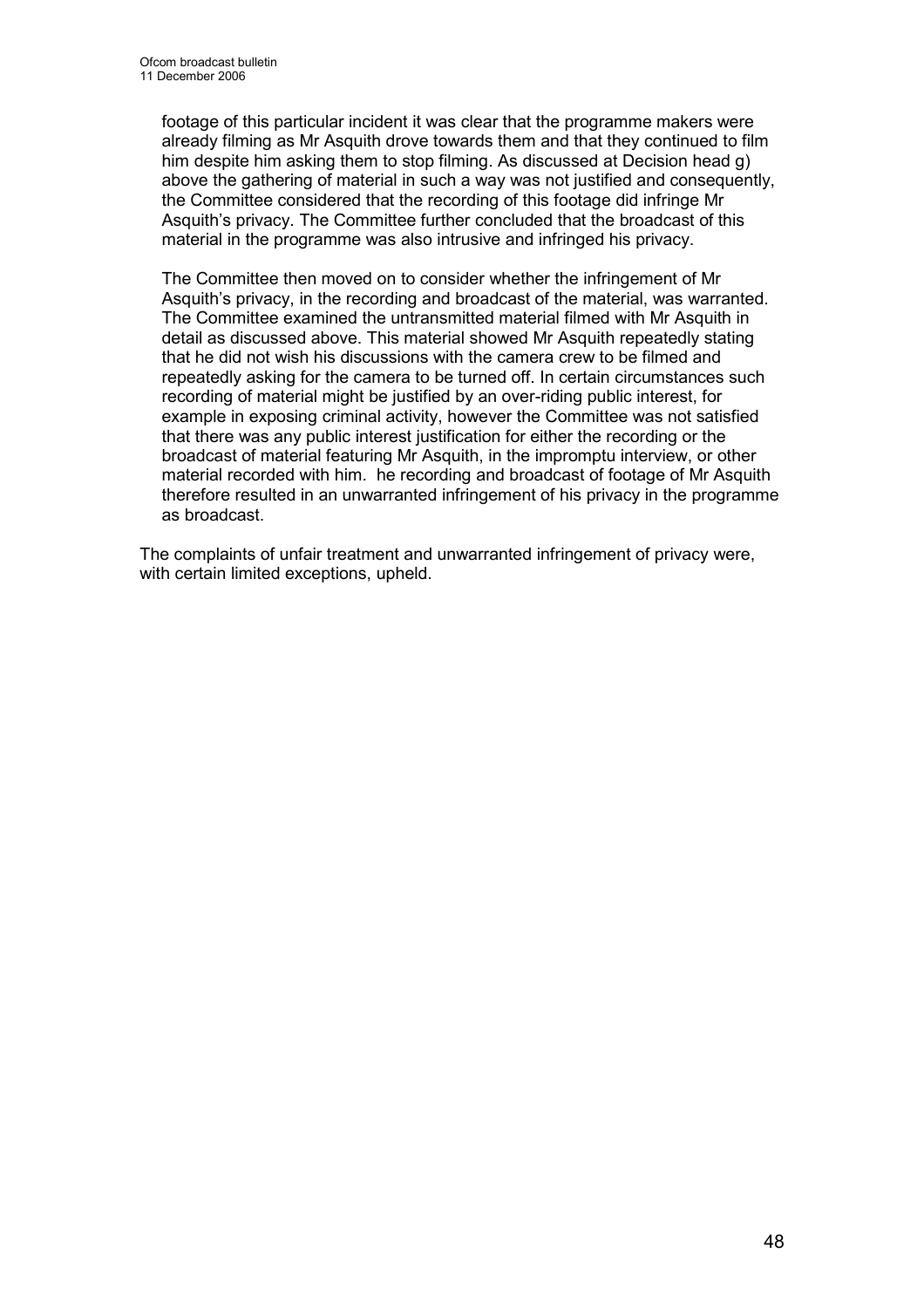# Cŵyn gan Mrs Susan Holland a Mr Marc Asquith

Y Byd ar Bedwar, S4C, 14 Mehefin 2005

Crynodeb: Mae Ofcom wedi cynnal, gydag eithriadau cyfyngedig neilltuol, y cwynion hyn o driniaeth annheg a thorri ar breifatrwydd anesgusodol.

Cwynodd Mrs Susan Holland a Mr Marc Asquith eu bod wedi eu trin yn annheg a bod eu preifatrwydd wedi ei dorri yn anesgusodol mewn rhifyn o'r rhaglen materion cyfoes Y Byd ar Bedwar yr oeddent yn ymddangos arni. Cwynodd Mrs Holland a Mr Asquith bod y rhaglen, oedd yn ymwneud â thenantiaeth pori dadleuol, wedi eu portreadu yn annheg ac yn cynnwys lluniau ohonynt ac o eiddo Mrs Holland, a recordiwyd ac a ddarlledwyd heb eu caniatâd. Ymateb S4C oedd bod portread y rhaglen o Mrs Holland a Mr Asquith yn deg ac yn gywir ac nad oedd y lluniau a ddarlledwyd yn torri yn anesgusodol ar eu preifatrwydd.

Darganfu Ofcom bod portread y rhaglen o Mrs Holland a Mr Asquith yn annheg, trwy gyfrwng datganiadau unigol a wnaethpwyd amdanynt a thrwy effaith gronnol y rhaglen yn gyfan gwbl. Darganfu Ofcom ymhellach bod y deunydd a recordiwyd ac a ddarlledwyd oedd yn benodol yn eu ffilmio nhw, a'r hyn a ddangoswyd o dŷ Mrs Holland, yn torri yn anesgusodol ar eu preifatrwydd. Roedd Ofcom yn ystyried nad oedd y ffilmio cyffredinol o eiddo arall Mrs Holland, fel y'i recordiwyd ac y'i darlledwyd, yn torri yn anesgusodol ar ei phreifatrwydd.

# Cyflwyniad

Roedd y rhifyn hwn o'r rhaglen materion cyfoes Y Byd ar Bedwar yn edrych ar anghydfod ynglŷn â thenantiaeth pori. Roedd yr anghydfod, a drafodwyd gan Cymuned, grŵp pwyso Cymreig sydd yn ymgyrchu dros hawliau cymunedau Cymraeg eu hiaith, yn ymwneud â chaeau wedi'u rhentu yn Tyn y Coed, yng Nghwm Mynach, Meirionnydd. Mae'r caeau yn eiddo i Mrs Susan Holland ac maent yn cael eu pori gan ffermwr lleol Mr Meirion Jones.

Esboniodd y rhaglen fod cenedlaethau o deulu Mr Jones wedi ffermio tir yng Nghwm Mynach a dywedwyd mai dim ond un person Cymraeg sydd yn dal i fyw a ffermio yno, sef Mr Jones. Edrychodd y rhaglen ar y berthynas rhwng Mr Jones ar un llaw a Mrs Holland a'i phartner Mr Marc Asquith ar y llaw arall. Roedd yn disgrifio anghydfod rhwng y partïon, yn cynnwys y mater o gŵn oedd yn perthyn i Mrs Holland a Mr Asquith yn rhedeg ar draws y tir yr oedd Mr Jones yn ei rentu yn ystod y tymor wyna. Trafododd y rhaglen sut yr oedd Mrs Holland wedi rhoi rhybudd i Mr Jones adael y tir a bod anghydfod pellach wedi codi oherwydd symud stoc Mr Jones a chloi'r clwydi i atal Mr Jones rhag dychwelyd y stoc ar y tir. Roedd cyfweliadau hefyd gyda ffermwyr lleol oedd wedi gweld y stoc yn cael ei symud.

Edrychodd y rhaglen ar rôl Cymuned yn yr ymdrech i ddatrys yr anghydfod ac roedd yn cynnwys cyfweliad gyda'i Brif Weithredwr, Mr Aran Jones. Esboniodd y rhaglen bod Mrs Holland wedi cael gorchymyn llys i droi Mr Meirion Jones allan o'i thir. Trafodwyd cartref Mr Asquith yn Lloegr, yn ogystal â'r anghydfod rhwng gwneuthurwyr y rhaglen a Mr Asquith a Mrs Holland ynglŷn â ffilmio ar eiddo Mrs Holland ac oddi ar y ffordd gyhoeddus sydd yn rhedeg trwyddo. Gorffennodd y rhaglen trwy ddangos gofid Mr Jones dros golli'r denantiaeth.

Dangoswyd Mrs Holland (oedd â'i wyneb wedi ei guddio), a'i phartner Mr Marc Asquith yn y rhaglen.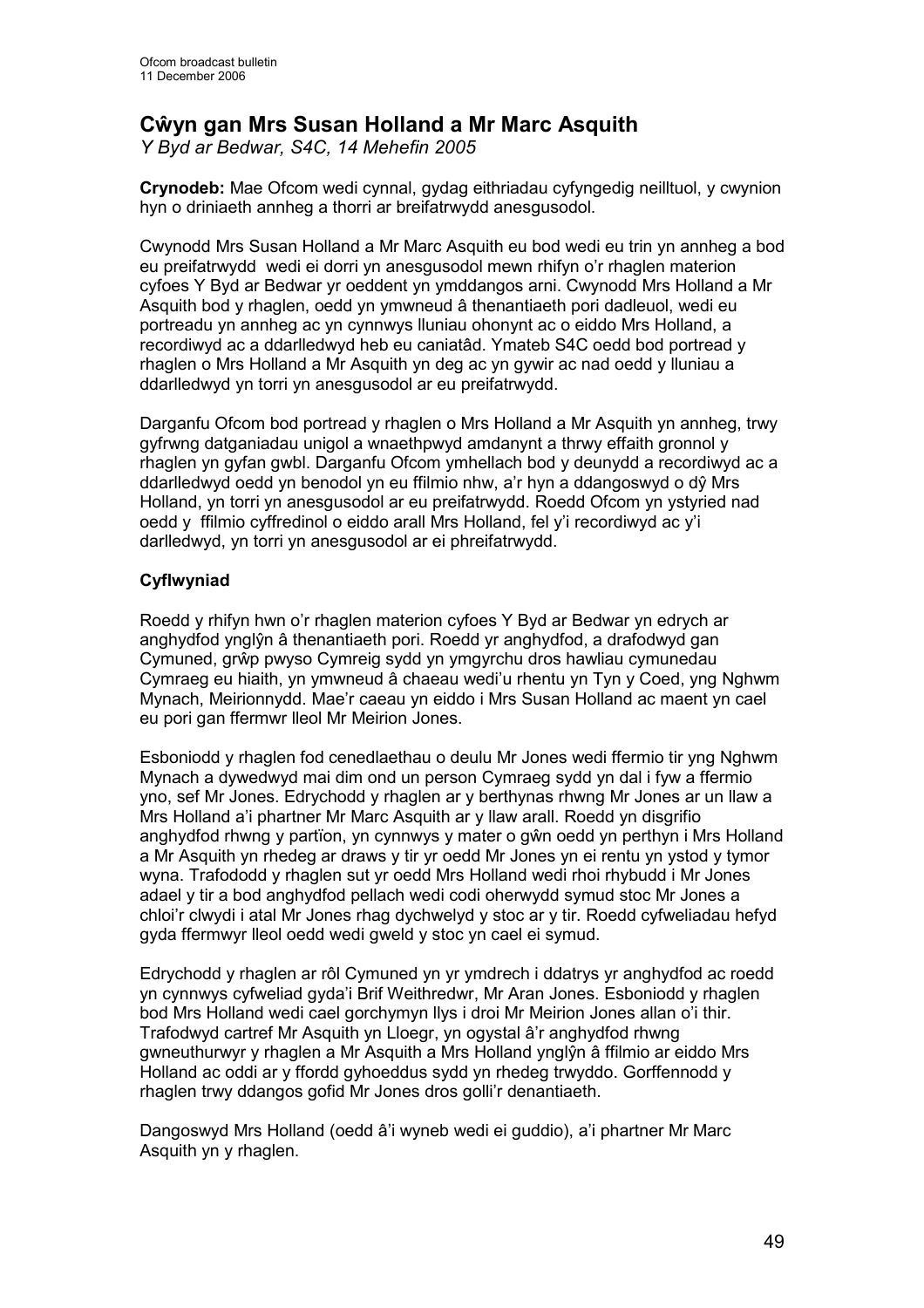Cwynodd Mrs Holland a Mr Asquith bod eu preifatrwydd wedi ei dorri yn anesgusodol wrth wneud ac wrth ddarlledu'r rhaglen a'u bod wedi eu trin yn annheg.

## Y Gŵyn

## Achosion Mrs Holland a Mr Asquith

I grynhoi, cwynodd Mrs Holland ei bod wedi ei thrin yn annheg oherwydd:

- w) Roedd nifer o anghywirdebau ffeithiol yn y rhaglen ac roedd yn portreadu ffeithiau eraill mewn dull hollol gamarweiniol oedd yn creu annhegwch iddi hi, yn cynnwys y canlynol:
	- ix. Roedd y disgrifiad yn sylwebaeth y rhaglen o'r ffermwr Mr Jones, yn cael ei 'wthio allan o'r cwm' yn annheg. Dim ond wyth acer o'r cwm oedd yn eiddo i Mrs Holland o ran caeau ac roedd wedi cynnig iddo aros arnynt am flwyddyn arall.
	- x. Roedd y cyfeiriad yn sylwebaeth y rhaglen at Mrs Holland fel 'mewnfudwraig' a chwestiwn rhethregol Mr Jones mewn cyfweliad 'pam prynu tŷ mewn lleoliad o'r fath?' yn annheg. Mae Mrs Holland wedi byw yn y Cwm am dros ddeugain mlynedd ac wedi byw yno yn llawn amser am y degawd diwethaf
	- xi. Roedd disgrifiad yn y sylwebaeth fod ' y rhan fwyaf o'r tai yn y Cwm hwn yn gartrefi gwyliau' a'r awgrym fod Mrs Holland yn berchennog ail gartref yn annheg gan mai'r cartref a'r tir yw ei phreswylfa llawn amser.
	- xii. Roedd y cyfeiriad yn y sylwebaeth at Mrs Holland yn 'gadael i'w chŵn redeg yn rhydd o'u tennyn' yn annheg gan nad yw hyn yn drosedd. Ac yn wir, pan ddaeth Mr Jones ag achos yn ei herbyn am boeni defaid ni chafodd yr achos ei gynnal. Roedd y cyfeiriad bod Mrs Holland wedi rhoi 'rhybudd terfynol' i Mr Jones 'ildio'r denantiaeth dros flwyddyn yn ôl' hefyd yn annheg gan fod y rhaglen wedi portreadu'r rhybudd i adael fel rhywbeth yn dilyn achos llys Mr Jones yn erbyn Mrs Holland mewn perthynas â'i chŵn. Mewn gwirionedd roedd y gwrthwyneb yn wir. Daeth Mr Jones â'r achos llys, ynglŷn â chŵn Mrs Holland, ar ôl y rhybudd i adael.
	- xiii. Roedd y cyfeiriad yn y sylwebaeth ei 'bod hi (Mrs Holland) yn dadlau nad yw Meirion Jones angen ei thir mewn gwirionedd' yn annheg gan fod Mrs Holland yn derbyn yn foesol, yn hanesyddol ac yn ddiwylliannol y dylai teulu'r Jones fod yn pori ei thir. Gweithrediadau Mr Jones arweiniodd at wrthod gadael iddo bori'r tir.
	- xiv. Roedd y rhan o'r rhaglen am ffermwyr lleol oedd yn honedig wedi gweld Mr Asquith yn symud defaid Mr Jones hefyd yn anghywir, yn rhagfarnllyd ac yn annheg i Mrs Holland oherwydd nad oedd wedi crybwyll mai Mrs Holland, ar yr achlysur y cyfeiriwyd ato, a gasglodd ac a symudodd y defaid.
	- xv. Roedd y cyfeiriad yn y sylwebaeth fod 'Meirion Jones wedi mynd i'r llys' yn anghywir ac yn annheg i Mrs Holland gan mai hi mewn gwirionedd a gychwynnodd yr achos. Roedd y cyfeiriad sylwebaeth pellach 'yn Ebrill cafodd orchymyn Llys i symud y ffermwr oddi ar ei thir' yn anghywir gan na chafwyd hynny tan 8 Gorffennaf 2005. Roedd hefyd yn annheg i Mrs Holland gan nad oedd wedi ei orfodi oddi ar y tir; doedd ganddo ddim hawl i aros.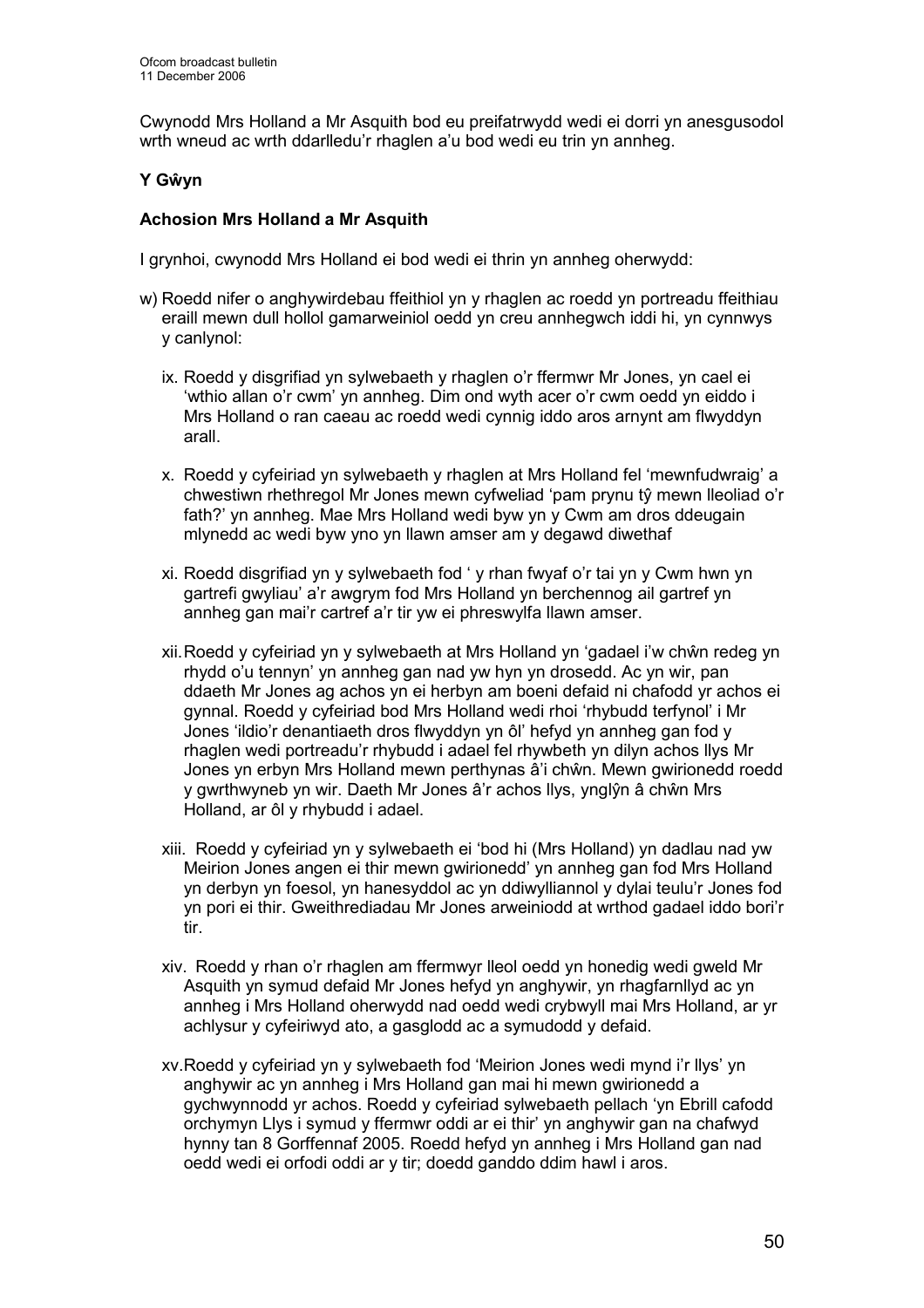- xvi. Roedd y cyfeiriad yn y sylwebaeth bod y ffordd dros ei thir yn 'ffordd breifat' yn anghywir a phriodolodd y rhaglen y disgrifiad anghywir hwn o'r ffordd yn annheg i Mrs Holland. Mewn gwirionedd, ffordd gyhoeddus yw'r ffordd sydd yn mynd dros ei thir ac nid ffordd breifat.
- x) Yn gyffredinol dangosodd gwneuthurwyr y rhaglen ragfarn, a dewis anwybyddu'r ffeithiau gan bortreadu Mrs Holland yn annheg fel perchennog cartref gwyliau o Loegr oedd wedi taflu ffermwr Cymreig oddi ar ei thir oherwydd nad oedd yn hoffi ei weithgarwch ffermio.

Er gwaethaf dymuniad pendant yr achwynydd i beidio ag ymddangos ar y rhaglen, fe'i dangoswyd ar y rhaglen am tua chwe munud.

Ni ddarlledodd gwneuthurwyr y rhaglen gyfweliad chwaith a recordiwyd gyda chymydog, Mr Mygind, a fyddai wedi dangos bod Mr Jones wedi ymddwyn yn afresymol gyda chymdogion eraill ac mai ef ei hun oedd achos ei anawsterau. Roedd gadael hyn allan yn creu annhegwch i Mrs Holland.

I grynhoi, cwynodd Mrs Holland bod ei phreifatrwydd wedi ei dorri yn anesgusodol wrth wneud ac wrth ddarlledu'r rhaglen oherwydd:

- c) Daeth gwneuthurwyr y rhaglen ar ei thir heb ganiatâd gan recordio ffilm er gwaethaf ei cheisiadau i beidio â gwneud hynny.
- d) Darlledodd gwneuthurwyr y rhaglen y ffilm a recordiwyd ar ei thir er gwaethaf ei cheisiadau iddynt beidio â gwneud hynny. Ymhellach, defnyddiodd gwneuthurwyr y rhaglen y pennawd 'doedd hi ddim eisiau cael ei ffilmio' dros ddarn o ffilmio a ddarlledwyd o Mrs Holland pan nad oedd yn dymuno cymryd rhan yn y ffilm mewn unrhyw ffordd.
- e) Cynhwysodd gwneuthurwyr y ffilm ddigon o wybodaeth yn y ffilm, yn cynnwys bron y cyfan o'i chyfeiriad post, i'w hadnabod hi a'i chartref ac felly rhoi ei diogelwch mewn perygl.

I grynhoi, cwynodd Mr Asquith ei fod wedi ei drin yn annheg oherwydd:

- f) Roedd nifer o anghywirdebau ffeithiol yn y rhaglen ac roedd yn ei bortreadu yn anghywir, gan esgor ar annhegwch iddo ef, yn cynnwys:
	- viii. Roedd y cyfeiriad yn y sylwebaeth i'r ffermwr, Mr Jones, yn dweud ei fod yn 'cael ei wthio allan o'i gwm genedigol gan 'fargyfreithiwr o Loegr' yn annheg gan fod gan Mr Asquith wreiddiau Cymreig a dim ond yn ddiweddar wedi symud i Loegr ac nid yw'n berchen ar unrhyw dir yn y Cwm. Ymhellach roedd yr esboniad am ei 'wreiddiau Cymreig' yn rhy bell i mewn i'r rhaglen i wylwyr gael dealltwriaeth gywir o gefndir Mr Asquith o'r cychwyn gan esgor ar annhegwch iddo.
	- ix. Roedd y cyfeiriadau yn y sylwebaeth ato fel 'mewnfudwr' yn annheg gan mai dim ond mewn perthynas â'r Cwm neilltuol hwn y mae'n 'fewnfudwr', ac roedd yn amlwg nad hyn yr oedd gwneuthurwyr y rhaglen yn bwriadu ei gyfleu.
	- x. Roedd y cyfeiriad, yng nghyfweliad Mr Jones, at Mr Asquith yn anfon ei gŵn i redeg trwy goedlan Tyn y Coed yn annheg gan fod ganddo berffaith hawl i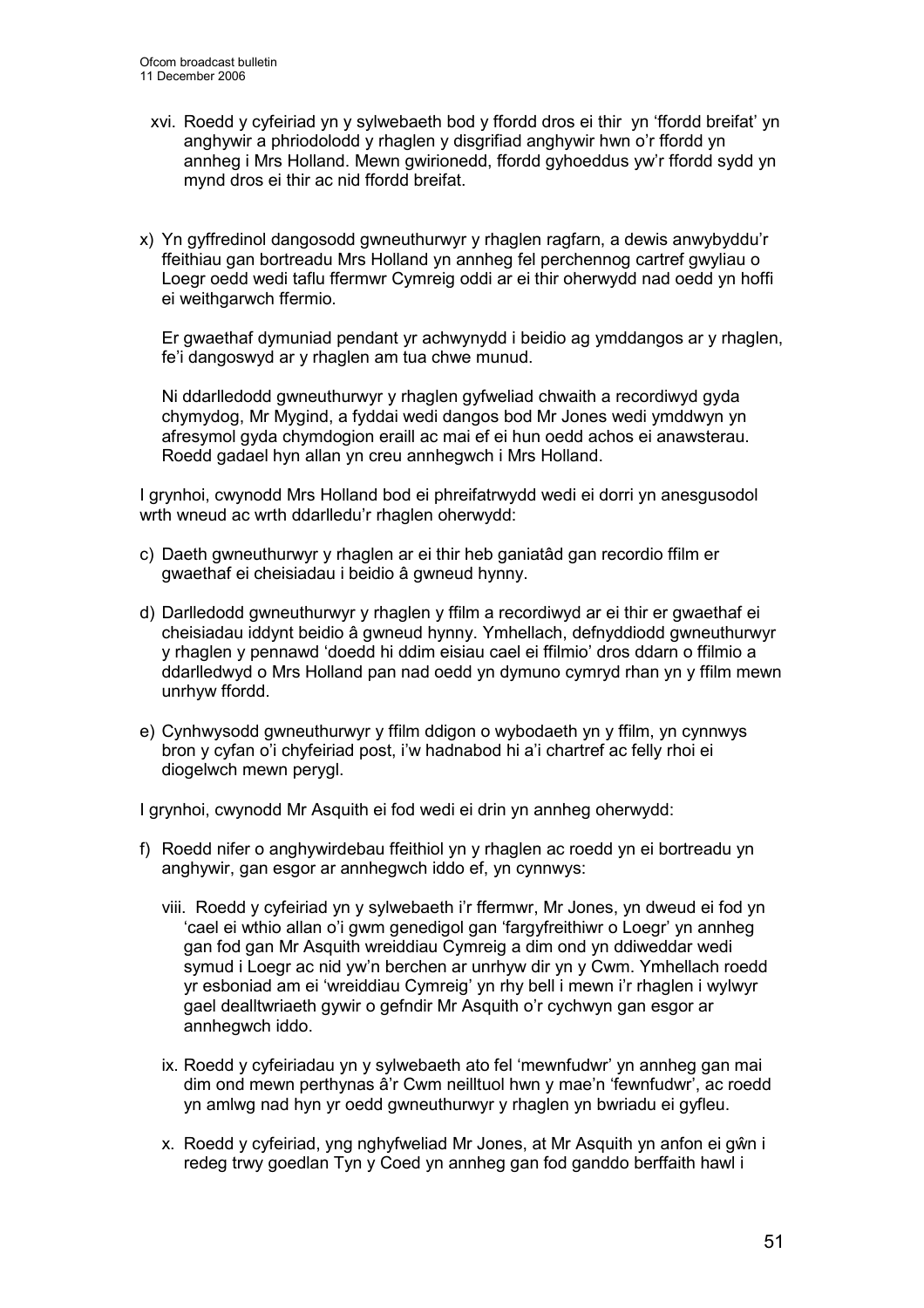wneud hyn; ymhellach roedd cyfeiriadau eraill at y cŵn yn y caeau yn ystod y tymor wyna yn rhoi awgrym annheg o esgeulustod.

- xi. Roedd y cyfeiriad yn y sylwebaeth ac mewn cyfweliadau gyda Mr Jones a gyda ffermwyr lleol at Mr Asquith 'yn symud defaid' a 'stoc' yn anghywir ac yn bortread annheg ohono gan mai Mrs Holland yn unig a symudodd y defaid ar adeg y cyfnod y daeth y rhybudd cyntaf i adael dirwyn i ben
- xii. Roedd y cyfeiriad mewn cyfweliad gyda Mr Meirion Jones at Mr Asquith yn 'chwarae o gwmpas gyda'r clwydi' i atal defaid Mr Jones rhag dychwelyd i'r caeau yn anghywir ac yn bortread annheg o Mr Asquith. Mewn gwirionedd roedd yn gweithredu mewn ymateb i'r ffaith bod Mr Jones wedi gadael y clwydi ar agor a chadarnhawyd hyn gan y Cyngor fel trosedd o dan y Ddeddf Priffyrdd.
- xiii. Roedd datganiad Mr Jones mewn cyfweliad 'fi yw'r Cymro olaf yn y Cwm' yn anghywir gan fod ffermwr Cymraeg arall yn byw islaw tir Tyn y Coed ac roedd hyn yn ychwanegu at y portread cydymdeimladol annheg o ochr Mr Jones o'r anghydfod.
- xiv. Roedd y rhaglen yn priodoli i Mr Asquith y farn fod Cymuned, y grŵp pwysau Cymreig sydd yn ymgyrchu dros hawliau cymunedau Cymraeg eu hiaith, yn 'gwthio'u trwynau' i'r anghydfod. Roedd hyn yn annheg gan ei fod mewn gwirionedd yn cefnogi cyfranogiad Cymuned yn yr ymdrech i ddatrys yr anghydfod ac wedi mynegi'r farn honno i wneuthurwyr y rhaglen.
- viii. Roedd cyfeiriad y rhaglen mewn sylwebaeth ac yng nghyfraniad y gohebydd i'r camera, at ei gartref ger Manceinion yn rhagfarnllyd; gyda'r bwriad o'i bortreadu, yn annheg, fel bargyfreithiwr Torïaidd Saesneg cyfoethog drwg oedd yn sathru ar ffermwr Cymraeg diniwed; hefyd tŷ ei fam a ddangoswyd ac nid ei dŷ mwy cyffredin ef ei hun.
- g) Roedd gwneuthurwyr y rhaglen yn rhagfarnllyd wrth wneud y rhaglen gan ei bortreadu yn anghywir fel y cefnogwr ac fel bargyfreithiwr cyfoethog dieflig er gwaethaf yr wybodaeth a roddwyd iddynt. Yn ychwanegol, nid oedd elfennau lliniarol bach o'r sylwebaeth yn tynnu oddi wrth annhegwch cyffredinol y portread.

Er gwaethaf dymuniad yr achwynydd i beidio ag ymddangos ar y rhaglen, mae'n ymddangos arni am tua chwe munud.

Ni ddarlledodd gwneuthurwyr y rhaglen gyfweliad a recordiwyd gyda chymydog, Mr Mygind chwaith a fyddai wedi dangos fod Mr Jones wedi ymddwyn yn afresymol mewn sefyllfaoedd eraill ac mai ef oedd achos ei anawsterau ei hun. Roedd gadael hyn allan yn esgor ar annhegwch i Mr Asquith.

I grynhoi cwynodd Mr Asquith bod ei breifatrwydd wedi ei dorri yn anesgusodol wrth wneud ac wrth ddarlledu'r rhaglen oherwydd:

h) I bob pwrpas roedd gwneuthurwyr y rhaglen wedi gwthio eu hunain arno gan ffilmio a darlledu ei drafodaethau gyda nhw er gwaethaf ei gais i beidio â gwneud hynny.

# Achos S4C

I grynhoi ymatebodd y darlledwr i'r cwyn tegwch gan Mrs Holland trwy: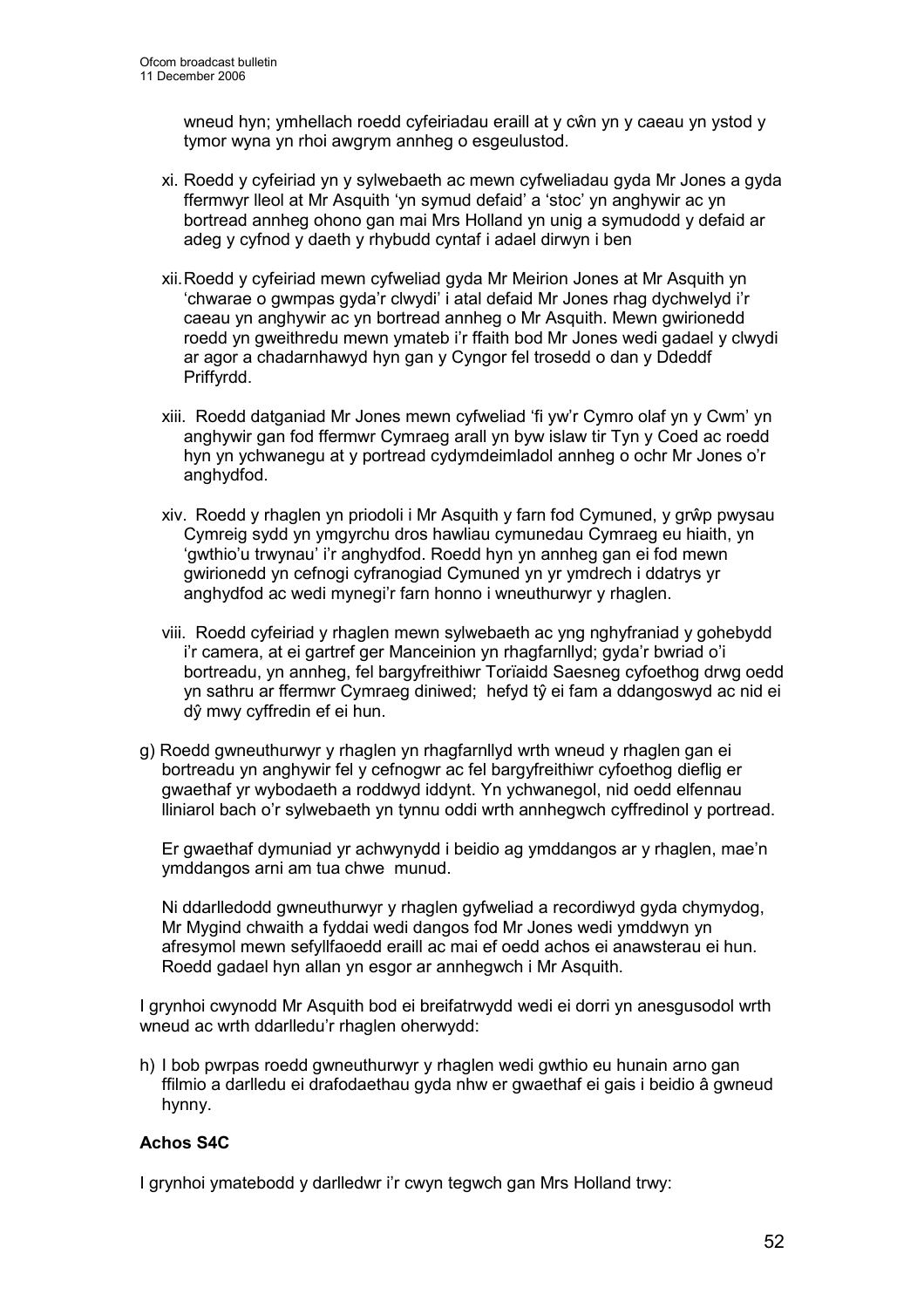- a) Roedd Y Byd ar Bedwar yn gyfres materion cyfoes gydag enw da. Yn y rhifyn hwn, ymchwiliodd i faterion ehangach achos y ffermwr Mr Meirion Jones oedd wedi dwyn sylw'r grŵp pwysau Cymuned. Roedd yr hanes yn ficrocosm o'r tensiwn rhwng y dull traddodiadol o fyw a dull o fyw mewnfudwyr sydd ag ychydig yn gyffredin gyda'r cymunedau y maent yn byw yn eu mysg. Nid gwrthdaro rhwng y Saeson a'r Cymry ydoedd ond rhwng gwahanol ffyrdd o fyw. Yr oedd o fudd i'r cyhoedd i adrodd y stori hon ac fe'i hadroddwyd fel anghydfod cymhleth na fyddid gobeithio yn cael ei ailadrodd. Byddai ailadrodd anghydfod o'r fath yn esgor ar ganlyniadau difrifol i gysylltiadau rhwng y brodorion a'r rhai y maent yn eu gweld fel bygythiad i'w ffordd o fyw ac i'w hiaith.
	- ii. Roedd y ffermwr Mr Jones yn teimlo ei fod yn 'cael ei wthio o'r cwm' oherwydd roedd yr wyth acer yr oedd yn eu rhentu gan Mrs Holland yn gysgodol gyda modd o ael gafael ar ddŵr ac felly yn hanfodol iddo yn y tymor wyna pan oedd y defaid yn crwydro rhwng cae rhent Tyn y Coed a'r goedlan gyfagos. Heb dir Tyn y Coed yn y tymor wyna, dim ots faint o aceri o dir y gallai'r defaid eu crwydro am weddill yr amser, ni fyddai'n gallu parhau i weithio a byw yno.
	- ii. Yn ôl Geiriadur Cryno Rhydychen roedd Mrs Holland yn 'fewnfudwraig' gan ei bod wedi dod i fyw mewn ardal lle na chafodd ei magu ynddi; roedd y cyfeiriad at fewnfudwr yn rhan o gwestiwn rhethregol am waith y grŵp pwysau Cymuned: 'Heno, a yw Cymuned yn amddiffyn buddiannau pobl Cymru neu yn gelyniaethu mewnfudwyr yn unig' (is-deitl y rhaglen)).

Hefyd roedd cyfeiriad dilynol Mr Jones 'pam prynu tŷ yn y fath leoliad?' yn gyfeiriad at unrhyw fewnfudwr yn dewis byw mewn amgylchedd gwledig.

- iiii. Roedd yn gywir dweud bod y rhan fwyaf o'r tai yn y 'Cwm' hwn yn gartrefi gwyliau gan fod y cyfeiriad at y 'Cwm' yn gyfeiriad yn unig at y cwm bychan (Cwm Mynach) oedd yn cynnwys fferm Mr Jones, tŷ Ms Holland a phedwar cartref gwyliau. Y cyfeiriad at ail gartref oedd esboniad Mr Aran Jones o Gymuned, o oblygiadau ehangach y math hwn o anghydfod. Nododd S4C bod cyfeiriad busnes Mrs Holland ym Manceinion lle mae'n treulio tua thair noson yr wythnos.
- vi. Rhoddodd y rhaglen grynhoad teg o'r achos a dangosodd nad oedd sail i honiadau Mr Jones yn erbyn Mrs Holland. Roedd y gŵyn am y cyfeiriad at Mrs Holland wedi rhoi 'rhybudd terfynol i roi'r gorau i'r denantiaeth dros flwyddyn yn ôl' yn ymddangos i fod yn ddadl dros gronoleg ac ni achosodd unrhyw annhegwch. Roedd y rhaglen wedi nodi'n glir fod y rhybudd i adael yn dilyn hanes o anghydfodau.
- vii. Roedd Mrs Holland wedi derbyn fod Mr Jones angen ei thir oedd yn gwrthddweud ei chŵyn blaenorol nad oedd angen ei wyth acer. Ymhellach roedd gwneuthurwyr y rhaglen yn dibynnu ar yr hyn y dywedodd yr achwynydd wrthynt pan ddefnyddiwyd ei ddatganiad yn y rhaglen ac yn ystyried y byddai'r rhan fwyaf o wylwyr yn cytuno gyda Mrs Holland nad oedd gweithrediadau Mr Jones wedi helpu ei achos.
- vi. Roedd y disgrifiad o ffermwyr lleol yn helpu Mr Jones gyda'r stoc yn wybodaeth gan Mr Jones.
- ix. Roedd y cyfeiriad yn y sylwebaeth at 'aeth Meirion Jones i'r Llys' yn crynhoi'r sefyllfa; doedd dim ots pwy oedd wedi cychwyn yr achos. Ymhellach,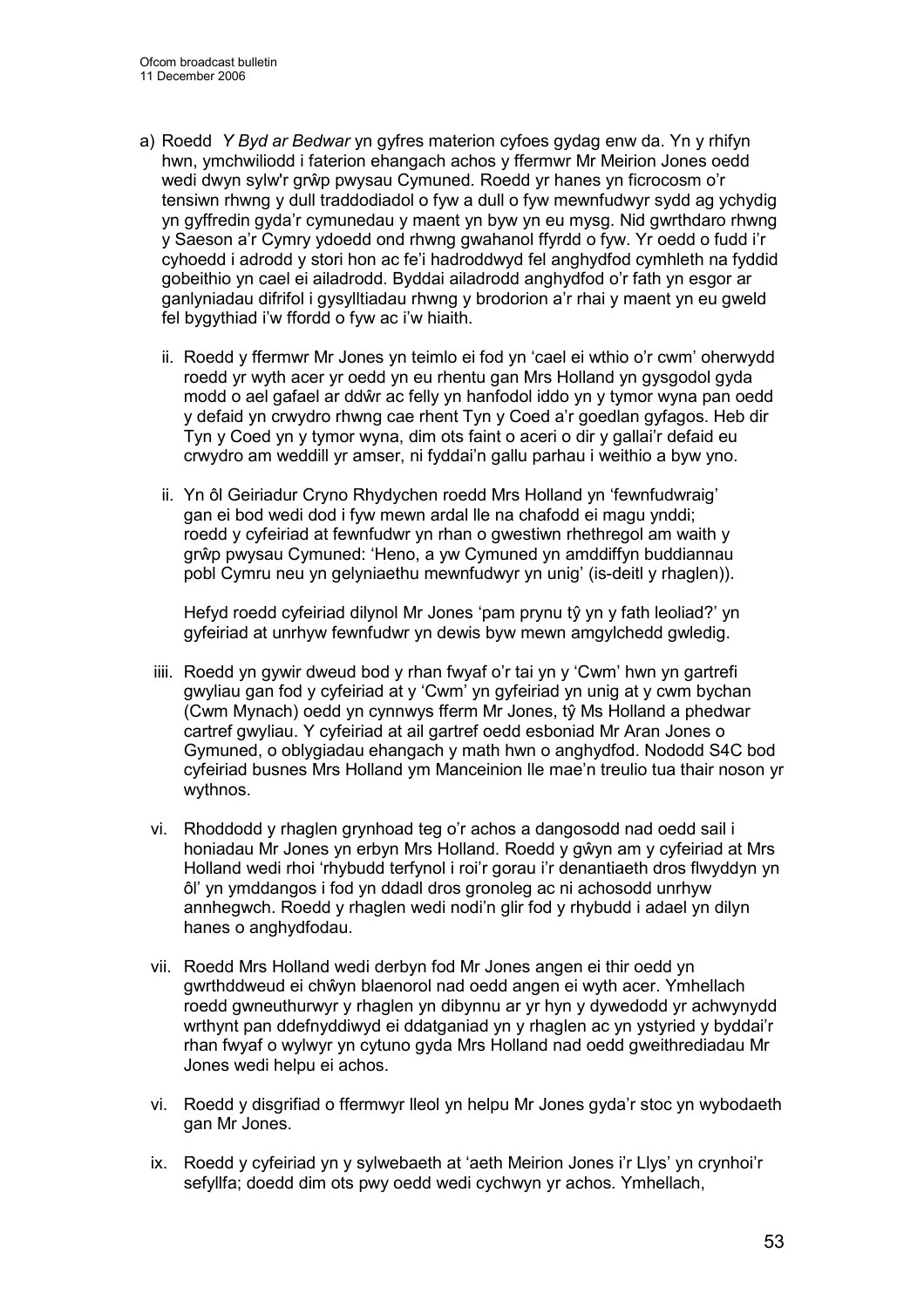dealltwriaeth y gwneuthurwyr rhaglen oedd y llinell sylwebaeth 'Ym mis Ebrill cafod orchymyn Llys' o'r hyn a ddywedodd Mr Jones, ond beth bynnag, mae'r achwynwyr yn cadarnhau nad oedd hawl i fod ar y tir o ddyddiau olaf Mawrth ac felly fe'i gorfodwyd oddi ar y tir.

- x. Dywedodd Mrs Holland wrth wneuthurwyr y rhaglen mai ffordd breifat yr oedd yn berchen arni oedd y ffordd dros ei thir. Y cyngor sir a gadarnhaodd mai priffordd gyhoeddus oedd y ffordd.
- b) Cafodd y mater o ragfarn ei drafod gyda'r sylwadau agoriadol uchod dan a).

Roedd y cyfnod o amser yr ymddangosodd yr achwynydd yn y rhaglen yn adlewyrchu'r amser a dreuliodd yn dod at y criw camera. Roedd yn amheus a oedd Mrs Holland wedi newid ei meddwl ynglŷn â'i dymuniad i beidio ag ymddangos ond penderfynodd gwneuthurwyr y rhaglen fod yn ofalus trwy guddio ei wyneb yn y deunydd a ddarlledwyd.

Ni chafodd y cyfweliad gyda'r cymydog Mr Mygind ei ddefnyddio gan ei fod yn ymwneud ag anghydfod gwahanol iawn ynglŷn â sut y dylid ffermio'r tir.

I grynhoi, ymatebodd y darlledwr i'r gŵyn preifatrwydd gan Mrs Holland trwy:

- f) O ran recordio deunydd ar dir Mrs Holland roedd gwneuthurwyr y rhaglen yn credu fod ganddynt hawl i ffilmio gan eu bod ar ochr priffordd gyhoeddus rhwng wyneb y ffordd a ffens y cae. Roedd yn ddadleuadwy a oedd y darn hwn o dir yn eiddo preifat i Mrs Holland neu yn rhan o'r briffordd gyhoeddus. Roedd gwneuthurwyr y rhaglen yn credu ei fod yn rhan o'r briffordd gyhoeddus ac felly roedd ganddynt hawl i ffilmio oddi yno. Ond os oeddent yn anghywir yn hyn o beth, roeddent yn ymddiheuro. Cafodd y lluniau eraill eu tynnu o'r briffordd ei hun lle roedd ganddynt hawl i ffilmio.
- g) O ran darlledu'r deunydd a recordiwyd ar dir Mrs Holland roedd gwneuthurwyr y rhaglen yn gwadu fod hyn yn torri ar breifatrwydd Mrs Holland. Am y rhesymau a roddwyd uchod yn c) roedd gwneuthurwyr y rhaglen yn credu fod ganddynt hawl i ffilmio ac felly darlledu'r deunydd a recordiwyd ar, neu wrth ymyl y briffordd gyhoeddus.

Roed gwneuthurwyr y rhaglen yn deall nad oedd Mrs Holland eisiau ymddangos yn y rhaglen ac er na ellid gwneud y rhaglen heb gyfeirio ati, fe barchwyd ei dymuniadau gan guddio ei wyneb yn y deunydd a ddarlledwyd. Roedd gwneuthurwyr y rhaglen yn iawn i'w ffilmio yn ei char gan eu bod eisiau dangos y cŵn yn rhedeg wrth ymyl y car ac felly nid o dan ei rheolaeth.

h) Ni chafodd cyfeiriad post Mrs Holland ei ddatgelu ar y rhaglen. Roedd yr achwynwyr yn fwriadol wedi gorddatgan pryderon am ddiogelwch ond o ran parch i ansicrwydd menyw yn byw mewn lleoliad unig ni ddangosodd gwneuthurwyr y rhaglen ei wyneb na rhif cofrestru'r car a gwnaethant eu gorau i beidio â dangos ei chartref. Y tu ôl i'r gŵyn hon mae'r awgrym y gallai fod wedi dod yn darged i ymgyrchwyr iaith Gymraeg milwriaethus. Ond daeth yr ymgyrch losgi yn targedu cartrefi gwyliau i ben yn gynnar yn yr 1990au. Er na wnaeth gwneuthurwyr y rhaglen enwi ei chartref ni wnaethant roi unrhyw sicrwydd i Mrs Holland na fuasent yn ffilmio ei thŷ. Roeddent wedi gweithredu yn unol â'i dymuniad i beidio ag ymddangos yn y rhaglen.

I grynhoi ymatebodd y darlledwr i'r gŵyn tegwch gan Mr Asquith trwy: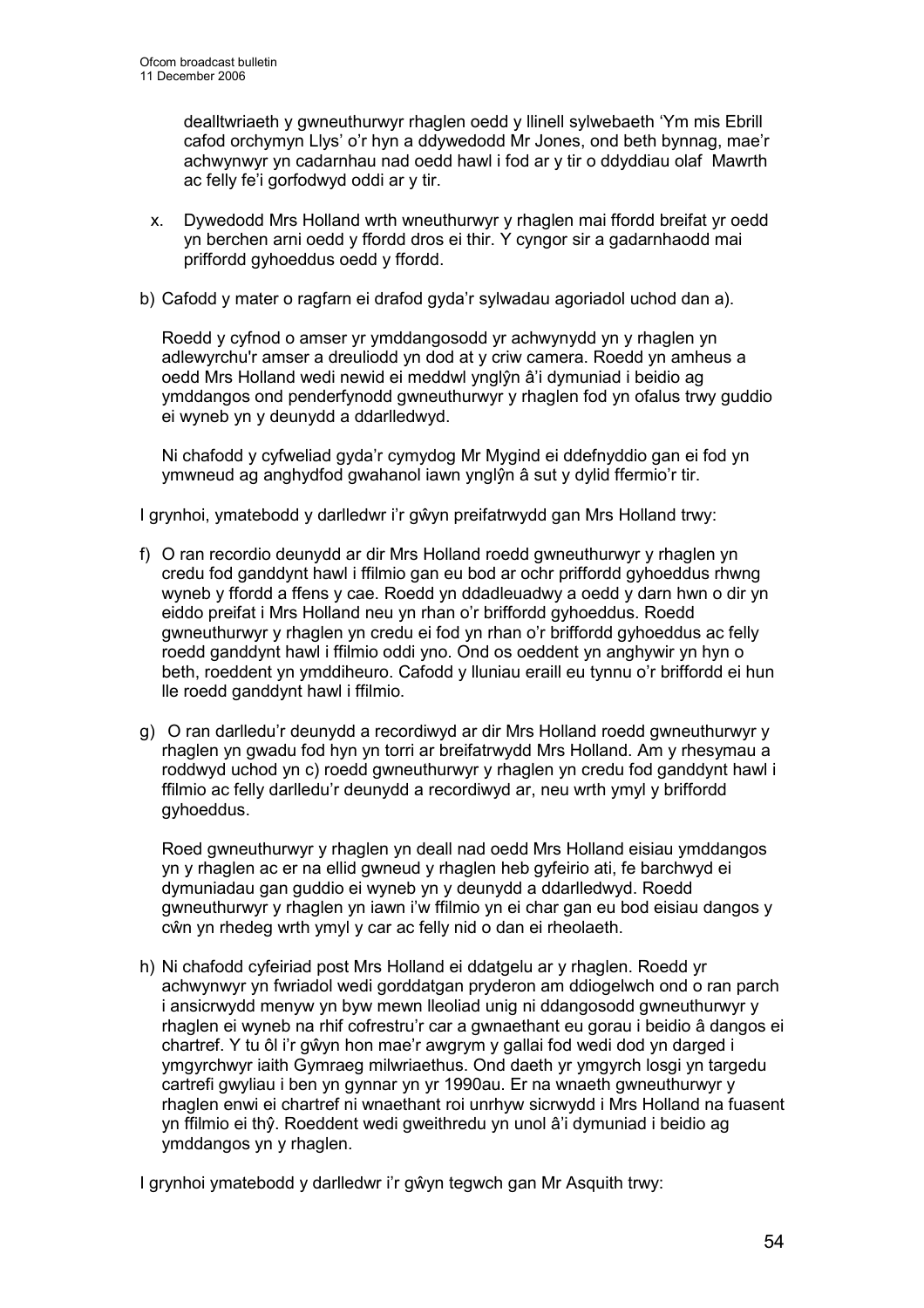- f) Mae'r sylwadau agoriadol yn a) uchod yn delio â'r pwyntiau cyffredinol a godwyd gan yr achwynydd.
	- ii. Roedd y disgrifiad o Mr Asquith wedi ei eirio'n ofalus. Roedd yn gywir i ddweud ei fod yn fargyfreithiwr o Loegr: y pwynt oedd y gwahaniaeth rhwng y ffermwr brodorol a'r person yr oedd ef yn ei ystyried oedd yn ei wthio allan. Roedd y rhaglen yn adlewyrchu'r hyn a ddywedwyd gan Mr Asquith, sef ei fod o dras Gymreig, manylyn pwysig i osgoi'r argraff mai anghydfod oedd hwn rhwng Cymry a Saeson a chafodd hyn ei grybwyll am un munud yn unig i mewn i'r rhaglen.
	- ix. Yn ôl Geiriadur Cryno Rhydychen roedd Mr Asquith yn 'fewnfudwr' oherwydd ei fod wedi dod i fyw i ardal lle nad oedd wedi ei fagu ynddi; roedd y cyfeiriad at fewnfudwr yn rhan o gwestiwn rhethregol am waith Cymuned. Adroddodd y rhaglen hefyd bersbectif nid afresymol Mr Jones fod Mr Asquith yn fewnfudwr
	- x. Gallai defaid Mr Jones grwydro'n rhydd yng nghoedlan Tyn y Coed; cyfeiriodd y rhaglen at fodlonrwydd Mr Jones i Mr Asquith fynd â'i gŵn trwy'r caeau yn ystod y tymor wyna mewn ymdrech i gael cydbwysedd ar y pwnc hwn a hyrwyddo ochr Mr Asquith o'r stori.
	- xi. Roedd y cyfeiriadau at Mr Asquith yn 'symud defaid' a 'stoc' ac at ffermwyr lleol yn helpu Mr Jones i ddychwelyd y defaid ar y tir yn dyfynnu honiad a wnaethpwyd gan Mr Jones. Ymhellach roedd Mr Asquith wedi cyfaddef mewn sgwrs ffôn gyda gwneuthurwyr y rhaglen ei fod wedi cau'r defaid allan gan wneud unrhyw anghywirdeb yn amherthnasol.
	- xii. Roedd y brif glwyd dan gartref Mrs Holland bob amser ar gau. Roedd y clwydi eraill wedi'u gadael ar agor yn fwriadol ac yn gywir er mwyn caniatáu i'r defaid grwydro.
	- xiii. Roedd datganiad Mr Jones 'fi yw'r Cymro olaf yn y Cwm' yn gywir fel cyfeiriad at gwm bychan Cwm Mynach.
	- xiv. Ni allai gwneuthurwyr y rhaglen ymateb i'r cyfeiriad at farn ynglŷn â Cymuned heb ragor o fanylion ynglŷn â'r anghywirdeb honedig.
	- xv. Nid oedd bwriad i bortreadu Mr Asquith fel bargyfreithiwr Torïaidd o Sais cyfoethog dieflig. Roedd lleoliad ei gartref yn berthnasol i'r mater o faint o ddealltwriaeth y gallai fod ganddo o sefyllfa Mr Jones gan ei fod yn byw, gweithio ac yn gynghorydd sir o gwmpas Manceinion. Cymerwyd y wybodaeth am ei gartref o wefan gyfredol ar y pryd Cyngor Sir Gaer.
- g) Cafodd y mater o ragfarn ei drafod uchod yn y sylwadau agoriadol yn a).

Roedd yr amser yr oedd yr achwynydd yn ymddangos yn adlewyrchu'r amser a dreuliodd yn dod at y criw camera.

Ni chafodd y cyfweliad gyda Mr Mygind ei defnyddio gan ei bod yn ymwneud ag anghydfod gwahanol iawn am sut y dylid ffermio'r tir.

I grynhoi ymatebodd y darlledwr i'r gŵyn preifatrwydd yn erbyn Mr Asquith trwy: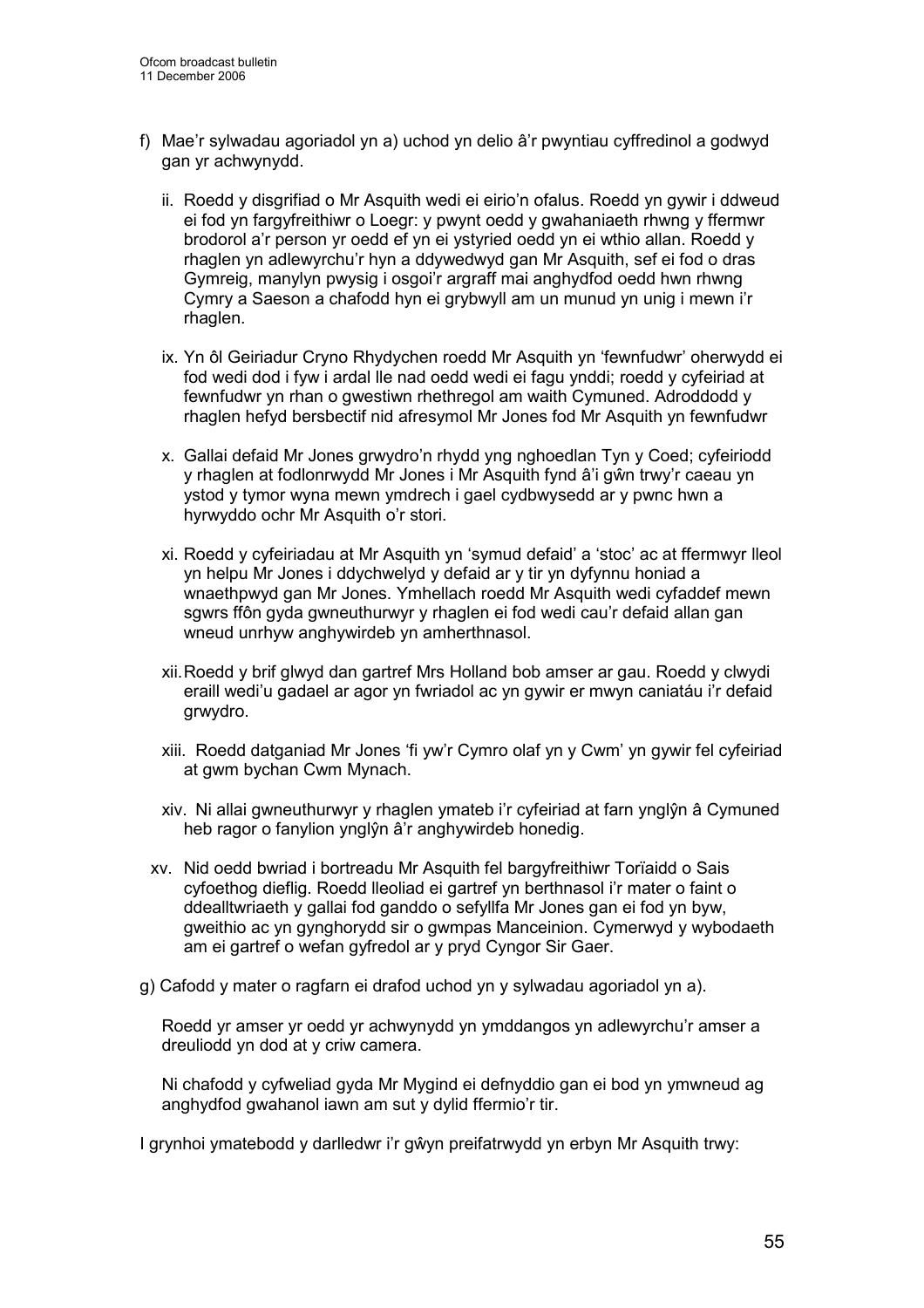h) Geiriau cyntaf Mr Asquith i wneuthurwyr y rhaglen oedd gorchymyn i ddiffodd y camera, ond parhaodd gwneuthurwyr y rhaglen i ffilmio hyd nes y daeth yn amlwg pam ei fod eisiau iddynt roi'r gorau i ffilmio. Ei ddadl oedd, nid eu bod yn ei ffilmio ef, ond eu bod yn ffilmio ar dir lle nad oedd ganddynt hawl i ffilmio. Ar bob achlysur arall, roedd yn dynesu at y camera ac roedd yn amlwg ei fod eisiau iddynt ei ffilmio, er enghraifft, ar achlysur lle roed yn amlwg ei fod eisiau ffilmio llythyr. Yn wahanol i Mrs Asquith a ddywedodd nad oedd yn dymuno ymddangos yn y rhaglen, ni chafwyd yr un datganiad gan Mr Asquith.

## Sylwadau Mrs Holland a Mr Asquith ar ymateb S4C

I grynhoi sylwebodd Mrs Holland ar ymateb y darlledwr i'r gŵyn tegwch trwy:

- a) Mabwysiadodd gwneuthurwyr y rhaglen farn Mr Jones fel ffaith ddiamheuol yn hytrach nag edrych ar faterion yn ddiduedd, ac mewn nifer fechan o achosion maent wedi bod yn amlwg yn anonest.
	- i. Ni allai'r defaid grwydro drosodd rhwng caeau Tyn y Coed Mrs Holland a'r tir cyfagos fel y disgrifiwyd yn ymateb y darlledwr gan eu bod wedi eu gwahanu gan ffensys a chlwydi. Mewn gwirionedd, canfuwyd hyn gan yr ynadon yn yr achos llys a ddechreuwyd gan Mr Jones ynglŷn â chŵn Mrs Holland. Nid oedd tir Mrs Holland yn arbennig nac yn hanfodol i ddefaid Mr Jones ac roedd yn parhau i gadw defaid a magu wyn.
- ii. Yn ôl diffiniad gwneuthurwyr y rhaglen o'r gair 'mewnfudwr' byddai'r ffermwr Mr Jones yn fewnfudwr gan ei fod wedi byw y tu allan i'r cwm am nifer o flynyddoedd. Roedd y defnydd o'r ymadrodd yn ddifrïol yn unig. Roedd cwestiwn Mr Jones 'pam prynu tŷ mewn lleoliad o'r fath?' yn anwybyddu'r ffaith fod Mrs Holland wedi bod yn berchen ar yr eiddo ac wedi bod â chysylltiadau agos â Chwm Mynach am nifer o ddegawdau. Mabwysiadodd gwneuthurwyr y rhaglen y rhagymadrodd mai'r rheswm dros yr anghydfod oedd bod mewnfudwyr wedi methu ag addasu i'r ffordd wledig o fyw ac roeddent wedi methu â herio barn Mr Jones.
- iii. Gwnaeth gwneuthurwyr y rhaglen ddiffiniad technegol o'r gair 'cwm'. Canlyniad hynny oedd bod y rhaglen wedi rhoi argraff gamarweiniol bod y gymuned yn llawn cartrefi gwyliau. Roedd golygu sylwadau Aran Jones o Cymuned am ail gartrefi yn gwneud iddynt ymddangos fel sylw am Mrs Holland. Nid oedd Mrs Holland chwaith yn ymwybodol o berthnasedd ei gweithgarwch busnes ym Manceinion. Tyn y Coed yw ei hunig gyfeiriad preswyl. Ymhellach, a fyddai'r un pwynt wedi'i wneud am fusnes wedi'i leoli yng Nghaerdydd?
- iv. Rhoddwyd yr argraff annheg fod y llysoedd wedi siomi Mr Jones yn ei erlyniad o'r cŵn. Nid dadlau yn unig dros gronoleg a wnaeth Mrs Holland. Rhoddwyd yr argraff ei bod wedi rhoi rhybudd i Mr Jones adael oherwydd yr achos llys ynglŷn â'i chŵn. Trwy newid y gronoleg portreadodd gwneuthurwyr y rhaglen hi yn annheg fel rhywun bach ei meddwl.
- v. Roedd Mrs Holland yn sensitif i safbwynt Mr Jones ond y realiti ymarferol oedd nad oedd angen darn mor fychan o dir .
- vi. Roedd y darn gyda ffermwyr lleol yn enghraifft unwaith eto o'r modd y derbyniodd gwneuthurwyr y rhaglen fersiwn Mr Jones heb ei herio.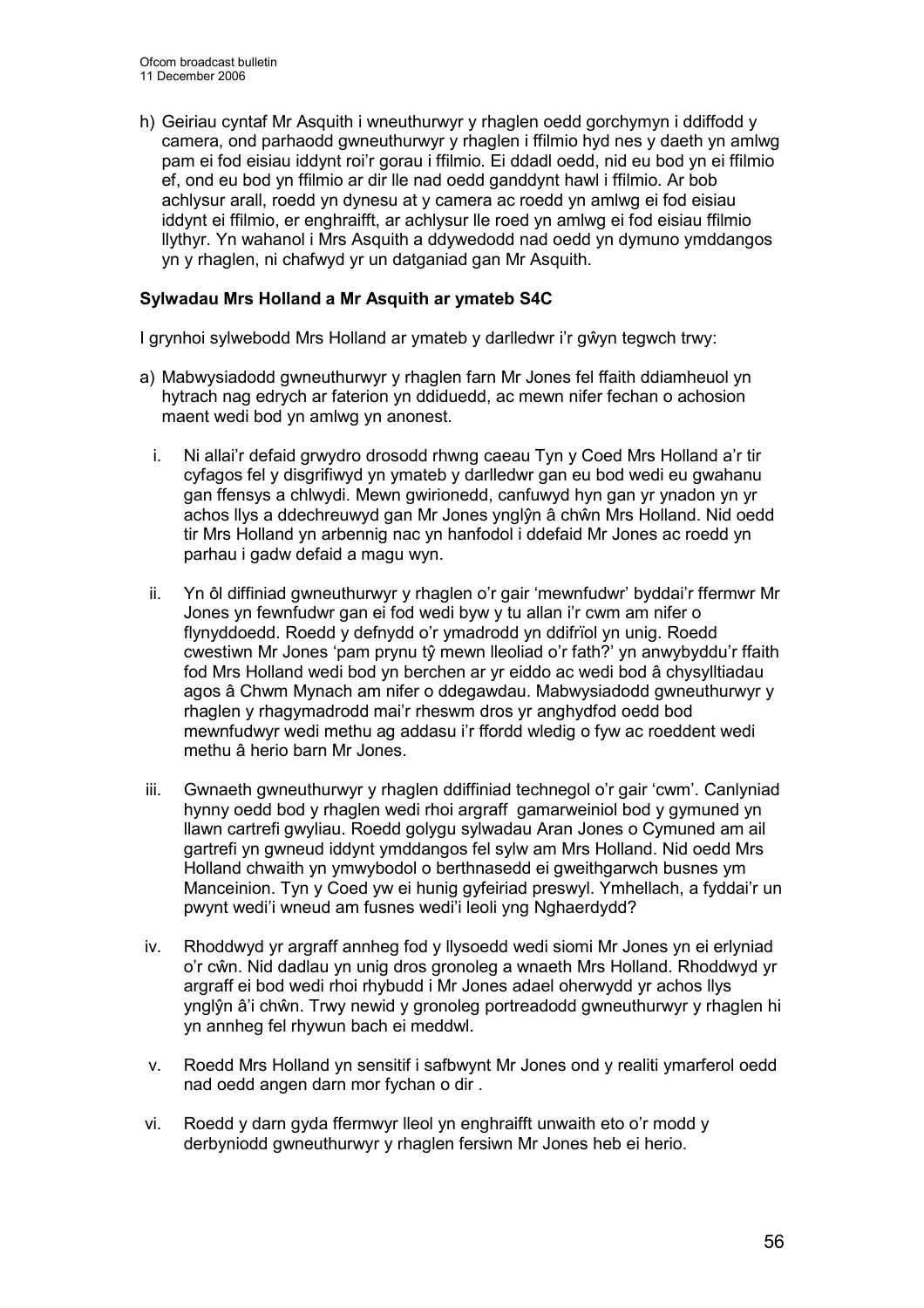- vii. Roedd y cyfeiriad 'aeth Meirion Jones' i'r llys' yn cyflwyno Mr Jones fel y parti oedd wedi cael cam pan mai Mrs Holland oedd honno. Mae'n cyfrif felly pwy gychwynnodd yr achos. Ymhellach cymerwyd y cyfeiriad 'ym mis Ebrill cafodd Orchymyn Llys' heb ei gadarnhau gan wneuthurwyr y rhaglen gan Mr Jones. Nid oedd gorchymyn llys pan gafodd y rhaglen ei gwneud a gallai Mr Jones fod wedi aros hyd nes y cafodd y gorchymyn ei wneud ym mis Gorffennaf ond gadawodd y tir yn wirfoddol. Roedd Mrs Holland wedi gwneud cynnig ffurfiol iddo aros tan Fawrth 2006 ond nid oedd wedi ei dderbyn. Mae'r deunydd na chafodd ei ddarlledu yn dangos nad oedd Mrs Holland yn cadw Mr Jones oddi ar ei thir yn barhaol.
- viii. Roedd y deunydd na chafodd ei ddarlledu yn dangos bod statws y ffordd wedi ei esbonio sawl tro, sef mai priffordd gyhoeddus ydyw yn mynd dros dir preifat.
- b) Yn eu hymateb yn gyffredinol mabwysiadodd gwneuthurwyr y rhaglen farn Mr Jones fel ffeithiau di-ddadl.

Defnyddiodd gwneuthurwyr y rhaglen dechnegau pwysau ac ymddygiad twyllodrus oedd yn anghymesur â'r ymchwiliad. Ymhellach nid oedd y ffaith bod unrhyw un wedi gwrthod cymryd rhan yn y rhaglen yn cael gwared â dyletswydd gwneuthurwyr y rhaglen i fod yn gywir ac roedd y ddau achwynydd wedi darparu gwybodaeth ar y ffôn.

Roedd y cyfweliad gyda Mr Mygind yn dangos patrwm o ymddygiad gan ffermwr, Mr Jones, oedd yn gwneud hawliadau o hawl ar dir nad oedd ganddo hawl arno ac felly yn gelyniaethu ei gymdogion. Ni chafodd y deunydd ei ddefnyddio a gan nad dyma'r rhaglen yr oedd gwneuthurwyr y rhaglen eisiau ei gwneud.

I grynhoi sylwebodd Mrs Holland ar ymateb y darlledwr i'r gŵyn preifatrwydd trwy,:

- c) O ran recordio deunydd cyn darlledu, cynigiodd Mrs Holland beidio â chychwyn achos cyfreithiol cyn belled â bod dim lluniau'n cael eu cymryd o'i thir a'u defnyddio yn y rhaglen; mae'n berchen ar yr holl dir a gall ffensio unrhyw ardal cyn belled â'r briffordd gyhoeddus. Dylai gwneuthurwyr y rhaglen fod wedi cymryd cyngor cyfreithiol cywir dros y mater o hawl i fod ar ei thir. Roedd Mr Asquith a Mrs Holland yn bendant, fel y dangosir yn y deunydd nas darlledwyd, na ddylid ffilmio'r darn i gamera ar dir Mrs Holland ac na ellid felly dangos y tŷ. Roedd y deunydd nas darlledwyd yn dangos gwneuthurwyr y rhaglen yn sibrwd gyda'i gilydd er mwyn torri cytundeb i ffilmio oddi wrth y tŷ a'r tir. Mae ongl y lluniau yn dangos na chawsant eu tynnu o'r briffordd ond o dir Mrs Holland.
- d) O ran darlledu deunydd, cyn darlledu cynigiodd Mrs Holland i beidio â chychwyn achos cyfreithiol cyn belled nad oedd dim lluniau yn cael eu tynnu o'i thir a'u defnyddio yn y rhaglen. Fel y trafodwyd yn c) uchod, nid oedd gan wneuthurwyr y rhaglen hawl i ffilmio ar ei thir nac i ddangos ei thŷ.

Torrodd gwneuthurwyr y rhaglen ar breifatrwydd Mrs Holland dro ar ôl tro gan anwybyddu yn llwyr ei cheisiadau i beidio â gwneud hynny; doedd dim cyfiawnhad dros ffilmio ei char a'i chŵn gan eu bod dan reolaeth briodol ac os oeddent yn dod ar draws defaid roeddent wedi eu hyfforddi i ddod yn nes at y car .

e) Roedd pryderon Mrs Holland am ddiogelwch yn deg gan fod ymosodiad wedi bod yn y gorffennol.

I grynhoi sylwebodd Mr Asquith ar ymateb y darlledwr i'r gŵyn tegwch trwy: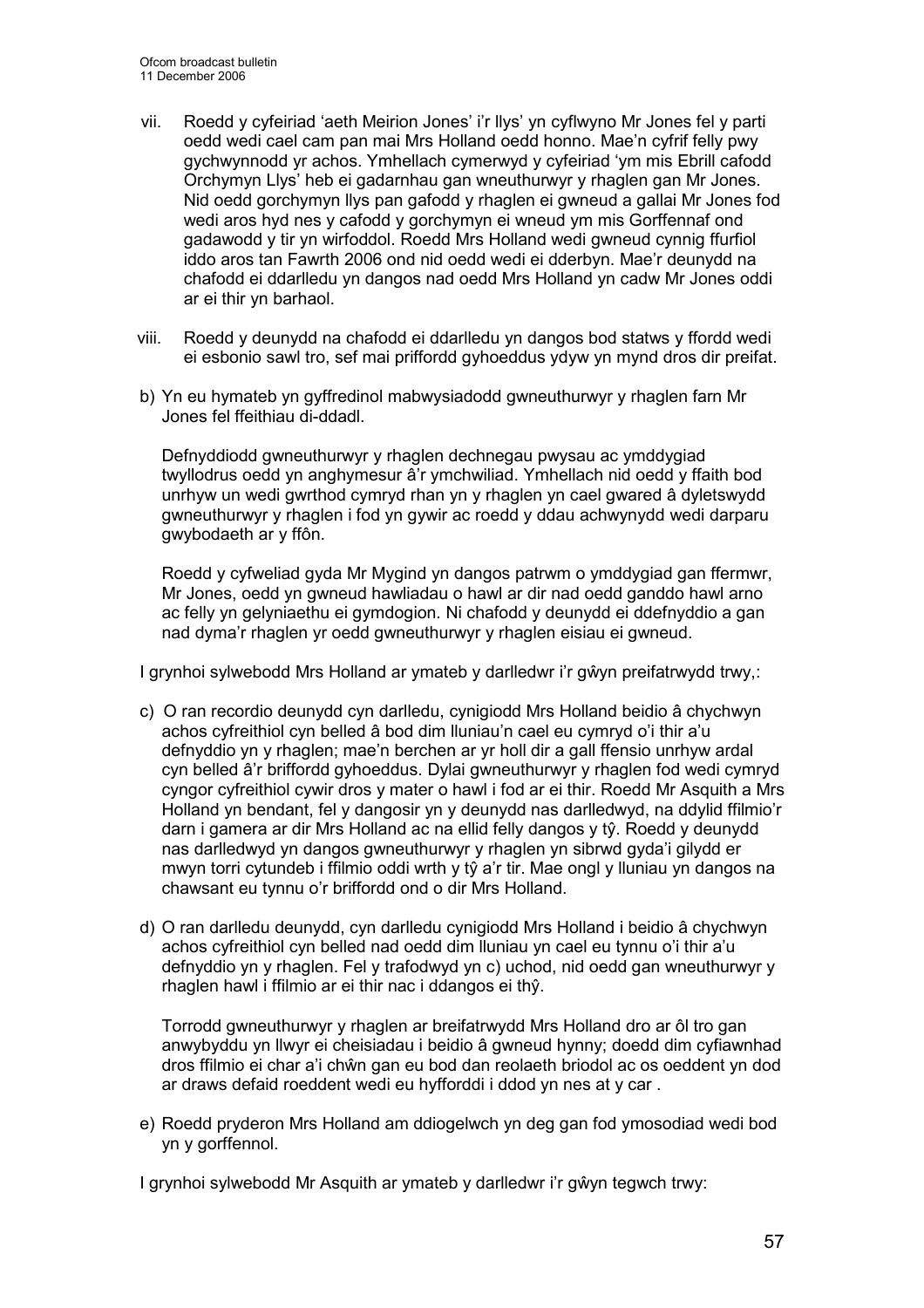- f) Mabwysiadodd gwneuthurwyr y rhaglen farn Mr Jones fel ffaith ddiamheuol yn hytrach nag edrych ar faterion yn ddiduedd, ac mewn nifer fechan o achosion maent wedi bod yn amlwg yn anonest.
	- i. Roedd y disgrifiad o Mr Asquith wedi ei eirio yn ofalus, ond nid i roi'r argraff a awgrymwyd h.y. nid oedd o Loegr yn fwy nag unrhyw Gymry eraill sydd wedi eu gorfodi, oherwydd economeg, i weithio yn Lloegr; mae Mr Asquith yn hanner Cymro, ond sefydlir ei 'Seisnigrwydd' yn y lluniau agoriadol a chan y gerddoriaeth Nimrod dros y lluniau o Alderley Edge. Roedd yn amlwg fod gwneuthurwyr y rhaglen eisiau ei bortreadu fel bargyfreithiwr dieflig o Sais oedd yn bwlio ffermwr tlawd Cymreig. Roedd yn annheg i awgrymu ei fod yn dramorwr ac yn hawdd defnyddio'r term Saesneg fel term difrïol.
- ii. Yn ôl diffiniad gwneuthurwyr y rhaglen o'r gair mewnfudwr byddai Mr Jones yn un gan ei fod wedi byw y tu allan i'r cwm am sawl blwyddyn. Roedd y defnydd o'r ymadrodd yn ddiffiniad difrïol gwneuthurwyr y rhaglen o'r gair mewnfudwr, a byddai Mr Jones yn un gan ei fod wedi byw y tu allan i'r cwm am sawl blwyddyn. Roedd y defnydd o'r ymadrodd yn ddifrïol.
- iii. Adroddodd y rhaglen hefyd fod Mr Asquith fel mewnfudwr wedi bod yn dychryn defaid Mr Asquith pan nad oes tystiolaeth o hyn. Dim ond mewn lle wedi ei ffensio y mae cŵn Mr Asquith yn rhedeg; ymhellach roedd Mr Jones wedi gofyn iddynt gael eu gadael allan i ddychryn llwynogod. Ni heriwyd sefyllfa Mr Jones.
- iv. Ni ddywedwyd 'dywedodd Mr Jones fod…' cyn yr honiad fod Mr Asquith wedi symud y defaid, ond yn hytrach fe'i dywedwyd fel mater o ffaith. Caeodd Mr Asquith y glwyd gyda'r defaid yn y caeau yn ôl gofyniad y Ddeddf Priffyrdd. Roedd y cyfeiriad at 'ffermwyr lleol' yn enghraifft o sut unwaith eto roedd gwneuthurwyr y rhaglen wedi derbyn fersiwn Mr Jones heb sialens.
- v. Y rheswm pam fod Mr Asquith wedi cau'r clwydi i'r caeau oedd bod Mr Jones wedi bod yn cyflawni trosedd trwy ganiatáu i'r defaid redeg ar y ffordd heb angen ffermio (e.e. cysgod a dŵr). Ymhellach roedd y rhaglen yn awgrymu trwy'r cyfeiriad at Mr Asquith yn 'paragleidio' ei fod yn ymweld â'r ardal i chwarae yn unig pan, mewn gwirionedd, mae'n treulio ei benwythnosau yn rheoli'r goedlan.
- vi. Mae Cymro arall yn ffermio yng nghwm bychan Cwm Mynach er y cydnabyddir nad yw bellach yn byw yno.
- vii. Rhoddodd gwneuthurwyr y rhaglen y sylw yng ngheg Mr Asquith 'nad yw'n deall pam fod Cymuned yn gwthio eu trwynau i mewn (i'r mater hwn)' pan, mewn gwirionedd, ceisiodd Mr Asquith, Mrs Holland a Cymuned ddod i gyfaddawd.
- viii. Cyfaddefodd Mr Asquith mai ymwelydd oedd â Chwm Mynach ond cwestiynodd berthnasedd y cyfeiriadau at ei gartref ger Manceinion pan mai Mrs Holland oedd yn gwneud yr holl benderfyniadau ynglŷn â'i thir ac mai hi oedd â'r gair olaf am y ffilmio. O'r darn am ei gartref yn Alderley Edge ymlaen, roedd y rhaglen fel pe bai i gyd am Mr Asquith a Mrs Holland yn gwrthwynebu ffilmio. Tua hanner yr amser a ddarlledwyd. Diweddarwyd manylion cyfeiriad Mr Asquith ar wefan Cyngor Sir Gaer ar 5 Mai 2005 ac roedd y darllediad ar 14 Mehefin 2005 gyda gwybodaeth anghywir wedi'i gymryd o doriad dyddiedig Ionawr 2001.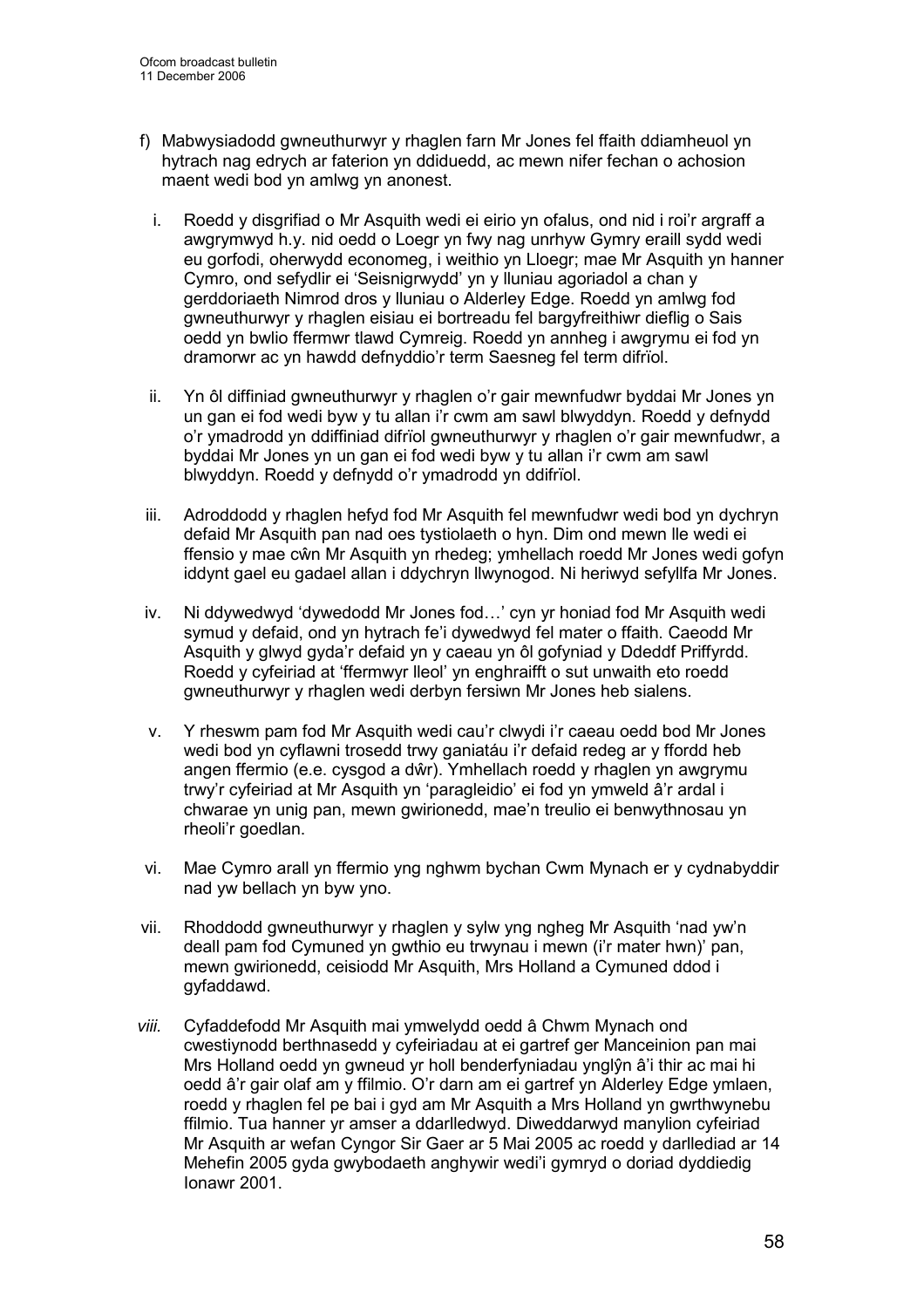g) Yn eu hymateb mabwysiadodd gwneuthurwyr y rhaglen farn Mr Jones yn bennaf fel ffaith ddi-ddadl.

Defnyddiodd gwneuthurwyr y rhaglen dechnegau pwyso ac ymddygiad twyllodrus oedd yn anghymesur â'r ymchwiliad. Ymhellach nid yw gwrthodiad unrhyw un i gymryd rhan mewn rhaglen yn cael gwared â dyletswydd gwneuthurwyr rhaglen i fod yn gywir ac roedd y ddau achwynydd wedi darparu gwybodaeth ar y ffôn.

Roedd y cyfweliad gyda Mr Mygind yn dangos patrwm o ymddygiad gan ffermwr, Mr Jones, oedd yn gwneud hawliadau i dir nad oedd ganddo hawliau iddo ac felly'n gelyniaethu ei gymdogion; nis defnyddiwyd y deunydd gan nad dyma'r rhaglen yr oedd gwneuthurwyr y rhaglen eisiau ei gwneud.

I grynhoi sylwebodd Mr Asquith ar ymateb y darlledwr i'r gŵyn preifatrwydd trwy:

h) Roedd gwneuthurwyr y rhaglen yn ymwthio arno ac ni wnaethant roi'r gorau i ffilmio ar unrhyw adeg er ei fod wedi'i gwneud yn amlwg ei fod yn dymuno trafod eu presenoldeb heb gael ei ffilmio. Roedd eisiau dangos y llythyr y cyfeiriwyd ato ond dim ei ffilmio. Roedd yn cael ei erlid gan y criw. Roedd wedi ei gwneud yn amlwg o'r funud y darganfu ei fod yn cael ei ffilmio nad oedd yn dymuno cael ei ffilmio. Parhaodd i geisio trafod gyda'r gwneuthurwyr ffilm eu bod yn gadael, wrth geisio blocio'r ffilmio. Ceisiodd gwneuthurwyr y ffilm wahaniaethu rhwng sefyllfa Mr Asquith a sefyllfa Mrs Holland nad oedd eisiau unrhyw ran yn y ffilm, pan, mewn gwirionedd, ei sefyllfa oedd y byddai'n gweithredu yn gytûn gyda Mrs Holland ac yn cydymffurfio gyda'i dymuniadau.

 Roedd y deunydd na chafodd ei ddarlledu yn ei gwneud yn glir nad oedd Mrs Holland na Mr Asquith yn dymuno cael eu ffilmio, gwneud sylw na chymryd rhan yn y rhaglen. Ymhellach roedd yn dangos fod gwneuthurwyr y rhaglen yn benderfynol o gael lluniau pellach o Mr Asquith.

### Ail ddatganiad S4C mewn ymateb

I grynhoi, ymatebodd S4C i sylwadau Mrs Holland ar y gŵyn tegwch trwy:

- a) Roedd y cyhuddiad fod gwneuthurwyr y rhaglen wedi mabwysiadu barn Mr Jones fel ffeithiau di-ddadl yn hytrach nag edrych ar bethau yn ddiduedd yn berthynol i ymateb S4C yn hytrach nag i'r rhaglen fel y'i darlledwyd. Cyflwynodd y rhaglen farn y ddwy ochr ac roedd ymateb gwneuthurwyr y rhaglen yn ceisio cyfiawnhau cynnwys barn y ffermwr yn y rhaglen, ac nid yw'n derbyn fel ffaith. Gwnaeth y rhaglen gyfiawnder â sefyllfa'r achwynwyr er eu bod wedi gwrthod pob cyfle i ymddangos yn y rhaglen. Beth bynnag, methodd yr achwynwyr ag esbonio sut yr esgorodd yr anghywirdebau honedig ar annhegwch iddynt hwy.
	- i. Roedd yr achwynwyr yn dadlau nad oedd tir Mrs Holland yn arbennig nac yn hanfodol i ddefaid Mr Jones, ond mae gan Mr Jones bellach gant yn llai o ddefaid oherwydd iddo golli tir Tyn y Coed ac mae'r ffin rhwng elw a cholled yn hynod o gul.
	- ii. Heriwyd barn Mr Jones (pam prynu tŷ mewn lleoliad o'r fath?') gan gwestiwn y gohebydd 'ydych chi ddim yn meddwl ei bod yn galed arnyn nhw, yn byw yn y tai hyn wedi'u hamgylchynu gan dir yr ydych chi yn ei ffermio?' Ni fabwysiadodd y rhaglen y rhagymadrodd mai'r rheswm dros yr anghydfod hwn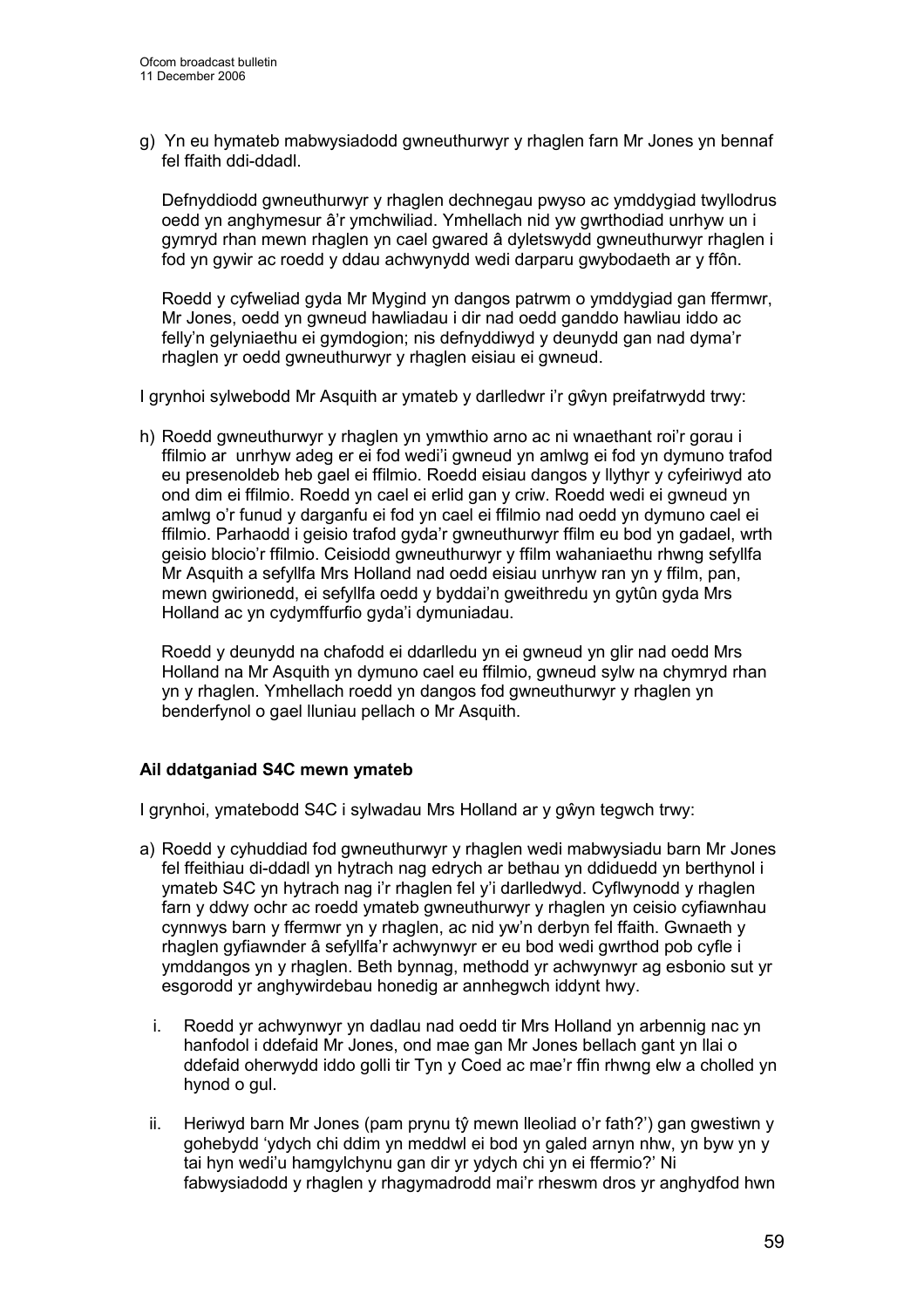oedd oherwydd nad yw mewnfudwyr wedi addasu i'r ffordd wledig o fyw. Adroddodd y rhaglen safbwynt Mr Jones a'i herio a oedd angen tir Mrs Holland, a oedd yn ceisio ei dychryn, a oedd yn wrth Seisnig. Cyflwynodd y rhaglen hefyd farn yr achwynwyr gan wneud yn amlwg eu bod wedi ennill pob brwydr gyfreithiol, yn dangos eu bod yn iawn ar y materion hyn.

- iii. Defnyddiodd gwneuthurwyr y rhaglen y gair Cwm i gyfeirio at Gwm Mynach, ardal neilltuol fel y'i hadnabyddir gan bobl leol. Roedd sylw Aran Jones o Cymuned, yn ymwneud ag ail gartrefi, yn siarad am rywbeth nad yw wedi digwydd eto, a'r canlyniadau posibl. Roedd cyfeiriad post Mrs Holland yn cael gwared ag unrhyw argraff bod ei holl fywyd yn cael ei dreulio yng Nghwm Mynach. Pe bai ei busnes wedi bod yng Nghaerdydd byddai hynny wedi ei adrodd.
- iv. Ni wnaethpwyd unrhyw ymateb ar wahân ynglŷn ag unrhyw argraff a roddwyd ynglŷn ag achos Mr Jones ynglŷn â chŵn Mrs Holland. Rhoddwyd y gronoleg i wneuthurwyr y rhaglen gan Mr Asquith mewn llythyr yn rhoi manylion am union ddilyniant digwyddiadau.
- v. Cwynodd Mrs Holland am linell sylwebaeth y rhaglen 'mae hi (Mrs Holland) yn dadlau nad yw Meirion Jones angen ei thir mewn gwirionedd'. Cafodd y gŵyn hon ei gwrthddweud gan y sylw yn ei hail gyflwyniad 'y realiti ymarferol yw nad yw angen darn mor fach o dir'.
- vi. Ni wnaethpwyd ymateb ar wahân ynglŷn â'r cyfeiriad 'aeth Meirion Jones i'r llys'. Roedd gwneuthurwyr y rhaglen wedi synnu bod yr achwynwyr wedi datgan y gallai Mr Jones fod wedi aros ar y tir hyd nes y byddai gorchymyn llys yn cael ei wneud ym mis Gorffennaf ond ei fod wedi gadael y tir yn wirfoddol. Roedd gwneuthurwyr y rhaglen wedi cael ar ddeall gan Mr Asquith fod Mr Jones wedi bod yn tresmasu ers mis Mawrth 2005 a'i fod yn cael gadael defaid yno tan ddiwedd Mai am resymau lles anifeiliaid, oherwydd y tymor wyna diweddar.
- vii. Ni wnaethpwyd ymateb ar wahân ynglŷn â statws y ffordd.
- b) Nid oedd y rhaglen yn arddangos unrhyw ragfarn wrth-Seisnig fel yr honnwyd gan yr achwynwyr, ond yn hytrach roedd yn adrodd ffeithiau, er enghraifft Mr Jones oedd y Cymro olaf i fyw a ffermio yng Nghwm Mynach ac roedd Mr Asquith o dras Gymreig gyda chysylltiadau agos â Manceinion.

Ni ddefnyddiwyd unrhyw 'dechnegau pwysau' fel y datganwyd yn ail sylwadau'r achwynwyr. Rhoddodd gwneuthurwyr y rhaglen bob cyfle i'r achwynwyr gymryd rhan fel ag sy'n ofynnol yn ôl ymarfer gohebu da.

Pe bai gwneuthurwyr y rhaglen wedi bod yn benderfynol o wneud rhaglen wrth-Seisnig byddent wedi cynnwys yn hytrach nag eithrio'r cyfweliad gyda Mr Mygind (perchennog tir Saesneg sydd hefyd wedi bod mewn anghydfod â Mr Jones). Ni fyddent chwaith wedi cynnwys y cyfweliad a ddarlledwyd gyda pherchennog tir Saesneg arall, Mr Yoward, a ddaeth drosodd fel rhywun rhesymol, hoffus a chraff.

I grynhoi, ymatebodd S4C i sylwadau Mrs Holland ar y gŵyn preifatrwydd trwy:

c) O ran recordio'r lluniau, ni wnaeth y rhaglen dorri ar breifatrwydd Mrs Holland yn anesgusodol. I wneud hynny byddai wedi golygu torri i mewn ar agwedd o'i bywyd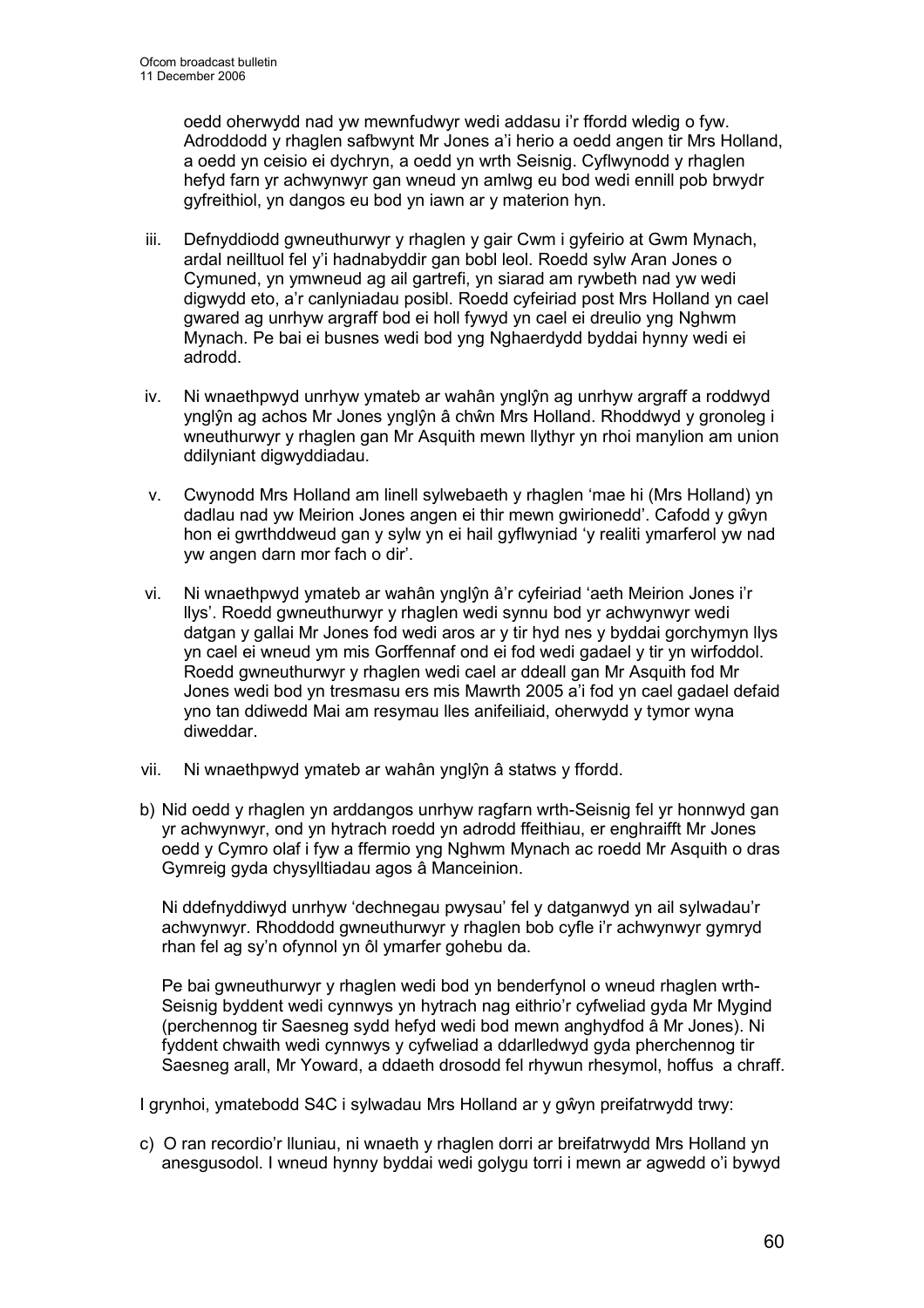yr oedd hawl ganddi i'w gadw'n breifat ac i'r torri i mewn hwnnw fod yn anesgusodol. Nid oedd yr un yn wir.

Ffilmiodd gwneuthurwyr y rhaglen ar dir Tyn y Coed gan gredu fod ganddynt hawl i wneud hynny gyda chaniatâd Mr Jones ac ar ôl siarad gyda Mrs Holland aethant oddi ar y tir. Ar ôl cael cyngor cyfreithiol, buont yn ffilmio ar neu yn agos at y ffordd ar yr ail ddiwrnod o ffilmio a pharcio wrth y man agosaf cyfleus. Ni wnaeth y ffilmio a wnaethpwyd torri ar breifatrwydd unrhywun. Nid oedd unrhyw gytundeb i ffilmio oddi wrth y tŷ a'r tir. Nid oedd y lluniau yn cefnogi casgliadau'r achwynwyr dros leoliad y dyn camera gan ei fod yn ffilmio o dreipod uchel.

- d) O ran darlledu'r lluniau, gwnaethpwyd yr un ymateb ag uchod ym mhwynt c).
- e) Cododd yr achwynwyr faterion diogelwch ond nid oedd enw Mrs Holland yn gyffredin yng Ngogledd Cymru ac roedd hynny yn ei gwneud yn hawdd i olrhain ei rhif ffôn. Ni chrybwyllwyd ymosodiad cynharach ar adeg gwneud y rhaglen. Pe bai wedi ei grybwyll yna bydda'r risg canfyddedig wedi ei ail asesu.

I grynhoi ymatebodd S4C i sylwadau Mr Asquith ar y gŵyn tegwch trwy:

- f) Roedd y cyhuddiad fod gwneuthurwyr y rhaglen wedi mabwysiadu barn Mr Jones fel ffeithiau di-ddadl yn hytrach nag edrych ar faterion yn ddiduedd yn berthynol i ymateb S4C yn hytrach na'r rhaglen fel y'i darlledwyd. Cyflwynodd y rhaglen farn y ddwy ochr ac roedd ymateb gwneuthurwyr y rhaglen yn ceisio cyfiawnhau cynnwys barn y ffermwr yn y rhaglen, dim i'w derbyn fel ffaith. Gwnaeth y rhaglen gyfiawnder â sefyllfa'r achwynwyr er eu bod wedi gwrthod pob cyfle i ymddangos yn y rhaglen. Beth bynnag, methodd yr achwynwyr ag esbonio sut yr esgorodd yr anghywirdebau honedig ar annhegwch iddynt hwy.
	- i. Doedd dim bygythiol yn y defnydd o ddarn cyfarwydd o gerddoriaeth Saesneg i gyd-fynd â lluniau o Alderley Edge. Doedd dim awgrym mai tramorwr oedd Mr Asquith, dim ond mewnfudwr i'r Cwm. Ni ddefnyddiwyd y gair 'Saesneg' i'w ddisarifio.
	- ii. Ni wnaethpwyd ymateb ar wahân ynglŷn â'r defnydd pellach o'r gair mewnfudwr.
- iii. Adroddiad Mr Jones oedd y dystiolaeth am gŵn Mr Asquith yn dychryn defaid Mr Jones a chyflwynwyd hyn i Mr Asquith mewn sgwrs ar y ffôn. Cynrychiolwyd ei ymateb fod Mr Jones yn hapus i'w gŵn redeg trwy'r defaid i ddychryn llwynogod wedi'i gynrychioli yn y rhaglen. Gwelodd gwneuthurwyr y rhaglen drostynt eu hunain nad oedd ffens yn gwahanu'r goedlan lle y gall cŵn Mr Asquith fynd o'r caeau lle roedd y defaid yn pori; heriwyd safbwynt Mr Jones ynglŷn â'i ddefaid yn cael eu styrbio gan y rhaglen yn cyflwyno safbwynt Mr Asquith.
- iv. Nid oedd Mr Asquith yn gwadu symud dafad trwy ei thaflu dros ffens. Ni wnaethpwyd sylw ar wahân ynglŷn â'r darn, yn cynnwys cyfraniadau gan ffermwyr lleol.
- v. Cadwodd Mr Jones y glwyd i'r cae ar agor fel bod y defaid yn gallu cael cyflenwad o ddŵr ffres trwy'r ffordd.
- vi. Ni chafwyd ymateb ar wahân ynglŷn â'r rhai sydd yn byw yng Nghwm Mynach.
- vii. Roedd Mr Asquith yn ddiystyriol yn ei ymateb cyntaf i gyfranogiad y grŵp pwysau Cymuned. Cyflwynwyd y cwestiwn i Aran Jones 'roedd ef [ Mr Asquith]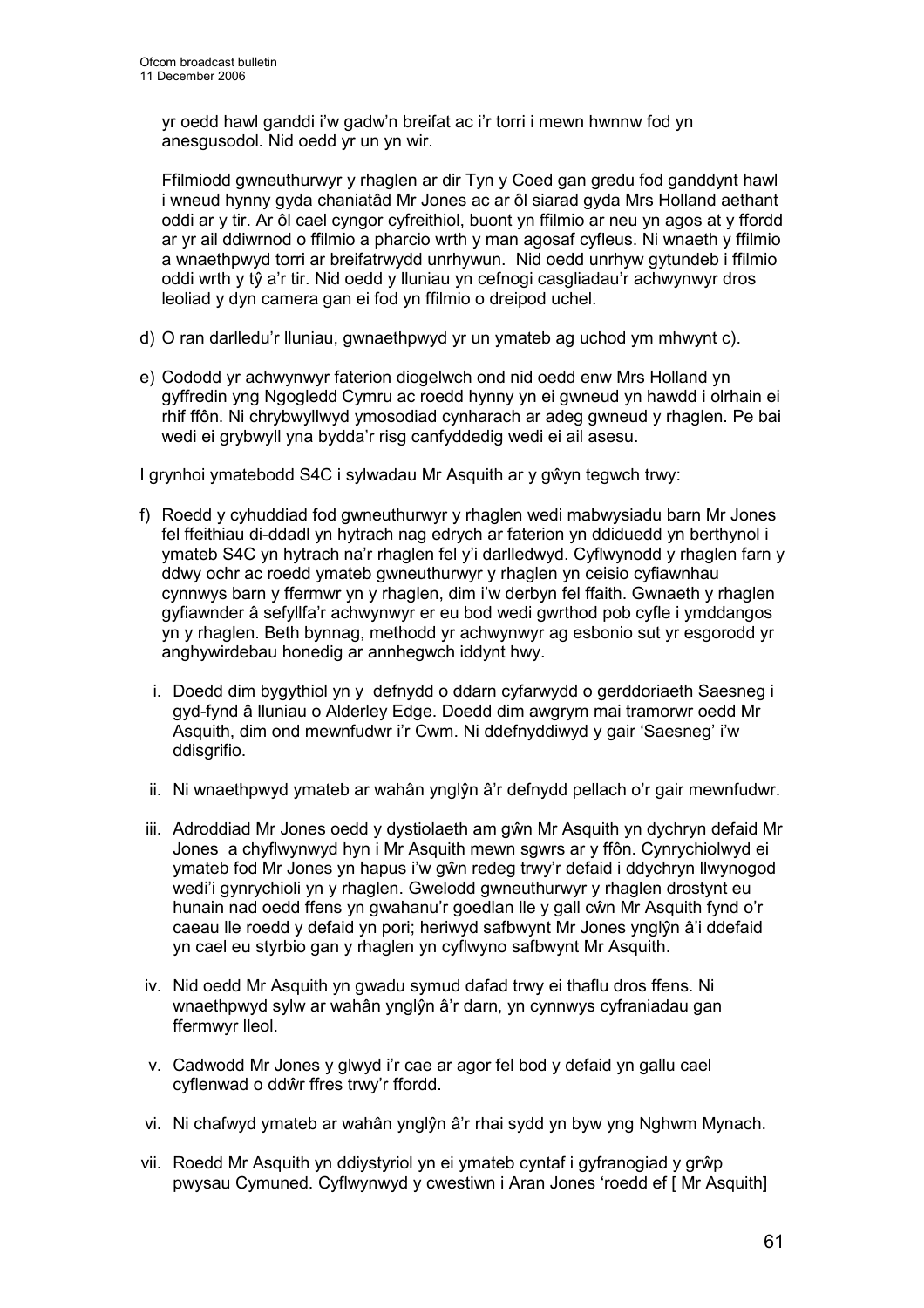yn methu deall pam fod Cymuned yn gwthio eu trwynau i'r [mater hwn]') fel safbwynt cwbl gyfiawn'.

- viii. Ar un achlysur o leiaf pan oedd y criw yn ceisio ffilmio darn i gamera, Mr Asquith a gafodd y gair olaf am y ffilmio, nid Mrs Holland. Roedd yn anghywir datgan bod hanner y darllediad am Mr Asquith a Mrs Holland yn gwrthwynebu ffilmio' roedd y darn y cyfeiriwyd ato yn 4 munud 16 eiliad allan o 25 munud 45 eiliad o amser rhedeg. Cefnogwyd y wybodaeth am gartref Mr Asquith, yn Alderley Edge, gan y gofrestr etholiadol a'r rhif ffôn a roddwyd gan Mr Asquith, yr esboniodd mai dyma'r rhif ffôn ar gyfer tŷ yr oedd yn ei rannu gyda'i fam.
- g) Nid oedd y rhaglen yn arddangos unrhyw ragfarn wrth-Seisnig fel yr honnir gan yr achwynwyr, yn hytrach roedd yn adrodd ffeithiau, er enghraifft Mr Jones oedd y dyn olaf oedd yn byw ac yn ffermio yng Nghwm Mynach, roedd Mr Asquith o dras Gymreig gyda chysylltiadau agos â Manceinion.

 Pe bai gwneuthurwyr y rhaglen wedi bod yn benderfynol o wneud rhaglen wrth-Seisnig byddent wedi cynnwys, yn hytrach nag eithrio'r cyfweliad gyda Mr Mygind (perchennog tir Seisnig sydd hefyd wedi bod mewn anghydfod â Mr Jones). Ni fyddent chwaith wedi cynnwys y cyfweliad a ddarlledwyd gyda pherchennog tir Seisnig arall, Mr Yoward, a ddaeth drosodd fel rhywun rhesymol, hoffus a chraff.

Ni ddefnyddiwyd unrhyw 'dechnegau pwysau' fel y datganwyd yn ail sylwadau'r achwynwyr. Rhoddodd gwneuthurwyr y rhaglen bob cyfle i'r achwynwyr gymryd rhan fel ag sy'n ofynnol yn ôl ymarfer gohebu da.

I grynhoi ymatebodd S4C i sylwadau Mr Asquith ar y gŵyn preifatrwydd trwy:

h) Nid oedd unrhyw ymwthio. Roedd gwneuthurwyr y rhaglen yn ffilmio cyfweliad pan ddaeth Mr Asquith atynt, oedd wedi dewis stopio a thrafod materion. Ni holodd y gohebydd ef am ei berthynas gyda'r ffermwr. Roedd y llythyr y cyfeiriwyd ato eisoes wedi ei ddangos i'r cynhyrchydd yn nhŷ Mrs Holland; doedd dim angen ei ddangos ym mhresenoldeb y criw os oedd yn bryderus ynglŷn â'i ffilmio. Roedd yn amlwg yn mwynhau mynegi ei farn gyfreithiol gerbron y camera. Dangosodd y lluniau nad oedd Mr Asquith yn cael ei erlid.

Yn wahanol i Mrs Holland nad oedd yn dymuno bod unrhyw luniau ohoni hi na'i heiddo yn cael eu dangos, gwrthod darparu cyfweliad yn unig a wnaeth Mr Asquith. Cyfathrebodd sefyllfa Mrs Holland i wneuthurwyr y rhaglen a byddai wedi bod yn syml ei fynegi fel cydsefylla. Roedd yn amlwg o'r lluniau fod gan yr awydd i beidio cael eu ffilmio lawer mwy i'w wneud gyda thaerineb Mr Asquith i hyrwyddo ei farn am ffilmio ar y briffordd na gydag unrhyw awydd i ddiogelu ei breifatrwydd. Roedd gwneuthurwyr y rhaglen hefyd wedi sicrhau eu bod yn cael lluniau o Mr Asquith o'r briffordd nad oedd yn croesi tir Mrs Holland rhag ofn i orchymyn llys gael ei roi ynglŷn â'r lluniau a ffilmiwyd ar ei thir.

### Penderfyniad

.

Mae dyletswydd statudol Ofcom yn cynnwys defnyddio, yn achos pob gwasanaeth teledu a radio, safonau sydd yn darparu diogelwch digonol i aelodau o'r cyhoedd a phob person arall rhag triniaeth annheg mewn rhaglenni a thorri preifatrwydd yn anesgusodol mewn ac mewn cysylltiad â rhaglenni sy'n gynwysedig mewn gwasanaethau o'r fath.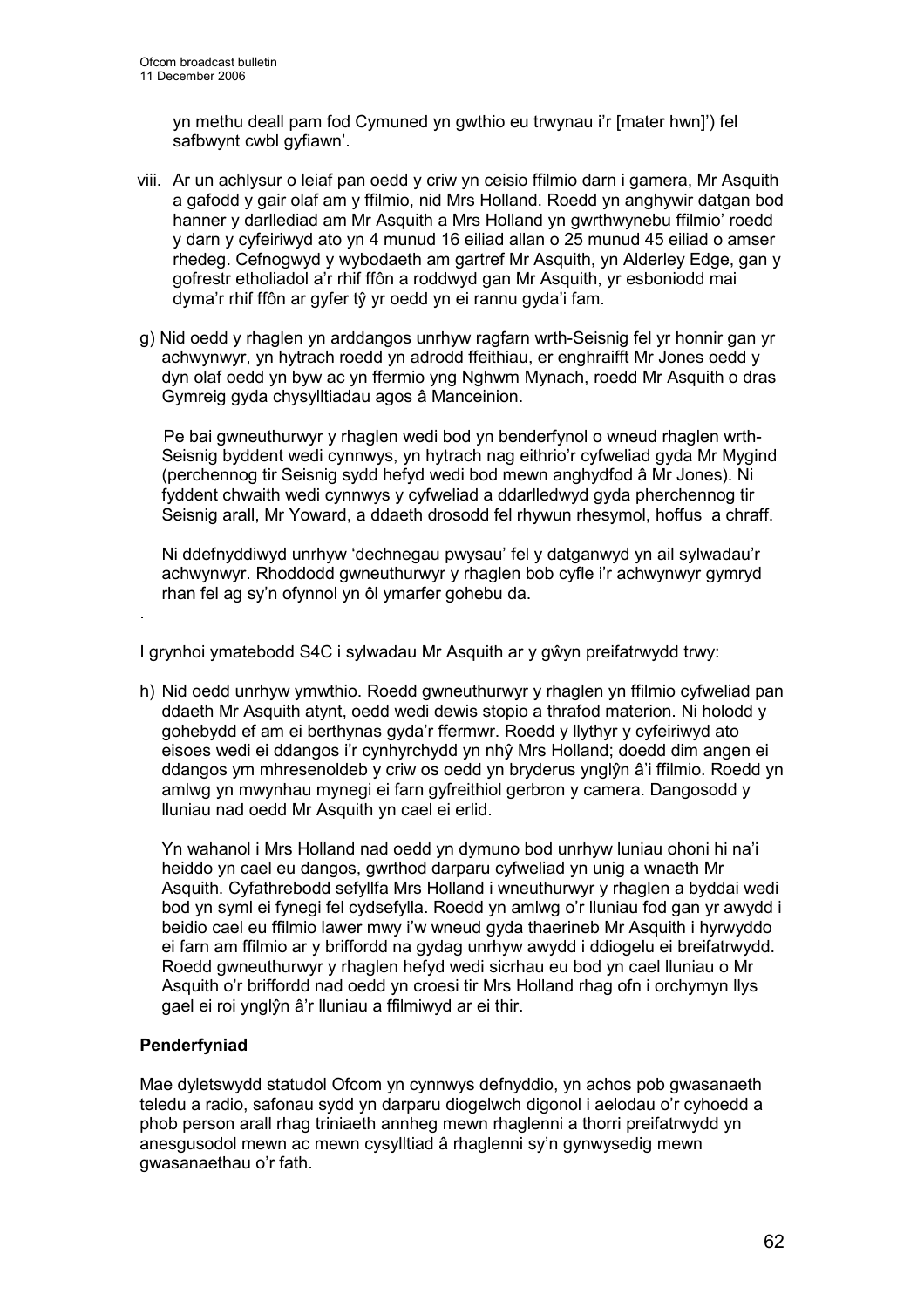Wrth gyflawni ei ddyletswyddau, mae Ofcom yn talu sylw i'r angen i wneud yn siŵr bod y safonau hyn yn cael eu defnyddio mewn dull sydd yn gwarantu orau'r lefel priodol o ryddid mynegiant. Mae Ofcom hefyd yn rhwymedig i dalu sylw ym mhob achos at yr egwyddorion y dylai gweithgarwch rheoleiddiol fod yn dryloyw, atebol, cymesur, cyson ac wedi'u targedu yn unig ac achosion lle y mae angen gweithredu.

Yng ngoleuni'r ffaith bod y cwynion hyn yn ymwneud â rhaglen Gymraeg ei hiaith roedd y Pwyllgor Tegwch ('Y Pwyllgor', corff gwneud penderfyniadau mwyaf uchel Ofcom o ran cwynion Tegwch a Phreifatrwydd) wedi cynnwys yr Aelod o Gymru sydd yn siaradwr Cymraeg. Rhoddir yr holl gyfeiriadau i'r rhaglen yn Gymraeg fel y'u darlledwyd a chyfieithiad Saesneg llawn y cytunwyd arno gan yr holl bartïon. Rhoddir hefyd yr is-deitlo Saesneg fel y'u darlledwyd.

Yn yr amgylchiadau yn yr achos hwn, darganfu'r Pwyllgor Tegwch y canlynol:

- c) I ddechrau ystyriodd y Pwyllgor Tegwch gŵyn Mrs Holland fod nifer o anghywirdebau ffeithiol yn y rhaglen a'i bod yn portreadu ffeithiau eraill mewn dull hollol gamarweiniol oedd yn esgor ar annhegwch iddi hi. Y cyn Côd Tegwch BSC ('y Côd Tegwch') oedd y Côd perthnasol pan ddarlledwyd y rhaglen hon. Rhaid i ddarlledwyr osgoi annhegwch i unigolion neu gyrff sydd yn ymddangos mewn rhaglenni trwy'r defnydd o wybodaeth anghywir neu wyrdroi gwybodaeth, er enghraifft trwy ddethol neu gyfosod deunydd yn anghywir (Côd Tegwch, paragraff 2). Ymhellach dylai darlledwyr gymryd gofal arbennig pan fo'u rhaglenni yn gallu effeithio enw da unigolion, cwmnïau neu gyrff eraill yn niweidiol a dylent gymryd pob gofal rhesymol i fodloni eu hunain bod yr holl ffeithiau perthnasol wedi eu hystyried cyn darlledu a chyn belled â phosibl wedi eu cyflwyno'n deg (Côd Tegwch, paragraff 7). Gan gymryd y gofynion hyn i ystyriaeth deliodd y pwyllgor â phob un o'r cwynion unigol a wnaethpwyd gan Mrs Holland yn ymwneud â chynnwys y rhaglen ar wahân.
	- i. Ystyriodd y Pwyllgor Tegwch gŵyn Mrs Holland am gyfeiriad y rhaglen yn ei sylwebaeth agoriadol at:

"ma' ffarmwr yn deud bod o'n cael ei erlid o'i fro enedigol."

Ystyriodd y Pwyllgor gŵyn Mrs Holland bod y datganiad hwn yn annheg gan mai dim ond wyth acer y mae ei chaeau hi yn ei gynnwys allan o bedwar can acer yn y cwm yr oedd y ffermwr Mr Jones yn eu pori, ac ymhellach bod Mr Jones yn dal i gadw defaid a magu ŵyn. Cymrodd y Pwyllgor ystyriaeth hefyd o sylwadau S4C bod yr wyth acer neilltuol hyn yn hanfodol i Mr Jones yn ystod y tymor wyna oherwydd eu natur gysgodol a modd o gael gafael ar ddŵr a'i allu i barhau i weithio a byw yn y cwm nawr fod ganddo gant yn llai o ddefaid oherwydd iddo golli tir Tyn y Coed a'r ffaith ei fod yn teimlo ei fod wedi cael ei wthio o'r cwm.

 Roedd y Pwyllgor yn teimlo ei bod yn anghymesur nodi y byddai colli wyth acer allan o bedwar can acer yn esgor ar Mr Jones yn 'cael ei erlid' neu 'ei wthio allan'. Ym marn y Pwyllgor roedd disgrifiad y sylwebaeth felly yn annheg o dderbyn y canran bychan o aceri mewn anghydfod o'i gymharu â gweddill yr aceri yn y cwm yr oedd Mr Jones yn eu pori. Roedd y mynegiant o 'erlid o'i…' a'i 'wthio allan' yn is-deitlau'r rhaglen ym marn y Pwyllgor yn iaith emosiynol yng nghyd-destun y nifer o aceri dan sylw ac yn amgylchiadau'r achos hwn sy'n cael eu hystyried ym mhenderfyniad pwynt vii isod. Daeth y Pwyllgor i'r casgliad, er bod y disgrifiad wedi'i briodoli i'r ffermwr, roedd yn gwasanaethu i gyflwyno'r anghydfod ar ddechrau'r rhaglen mewn modd oed yn annheg â Mrs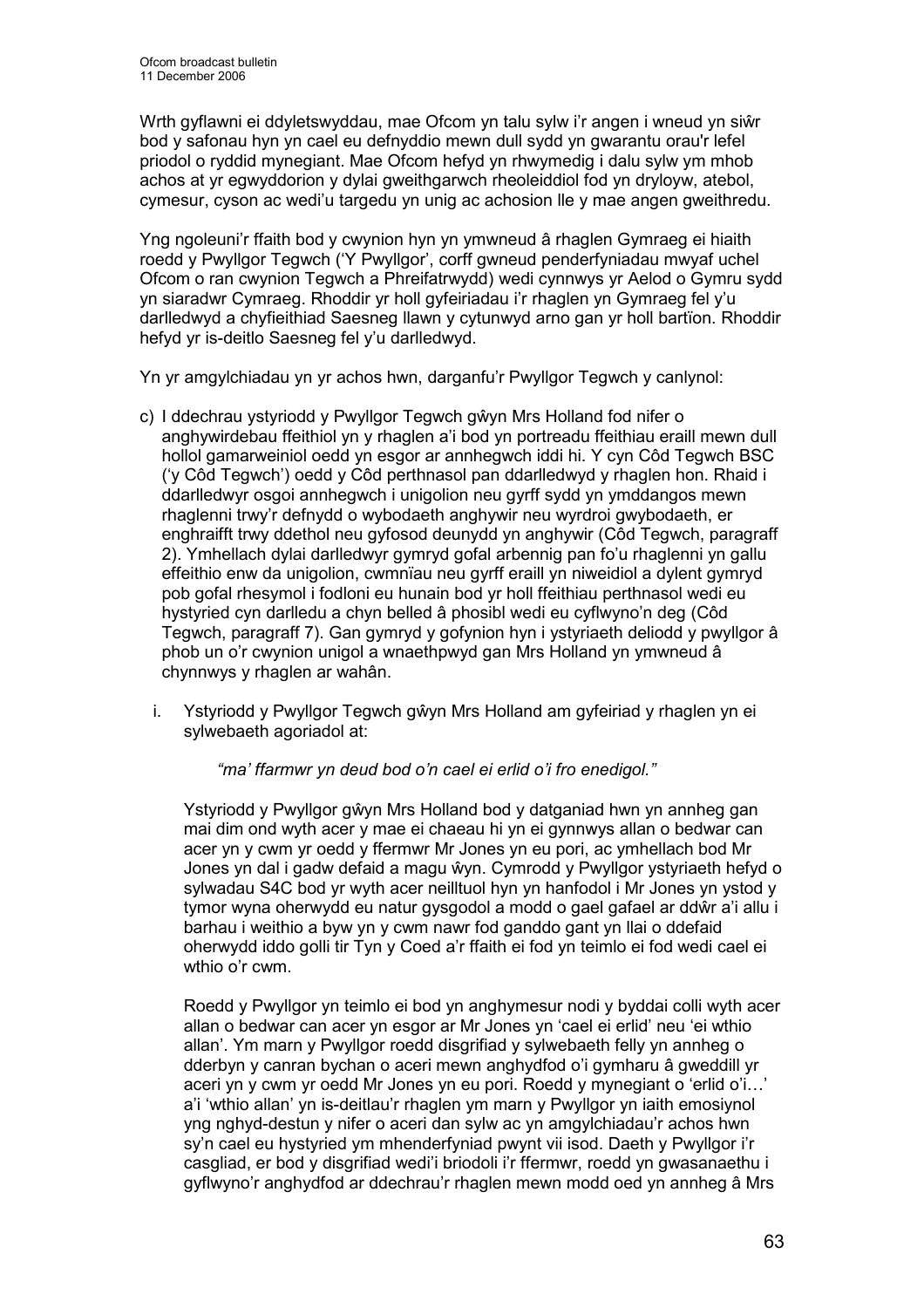Holland. Esgorodd hyn ar annhegwch i Mrs Holland yn y rhaglen fel y'i darlledwyd.

ii. Ystyriodd y Pwyllgor Tegwch gŵyn Mrs Holland am gyfeiriad y rhaglen yn ei sylwebaeth agoriadol at :

#### "mewnfudwyr"

Nododd y Pwyllgor gŵyn Mrs Holland bod y disgrifiad hwn yn annheg oherwydd ei bod wedi byw yn y cwm am dros ddeugain mlynedd, yn llawn amser am y deng mlynedd diwethaf. Ystyriodd y Pwyllgor gyflwyniadau S4C hefyd bod y gair yn cyfeirio at y ffaith nad oedd Mrs Holland wedi'i magu yn yr ardal yn ogystal â'u hymateb bod y datganiad yn rhan o gwestiwn rhethregol am waith Cymuned.

Nododd y Pwyllgor y cyfeiriad llawn yn y rhaglen:

"Heno: ydi mudiad Cymuned yn amddiffyn y Cymry neu'n cynddeiriogi mewnfudwyr?"

Ym marn y Pwyllgor Tegwch, roedd y gair "mewnfudwyr" yn dilyn disgrifiad y sylwebaeth o'r anghydfod gyda Mr Jones ac yn amlwg yn cyfeirio at Mrs Holland. Ystyriodd y Pwyllgor bod y cyfeiriad hwn yn annheg am ei fod yn ymestyn ystyr "mewnfudwyr" yn rhy bell o ystyried bod cartref Mrs Holland yn y cwm ac o ystyried faint o amser y mae wedi ei wario yno, yn ogystal â byw yno. Roedd y Pwyllgor hefyd yn ystyried bod y defnydd o'r gair yn awgrymu cyfeiriad at rywun oedd ddim yn perthyn. Darganfu'r Pwyllgor bod hyn yn golygu annhegwch i Mrs Holland yn y rhaglen fel y'i darlledwyd. Ystyrir effaith cronnus y cyflwyniad o Mrs Holland ym mhenderfyniad b).

Cwynodd Mrs Holland ymhellach ynglŷn â chyfweliad Mr Meirion Jones, fel y'i darlledwyd, ble y gofynnodd:

"pam dod yma i brynu tŷ mewn math le yn y cychwyn?"

Nododd y Pwyllgor ymateb S4C bod y cyfeiriad at unrhyw fewnfudwr yn dewis byw mewn amgylchedd gwledig a bod y sylwadau'n dilyn cwestiwn y newyddiadurwr:

"Newyddiadurwr: 'Da chi'n meddwl bod hi'n anodd iddyn' nhw yn byw yn y tai 'na a'ch tir chi yn amgylchynu nhw? A chithau yno yn ffermio?"

ac nid oedd yn mabwysiadu'r cynsail mai bai'r mewnfudwyr oedd yr anghydfod.

Darganfu'r Pwyllgor bod y cwestiwn rhethregol a ofynnwyd gan Mr Jones yn un cyffredinol, nad oedd yn cyfeirio at Mrs Holland ac felly nad oedd yn golygu annhegwch i Mrs Holland yn y rhaglen fel y'i darlledwyd.

iii. Ystyriodd y Pwyllgor Tegwch gŵyn Mrs Holland ynglŷn â chyfeiriad y sylwebaeth:

"Ma'r rhan fwya' o dai'r Cwm yn dai haf."

Nododd y Pwyllgor gŵyn Mrs Holland mai ei chartref a'i thir oedd ei chartref parhaol a bod y disgrifiad hwn yn annheg iddi hi. Nododd y Pwyllgor hefyd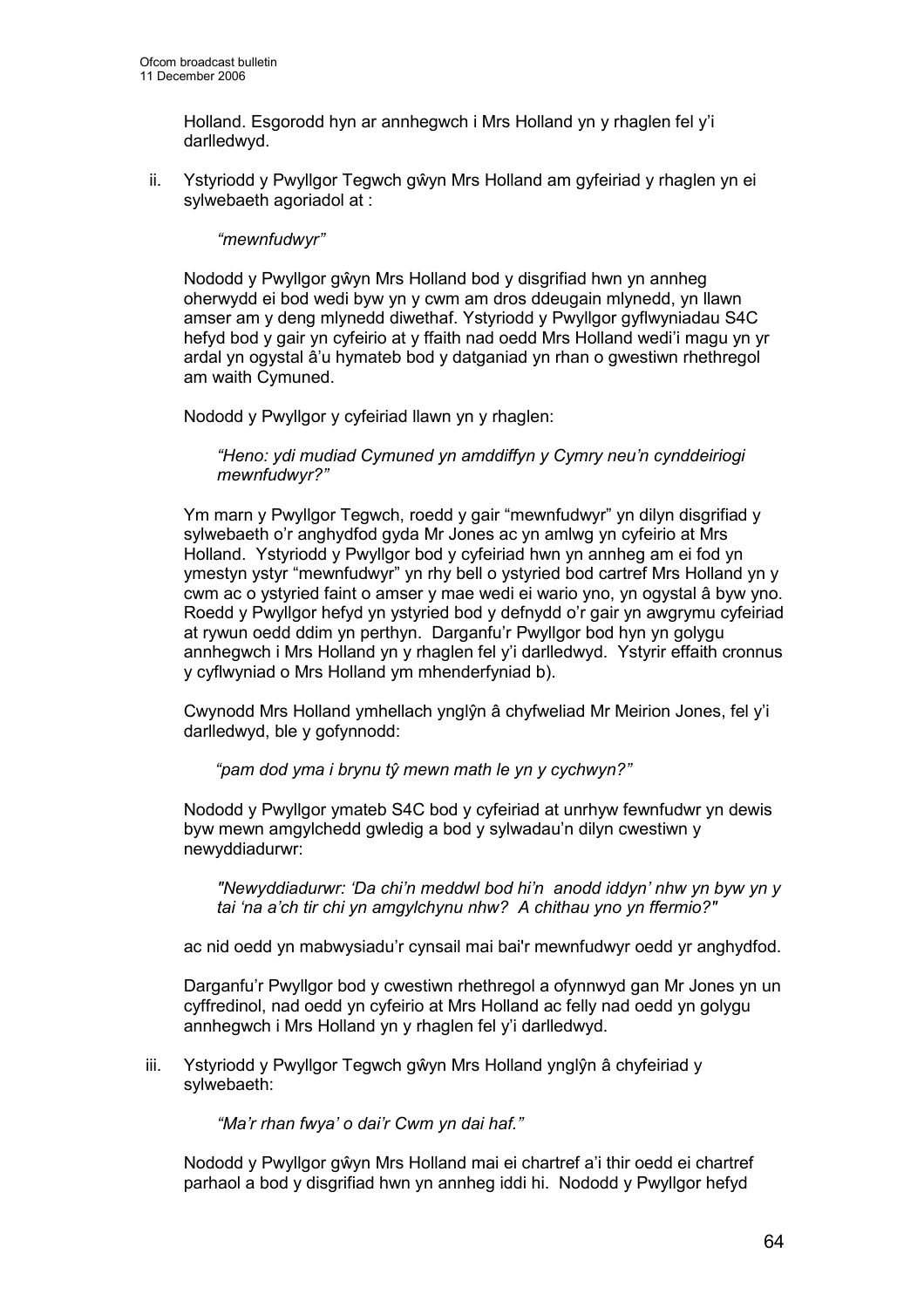ymateb S4C mai cyfeiriad at y cwm bach Cwm Mynach yn unig ydoedd. Nododd y Pwyllgor nad oedd Mrs Holland yn anghytuno gyda'r cyfeiriad o fewn cyd-destun cul Cwm Mynach.

Ystyriodd y Pwyllgor sylwebaeth y rhaglen a ragflaenodd y cyfeiriad hwn:

"Cwm Mynach ger Dolgellau ym mherfeddion Meirionnydd."

Ymddangosodd i'r Pwyllgor bod y frawddeg hon o sylwebaeth ragflaenol yn gosod y cyfeiriad at dai haf yn glir o fewn Cwm Mynach a nododd nad oedd Mrs Holland yn dadlau gyda chywirdeb y cyfeiriad o fewn y cyd-destun hwn. Casglodd y Pwyllgor felly bod y cyfeiriad yn gywir yng nghyd-destun y gymdogaeth uniongyrchol y cyfeiriwyd ato, ac ar sail hyn nid oedd yn golygu annhegwch i Mrs Holland yn y rhaglen fel y'i darlledwyd.

Ystyriodd y Pwyllgor gŵyn pellach Mrs Holland bod y rhaglen yn awgrymu ei bod yn berchennog ail gartref. Roedd hyn yn gyfeiriad at gyfweliad gyda Mr Aran Jones o Cymuned, a ddarlledwyd yn y rhaglen, ble gwnaeth y datganiad:

"Mi fase fe'n sefydlu'r cydsyniad os ydi ffermwr yn torri ar draws rhywun sy'n defnyddio tŷ fel ail gartref bod y ffarmwr rhywsut ar fai."

Nododd y Pwyllgor ymateb S4C bod Mr Aran Jones yn egluro goblygiadau ehangach yr anghydfod hwn a'u cyfeiriad at gyfeiriad busnes Mrs Holland ym Manceinion.

Fodd bynnag, ystyriodd y Pwyllgor bod sylw Mr Aran Jones, er yn gyffredinol, wedi ei osod yn dilyn llinell o sylwebaeth oedd yn cyfeirio at yr anghydfod penodol parthed Mrs Holland a Mr Meirion Jones.

"Yng Nghwm Mynach, ma' Meirion Jones wedi ei amgylchynu gan dai mewnfudwyr. Mae o'n teimlo bod o'n cael ei wthio allan o'r Cwm a ma' hynny'n annheg yn ôl Cymuned."

O fewn cyd-destun y cafodd ei gynnwys teimlai'r Pwyllgor y gallai'r cyfeiriad at "rhywun sy'n defnyddio tŷ ..fel ail gartref" gael ei ddehongli fel bod yn berthnasol i Mrs Holland. Roedd yr un mor eglur i'r Pwyllgor, er gwaethaf ei chyfeiriad busnes, nad hwn oedd ei hail gartref. Roedd y cyfeiriad felly yn golygu annhegwch i Mrs Holland yn y rhaglen fel y'i darlledwyd.

iv. Nesaf fe ystyriodd y Pwyllgor Tegwch gŵyn Mrs Holland bod y cyfeiriad ati yn "gadael i'w chŵn redeg o gwmpas heb dennyn" yn annheg gan nad oedd hyn yn drosedd, ac na chafodd erlyniad gan Mr Jones yn ei herbyn am achosi gofid i ddefaid ei gynnal.

Nododd y Pwyllgor gŵyn pellach Mrs Holland bod y cyfeiriad ei bod wedi rhoi "rhybudd terfynol [i Mr Jones] i ddarfod y denantiaeth dros flwyddyn yn ôl" yn rhoi'r argraff gamarweiniol ei bod yn gweithredu o ganlyniad i achos llys Mr Jones ynghylch ei chŵn, ac o ganlyniad yn ei phortreadu fel person dibwys a bychan ei meddwl. Mewn gwirionedd, daeth Mr Jones â'r achos llys yn erbyn Mrs Holland wedi i'r rhybudd i ymadael cael ei gyflwyno.

Nododd y Pwyllgor ymateb S4C bod yr erlyniaeth wedi ei grynhoi yn deg, bod y rhaglen wedi dangos bod honiadau Mr Jones yn erbyn Mrs Holland, ynglŷn â'r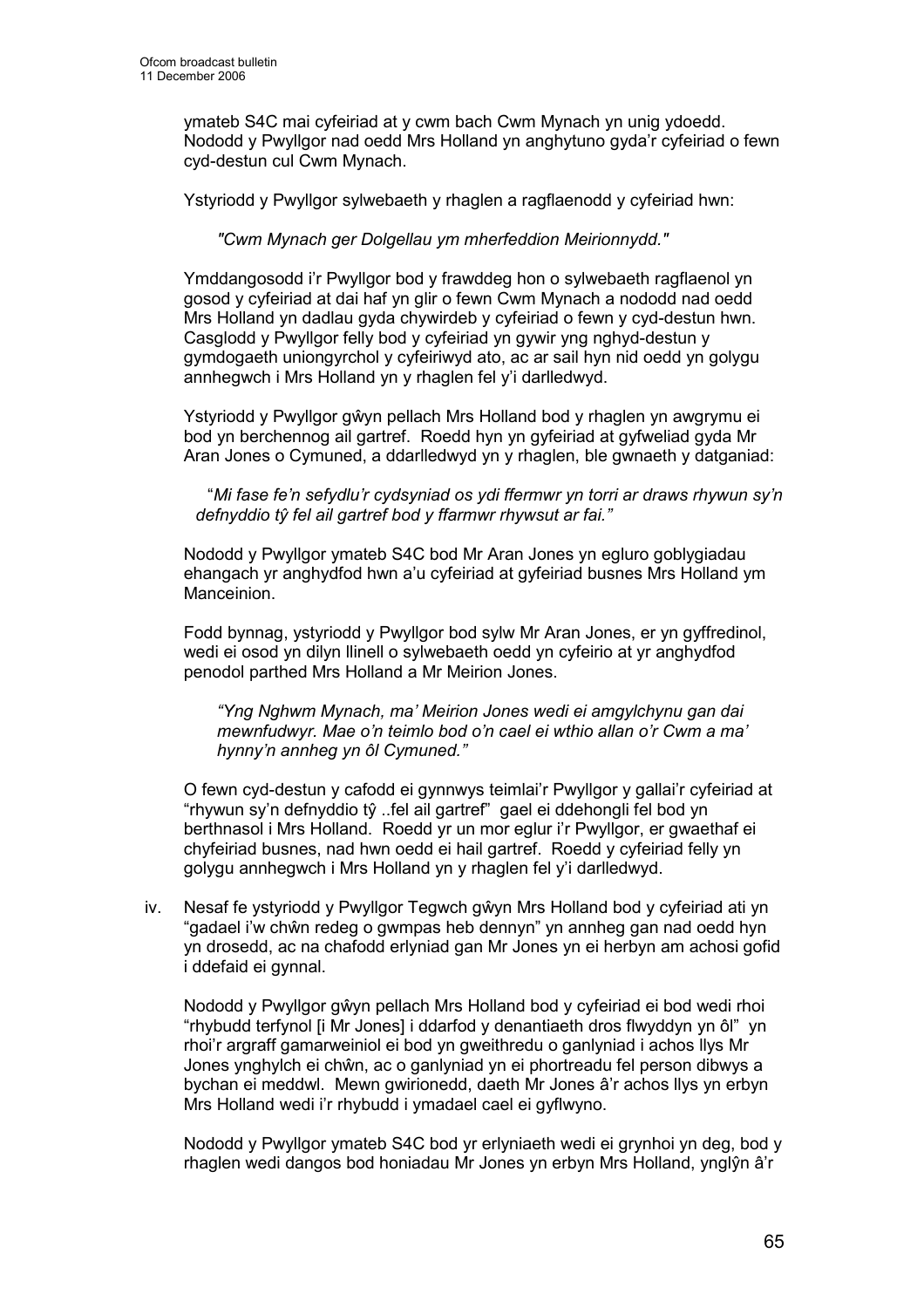cŵn, yn ddi-sail a bod y gronoleg yn ddibwys ac nad oedd yn achosi annhegwch.

Ystyriodd y Pwyllgor y sylwebaeth fel y'i darlledwyd:

"Llynedd yn llys ynadon Dolgellau, mi nath Meirion Jones ddwyn achos yn erbyn Susan Holland am gerdded ei chŵn heb dennyn drwy'r defaid ar ei dir o. Ond mi nath y llys dderbyn bod ganddi ganiatâd y ffarmwr i wneud hynny… Mi nath perthynas y ffarmwr a Susan Holland waethygu ar ôl yr achos llys. Mi roth hi rybudd terfynol i ddod â'r denantiaeth i ben dros flwyddyn yn ôl."

Roedd gwir ddilyniant y digwyddiadau yn glir o gyflwyniadau Mrs Holland ac nid oedd gwneuthurwyr y rhaglen yn dadlau gyda nhw. Tra bod y sylwebaeth yn egluro na lwyddodd yr erlyniad yn erbyn Mrs Holland, cytunodd y Pwyllgor bod y gronoleg a gafwyd yn y rhaglen yn anghywir, ac yn rhoi'r argraff wallus bod Mrs Holland wedi rhoi rhybudd terfynol i Mr Meirion Jones i ddarfod y denantiaeth o ganlyniad i'r achos llys a ddwynodd Mr Meirion Jones yn ei herbyn ynglŷn â'i chŵn. Darganfu'r Pwyllgor bod y dilyniant hwn a chyfosodiad deunydd yn golygu annhegwch i Mrs Holland yn y rhaglen fel y'i darlledwyd.

v. Nesaf, ystyriodd y Pwyllgor Tegwch gŵyn Mrs Holland ynghylch y llinell o sylwebaeth:

"Ma' hi'n dadlau' nad ydi Meirion Jones wir angen ei thir hi."

Nododd y Pwyllgor gŵyn Mrs Holland bod hyn yn annheg gan ei bod yn derbyn y dylai'r teulu Jones yn foesol, hanesyddol a diwylliannol fod yn pori ar ei thir, ond mai gweithredoedd Mr Jones sydd wedi arwain iddo gael ei wahardd rhag pori yno ac mewn termau ymarferol does dim angen y tir arno. Nododd y Pwyllgor hefyd sylwadau S4C bod Mrs Holland, gyda'r gŵyn hon, yn gwrthddweud ei chŵyn cynharach nad oedd angen wyth acer Mrs Holland ar Mr Jones a bod gwneuthurwyr y rhaglen wedi dibynnu ar yr hyn a ddywedodd yr achwynwyr wrthynt.

Ystyriodd y Pwyllgor bod y rhaglen yn syml yn honni "Ma' hi'n dadla'" heb gynnig eglurhad ynglŷn â phryd, ac o dan ba amgylchiadau y gwnaeth Mrs Holland yr honiad hwn. Heb y fath gyd-destun, ystyriodd y Pwyllgor bod yr honiad yn rhoi argraff anghyflawn o safbwynt Mrs Holland ac felly'n canfod bod ei gynhwysiad yn golygu annhegwch i Mrs Holland yn y rhaglen fel y'i darlledwyd.

vi. Nesaf ystyriodd y Pwyllgor gŵyn Mrs Holland am y darn:

"Sylwebaeth: Mi oedd ffermwyr lleol yno hefyd yn helpu Meirion Jones i droi'r sdoc yn ôl i'r caeau, ac mi o nhw'n dyst i ymateb Marc Asquith" Cyfweliad: 'Mae e'n cydio yn y ddafad, wel, cydio yn ei asgwrn cefn tu ôl i'w… chefn hi, ac yn ei..yn ei gwâr mewn ffordd ac yn usio'i ben-glin i luchio'i drosodd."

 Nododd y Pwyllgor gŵyn Mrs Holland bod hyn yn annheg gan mai hi yrrodd a symud y defaid ar ben ei hun. Nododd y Pwyllgor hefyd ymateb S4C mai gwybodaeth a gafwyd gan Mr Meirion Jones oedd hwn.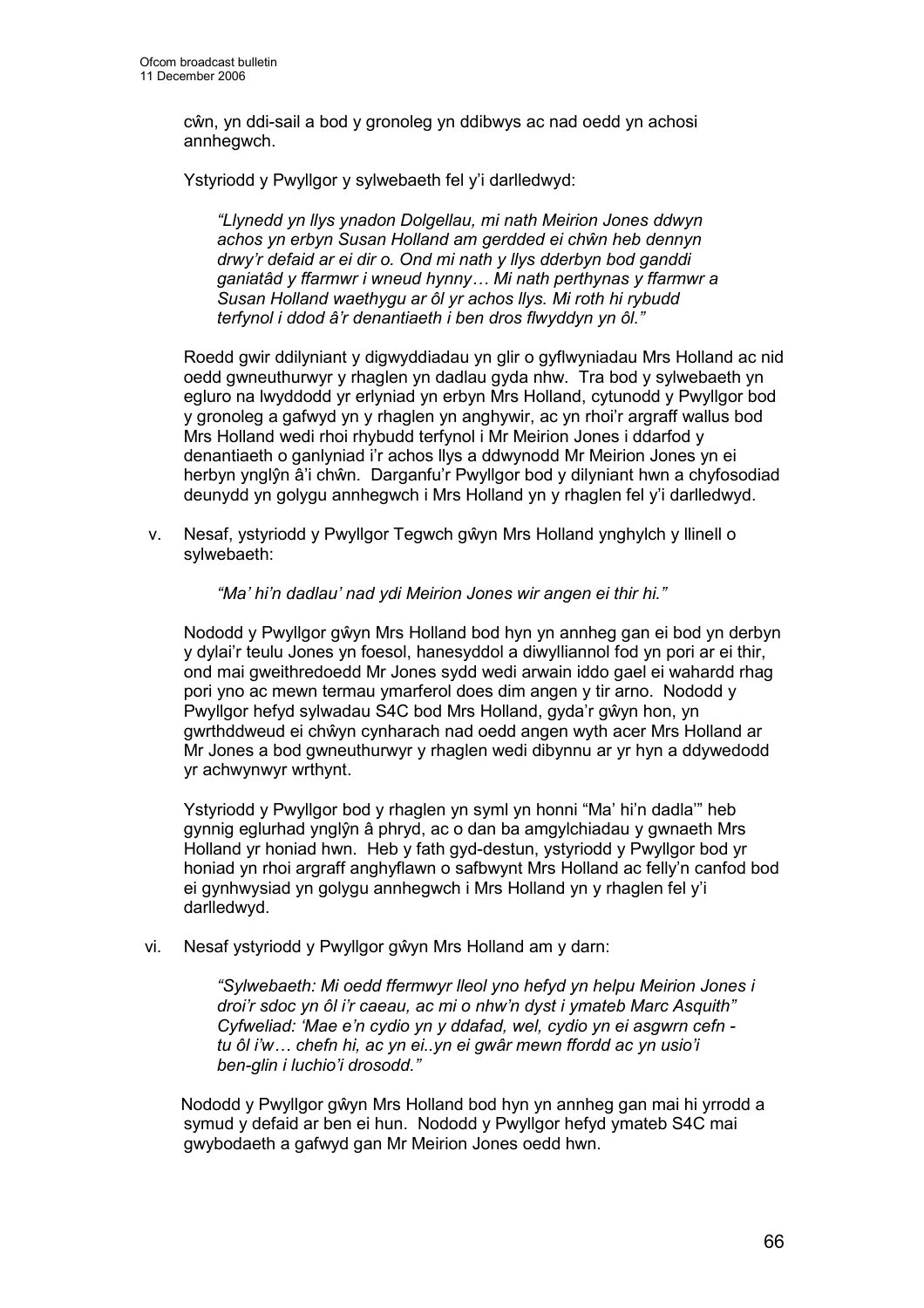Nid oedd y darn hwn yn crybwyll Mrs Holland ac, ym marn y Pwyllgor, ychydig o argraff a fyddai wedi ei wneud ar wyliwr rhesymol parthed Mrs Holland. Casglodd y Pwyllgor nad oedd y darn felly yn golygu annhegwch iddi hi yn y rhaglen fel y'i darlledwyd.

vii. Nesaf ystyriodd y Pwyllgor gŵyn Mrs Holland parthed y sylwebaeth ar yr achos llys:

> "Mi ath Meirion Jones i lys i drio cael cytundeb tenantiaeth lawn ar dir Tyn y Coed. Ond unwaith eto Susan Holland nath ennill y dydd. Fis Ebrill mi gath hi orchymyn llys i hel y ffarmwr o 'na."

Ystyriodd y Pwyllgor gŵyn Mrs Holland bod y cyfeiriad "mi ath Meirion Jones i lys" yn anghywir gan mai hi gychwynnodd yr achos a bod y cyfeiriad "fis Ebrill mi gath hi orchymyn llys i hel y ffarmwr o 'na', hefyd yn anghywir, gan na gafwyd y gorchymyn nes 8 Gorffennaf 2005, ac na wnaeth ei orfodi oddi ar y tir; nid oedd ganddo hawl i aros. Fe ystyriodd y Pwyllgor hefyd ymateb S4C bod y rhaglen yn crynhoi'r sefyllfa yn deg ac nad oedd fawr o bwys pwy gychwynnodd yr achos, na chwaith mai Mr Jones a ddarparodd y dyddiad a, fodd bynnag, fe gadarnhaodd yr achwynwyr ei fod i bob pwrpas wedi ei orfodi oddi ar y tir.

Nododd y Pwyllgor nad oedd gwneuthurwyr y rhaglen yn dadlau gyda fersiwn yr achwynwyr o'r hyn ddigwyddodd, sef mai Mrs Holland gychwynnodd yr achos llys. Casglodd y Pwyllgor nad oedd cywirdeb y frawddeg olaf, ynghylch dyddiad y gorchymyn llys, ynddo'i hun yn golygu annhegwch i Mrs Holland. Fodd bynnag, ystyriodd y Pwyllgor, yng ngoleuni'r darganfyddiad cynharach ynghylch yr achos llys a ddeliwyd gydag ef uchod ym mhenderfyniad a)(iv), bod pwy gychwynnodd yr achos yn berthnasol. Ystyriodd y Pwyllgor bod cyflwyniad deunydd yn y rhan hwn yn dwysau'r annhegwch fel yr amlinellwyd ym menderfyniad a) iv) uchod, ac o'i gymryd gyda'r sylwebaeth gynharach roedd hyn yn debygol o effeithio ar ddadansoddiad gwylwyr o'r digwyddiadau ac, yn sgil hynny, gael effaith anffafriol ar eu hargraff o Mrs Holland a'i gweithredoedd parthed Mr Jones. Casglodd y Pwyllgor felly bod cyflwyniad a chyfosodiad deunydd yn ymwneud â'r achos llys, yn y ran yma o'r sylwebaeth, yn annheg ar Mrs Holland.

viii. Nesaf ystyriodd y Pwyllgor Tegwch gŵyn Mrs Holland ynglŷn â chyfeiriad y rhaglen at "ffordd breifat".

Nododd y Pwyllgor bod Mrs Holland wedi cwyno bod y cyfeiriad at y ffordd dros ei thir fel "ffordd breifat" yn anghywir gan mai hi oedd piau'r tir, ond bod y ffordd oedd yn mynd drosto yn briffordd gyhoeddus .

Nododd y Pwyllgor ymateb S4C mai Mrs Holland roddodd yr wybodaeth iddynt fod y ffordd yn breifat, ond mai'r Cyngor a gadarnhaodd ei fod yn briffordd gyhoeddus.

Ystyriodd y Pwyllgor y rhan yn llawn, "darn i gamera" llafar y newyddiadurwr oedd yn datgan:

"Roedd hi'n deud nad oedd gennym ni'r hawl i'w ffilmio hi ar y ffordd yma gan ei bod hi, medde hi, yn ffordd preifat oedd yn pia iddi."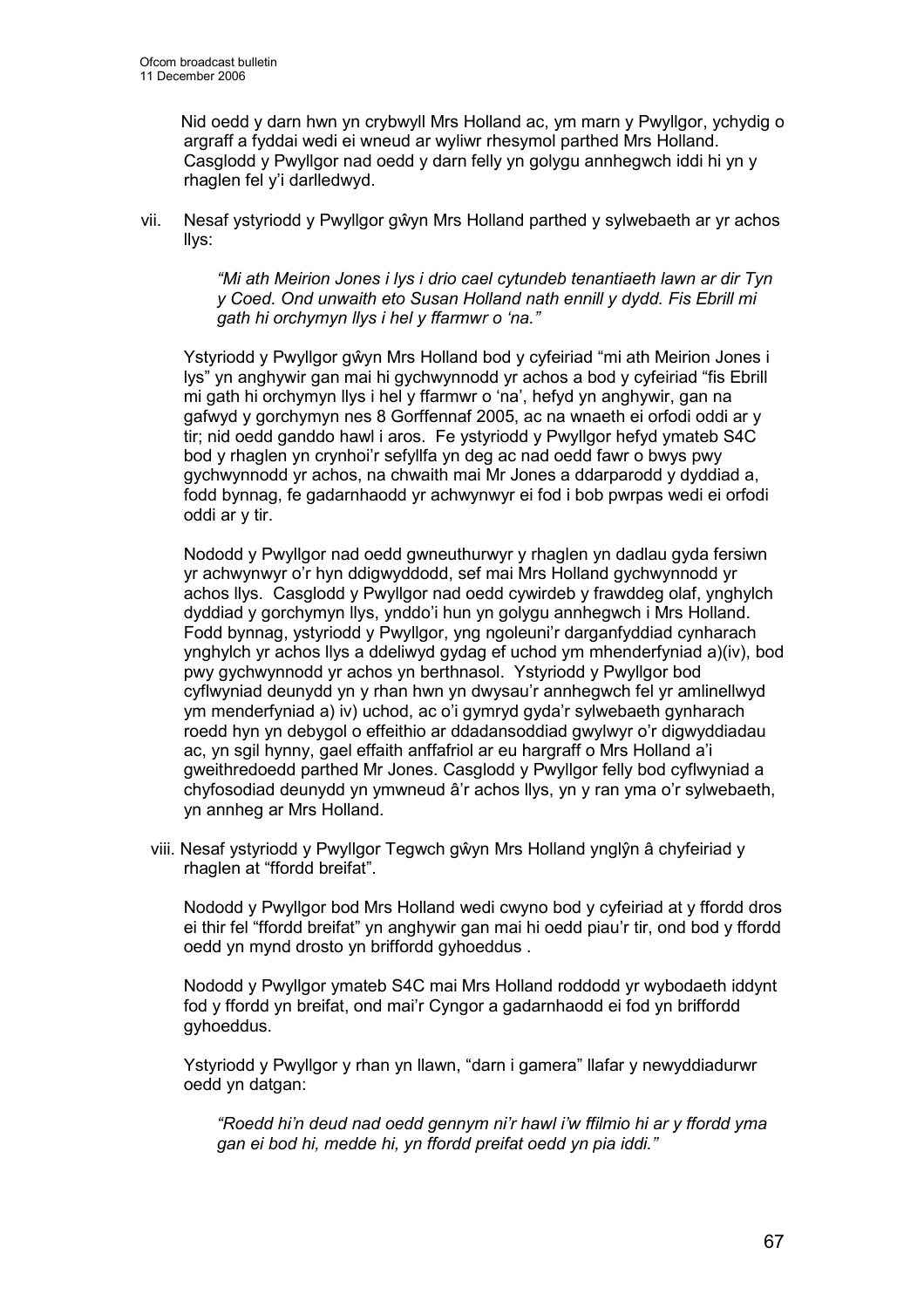Nid yw o fewn cylch gwaith y Pwyllgor i benderfynu natur y ffordd arbennig hon a'i berchnogaeth. Gan roi gwahanol ddadansoddiadau o statws cyfreithiol y ffordd o'r neilltu, roedd y Pwyllgor yn gallu ystyried a achoswyd unrhyw annhegwch i Mrs Holland o ddefnyddio'r term "ffordd breifat" yn y rhaglen fel y'i darlledwyd. Ystyriodd y Pwyllgor nad oedd crynodeb y newyddiadurwr o'r anghydfod rhwng Mrs Holland a gwneuthurwyr y rhaglen ynglŷn â ffilmio ar y ffordd yn rhoi cyflwyniad annheg o Mrs Holland na'i barn ynglŷn ag egwyddor gyffredinol ffilmio ar ei heiddo, gan nad oedd Mrs Holland yn dymuno i S4C ffilmio ar ei heiddo beth bynnag. Casglodd y Pwyllgor felly nad oedd hyn wedi achosi unrhyw annhegwch i Mrs Holland yn y rhaglen fel y'i darlledir.

d) Nesaf, ystyriodd y Pwyllgor gwynion Mrs Holland bod gwneuthurwyr y rhaglen wedi arddangos rhagfarn; eu bod wedi dewis anwybyddu'r ffeithiau a'i phortreadu fel perchennog tŷ haf Saesneg oedd wedi taflu ffermwr Cymraeg oddi ar ei thir am nad oedd hi'n hoffi ei weithgareddau ffermio; bod yr achwynwyr wedi ymddangos yn y rhaglen am tua chwe munud; er gwaetha'i dymuniad hi i beidio ag ymddangos; a bod y gwneuthurwyr rhaglenni hefyd wedi peidio â chynnwys cyfweliad a recordiwyd gyda chymydog, Mr Mygind, oedd yn golygu annhegwch i Mrs Holland.

Ymddengys bod cŵyn Mrs Holland am ragfarn yn ymwneud â'r angen i ddarlledwyr gadw "amhleidioldeb dyledus" ar faterion o anghydfod gwleidyddol neu ddiwydiannol a materion yn ymwneud â pholisi cyhoeddus cyfredol. Mae hwn yn "nod safonol" o dan Adran 319 o Ddeddf Cyfathrebiadau 2003 ac fel y cyfryw ni ellir ei ystyried gan y Pwyllgor Tegwch. Fodd bynnag, wrth ystyried a gafodd Mrs Holland ei thrin yn annheg yn y rhaglen, mae'r Pwyllgor yn gallu ystyried a oedd y portread o Mrs Holland yn gyffredinol yn annheg yn ei effaith cronnus.

 Fel y trafodwyd uchod, mae gan ddarlledwyr ddyletswydd i osgoi annhegwch i unigolion neu sefydliadau sy'n ymddangos mewn rhaglenni trwy ddefnydd o wybodaeth anghywir neu afluniad, er enghraifft trwy ddewis deunydd annheg neu gyfosod deunydd yn annheg (y Côd Tegwch paragraff 2). Nododd Ofcom ymateb S4C nad gwrthdrawiad rhwng Saesneg a Chymraeg mo'r stori ond gwrthdrawiad rhwng gwahanol ffyrdd o fyw. Fodd bynnag, o ystyried y casgliadau cyffredinol ym mhenderfyniad a), barn y Pwyllgor oedd, er mai bwriad y rhaglen efallai oedd ystyried materion ynglŷn â gwahanol ffyrdd o fyw, bod effaith cronnus y cyflwyniad o Mrs Holland yn y rhaglen yn bortread annheg o Mrs Holland, ei gweithredoedd a'i chymhelliad.

Yn ei ystyriaeth o gŵyn pellach Mrs Holland ei bod wedi ymddangos yn y rhaglen pan nad oedd yn dymuno ymddangos o gwbl, nododd y Pwyllgor ymateb S4C bod y cyfnod o amser yr oedd yr achwynwyr yn ymddangos yn y rhaglen yn adlewyrchu faint o amser y gwnaethant ei wario yn mynd at y camera a'i bod yn ddadleuol a oedd Mrs Holland wedi gwyro o'i datganiad nad oedd yn dymuno. Archwiliodd y Pwyllgor yn fanwl y deunydd heb ei ddarlledu a ffilmiwyd gyda Mrs Holland. Roedd y deunydd hwn yn dangos Mrs Holland yn datgan drachefn nad oedd yn dymuno ymddangos yn y rhaglen o gwbl ac yn gofyn drachefn i'r camera gael ei ddiffodd. Mae paragraff 12 o'r Côd Tegwch yn eglur ynglŷn â hawliau unrhyw berson i wrthod cymryd rhan mewn rhaglen. Mae paragraffau 25, 26 a 27 o'r Côd Tegwch yn manylu ar ddyletswyddau'r gwneuthurwyr rhaglenni na ddylent ddangos person o'r fath oni bai eu bod yn credu'n rhesymol bod eu cynhwysiad yn y rhaglen er budd hollbwysig i'r cyhoedd a ble bo ceisiadau rhesymol am gyfraniad gan y person wedi eu gwrthod.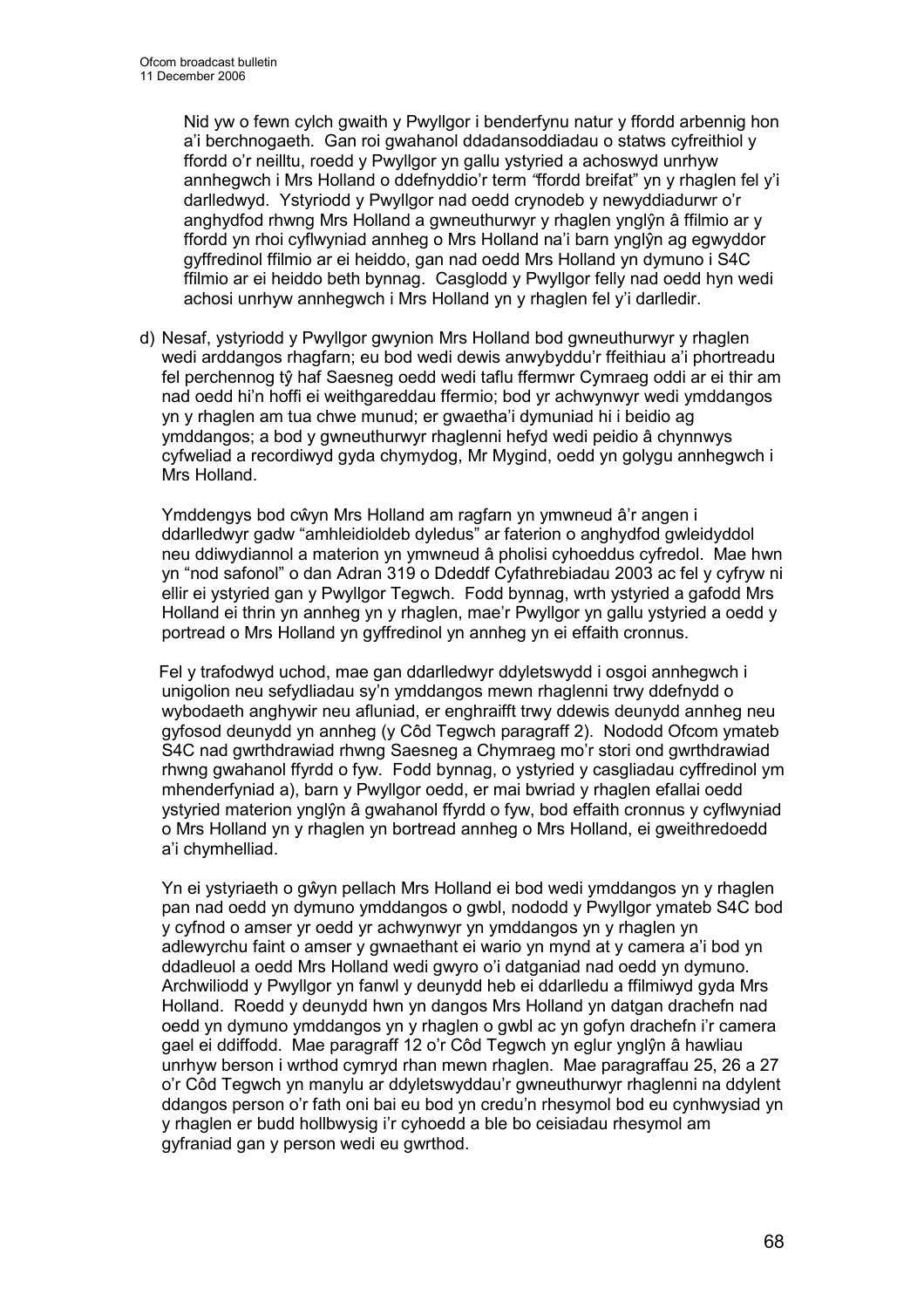Ni chafwyd tystiolaeth gab S4C bod gwneuthurwyr y rhaglen wedi disbyddu ceisiadau rhesymol i Mrs Holland ddarparu cyfraniad oddi ar gamera naill ai trwy lythyr, ffôn neu sgwrs wyneb yn wyneb. Yn wir, nododd y Pwyllgor, o ystyried y deunydd na chafodd ei ddarlledu, bod Mrs Holland a'i phartner Mr Asquith (ystyrir ei gwynion isod) wedi ceisio cyfleoedd i siarad gyda gwneuthurwyr y rhaglen oddi ar gamera ac egluro'u sefyllfa. Yn yr amgylchiadau hyn nid oedd y Pwyllgor yn fodlon bod yna unrhyw fath o gyfiawnhad i gynnwys Mrs Holland, na bod cuddio'i hwyneb yn cydymffurfio gyda'i hawliau i beidio ag ymddangos yn y rhaglen. Roedd cynhwysiad Mrs Holland mewn rhaglen nad oedd hi eisiau bod yn rhan ohono, a heb gyfiawnhad budd hollbwysig i'r cyhoedd fel y trafodwyd uchod, felly yn golygu annhegwch iddi hi yn y rhaglen fel y'i darlledwyd.

 Cŵyn olaf Mrs Holland ynglŷn â thegwch oedd bod gwneuthurwyr y rhaglen wedi recordio, ond heb ddarlledu, cyfweliad gyda chymydog, Mr Mygind a bod hyn wedi golygu annhegwch iddi hi. Mae gan wneuthurwyr rhaglenni dyletswydd i gymryd pob gofal rhesymol i fodloni eu hunain bod holl ffeithiau perthnasol wedi eu hystyried cyn darlledu a chyn belled a bo'n bosib yn cael eu cyflwyno'n deg (Paragraff 7 o'r Côd Tegwch).

 Gan ystyried ymateb S4C na ddefnyddiwyd y cyfweliad gan ei fod yn cynnwys anghydfod gwahanol iawn ynghylch ffermio'r tir, archwiliodd y Pwyllgor y defnydd na chafodd ei ddarlledu o'r cyfweliad gyda Mr Mygind. Roedd hi'n amlwg o'r sgwrs hwn bod Mr Jones yn ddyn a chanddo ddadleuon gyda pherchnogion tir eraill oedd wedi hen setlo yn yr ardal, ac nad Mrs Holland oedd yr unig berson i gael ei hun mewn anghytundeb gydag ef. Yn ogystal, fe allai'r cyfweliad gael ei gymryd i fod yn dangos y materion rhwng Mrs Holland a Mr Jones yng nghyd-destun anghydfod yn y gymuned amaethyddol ynghylch gweithgareddau ffermio Mr Jones a defnydd o'r tir yn y dyffryn. Er mai mater i wneuthurwyr y rhaglen yw penderfynu a ddylid cynnwys deunydd o'r cyfweliad hwn yn y rhaglen ai peidio, roedd gan wneuthurwyr y rhaglen ddyletswydd i gymryd pob gofal rhesymol i fodloni eu hunain bod yr holl ffeithiau perthnasol wedi eu hystyried cyn darlledu (Paragraff 7 o'r Côd Tegwch). Barn y Pwyllgor yw, oherwydd bod gwneuthurwyr y rhaglen wedi methu a gosod yr anghydfod rhwng Mrs Holland a Mr Jones yn ei gyd-destun llawn trwy gyfeirio at yr hyn a ddywedwyd yn y cyfweliad gyda Mr Mygind, roedd gwneuthurwyr y rhaglen wedi peidio â chynnwys ffeithiau perthnasol yn y rhaglen a fyddai'n effeithio ar ddealltwriaeth y gwylwyr o ddeliad Mrs Holland gyda Mr Jones, ac felly'n effeithio eu cysyniad o'i phortread yn y rhaglen. Darganfu'r Pwyllgor felly bod yr hepgori hwn, o ffeithiau perthnasol, yn golygu annhegwch i Mrs Holland.

c) Fe drodd y Pwyllgor Tegwch wedyn at gwynion Mrs Holland ynglŷn â phreifatrwydd. Cwynodd Mrs Holland bod gwneuthurwyr y rhaglen wedi mynd ar ei thir heb ganiatâd a recordio deunydd er gwaethaf ceisiadau i beidio â gwneud hynny. Nododd y Pwyllgor ymateb S4C bod gwneuthurwyr y rhaglen yn credu bod ganddynt hawl i ffilmio gan eu bod ar, neu ar gyrion, priffordd gyhoeddus.

Deliodd y Pwyllgor yn gyntaf gyda'r mater o p'un ai cafodd preifatrwydd Mrs Holland ei dorri wrth recordio'r deunydd ar ei thir . Yn ei ystyriaeth, fe edrychodd y Pwyllgor ar y deunydd a recordiwyd ar dir Mrs Holland a gafodd ei ddarlledu ac na chafodd ei ddarlledu. Gwahaniaethodd y Pwyllgor rhwng recordio deunydd cyffredinol o'i thir a recordio deunydd penodol o Mrs Holland, ei thŷ a'i char. Roedd gan y Pwyllgor ystyriaeth i ddyletswydd gwneuthurwyr y rhaglen yn eu defnydd o gamerâu ar eiddo cyhoeddus a phreifat, ble bo'n rhaid i'r fath ddefnydd fod yn addas i bwysigrwydd neu natur y stori ac na ddylai'r fath recordio dorri'n ddiangen ar ymddygiad preifat (Paragraff 18 (iii) o'r Côd Tegwch). Ystyriodd y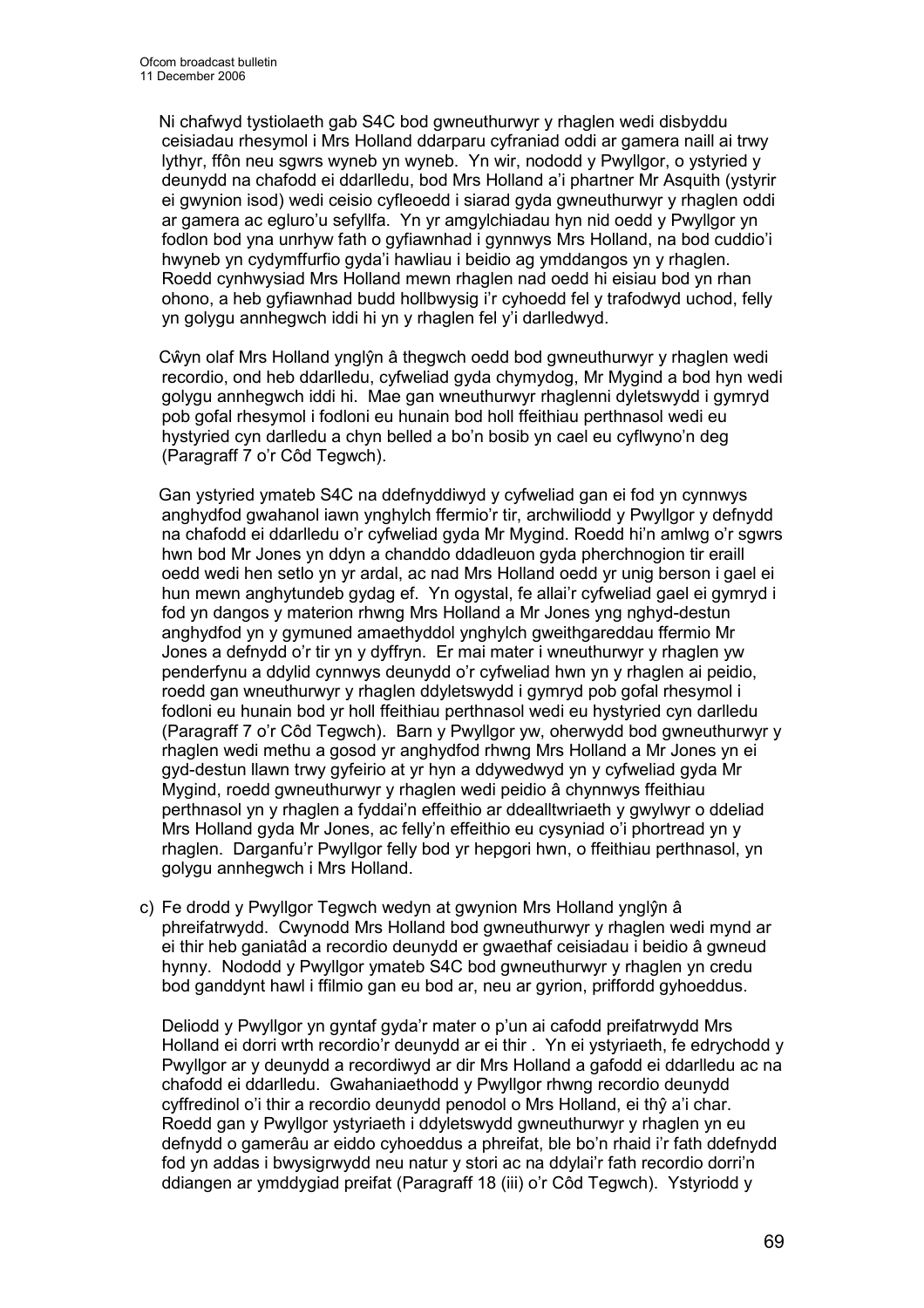Pwyllgor felly nad oedd y recordiad o ddeunydd cyffredinol ar dir Mrs Holland, er ei fod wedi ei recordio heb ganiatâd, yn torri ar ei phreifatrwydd trwy, er enghraifft, amharu ar ei bywyd personol a'i bywyd teuluol. Yn nhermau'r recordiad o ddeunydd penodol o Mrs Holland, ei thŷ, a'i char, roedd yn glir o'r deunydd a gasglwyd bod gwneuthurwyr y rhaglen wedi bwriadu recordio'r fath siots. Er enghraifft, ar un pwynt yn y deunydd na chafodd ei ddarlledu roedd y camera'n amlwg yn ffocysu ar grŵp o bobl oedd yn sefyll y tu allan i'r tŷ. Ystyriodd y Pwyllgor bod y cyfuniad o ffilmio, a mynnu parhau i ffilmio pan oedd Mrs Holland wedi gwneud ei dymuniadau'n eglur i wneuthurwyr y rhaglen, yn amharu ar ei bywyd personol a theuluol, ac yn torri ar ei phreifatrwydd.

 Yna ystyriodd y Pwyllgor p'un ai oedd y toriad ar breifatrwydd Mrs Holland, trwy recordio deunydd penodol ohoni hi, ei thŷ, a'i char, yn gyfiawn. Ystyriodd y Pwyllgor nad oedd unrhyw gyfiawnhad ar sail budd hollbwysig i'r cyhoedd wrth recordio'r deunydd, oedd yn barhaus yn amharu ar fywyd preifat Mrs Holland o gwmpas ei chartref ac ar ei thir, er gwaetha'i phrotestiadau. Nid pherswadiwyd y Pwyllgor bod y fath amhariad, wrth recordio deunydd o Mrs Holland, ei thŷ, a'i char, yn cael ei gyfiawnhau gan natur y stori. Darganfu'r Pwyllgor felly bod preifatrwydd Mrs Holland wedi ei dorri heb gyfiawnhad wrth wneud y rhaglen.

e) Yna ystyriodd y Pwyllgor gŵyn Mrs Holland bod gwneuthurwyr y rhaglen wedi darlledu'r deunydd a recordiwyd ar ei thir er gwaetha'i cheisiadau i beidio â gwneud hynny. Hefyd bod gwneuthurwyr y rhaglen wedi darlledu deunydd ohoni, wedi ei chyflwyno gan bennawd "doedd hi ddim isho cael ei ffilmio" pan, mewn gwirionedd nid oedd eisiau cymryd rhan yn y ffilm o gwbl. Nododd y Pwyllgor ymateb S4C bod gwneuthurwyr y rhaglen yn credu bod ganddynt hawl i ffilmio am eu bod ar, neu ar gyrion, priffordd gyhoeddus; eu bod yn deall dymuniad Mrs Holland i beidio ag ymddangos ac wedi mynd ati i barchu eu dymuniadau parthed ffilmio a, bod ei ffilmio yn y car er mwyn dangos nad oedd hi mewn rheolaeth o'i chŵn.

Am y rhesymau a roddir uchod ym mhenderfyniad c) ystyriodd y Pwyllgor nad oedd darlledu deunydd cyffredinol o dir Mrs Holland yn torri ar breifatrwydd Mrs Holland ond bod darlledu deunydd penodol o Mrs Holland, ei thŷ a'i char, yn amharu ar ei bywyd preifat ac yn torri ar ei phreifatrwydd. Yna ystyriodd y Pwyllgor a oedd y toriad hwn ar breifatrwydd Mrs Holland yn gyfiawn. Fe nododd y Pwyllgor yn arbennig bod y rhaglen yn datgan:

### "Doedd hi ddim isho cael ei ffilmio."

 Nododd y Pwyllgor hefyd bod gwneuthurwyr y rhaglen wedi cuddio wyneb Mrs Holland. Fodd bynnag, fel y trafodwyd uchod yn b), roedd hi'n amlwg oddi wrth y deunydd na ddarlledwyd nad oedd Mrs Holland yn dymuno i ymddangos yn y rhaglen o gwbl ac wedi gofyn dro ar ôl tro i'r camera gael ei ddiffodd. Mewn rhai amgylchiadau fe ellid cyfiawnhau recordio'r fath ddeunydd ar sail budd hollbwysig i'r cyhoedd, er enghraifft yn dadorchuddio gweithgaredd troseddol. Fodd bynnag, ystyriodd y Pwyllgor nad oedd budd hollbwysig i'r cyhoedd o ddangos Mrs Holland yn y rhaglen, er bod ei hwyneb wedi ei guddio, ac ni chawsant eu perswadio bod y deunydd a recordiwyd o gŵn Mrs Holland yn rhedeg wrth ochr y car yn cyfiawnhau cynnwys y deunydd ychwanegol hwn. Casglodd y Pwyllgor nad oedd natur y stori yn cyfiawnhau darlledu deunydd penodol o Mrs Holland, ei thŷ a'i char, a bod preifatrwydd Mrs Holland felly wedi ei dorri'n anghyfiawnadwy yn narllediad y rhaglen.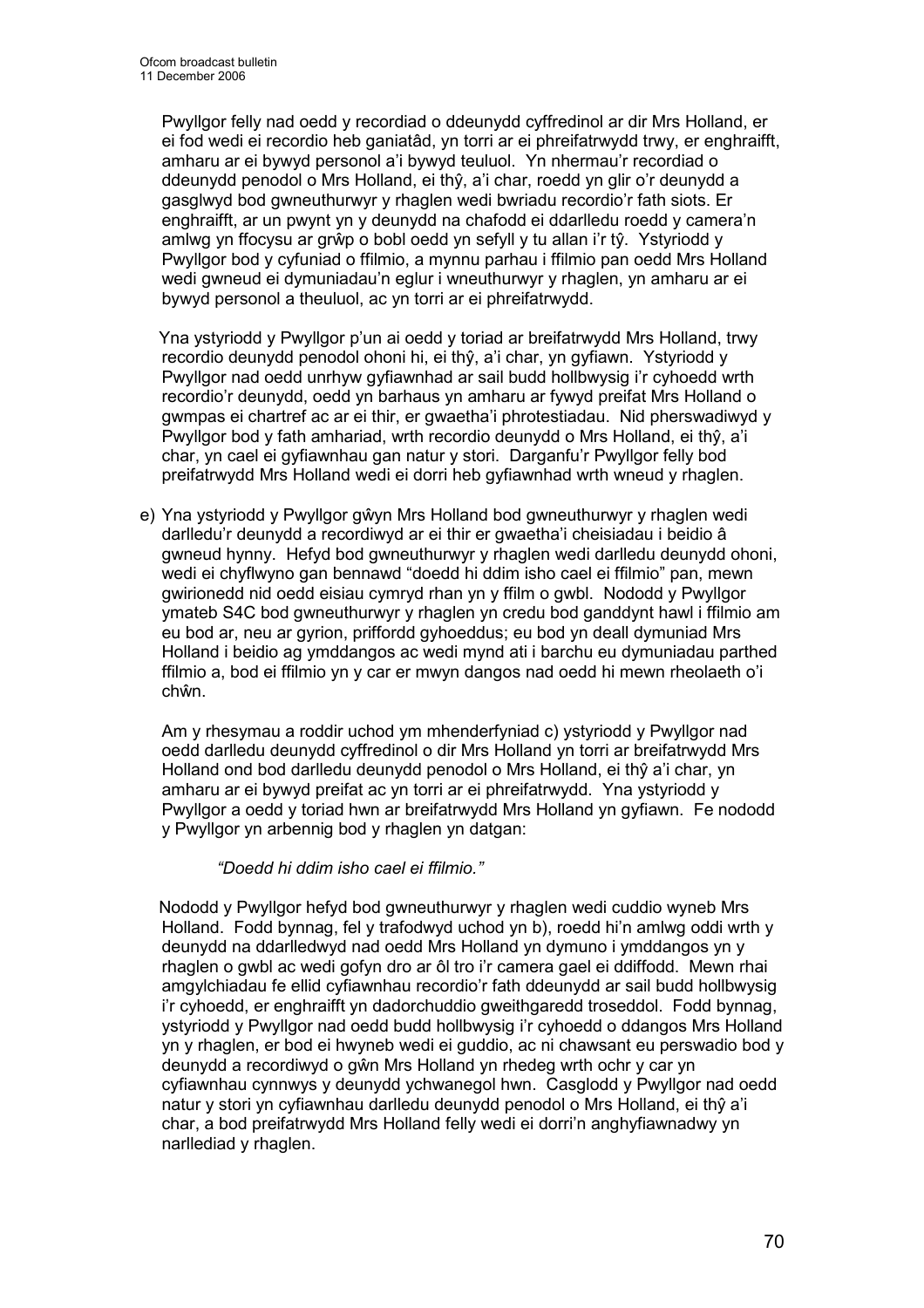e) Ystyriodd y Pwyllgor gŵyn pellach Mrs Holland bod gwneuthurwyr y rhaglen wedi cynnwys gwybodaeth ddigonol o fewn y ffilm, gan gynnwys ei chyfeiriad post bron yn gyflawn, i'w hadnabod hi a'i chartref, a thrwy hynny yn peryglu ei diogelwch. Nododd y Pwyllgor ymateb S4C na wnaeth y rhaglen roi cyfeiriad post Mrs Holland ac na roddodd gwneuthurwyr y rhaglen unrhyw sicrwydd i Mrs Holland na fyddent yn ffilmio'i thŷ.

Ystyriodd y Pwyllgor y cyfeiriadau yn y sylwebaeth i leoliad eiddo Mrs Holland oedd yn cynnwys:

"Cwm Mynach ger Dolgellau ym mherfeddion Meirionnydd."

Nododd y Pwyllgor, er nad yw materion diogelwch yn rhan o gylch gwaith Ofcom, mae Paragraff 27 o'r Côd Tegwch yn datgan bod yn rhaid cymryd gofal i beidio â'i gwneud hi'n hawdd dod o hyd i neu adnabod cyfeiriad rhywun sydd wedi gwrthod cyfweliad, oni bai ei fod yn fanwl berthnasol i'r ymddygiad dan archwiliad a bod budd hollbwysig i'r cyhoedd. Ystyriodd y Pwyllgor bod y deunydd a ddarlledwyd o gartref Mrs Holland, fel y trafodwyd uchod yn d), wedi ei gyfuno gyda'r llinellau sylwebaeth yn cyfeirio at leoliad ei heiddo, yn ei gwneud hi'n hawdd dod o hyd i neu adnabod ei chyfeiriad. Ystyriodd y Pwyllgor ymhellach, oherwydd ei chais penodol i beidio â chymryd rhan yn y ffilm a'r penderfyniad a drafodwyd uchod yn b), bod y deunydd a'r sylwebaeth hwn yn torri ar ei phreifatrwydd ac nad oedd natur y stori yn cyfiawnhau'r toriad hwn. Canlyniad hyn oedd toriad anghyfiawnadwy o'i phreifatrwydd.

- f) Nesaf ystyriodd y Pwyllgor Tegwch gŵyn Mr Asquith bod y rhaglen yn cynnwys nifer o anghywirdebau ffeithiol ac yn portreadu ffeithiau eraill mewn modd hollol gamarweiniol oedd yn golygu annhegwch iddo ef. Roedd gan y Pwyllgor ystyriaeth arbennig i Baragraff 2 o'r Côd Tegwch ynghylch dyletswyddau darlledwyr i osgoi annhegwch i unigolion neu sefydliadau'n ymddangos mewn rhaglenni trwy ddefnydd o wybodaeth anghywir neu afluniad, er enghraifft trwy ddewis annheg o ddeunydd neu gyfosodiad annheg o ddeunydd. Ystyriodd y Pwyllgor hefyd Baragraff 7 o'r Côd Tegwch parthed dyletswyddau darlledwyr i gymryd gofal arbennig pan fo'u rhaglenni'n gallu effeithio'n anffafriol ar enw da unigolion, cwmnïau neu sefydliadau eraill, ac i gymryd pob gofal rhesymol i fodloni eu hunain bod yr holl ffeithiau perthnasol wedi eu hystyried cyn darlledu a, chyn belled â phosib wedi eu cyflwyno'n deg. Gan ddelio'n unigol â phob cwyn gan Mr Asquith parthed cynnwys y rhaglen, roedd ystyriaethau'r Pwyllgor fel a ganlyn:
	- i. Ystyriodd y Pwyllgor Tegwch gŵyn Mr Asquith bod y cyfeiriad:

"Ma' ffarmwr yn deud bod o'n cael ei erlid o'i fro enedigol gan fargyfreithiwr o Loegr."

Yn annheg gan fod Mr Asquith o dras Cymraeg, wedi symud yn ddiweddar i Loegr, ac nid yw'n berchen ar unrhyw dir yn y dyffryn. A bod yr eglurhad:

"Ma' Marc Asquith yn fargyfreithiwr o dras Gymreig…"

yn rhy bell i mewn i'r rhaglen i wylwyr gael dealltwriaeth iawn o gefndir Mr Asquith o'r cychwyn.

Nododd y Pwyllgor Tegwch ymateb S4C bod y disgrifiad yn gywir, wedi ei eirio'n ofalus, yn adlewyrchu barn y ffarmwr a'r wybodaeth a gafwyd gan Mr Asquith, a bod y disgrifiad o dras Mr Asquith ond munud i mewn i'r rhaglen.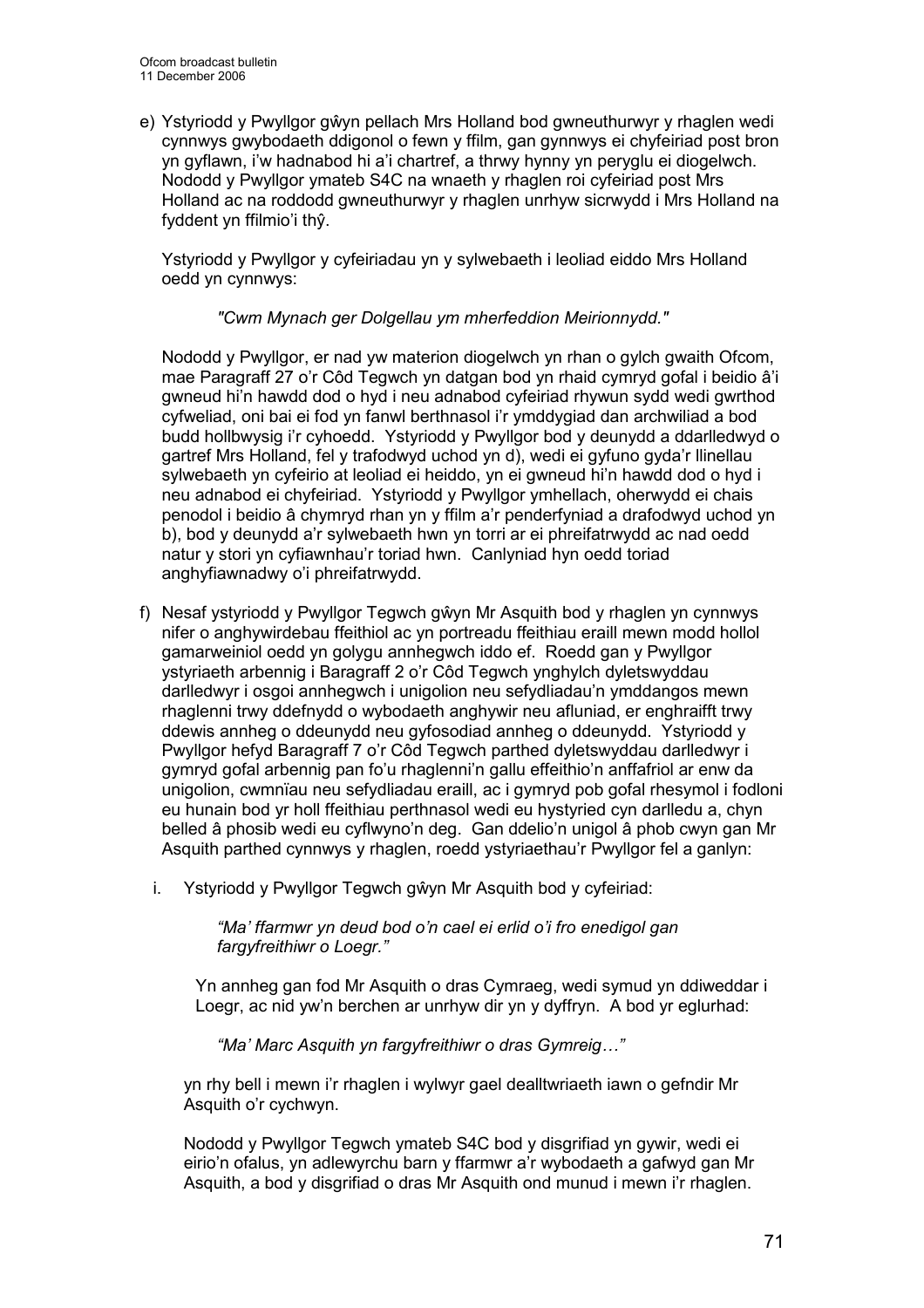Er ei fod yn farn a briodolwyd i'r ffarmwr, ystyriodd y Pwyllgor Tegwch bod rhan gyntaf a gwynwyd amdano yn fodd o gyflwyno'r anghydfod ar ddechrau'r rhaglen. Roedd hwn yn ymddangos ei fod yn cyflwyno'r anghydfod fel un rhwng y ffarmwr, Meirion Jones, a Mr Asquith. Fodd bynnag Mrs Holland oedd yn berchen y tir a gyda hi roedd dadl Mr Jones. Ystyriodd y Pwyllgor Tegwch bod y ffocws ar Mr Asquith yn nisgrifiad agoriadol yr anghydfod yn gamarweiniol. Roedd y pwyslais ar Mr Asquith yn gosod tôn arbennig oedd yn annheg arno ef. Darganfu'r Pwyllgor felly bod y cyfeiriad yn achosi annhegwch i Mr Asquith yn y rhaglen fel y'i darlledwyd.

Parthed lleoli'r eglurhad o dras Mr Asquith, nid oedd y Pwyllgor yn derbyn bod hyn wedi ei wneud yn rhy bell i mewn i'r rhaglen, gan iddo ddod ychydig funudau wedi'r agoriad, ac felly nid oedd yn golygu unrhyw annhegwch i Mr Asquith.

ii. Ystyriodd y Pwyllgor Tegwch gŵyn Mr Asquith ynglŷn â chyfeiriad yn sylwebaeth agoriadol y rhaglen i:

"mewnfudwyr"

Nododd y Pwyllgor gŵyn Mr Asquith bod y disgrifiad hwn yn annheg gan ei fod ond yn "fewnfudwr" yn yr ystyr ei fod yn "fewnfudwr" i'r dyffryn arbennig hwn ac roedd hi'n glir nad dyma oedd y rhaglen yn ceisio ei gyfleu.

Ystyriodd y Pwyllgor hefyd ymateb S4C bod Mr Asquith wedi dod i fyw mewn ardal na chafodd ei fagu ynddi; bod y cyfeiriad cyntaf yn rhan o gwestiwn rhethregol; a'r ail yn adrodd safbwynt Mr Jones.

Nododd y Pwyllgor y ddau gyfeiriad yn sylwebaeth y rhaglen:

"Heno: ydi mudiad Cymuned yn amddiffyn y Cymry neu'n cynddeiriogi mewnfudwyr?"

Ac,

"Ma' newydd-ddyfodiaid i'r Cwm wedi bod yn dychryn y defaid yno."

Ystyriodd y Pwyllgor Tegwch bod y ddau ddefnydd o'r gair "mewnfudwyr" wedi eu lleoli yn agos at ddisgrifiadau yn y sylwebaeth o'r anghydfod gyda Mr Jones ac y gallant felly gael eu dehongli fel cyfeiriad at Mr Asquith. Er bod y geirio yn ffeithiol gywir parthed cysylltiad Mr Asquith gyda'r dyffryn, nid oedd yn cael ei ddefnyddio'n niwtral fel datganiad o ffaith. I'r gwrthwyneb, ystyriodd y Pwyllgor fod y cyd-destun yr oedd wedi ei osod ynddo'r dwywaith yn awgrymu arwyddocâd difrïol fel cyfeiriad at rywun nad oedd yn perthyn ac nad oedd ganddo hawl i fod yn y dyffryn. Darganfu'r Pwyllgor bod hyn yn golygu annhegwch i Mr Asquith yn y rhaglen fel y'i darlledwyd.

iii. Ystyriodd y Pwyllgor Tegwch gŵyn Mr Asquith ynglŷn â dau gyfeiriad, mewn cyfweliad gyda'r ffarmwr Mr Jones ac yn y sylwebaeth, at ei reolaeth o'i gŵn:

> Cyfeiriad 1: "Cyfweliad: Beth oedd e'n wneud wedyn oedd gyrru'r cŵn 'fyny trwy'r coed tra roedd o'n dreifio'r gweddill y ffordd i fyny at  $v t\hat{v}$ .."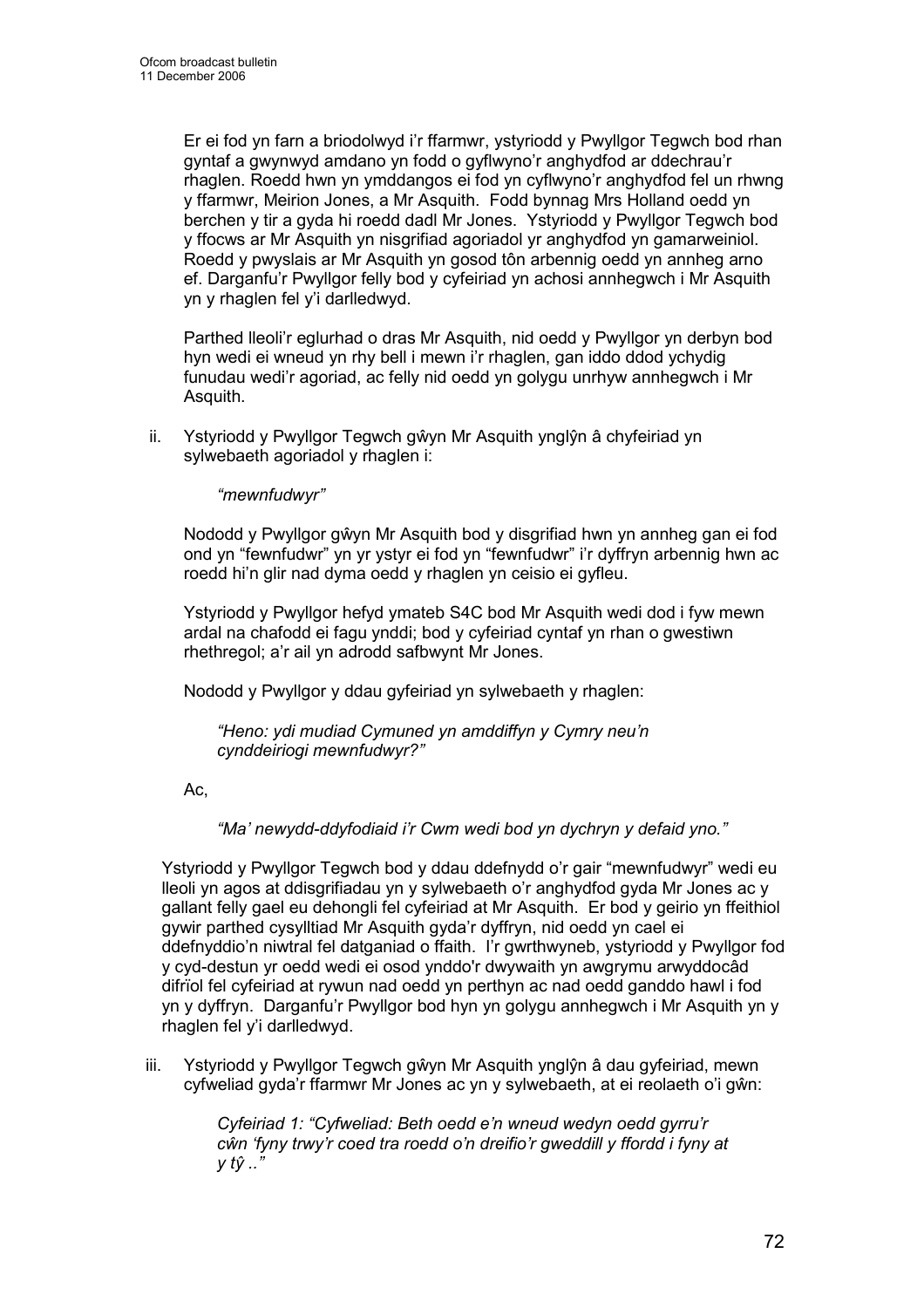Cyfeiriad 2: "Sylwebaeth: Mae o'n dadla' bod Meirion Jones yn hapus iddo fynd a'r cŵn drwy'r caea' adeg wyna, i gadw'r llwynogod draw."

Nododd y Pwyllgor gŵyn Mr Asquith bod ganddo hawl i yrru ei gŵn i redeg trwy goetir Tyn y Coed, a bod y cyfeiriad yn y rhaglen yn awgrymu esgeulustod ar ei ran. Ystyriodd y Pwyllgor hefyd ymateb S4C bod y defaid yn crwydro'n rhydd yn y coetir a bod yr ail gyfeiriad wedi ei gynnwys i geisio cynnal cydbwysedd ar y mater hwn ac i gyflwyno ochr Mr Asquith o'r stori.

Ystyriodd y Pwyllgor bod y cyfeiriad cyntaf, oedd yn rhan o restr o gwynion gan Mr Jones, yn awgrymu esgeulustod a diffyg cyfrifoldeb ar ran Mr Asquith, pan oedd hyn, mewn ffaith yn rhywbeth, fel y cytunwyd yng nghyflwyniad S4C, nad oedd Mr Asquith eisiau ganiatâd gan Mr Jones i'w wneud.

Dilynwyd hyn gan yr ail gyfeiriad oedd yn honiad a briodolwyd i Mr Asquith yn sylwebaeth y rhaglen ac yr oedd S4C yn dadlau oedd yn cyflwyno achos Mr Asquith. Fodd bynnag, ym marn y Pwyllgor, gan fod yr honiad hwn wedi ei honni'n syml, heb unrhyw eglurhad am ffynhonnell y llinell yn y sylwebaeth, nid oedd yn ateb y diben o gyflwyno ochr Mr Asquith o'r stori'n iawn ac fe allai'r gwyliwr fod wedi ei adael gydag argraff o esgeulustod ar ran Mr Asquith. Roedd y Pwyllgor felly'n ystyried bod y cyfeiriadau yn golygu annhegwch i Mr Asquith yn y rhaglen fel y'i darlledwyd.

iv. Yna ystyriodd y Pwyllgor gwynion Mr Asquith ynglŷn â'r cyfeiriadau yn y rhaglen at symud y stoc:

> Cyfeiriad 1 "Sylwebaeth: ma' Marc Asquith wedi bod yn hel y defaid o Dyn y Coed."

Cyfeiriad 2 "Sylwebaeth: nath Marc Asquith droi'r sdoc o gaeau Tyn y Coed."

Cyfeiriad 3 "Cyfweliad Meirion Jones: Ac fe ddaeth Marc Asquith i fan hyn ac roedd e'n lluchio stoc drosodd…yn y gornel pella. Sylwebaeth: Mi oedd ffermwyr lleol yno hefyd yn helpu Meirion Jones i droi'r sdoc yn ôl i'r caeau, ac mi o nhw'n dyst i ymateb Marc Asquith. Cyfweliad: Mae e'n cydio yn y ddafad, wel, cydio yn ei asgwrn cefn - tu ôl i'w… chefn hi, ac yn ei..yn ei gwâr mewn ffordd ac yn usio'i ben-glin i luchio'i drosodd."

Nododd y Pwyllgor gŵyn Mr Asquith bod y cyfeiriadau yn anghywir gan fod y defaid ond wedi cael eu symud gan Mrs Holland ei hun pan ddaeth y rhybudd i ymadael cyntaf i ben. Ystyriodd y Pwyllgor hefyd ymateb S4C bod yr honiadau wedi eu gwneud gan Mr Jones ac wedi eu cyfaddef gan Mr Asquith mewn sgwrs ffôn.

Nododd y Pwyllgor Tegwch bod ffermwyr lleol wedi rhoi adroddiad manwl, o lygad y ffynnon o'r digwyddiad a drafodwyd, yn y drydydd cyfeiriad uchod ac yn y deunydd llawn oedd heb ei ddarlledu. Perswadiwyd y Pwyllgor ei bod yn rhesymol i wneuthurwyr y rhaglen gynnwys y dystiolaeth hon, gan lygad dystion lleol, oedd yn cefnogi'r honiadau parthed gweithredoedd Mr Asquith a wnaed yn y sylwebaeth ac yng nghyfweliad Mr Jones. Casglodd y Pwyllgor felly ei bod yn deg i gynnwys y cyfeiriadau hyn yn y rhaglen.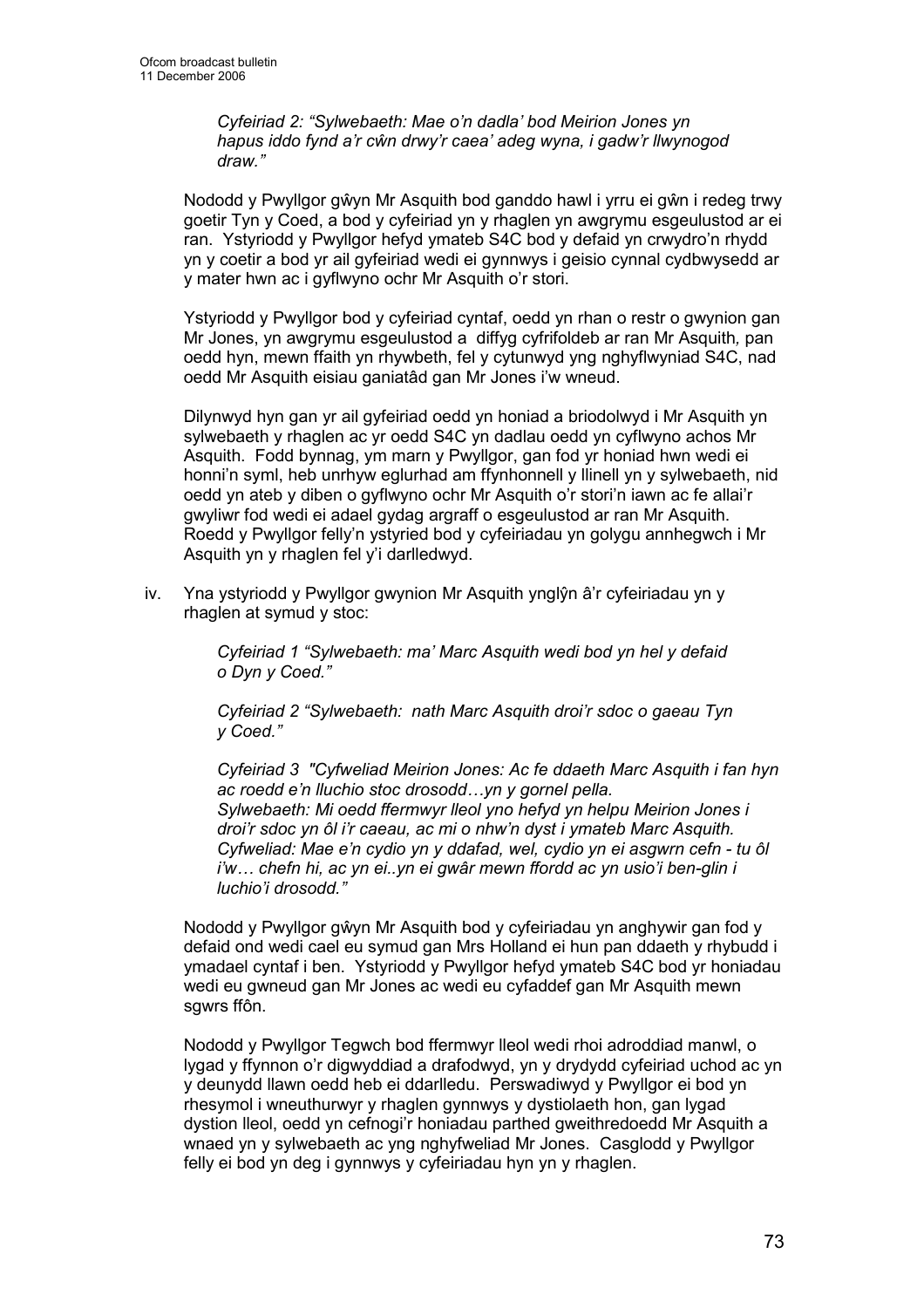v. Ystyriodd y Pwyllgor gŵyn Mr Asquith am gyfeiriad Mr Jones, mewn cyfweliad, at Mr Asquith yn troi'r defaid allan o'r cae rhent a chloi'r giatiau i'r cae i rwystro'r defaid rhag dychwelyd:

> "Cyfweliad: a gofyn iddo os ma' fo oedd yn chwara' gwmpas efo'r gatiau 'ma. Ac mi ddwedodd ma' fe oedd wrthi."

Nododd y Pwyllgor gŵyn Mr Asquith bod y cyfeiriad yn anghywir gan fod ei weithredoedd yn ymateb i'r ffaith bod Mr Jones wedi gadael y giatiau ar agor, oedd yn drosedd ynddo'i hun dan Ddeddf Priffyrdd, fel y cadarnhawyd gan y cyngor lleol. Ystyriodd y Pwyllgor ymateb S4C bod y brif giât yn cael ei chadw ynghau ond bod giatiau eraill yn bwrpasol, ac yn gywir, yn cael eu gadael ar agor er mwyn i'r defaid grwydro.

Methodd y Pwyllgor Tegwch a chasglu pwy wnaeth beth gyda pha giatiau a chronoleg union y digwyddiadau hyn, ond er mwyn diffinio a oedd y rhaglen wedi golygu annhegwch i Mr Asquith, ystyriodd y Pwyllgor ei bod yn addas i archwilio cyd-destun ehangach y cyfeiriad hwn yn y cyfweliad a ddarlledwyd gyda Meirion Jones:

"Cyfweliad: Mi ddaru i mi daro heibio'r tŷ i gael gair gyda Marc…a gofyn iddo os ma' fo oedd yn chwara' gwmpas efo'r gatiau 'ma. Ac mi ddwedodd ma' fe oedd wrthi. A'i eiriau oedd: 'From now on, I'll be telling you where you put your stock up this valley', medda fo wrtha'i. Ac 'ma fi'n dweud wrtho fo: 'No bloody way', medde fi. 'Born and bred here', medde fi wrtho. 'You're only down on weekends', medde fi. 'And you're causing us a lot of bother,' medde fi wrtho, 'by interefering with our way of life.'"

O fewn cyd-destun ehangach y rhan hwn, oedd yn cynnwys sylwadau a briodolwyd i Mr Asquith gan Mr Jones, yr awgrym oedd bod Mr Asquith yn gweithredu'n amhriodol trwy rwystro symud stoc Mr Jones yn ôl ar y tir. Fodd bynnag, Mrs Holland oedd yn berchen y tir ac roedd symud honedig y stoc oddi ar y tir yn dilyn terfyniad tenantiaeth Mr Jones. Ym marn y Pwyllgor, fe awgrymodd y rhaglen yn annheg bod Mr Asquith yn gwneud rhywbeth nad oedd ganddo hawl i'w wneud a bod hyn yn golygu annhegwch iddo ef yn y rhaglen fel y'i darlledwyd.

Ystyriodd y Pwyllgor hefyd gŵyn pellach Mr Asquith, a eglurwyd yn ei ail gyflwyniad, ynglŷn â'r cyfeiriad:

"Ar benwsnosa mae'n dod lawr i Gwm Mynach i weld ei gariad, Susan Holland, ac i baragleidio."

Nododd y Pwyllgor gŵyn Mr Asquith bod y cyfeiriad hwn yn honni ei fod ond yn ymweld â'r ardal er mwyn chwarae pan, mewn gwirionedd, mae'n gwario ei benwythnosau yn reoli coetir. Nododd y Pwyllgor nad oedd S4C i'w weld yn ymateb yn uniongyrchol i'r cŵyn hwn na chafodd ei egluro nes yr ail gyflwyniad i Ofcom. Darganfu'r Pwyllgor nad oedd y cyfeiriad at baragleidio ei hun, na wnaeth Mr Asquith ddadlau ei gywirdeb, ynddo'i hun yn golygu annhegwch iddo yn y rhaglen fel y'i darlledwyd. Fodd bynnag, fe ddelir gydag effaith cronnus y portread o Mr Asquith ym mhenderfyniad g).

vi. Ystyriodd y Pwyllgor gŵyn Mr Asquith ynglŷn â datganiad Mr Jones yn ei gyfweliad: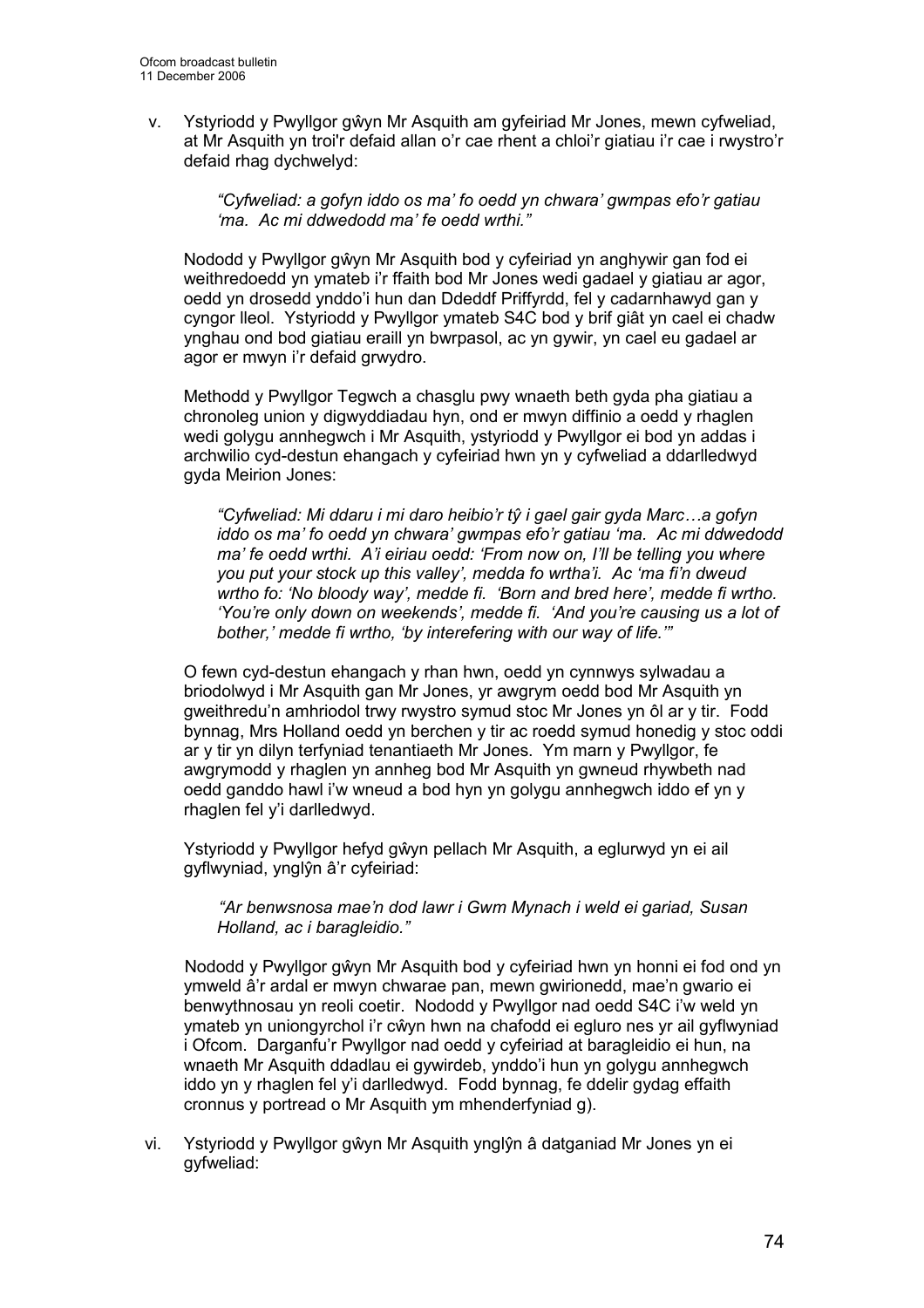"Roeddwn i'n teimlo'r adeg hyny…ma' fi oedd y Cymro olaf yn y Cwm."

Cwynodd Mr Asquith bod hyn yn anghywir gan fod ffermwr Cymraeg arall ychydig islaw tir Tyn y Coed, ac yn ychwanegu at bortread cydymdeimladol annheg ochr Mr Jones o'r anghydfod. Nododd y Pwyllgor ymateb S4C bod hyn yn gywir fel cyfeiriad i'r dyffryn bychan Cwm Mynach.

P'un ai oedd y datganiad hwn yn gywir ai peidio (gan dderbyn diffiniad S4C o "Cwm", roedd y Pwyllgor yn ystyried y byddai'n gywir) nid oedd yn gwneud unrhyw gyfeiriad at Mr Asquith. O ganlyniad, darganfu'r Pwyllgor na chafwyd unrhyw annhegwch i Mr Asquith o ganlyniad i gynnwys y datganiad hwn yn y rhaglen fel y'i darlledwyd.

vii. Ystyriodd y Pwyllgor gŵyn Mr Asquith ynglŷn â chwestiwn a ofynnwyd gan newyddiadurwr y rhaglen i Mr Aran Jones o'r grŵp ymgyrchol Cymraeg Cymuned:

> "Gohebydd: Roedd Marc Asquith, ar ôl iddo gyfarfod â chi, yn dweud: 'Mater i'r gyfraith ydy hwn. Ffrae rhwng dau gymydog. Dwi ddim yn deall beth mae Cymuned yn gwneud yn rhoi eu trwyn yn y busnes yma?'"

Nododd y Pwyllgor gŵyn Mr Asquith bod y cyfeiriad at y farn bod Cymuned yn "rhoi eu trwyn" yn yr anghydfod wedi ei briodoli'n anghywir iddo ef pan, mewn gwirionedd fe fynegodd ei gefnogaeth i ymglymiad Cymuned wrth wneuthurwyr y rhaglen a phan geisiodd Cymuned gynnig dêl Meirion Jones a wrthododd y dêl hwn. Nododd y Pwyllgor ymateb S4C bod ymateb cychwynnol Mr Asquith i Cymuned yn ddiystyriol a bod y cwestiwn wedi ei ofyn fel safbwynt hollol ddilys.

Methodd y Pwyllgor a barnu a wnaeth Mr Asquith y sylwadau hyn ai peidio. Fodd bynnag fe nododd na wnaeth y darlledwr herio hawliad Mr Asquith ei fod yn cefnogi ymglymiad Cymuned, a bod y rhaglen ei hun yn datgan bod Marc Asquith wedi mynychu cyfarfodydd gyda Aran Jones o Cymuned.

Nododd y Pwyllgor bod ymateb Mr Aran Jones yn awgrymu bod y cwestiwn yn anghywir:

"Tasa fo mor syml â hynny, buasa ni ddim wedi mynd yn rhan ohono fe."

Casglodd y Pwyllgor bod y rhaglen wedi priodoli barn uniongyrchol i Mr Asquith yn annheg heb egluro dan ba amgylchiadau y lleisiodd Mr Asquith y farn honno. Heb y fath cyd-destun, roedd y Pwyllgor yn ystyried bod y gosodiadau yn rhoi argraff annheg o sefyllfa Mr Asquith ac felly darganfu bod eu cynnwys yn golygu annhegwch i Mr Asquith yn y rhaglen fel y'i darlledwyd.

viii. Nesaf fe ystyriodd y Pwyllgor Tegwch gŵyn Mr Asquith bod y cyfeiriad at ei gartref ger Manceinion yn rhagfarnllyd, ac wedi ei fwriadu i'w bortreadu fel Tori o Fargyfreithiwr Saesneg aflan oedd yn sathru ar y ffermwr Cymraeg diniwed, ac mai tŷ ei fam a ddangoswyd ac nid ei dŷ mwy diymhongar ef. Ystyriodd y Pwyllgor hefyd ymateb S4C bod y lleoliad yn berthnasol i'r mater o faint o ddealltwriaeth allai ef ei gael o safle Mr Jones a bod yr wybodaeth wedi ei gymryd o wefan Cyngor Sir Caer, ble mae'n gynghorydd sir, oedd yn gyfredol ar y pryd.

Fel y trafodwyd uchod yn b) mae'n ymddangos bod y gŵyn o ragfarn yn berthnasol i'r angen i ddarlledwyr gynnal "amhleidioldeb dyledus" ar faterion o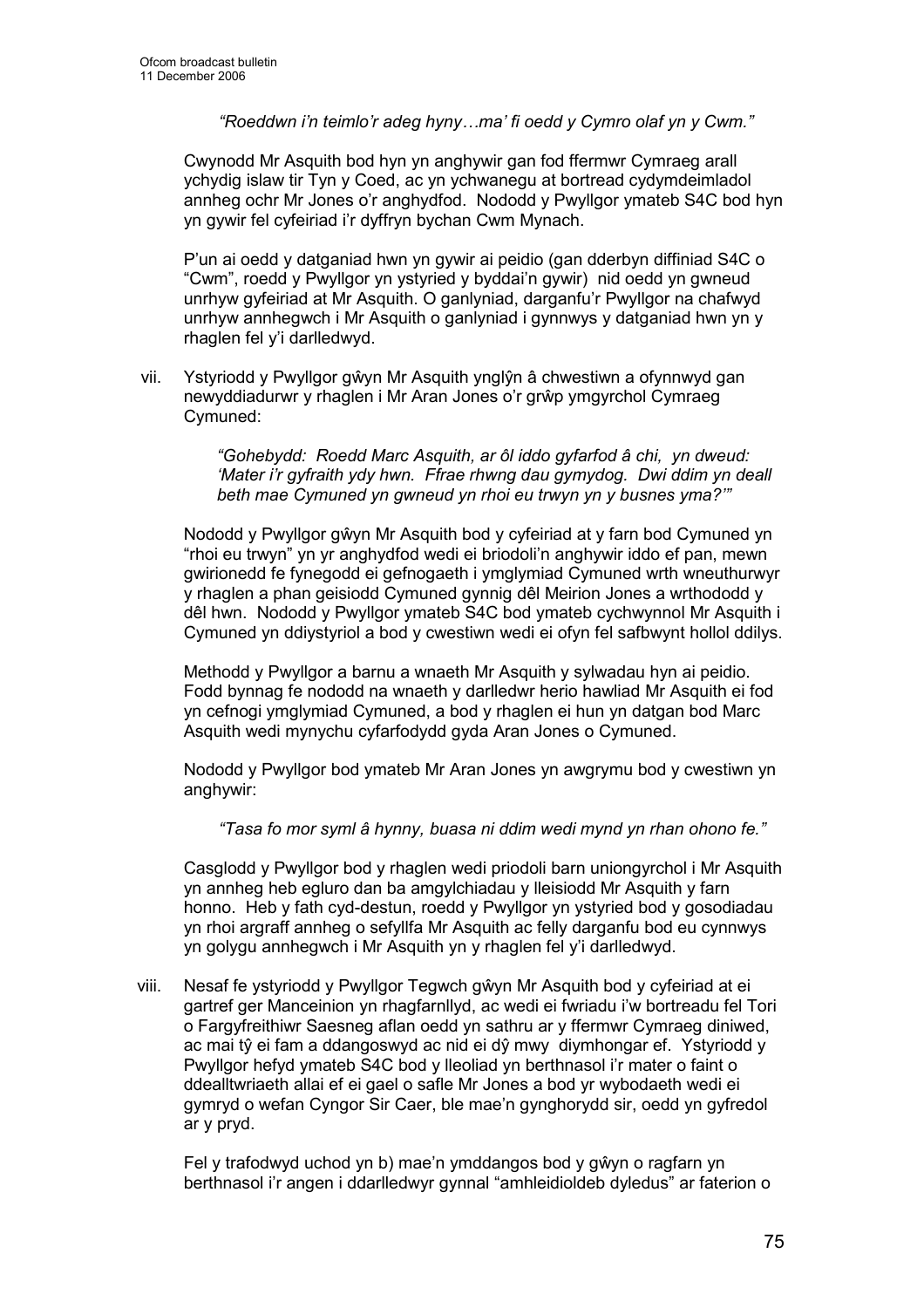anghydfod gwleidyddol neu ddiwydiannol a materion sy'n ymwneud â pholisi cyhoeddus cyfredol. Mae hwn yn " nod safonol" o dan Adran 319 o'r Ddeddf Cyfathrebiadau 2003 ac fel y cyfryw ni ellir ei ystyried gan y Pwyllgor Tegwch. Fodd bynnag, wrth ystyried a gafodd Mr Asquith ei drin yn annheg yn y rhaglen, fe all y Pwyllgor ystyried a allai'r cyfeiriad at gartref Mr Asquith olygu annhegwch iddo ef yn y rhaglen fel y'i darlledwyd. Wrth wneud hynny, nododd y Pwyllgor Tegwch gyd-destun llawn y cyfeiriad:

"Sylwebaith: Alderley Edge ger Manceinion. Hon ydi un o ardaloedd cyfoethca' Prydain efo mwy o filiwnyddion y filltir sgwâr yma na bron nunlla. Fan hyn oedd David Beckham yn arfer byw tra'n chwarae i Manchester United. [Gohebydd i gamera] "Fan hyn hefyd mae Marc Asquith yn byw…yn y tŷ 'ma tu cefn i mi."

Nododd y Pwyllgor gyflwyniadau pellach ynglŷn â chywirdeb yr wybodaeth ar wefan Cyngor Sir Caer ac ynglŷn â gwybodaeth y gofrestr etholiadol. Casglodd y Pwyllgor fodd bynnag nad oedd Mr Asquith wedi darparu tystiolaeth i berswadio'r Pwyllgor bod y cyfeiriad at, a'r deunydd a ddangoswyd o'r tŷ wedi golygu unrhyw annhegwch iddo ef, er enghraifft trwy ddangos sut y byddai cysyniadau a barn gwylwyr gartref amdano wedi bod yn arwyddocaol o wahanol neu wedi eu lleihau'n sylweddol gan y deunydd a gynhwyswyd yn y rhan hwn o'r rhaglen. Ni ddarganfu'r Pwyllgor felly bod unrhyw annhegwch wedi ei ddangos tuag at Mr Asquith yn hyn o beth.

g) Nesaf fe ystyriodd y Pwyllgor gwynion Mr Asquith bod gwneuthurwyr y rhaglen wedi dangos rhagfarn, yn ei bortreadu yn anghywir fel y prif gymeriad yn gyffredinol ac fel "bargyfreithiwr Saesneg gyfoethog aflan" er gwaetha'r wybodaeth a roddwyd iddynt; bod yr achwynwyr wedi ymddangos yn y rhaglen am tua chwe munud, er gwaethaf ei ddymuniad i beidio ag ymddangos yn y rhaglen; a bod gwneuthurwyr y rhaglen hefyd, yn annheg, wedi hepgor darlledu cyfweliad a recordiwyd gyda chymydog, Mr Mygind a fyddai wedi dangos bod Mr Jones wedi ymddwyn yn afresymol mewn sefyllfaoedd eraill ac mai ef oedd achos ei anawsterau ei hun.

Eto, fel y trafodwyd uchod yn b) fe ymddengys bod y ragfarn yn berthnasol i'r angen gan ddarlledwyr i gynnal "amhleidioldeb dyledus" ar faterion o anghydfod gwleidyddol neu ddiwydiannol a materion yn berthnasol i bolisi cyhoeddus cyfredol. Mae hyn yn "nod safonol" dan Adran 319 o Ddeddf Cyfathrebiadau 2003 ac fel y cyfryw ni ellir ei ystyried gan y Pwyllgor Tegwch. Fodd bynnag, wrth ystyried a gafodd Mr Asquith ei drin yn annheg yn y rhaglen, fe all y Pwyllgor ystyried a oedd y portread cyffredinol o Mr Asquith yn annheg o ran ei effaith cronnus.

Yn ei ystyriaethau, roedd gan y Pwyllgor ystyriaeth arbennig tuag at ddyletswyddau ar ddarlledwyr, a drafodwyd uchod, i osgoi annhegwch i unigolion neu sefydliadau sy'n ymddangos mewn rhaglenni trwy ddefnydd o wybodaeth anghywir neu afluniad, er enghraifft trwy ddewis annheg o ddeunydd neu gyfosodiad annheg o ddeunydd (Côd Tegwch paragraff 2). Nododd y Pwyllgor ymateb S4C nad oedd y stori yn wrthdrawiad rhwng Saesneg a Chymraeg ond yn hytrach rhwng dwy ffordd wahanol o fyw. Fodd bynnag, o ystyried y casgliadau cyffredinol ym mhenderfyniad f), barn y Pwyllgor oedd, er efallai mai bwriad y rhaglen oedd ystyried materion ynghylch dwy ffordd o fyw gwahanol, roedd effaith cronnus y cyflwyniad o Mr Asquith yn y rhaglen fel y'i darlledwyd yn golygu portread annheg o Mr Asquith, ei weithredoedd a'i gymhellion.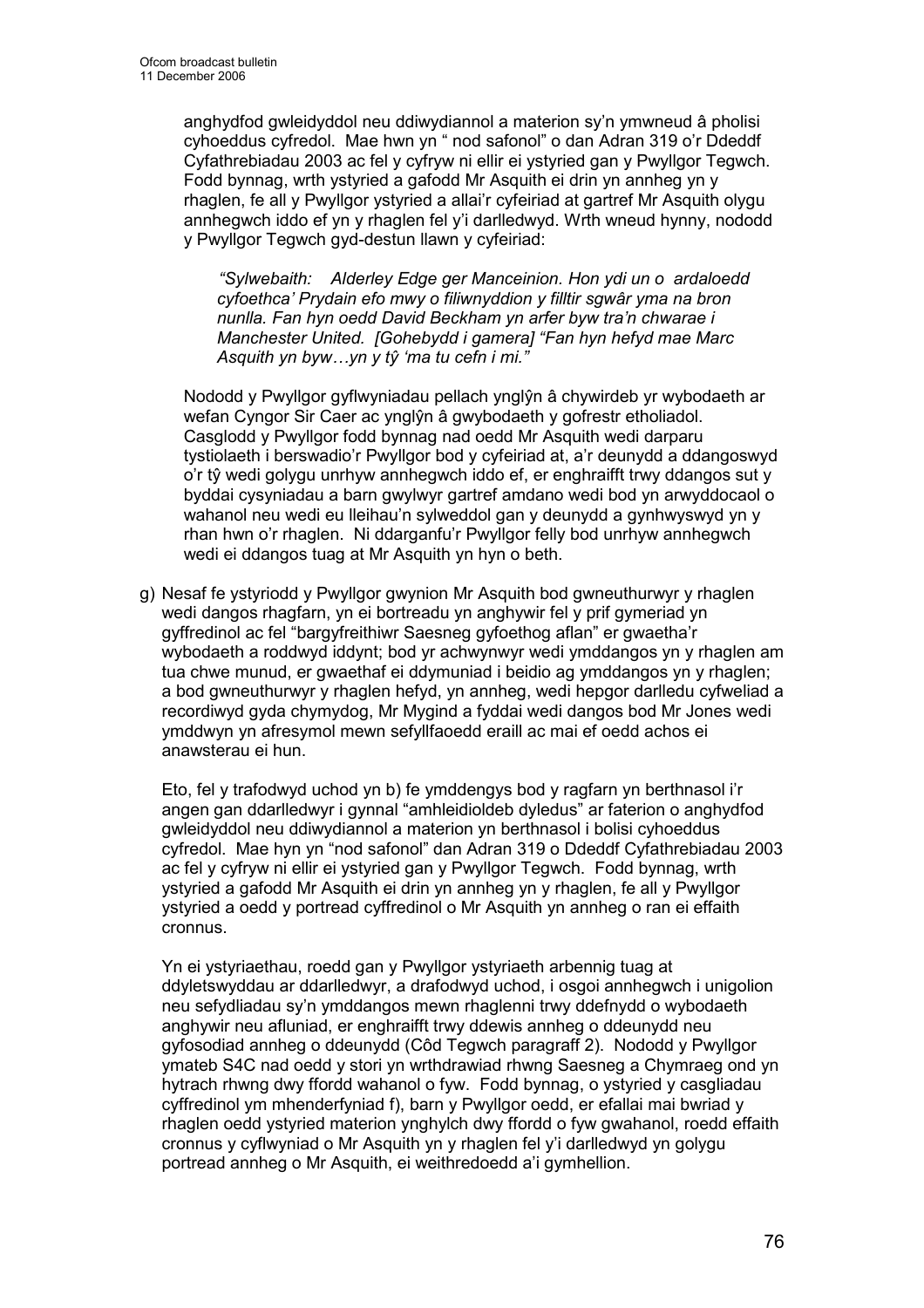Yn ei ystyriaeth o gŵyn pellach Mr Asquith ei fod wedi ymddangos yn y rhaglen pan nad oedd yn dymuno gwneud hynny, nododd y Pwyllgor ymateb S4C bod y cyfnod o amser yr oedd yr achwynwyr yn ymddangos yn y rhaglen yn adlewyrchu faint o amser y gwnaethant ei dreulio yn nesáu at y camera. Archwiliodd y Pwyllgor, mewn peth manylder, y deunydd a ffilmiwyd gyda Mr Asquith ac na chafodd ei ddarlledu. Dangosodd y deunydd hwn Mr Asquith yn datgan dro ar ôl tro nad oedd yn dymuno i'w sgwrs gyda'r criw camera gael ei ffilmio ac yn gofyn dro ar ôl tro i'r camera gael ei ddiffodd.

Mae Paragraff 12 o'r Côd Tegwch yn egluro'n glir hawliau unrhyw berson i wrthod cymryd rhan mewn rhaglen. Mae Paragraffau 25, 26 a 27 o'r Côd Tegwch yn manylu ar ddyletswyddau gwneuthurwyr rhaglenni ond i gynnwys person o'r fath os ydynt yn credu'n rhesymol y byddai eu cynnwys yn y rhaglen er budd hollbwysig i'r cyhoedd a phan fo ceisiadau rhesymol am gyfraniad gan y person wedi cael eu gwrthod. Ni ddarparodd S4C unrhyw dystiolaeth bod gwneuthurwyr y rhaglen wedi disbyddu ceisiadau rhesymol i Mr Asquith i wneud cyfraniad oddi ar gamera p'un ai trwy lythyr, ffôn neu mewn sgwrs wyneb yn wyneb. Yn wir, nododd y Pwyllgor, o ystyried y deunydd na chafodd ei ddarlledu, bod Mr Asquith a Mrs Holland wedi ceisio cyfleoedd i siarad gyda gwneuthurwyr y rhaglen oddi ar gamera ac egluro eu safbwynt. Yn yr amgylchiadau hyn, nid oedd y Pwyllgor yn fodlon bod unrhyw gyfiawnhad o'r fath dros gynnwys Mr Asquith yn y rhaglen. Roedd cynhwysiad Mr Asquith yn y rhaglen felly'n golygu annhegwch iddo ef yn y rhaglen fel y'i darlledwyd.

Cŵyn ar sail tegwch terfynol Mr Asquith oedd bod gwneuthurwyr y rhaglen wedi recordio, ond heb ddarlledu, cyfweliad gyda chymydog, Mr Mygind, a bod hyn yn golygu annhegwch iddo. Fel y trafodwyd yn b) uchod parthed Mrs Holland roedd y cyfweliad a recordiwyd gyda Mr Mygind yn cynnig cyd-destun ychwanegol a fyddai wedi bod yn berthnasol i ddeall yr anghydfod rhwng Mrs Holland a Mr Jones. Tra mai mater i wneuthurwyr y rhaglen yw cynnwys deunydd o'r cyfweliad hwn ai peidio yn y rhaglen, roedd gan wneuthurwyr y rhaglen ddyletswydd i gymryd pob gofal rhesymol i fodloni eu hunain bod yr holl ffeithiau perthnasol wedi eu hystyried cyn darllediad (Paragraff 7 o'r Côd Tegwch). Aeth y Pwyllgor ati felly i ystyried a oedd gwneuthurwyr y rhaglen wedi hepgor ffeithiau perthnasol yn y rhaglen a fyddai wedi effeithio ar ddealltwriaeth y gwylwyr o ddeliau Mr Asquith gyda Mr Jones, ac felly effeithio ar eu cysyniad o'i bortread yn y rhaglen.

Er i Mr Asquith gael ei grybwyll yn y cyfweliad gyda Mr Mygind (disgrifiodd Mr Mygind ef fel "rhesymol ond penderfynol") nid oedd, ar y cyfan, yn berthnasol i ddeliau Mr Jones gyda Mr Asquith. Yn wir fe soniodd Mr Mygind am y berthynas rhwng Mr Jones a Mr Asquith "Dwi ddim wir yn gwybod y ffeithiau felly dwi ddim eisiau gwneud sylwadau amdanynt". Ystyriodd y Pwyllgor bod y cyfweliad yn dangos Mr Jones i fod yn ddyn oedd gyda dadlau gyda pherchnogion tir eraill oedd wedi hen setlo yn yr ardal ac nad Mrs Holland oedd yr unig berchennog tir oedd wedi ei chael ei hun mewn anghydfod gyda Mr Jones. Fodd bynnag, yn wahanol i Mrs Holland, nid yw Mr Asquith yn berchen ar y tir dan sylw ac nid oedd y deunydd hwn a recordiwyd, o gyfweliad gyda pherchennog tir, yn berthnasol i gynorthwyo i roi perthynas Mr Asquith a Mr Jones yn ei gyd-destun. Felly nid oedd penderfyniad gwneuthurwyr y rhaglen i beidio â chynnwys ffeithiau'n codi o'r cyfweliad hwn yn y rhaglen yn golygu annhegwch i Mr Asquith.

h) I gloi, ystyriodd y Pwyllgor Tegwch gŵyn Mr Asquith bod ei breifatrwydd wedi dioddef toriad anghyfiawnadwy wrth wneud a darlledu'r rhaglen a bod gwneuthurwyr y rhaglen fwy neu lai wedi gorfodi eu hunain arno ar drothwy'r drws, yn ffilmio ac yn darlledu ei drafodaethau gyda nhw er gwaethaf ei gais iddynt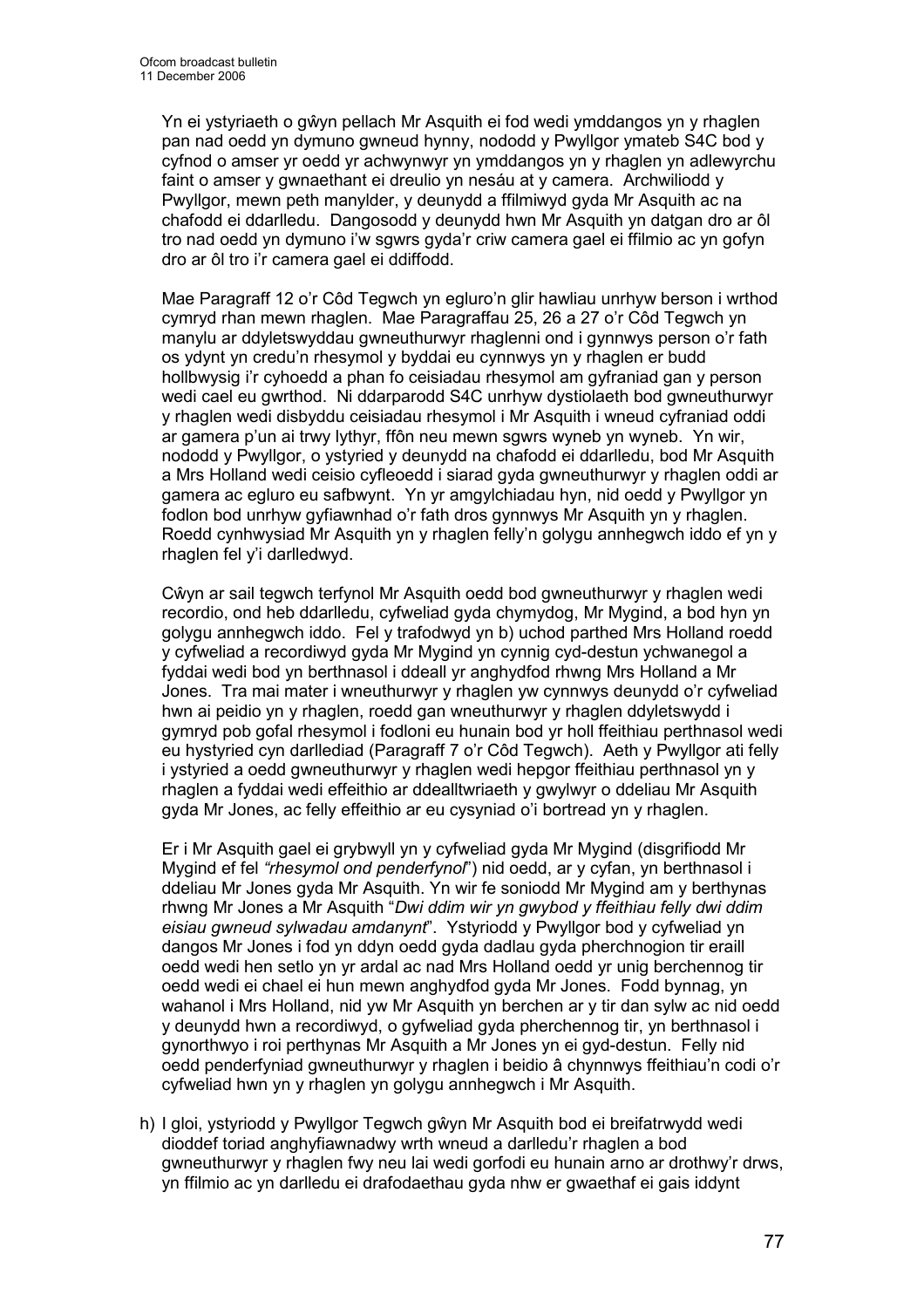beidio â gwneud hynny. Ystyriodd y Pwyllgor hefyd ymateb S4C mai dadl Mr Asquith oedd bod gwneuthurwyr y rhaglen yn ffilmio ar dir ble nad oedd ganddynt unrhyw hawl i ffilmio, ac nid eu bod yn ei ffilmio ef; ei fod weithiau yn amlwg eisiau cael ei ffilmio; ac na orfododd gwneuthurwyr y rhaglen eu hunain arno ar drothwy'r drws gan ei fod yn dewis oedi a thrafod materion gyda'r criw ffilmio.

Deliodd y Pwyllgor yn gyntaf gyda'r mater o p'un ai y torrwyd ar breifatrwydd Mr Asquith wrth recordio a darlledu deunydd ohono. Yn ei ystyriaeth o'r recordiad o'r deunydd, ystyriodd y Pwyllgor y deunydd o Mr Asquith gafodd ei ddarlledu ac na chafodd ei ddarlledu. Roedd gan y Pwyllgor ystyriaeth i ddyletswydd gwneuthurwyr y rhaglen yn eu defnydd o gamerâu ar eiddo cyhoeddus neu breifat, pan fo'r testun ar eiddo preifat, dan Baragraff 18 (iii) o'r Côd Tegwch. Mae hwn yn datgan bod yn rhaid i'r fath ddefnydd fod yn addas i bwysigrwydd neu natur y stori ac na ddylai'r fath recordiad amharu'n ddiangen ar ymddygiad preifat. Gofynnodd Mr Asquith dro ar ôl tro i'r camera gael ei ddiffodd. Roedd y cyfweliad y mae Mr Asquith yn dweud iddo gael ei orfodi ar drothwy'r drws yn amlwg yn un nad oedd wedi ei drefnu ac roedd ganddo nodweddion gorfodi ar drothwy'r drws (yn y ffaith nad oedd wedi ei drefnu o flaen llaw a'i fod wedi dweud nad oedd eisiau cael ei gyfweld), ond ni chafodd Mr Asquith ei orfodi ar drothwy'r drws yn ystyr normal y term. Fodd bynnag, o'r deunydd o'r digwyddiad arbennig hwn roedd hi'n amlwg bod gwneuthurwyr y rhaglen eisoes yn ffilmio wrth i Mr Asquith yrru tuag atynt a'u bod wedi parhau i ffilmio er gwaethaf ei geisiadau iddynt beidio â gwneud. Fel y trafodwyd ym mhenderfyniad g) uchod nid oedd casglu deunydd yn y fath fodd yn gyfiawn ac o ganlyniad ystyriodd y Pwyllgor bod y recordiad o'r deunydd hwn yn torri ar breifatrwydd Mr Asquith. Casglodd y Pwyllgor ymhellach bod darllediad y deunydd hwn yn y rhaglen hefyd yn amharu ac yn torri ar ei breifatrwydd.

Symudodd y Pwyllgor ymlaen i ystyried a oedd y toriad ar breifatrwydd Mr Asquith, yn recordiad a darllediad y deunydd hwn, yn gyfiawnadwy. Archwiliodd y Pwyllgor y deunydd na chafodd ei ddarlledu a ffilmiwyd gyda Mr Asquith yn fanwl fel y trafodwyd uchod. Dangosodd y deunydd Mr Asquith yn dweud dro ar ôl tro nad oedd eisiau i'r trafodaethau gyda'r criw camera gael eu ffilmio ac yn gofyn dro ar ôl tro i'r camera gael ei ddiffodd. Mewn amgylchiadau arbennig fe all recordio deunydd o'r fath gael ei gyfiawnhau ar sail budd hollbwysig i'r cyhoedd, er enghraifft wrth ddadorchuddio gweithredu troseddol, fodd bynnag nid oedd y Pwyllgor yn fodlon bod unrhyw gyfiawnhad ar sail budd hollbwysig i'r cyhoedd am y recordiad na darllediad o'r deunydd gyda Mr Asquith, yn y cyfweliad byrfyfyr, na deunydd arall a recordiwyd gydag ef. Roedd recordio a darlledu deunydd o Mr Asquith felly'n golygu toriad anghyfiawnadwy ar ei breifatrwydd yn y rhaglen fel y'i darlledwyd.

Gyda rhai eithriadau cyfyng, cafodd y cwynion o driniaeth annheg a thorri anghyfiawnadwy ar breifatrwydd eu cynnal.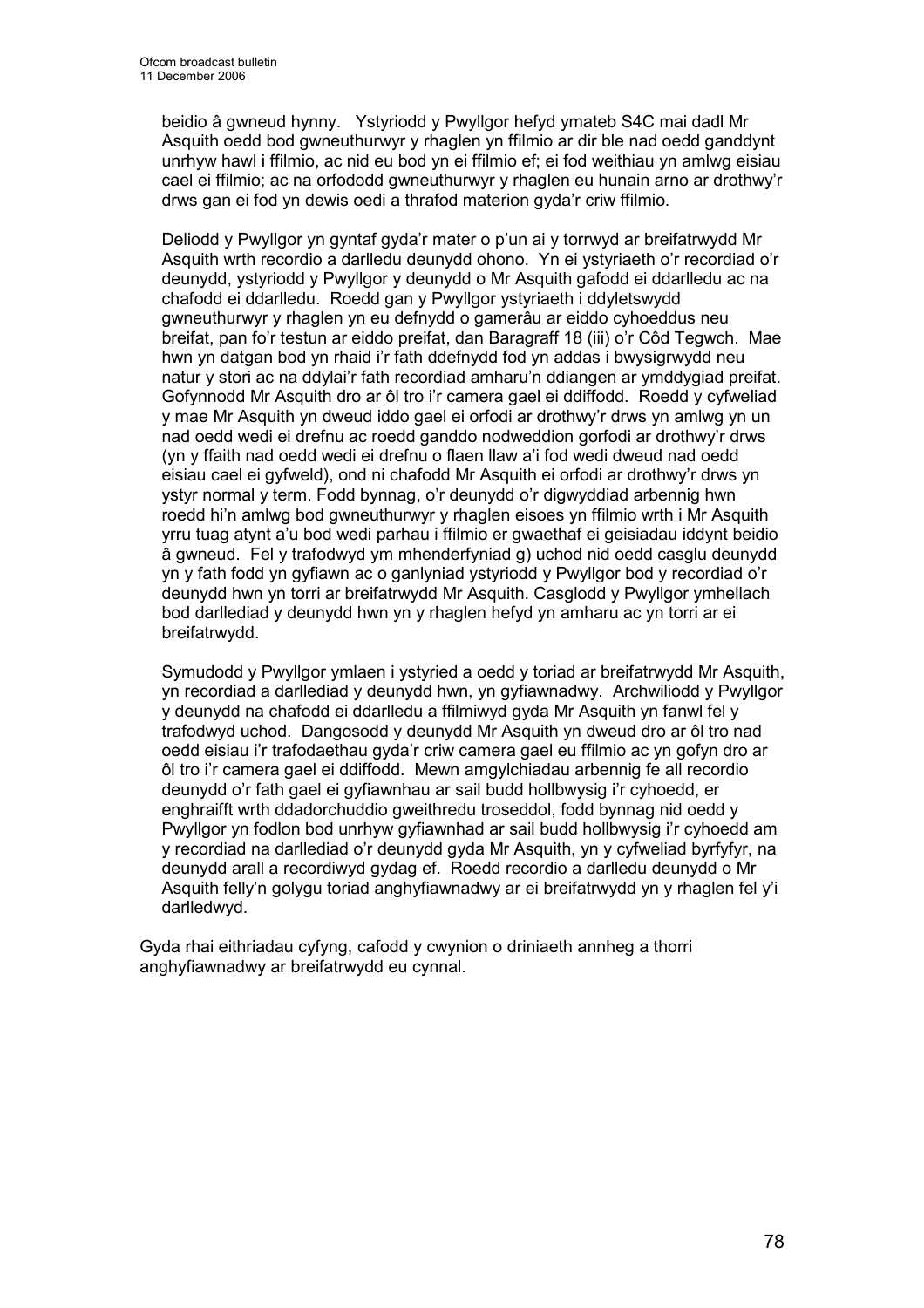# Not Upheld

# Complaint by Mr Andreas Tambourides

Athenorama, London Greek Radio, 3 March 2006

Summary: Ofcom has not upheld this complaint of unfair treatment by Mr Andreas Tambourides.

During this programme, the presenter played a song called Baby, shhh!, which contained the main refrain "Baby shut up". While playing the song, the presenter made the following dedication to Mr Tambourides:

"Baby shut up! I should dedicate this to Andreas Tambourides who, the day before yesterday, was telling me how much he likes it. Well Andreas, I dedicate this to you with much love. Many kisses to you"

Mr Tambourides complained of unfair treatment in that: it was untrue for the presenter to state that he had told her that he liked the song; and, the playing of the song in such a way was personally insulting and offensive, and was an attempt to ridicule him. Mr Tambourides said that as Mayor of Barnet at the time, and a happily married man, the dedication of such a song caused immense embarrassment.

Ofcom found as follows:

- a) Ofcom found the false statement that Mr Tambourides had told the presenter he liked the song Baby, shhh! did not result in unfairness to the complainant. In reaching this decision Ofcom considered that the song was not of a particularly objectionable or offensive nature (e.g. racist or overtly sexual). Ofcom considered that the presenter's statement, that Mr Tambourides had told her he liked the song, was unlikely to have left listeners with a negative impression of Mr Tambourides himself or raise questions in the listeners' mind about his character.
- b) Ofcom found the playing of Baby, shhh! in conjunction with the presenter's dedication did not result in unfairness to Mr Tambourides. In Ofcom's opinion, the programme did not allege any wrongdoing on the part of Mr Tambourides or make any other type of significant allegation. In the circumstances Ofcom found the programme was unlikely to have materially affected listeners' understanding of Mr Tambourides in a significant or unfair way. Accordingly Ofcom has not upheld Mr Tambourides' complaint of unfair treatment.

### Introduction

During this edition of Athenorama, the radio presenter Katia David played a song by the Greek artist Elli Kokkinou entitled Baby Shhh!. The main refrain of the song was "Baby shut up".

Half way through the song Ms David interrupted and said:

"Baby shut up! I should dedicate this to Andreas Tambourides who, the day before yesterday, was telling me how much he likes it. Well Andreas, I dedicate this to you with much love. Many kisses to you."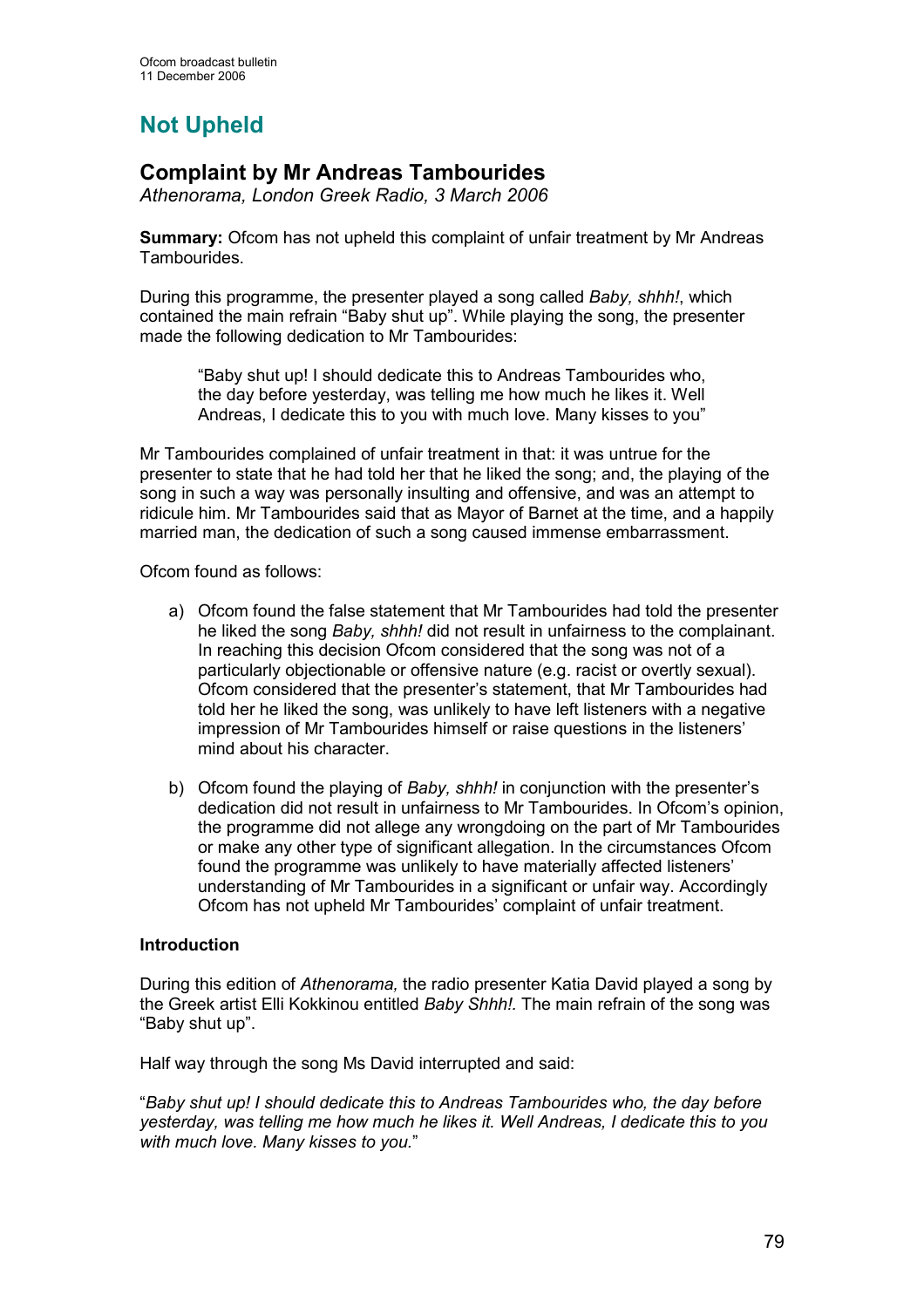Mr Andreas Tambourides, who until 16 May 2006 was the Mayor of Barnet, made a complaint of unfair treatment in the programme as broadcast.

## The Complaint

#### Mr Tambourides' case

In summary, Mr Tambourides complained he had been treated unfairly in the programme as broadcast in that:

- a) It was untrue to state that he had told the presenter that he liked the song. Mr Tambourides said that he had not spoken to the presenter for at least four years and never encouraged her to behave in such a way;
- b) Playing the song in such a way was personally insulting and offensive, and was an attempt to ridicule him. Mr Tambourides said that as Mayor of Barnet at the time, and a happily married man, the dedication of such a song caused immense embarrassment.

#### London Greek Radio's case

In summary, London Greek Radio ("LGR") responded to the complaint as follows:

a) & b) The Executive Director interviewed the presenter about the incident and was assured that the dedication was done in a light-hearted manner and not in response to a request by Mr Tambourides. LGR advised Ofcom that it had decided to suspend the presenter after the station received a complaint about the incident from Mr Tambourides. LGR provided Ofcom with a copy of Mr Tambourides letter of complaint, dated 17 May 2006, and a response from LGR to Mr Tambourides informing him of the suspension, dated 25 May 2006.

As regards Mr Tambourides' complaint of unfair treatment LGR said that, while the song on its own may not be insulting, the question of whether the broadcast was offensive and insulting would depend on the personal circumstances between the listener and the presenter.

### Decision

Ofcom's statutory duties include the application, in the case of all television and radio services, of standards which provide adequate protection to members of the public and all other persons from unfair treatment in programmes and unwarrantable infringement of privacy in and in the making of programmes included in such services. Where there appears to have been unfairness in the making of the programme, this will only result in a finding of unfairness, if Ofcom finds that it has resulted in unfairness to the complainant in the programme as broadcast.

In carrying out its duties, Ofcom has regard to the need to secure that the application of these standards is in the manner that best guarantees an appropriate level of freedom of expression. Ofcom is also obliged to have regard, in all cases, to the principles under which regulatory activities should be transparent, accountable, proportionate and consistent and targeted only at cases in which action is needed.

In reaching a decision about this complaint Ofcom considered the written submissions of both parties, a recording of the programme and a transcript of the programme (in both Greek and English).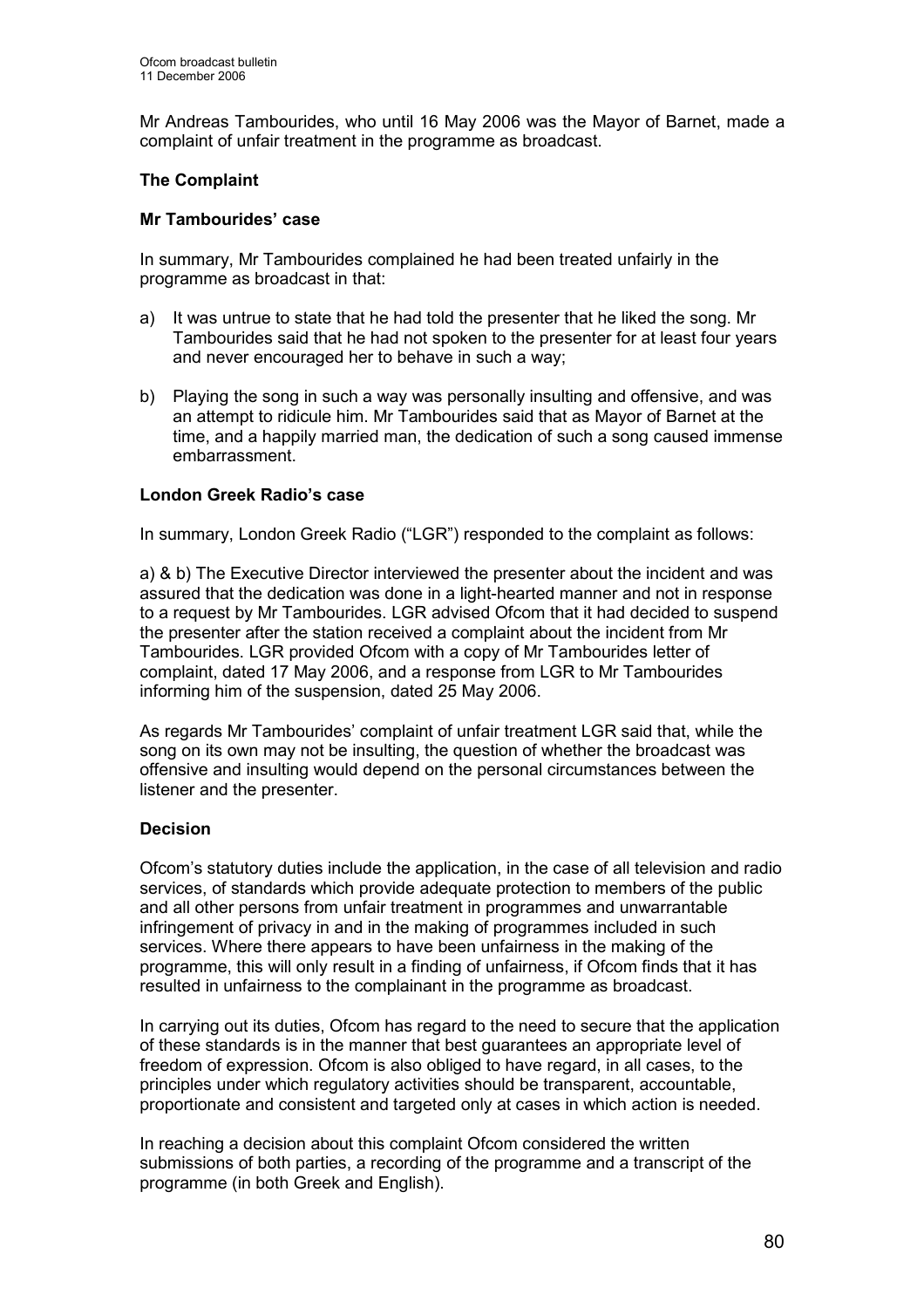Ofcom's findings in relation to Mr Tambourides' specific heads of complaint are outlined below:

a) Mr Tambourides complained that it was untrue for the presenter to state he liked the song Baby, shhh! during the programme as broadcast.

Programmes should not portray facts, events, individuals or organisations in a way which is unfair to an individual or organisation. It is important to note, however, that an inaccuracy in a programme will not automatically result in unfairness. In relation to this complaint, Ofcom was required to determine whether the false statement - as admitted by the licensee - that Mr Tambourides had told the presenter that he liked the song, resulted in unfairness to him in the programme as broadcast.

In reaching a decision Ofcom considered the song Baby, shhh!, its lyrics and the connection, if any, between it and the complainant. The lyrics in Ofcom's view were not of a particularly objectionable or offensive nature (e.g. racist or overtly sexual): the song was about a woman telling her partner to stop talking or "shut up". Given the trivial nature of the song Ofcom considered that the presenter's comment, that Mr Tambourides liked the song, was unlikely to have left listeners with a negative impression of Mr Tambourides himself or raise any questions about his character.

In the circumstances, Ofcom found that while it was untrue to state that Mr Tambourides had told the presenter that he liked the song Baby, shhh!, the programme did not result in unfairness to him as listeners were unlikely to have gained a negative impression of him as a result of the presenter's comment.

b) Mr Tambourides complained the playing of Baby, shhh! in conjunction with the presenter's dedication was personally insulting and offensive, and was an attempt to ridicule him. Mr Tambourides said that as Mayor of Barnet at the time, and a happily married man the dedication of such a song caused immense embarrassment.

In its submission to Ofcom, LGR did not elaborate on why the presenter had chosen to make the dedication to Mr Tambourides. The broadcaster simply explained that the presenter had made the comments in a light-hearted manner and confirmed that the complainant had not requested the song.

In considering this complaint Ofcom was required to assess listeners' likely understanding of Mr Tambourides as a result of the programme with a view to determining whether the programme's portrayal of the complainant resulted in unfairness.

After listening to the programme, Ofcom considered that listeners may have developed two different interpretations about the presenter's comments. The first was a literal interpretation that the presenter was on good terms with Mr Tambourides and was playing him a song that he had told her he liked. The other interpretation was that listeners may have understood the presenter's comments were sarcastic and the playing of the song for Mr Tambourides was done as a joke or as an opportunity to voice her opinion that she would like Mr Tambourides to "shut up". Ofcom considered these interpretations separately to determine whether either of them resulted in unfairness to Mr Tambourides.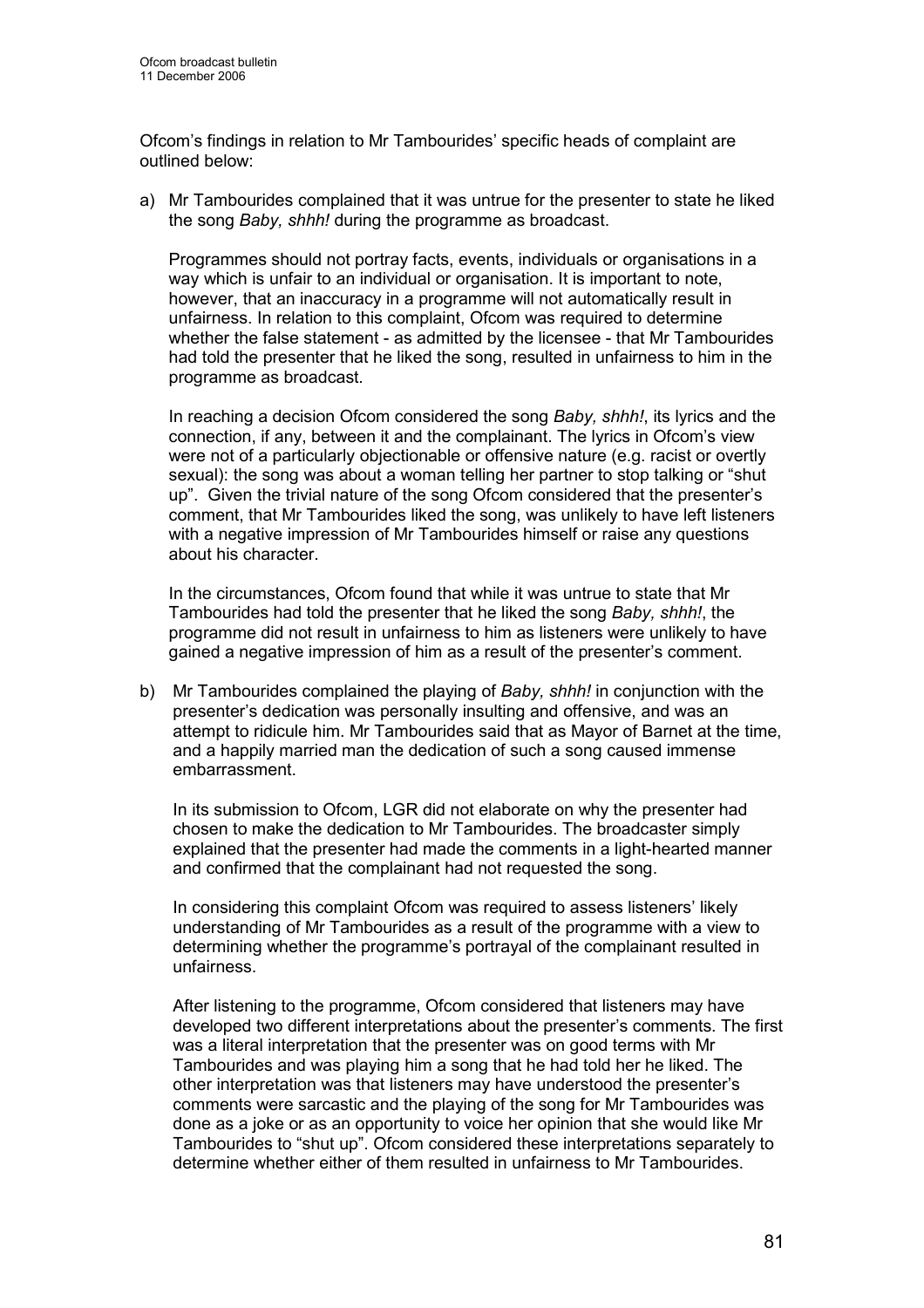As noted above (finding (a)) Ofcom found the implication that Mr Tambourides might like the song Baby, shhh! did not result in unfairness. Ofcom found the song itself was not of such a nature that liking it would cause listeners to significantly question Mr Tambourides' character. Ofcom next considered the implication that the presenter was on good terms with Mr Tambourides. It was Ofcom's understanding from reading Mr Tambourides complaint that he believed the programme insinuated a level of familiarity between the presenter and himself which resulted in unfairness. After listening to the programme Ofcom acknowledged that the statement, "Well Andreas, I dedicate this to you with much love. Many kisses to you" suggested a degree of familiarity between the presenter and the complainant. However Ofcom did not agree with Mr Tambourides that the comment would have led listeners to believe that Mr Tambourides' relations with the presenter were inappropriate for either a married man or as the Mayor of Barnet. In Ofcom's view listeners who interpreted the comment in the literal sense, were likely to have understood that the presenter's comment was no more than a song dedication in response to a request from a friend. Given this likely interpretation, Ofcom found no unfairness to Mr **Tambourides** 

 Ofcom next considered the possibility that the presenter's dedication had been made in a sarcastic manner: specifically that some listeners might have understood the presenter, when dedicating the song to Mr Tambourides, was either making a joke about Mr Tambourides liking such a song, or that the presenter was voicing her opinion that Mr Tambourides should "shut up".

In reaching a decision Ofcom noted that by his own estimation, Mr Tambourides was a "prominent figure" within the Greek Cypriot community. He had a certain level of local public prominence as the Mayor of Barnet. Ofcom therefore considered that Mr Tambourides could reasonably expect to be the topic of public opinion and discussion. In Ofcom's opinion the nature of the dedication, whether interpreted as a joke (about Mr Tambourides liking such a trivial song as Baby, shhh!) or an indication by the presenter that she would wish for him to stop talking would not have resulted in unfairness to Mr Tambourides. Ofcom considered that the opinion of the presenter, voiced in this way, did not allege wrong doing on the part of Mr Tambourides or make any other type of significant allegation that Mr Tambourides would be entitled to respond to.

Ofcom found the playing of the song in conjunction with the presenter's dedication did not result in unfairness to Mr Tambourides.

Ofcom has not upheld Mr Tambourides' complaint of unfair treatment.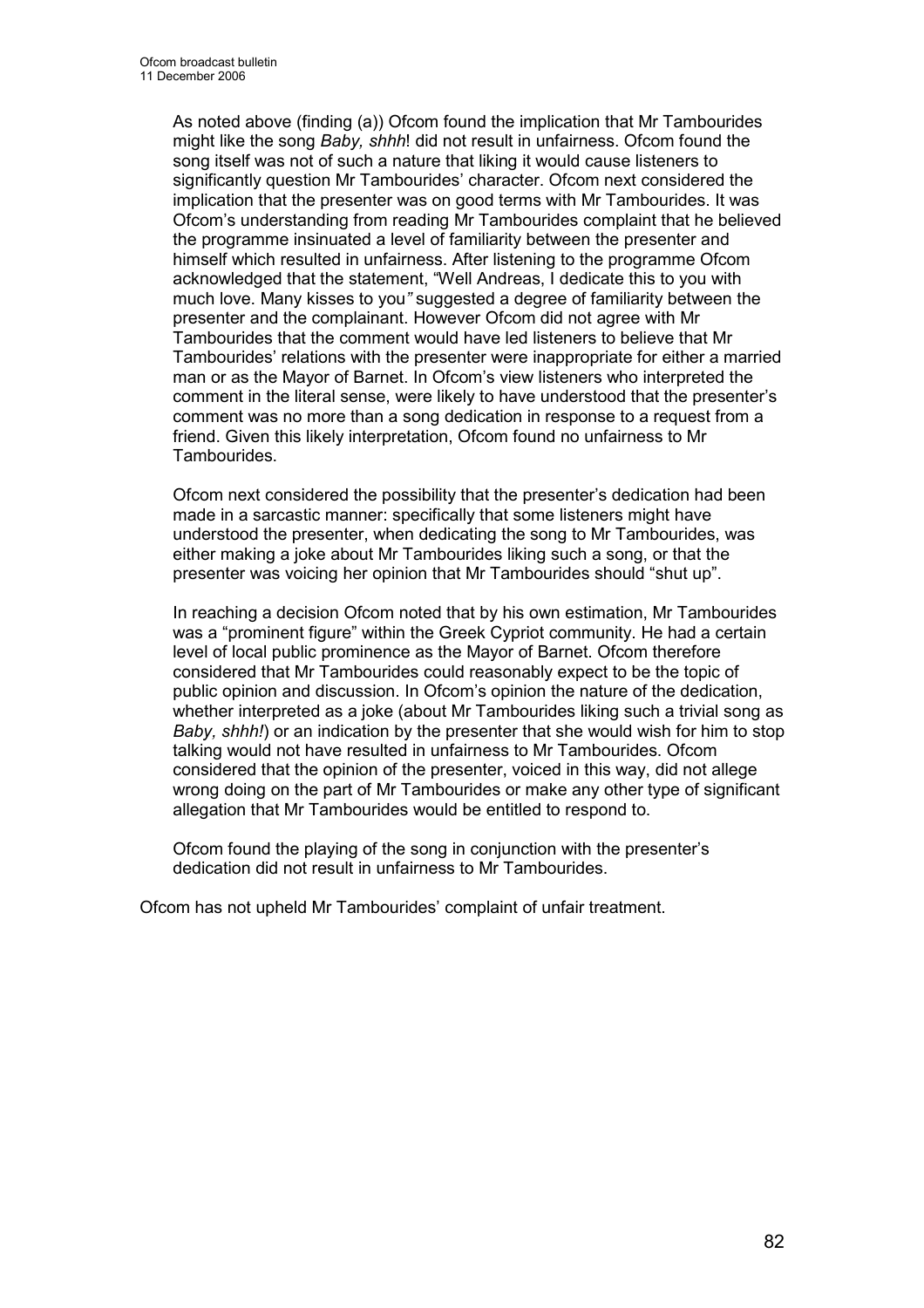# Other Programmes Not in Breach/Out of Remit 8 November - 21 November 2006

| Programme                   | <b>Trans Date</b> | <b>Channel</b>      | <b>Categories</b>            | No of             |
|-----------------------------|-------------------|---------------------|------------------------------|-------------------|
|                             |                   |                     |                              | <b>Complaints</b> |
|                             |                   |                     |                              |                   |
|                             |                   |                     | <b>General Acceptance</b>    |                   |
| 100% English                | 07/11/2006        | Channel 4           | Standards                    | 1                 |
| 100% English                | 08/11/2006        | Channel 4           | Offensive Language           | 1                 |
| 8 Out Of 10 Cats            |                   | Channel 4           | Other                        | 1                 |
| A Girl's Guide to 21st      |                   |                     |                              |                   |
| <b>Century Sex</b>          | 06/11/2006        | Five                | <b>Commercial References</b> | 1                 |
| A Girl's Guide to 21st      |                   |                     |                              |                   |
| <b>Century Sex</b>          | 06/11/2006        | Five                | Inaccuracy/Misleading        | 1                 |
|                             |                   |                     | General Acceptance           |                   |
| A Touch of Frost            | 05/11/2006        | ITV <sub>1</sub>    | Standards                    | 1                 |
| Alien 3 trailer             | 13/11/2006        | Five                | Scheduling                   | $\overline{2}$    |
| Americas Funniest Home      |                   |                     | <b>General Acceptance</b>    |                   |
| Videos                      | 18/10/2006        | Kanal 5             | <b>Standards</b>             | 1                 |
| <b>BBC News</b>             | 10/11/2006        | BBC1                | Violence                     | 1                 |
| <b>BBC News 24</b>          |                   | <b>BBC News 24</b>  | <b>Undue Prominence</b>      | 1                 |
| <b>Bad Girls</b>            | 03/08/2006        | ITV1                | Substance Abuse              | 1                 |
| <b>Blue Murder</b>          | 03/11/2006        | ITV1                | <b>Animal Welfare</b>        | 1                 |
| Bon Voyage                  | 25/10/2006        | ITV1                | <b>Animal Welfare</b>        | 1                 |
| <b>Borat's Television</b>   |                   |                     | General Acceptance           |                   |
| Programme                   | 01/11/2006        | Channel 4           | Standards                    | 2                 |
| <b>Bratz</b>                | 11/03/2006        | <b>CITV</b>         | Due Impartiality/Bias        | 1                 |
| Central Tonight (News)      |                   |                     |                              |                   |
| (West)                      |                   | <b>ITV1 Central</b> | Other                        | 1                 |
| Channel 4 News              | 04/11/2006        | Channel 4           | Crime (incite/encourage)     | 1                 |
| <b>Coronation Street</b>    | 11/09/2006        | ITV1                | Substance Abuse              | 1                 |
| Crimewatch                  | 01/11/2006        | BBC1                | Inaccuracy/Misleading        | 1                 |
|                             |                   |                     | <b>General Acceptance</b>    |                   |
| Crimewatch                  | 01/11/2006        | BBC1                | <b>Standards</b>             | 3                 |
| Doctors                     | 07/11/2006        | BBC1                | Sex/Nudity                   | $\overline{1}$    |
| Dream Team                  | 29/10/2006        | Sky One             | <b>Commercial References</b> | 1                 |
| Emmerdale                   | 26/10/2006        | ITV1                | Crime (incite/encourage)     | 1                 |
|                             |                   |                     | <b>General Acceptance</b>    |                   |
| Emmerdale                   | 09/11/2006        | ITV <sub>1</sub>    | Standards                    | 1                 |
| Entourage                   | 05/11/2006        | ITV1                | Scheduling                   | 1                 |
| Futurama                    | 04/11/2006        | Channel 4           | Offensive Language           | 1                 |
| <b>GMTV</b>                 | 27/10/2006        | ITV1                | Crime (incite/encourage)     | 1                 |
| Gamestar                    | 20/07/2006        | Gamestar            |                              | 1                 |
|                             |                   |                     | <b>General Acceptance</b>    |                   |
| George Galloway             | 08/07/2006        | <b>Talksport</b>    | <b>Standards</b>             | 1                 |
|                             |                   |                     | <b>General Acceptance</b>    |                   |
| Gothika                     | 05/11/2006        | Five                | <b>Standards</b>             | 1                 |
| Graham Norton's Bigger      |                   |                     | <b>General Acceptance</b>    |                   |
| Picture                     | 06/11/2006        | BBC1                | Standards                    | 1                 |
| Guns are Cool               |                   | Channel 4           | Offensive Language           | 1                 |
| Hell's Kitchen              | 03/11/2006        | ITV1                | Advertising                  | 1                 |
|                             |                   |                     | <b>General Acceptance</b>    |                   |
| Hell's Kitchen USA          | 06/10/2006        | ITV <sub>2</sub>    | Standards                    | 1                 |
| I'm A Celebrity, Get Me Out |                   |                     |                              |                   |
| of Here!                    | 13/11/2006        | ITV1                | Sex/Nudity                   | 1                 |
| <b>ITV News</b>             | 02/11/2006        | ITV1                | Due Impartiality/Bias        | 1                 |
|                             |                   |                     | <b>General Acceptance</b>    |                   |
| <b>ITV News</b>             | 04/10/2006        | ITV1                | Standards                    | 1                 |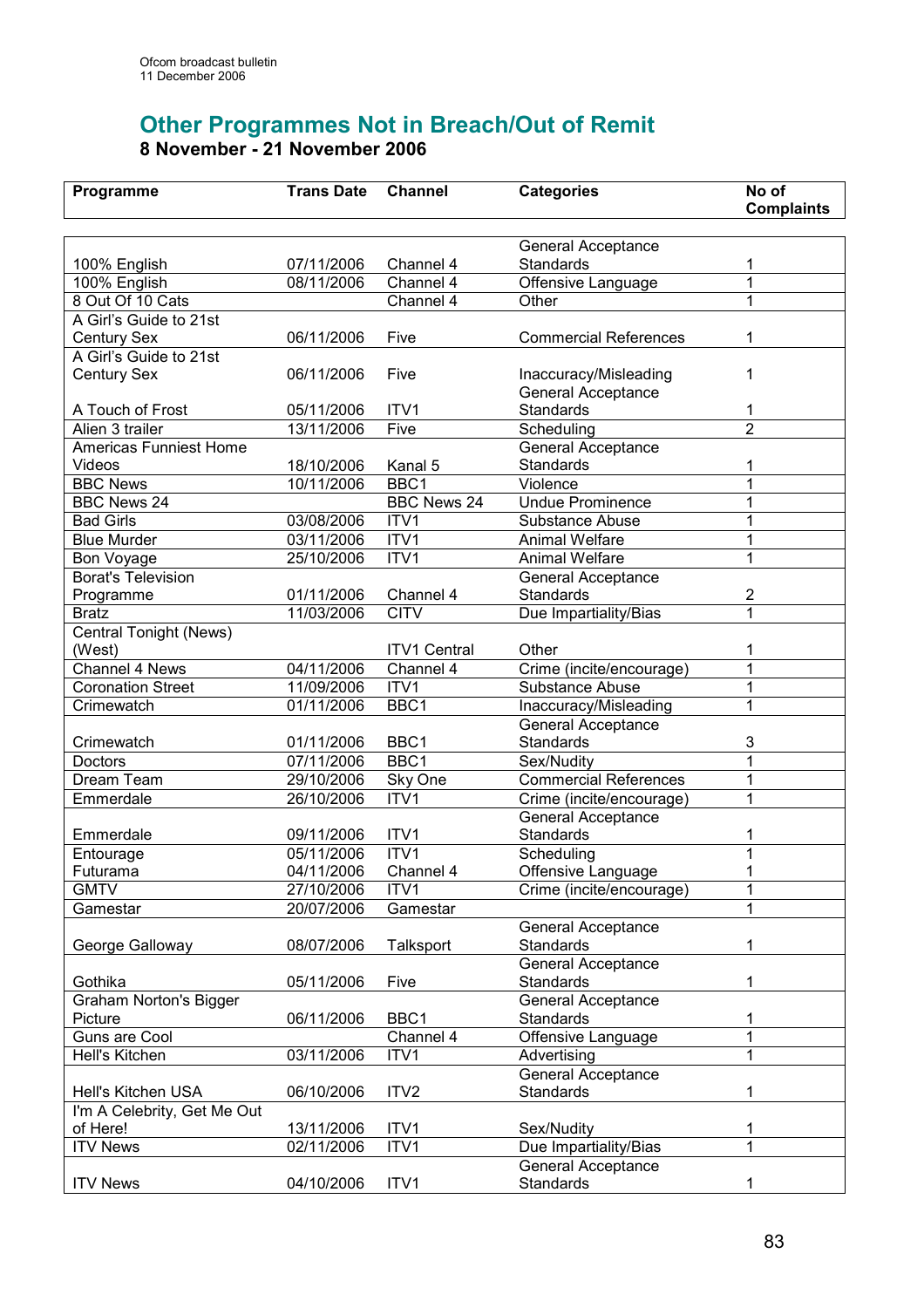| <b>ITV News</b>                      | 27/10/2006 | ITV1               | Inaccuracy/Misleading      | 1              |
|--------------------------------------|------------|--------------------|----------------------------|----------------|
| <b>ITV News</b>                      | 31/10/2006 | ITV1               | <b>Animal Welfare</b>      |                |
| <b>ITV News</b>                      | 09/11/2006 | ITV1               | Violence                   | 5              |
| <b>ITV News trailer</b>              | 10/11/2006 | ITV1               | Violence                   |                |
|                                      |            |                    | <b>General Acceptance</b>  |                |
| It's My Life                         | 24/07/2006 | ITV1               | <b>Standards</b>           |                |
|                                      |            |                    | General Acceptance         |                |
| Jade's PA                            | 05/11/2006 | Living TV          | <b>Standards</b>           | 1              |
| Jimmy Hill's Sunday                  |            |                    | <b>General Acceptance</b>  |                |
| Supplement                           | 15/10/2006 | Sky Sports 1       | <b>Standards</b>           | 1              |
| Loose Women                          | 02/11/2006 | ITV1               | Sex/Nudity                 | 1              |
| Lost                                 |            | Sky One            | Other                      | 1              |
| Made                                 | 06/11/2006 | <b>TMF</b>         | Sex/Nudity                 | 1              |
| Make Me a Supermodel                 | 03/11/2006 | Five               | <b>Animal Welfare</b>      | 4              |
|                                      |            |                    | General Acceptance         |                |
| Match of the Day                     | 30/09/2006 | BBC1               | <b>Standards</b>           | 1              |
|                                      |            | National           |                            |                |
| Megastructures                       | 20/10/2006 | Geographic         | Dangerous Behaviour        | 1              |
| Never Mind the Buzzcocks             | 26/10/2006 | BBC <sub>2</sub>   | Offensive Language         | 1              |
| Newsnight                            | 25/10/2006 | BBC <sub>2</sub>   | Dangerous Behaviour        | 1              |
| One TV                               | 18/08/2006 | One TV             | Advertising                | 1              |
| Panorama Special -                   |            |                    |                            |                |
| Exposed:                             | 08/11/2006 | BBC1               | U18 - Coverage of Sexual/  | 2              |
| The Bail Hostel Scandal              |            |                    | other offences             |                |
| Peaches music video                  | 14/10/2006 | <b>MTV</b>         | Sex/Nudity                 | 1              |
| Popworld                             | 28/10/2006 | Channel 4          | Offensive Language         | $\mathbf{1}$   |
| Premiership Plus                     | 12/08/2006 | <b>Sky Sports</b>  | Other                      | 1              |
| Quiz Call                            | 15/10/2006 | Quiz Call          | Competitions               | $\mathbf{1}$   |
| Quiz Call                            | 21/10/2006 | Five               | Competitions               | 1              |
| Quiz Call                            | 20/10/2006 | Five               | Competitions               | 1              |
|                                      |            |                    | General Acceptance         |                |
| Racing UK                            | 18/08/2006 | Racing UK          | <b>Standards</b>           | 1              |
| Ramsay's Kitchen                     |            |                    |                            |                |
| <b>Nightmares</b>                    | 14/11/2006 | Channel 4          | Offensive Language         | 2              |
| Real Story With Fiona Bruce          | 12/08/2004 | BBC1               |                            | 1              |
| Roar                                 | 06/11/2006 | BBC <sub>2</sub>   | Dangerous Behaviour        |                |
|                                      |            |                    | General Acceptance         |                |
| Rory Peck Awards 2006                | 02/11/2006 | Channel 4          | Standards                  |                |
|                                      |            |                    | <b>General Acceptance</b>  |                |
| <b>Rugby Union</b>                   | 29/10/2006 | Sky Sports 2       | <b>Standards</b>           | 1              |
| <b>Scott Mills</b>                   | 25/09/2006 | <b>BBC Radio 1</b> | Exorcism/Occult/Paranormal | 1              |
| Spooks                               | 30/10/2006 | BBC1               | Religious Offence          | $\overline{2}$ |
| <b>Static Shock</b>                  | 06/10/2006 | Toonami            | Dangerous Behaviour        | 1              |
| <b>Strictly Confidential trailer</b> | 10/11/2006 | ITV1               | Sex/Nudity                 |                |
| T4: Sugababes Special                | 11/11/2006 | Channel 4          | Other                      | 1              |
|                                      |            |                    | General Acceptance         |                |
| TMi                                  | 11/11/2006 | BBC <sub>2</sub>   | <b>Standards</b>           |                |
|                                      |            |                    | <b>General Acceptance</b>  |                |
| Tax The Fat                          | 09/11/2006 | More4              | <b>Standards</b>           | 3              |
| The Bill                             | 09/11/2006 | ITV1               | Offensive Language         | $\overline{1}$ |
|                                      |            |                    | <b>General Acceptance</b>  |                |
| The Catherine Tate Show              | 26/10/2006 | BBC <sub>2</sub>   | Standards                  | 1              |
|                                      |            |                    | General Acceptance         |                |
| The Catherine Tate Show              | 02/11/2006 | BBC <sub>2</sub>   | Standards                  | 1              |
| The F Word                           | 16/11/2006 | More4              | <b>Animal Welfare</b>      | 1              |
| The Four-Year-Old Who                |            |                    |                            |                |
| Ran 40 Miles                         | 13/11/2006 | <b>Five Life</b>   | U18's in Programmes        | 1              |
| The Jeremy Kyle Show                 | 07/11/2006 | ITVI               | <b>General Acceptance</b>  | 1              |
|                                      |            |                    |                            |                |